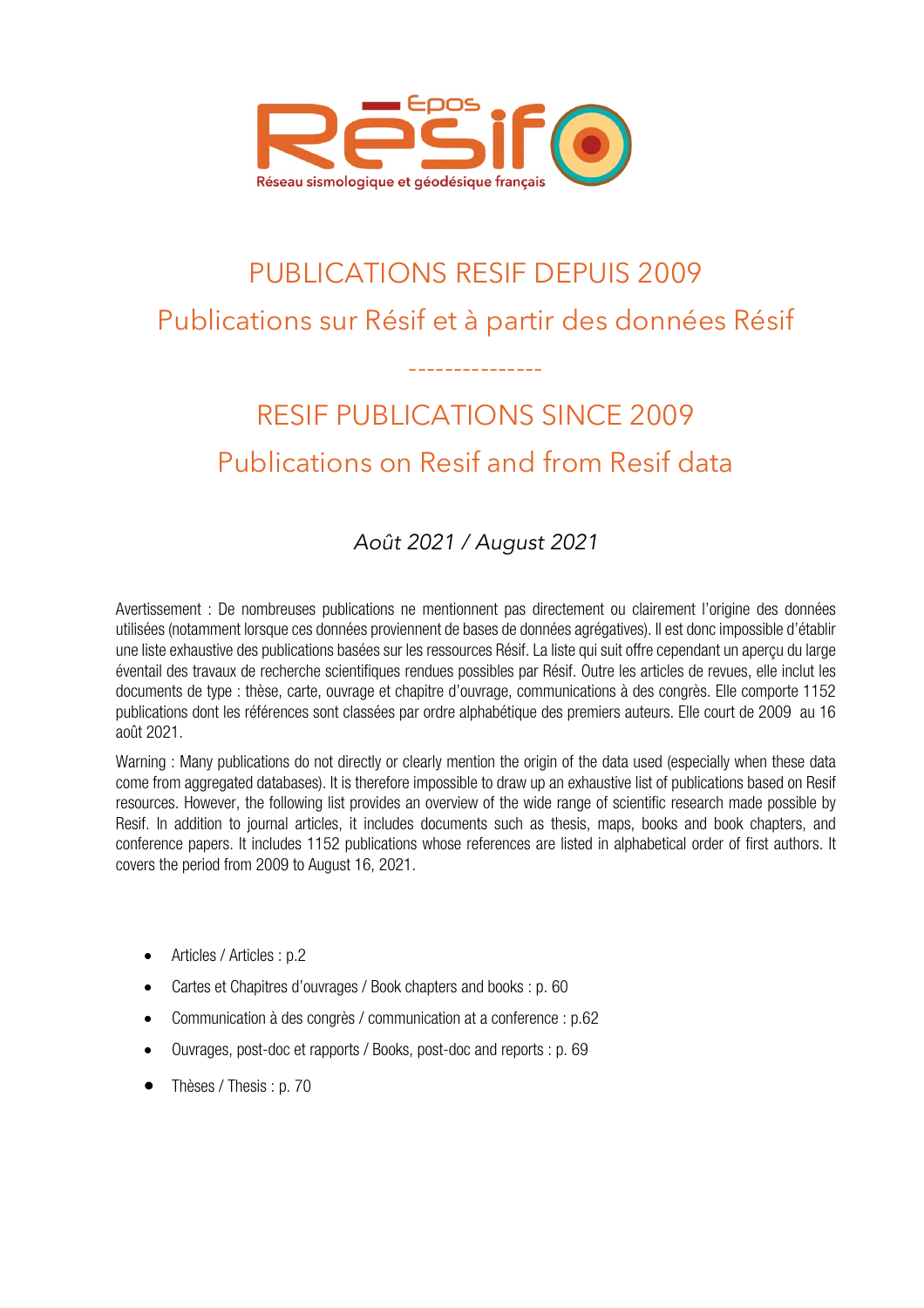## Articles dans une revue

- 1. Aa E, Ridley AJ, Huang W, Zou S, Liu S, Coster AJ, Zhang S (2018). An Ionosphere Specification Technique Based on Data Ingestion Algorithm and Empirical Orthogonal Function Analysis Method. Space Weather, 16 (9) pp. 1410-1423 - DOI: 10.1029/2018SW001987
- 2. Aa E, Zhang SR, Erickson PJ, Goncharenko LP, Coster AJ, Jonah OF, Lei J, Huang F, Dang T, Liu L (2020). Coordinated ground‐based and space‐borne observations of ionospheric response to the annularsolar eclipse on 26 December 2019. Journal of Geophysical Research: Space Physics, 125 pp. e2020JA028296 - DOI: 10.1029/2020JA028296
- 3. Aa E, Zou S, Eastes R, Karan DK, Zhang SR, Erickson PJ, Coster AJ (2019). Coordinated ground-based and space-based observations of equatorial plasma bubbles. Journal of Geophysical Research - Space Physics, 125 (1) - DOI: 10.1029/2019JA027569
- 4. Abbassi A, Nasrabadi A, Tatar M, Yaminifard Y, Abbassi MR, Hatzfeld D, Priestley K (2010). Crustal velocity structure in the southern edge of the Central Alborz (Iran). Journal of Geodynamics, 49 (2) pp. 68-78 - DOI: 10.1016/j.jog.2009.09.044
- 5. Abdi S, (2016). Evolutionary process of OMA method based on natural frequency and damping ratio. Journal of Basic and Applied Advances in Sciences, 4 (1) pp. 1-11
- 6. Abraha K, Lewi E, Masson F, Boy JP, Doubre C (2017). Spatial-temporal variations of water vapor content over Ethiopia: a study using GPS observations and the ECMWF model. GPS Solutions, 21 (1) pp. 89-99 - DOI: 10.1007/s10291-015-0508-7
- 7. Adam C, Yoshida M, Isse T, Suetsugu D, Fukao Y, Barruol G (2010). South Pacific hotspot swells dynamically supported by mantle flows. Geophysical Research Letters, 37 (8) pp. L08302 - DOI: 10.1029/2010GL042534
- 8. Adenis A, Debayle E, Ricard Y (2017). Attenuation tomography of the upper mantle. Geophysical Research Letters, 44 pp. 7715–7724 - DOI: 10.1002/2017GL073751
- 9. Adimah NI, Padhy S (2020). Depth dependent azimuthal anisotropy in Madagascar island from ambient noise tomography. Tectonophysics, 789 pp. 228513 - DOI: 10.1016/j.tecto.2020.228513
- 10. Adler A, Araya-Polo M, Poggio T (2021). Deep Learning for Seismic Inverse Problems: Toward the Acceleration of Geophysical Analysis Workflow. IEEE signal Processing Magazine, 38 (2) pp. 89-119 - DOI: 10.1109/MSP.2020.3037429
- 11. Ahmed A, Doubre C, Leroy S, Mohamed K, Keir D, Ahmadine A, Perrot J, Audin L, Vergne J, Nercessian A, Jacques E, Khanbari K, Sholan J, Rolone F, Alganad I (2016). Seafloor spreading event in western Gulf of Aden during the November 2010-March 2011 period captured by regional seismic networks : Evidence for diking events and interactions with a nascent transform zone. Geophysical Journal International, 205 pp. 1244-1266 - DOI: 10.1093/gji/ggw068
- 12. Akkar S, Sandikkaya M, Senyurt M, Sissi Azzari A, Traversa P, Dougla, J Cotton F, Luzi L, Hernandez B, Godey S (2014). Reference data base for seismic ground-motion in Europe (RESORCE). Bulletin of Earthquake Engineering, 12 (1) pp. 311-339 - DOI: 10.1007/s10518-013-9506-8.
- 13. Albaric J, Deverchere J, Perrot J, Jakovlev A, Deschamps A (2014). Deep crustal earthquakes in North Tanzania, East Africa: Interplay between tectonic and magmatic processes in an incipient rift. Geochemistry, Geophysics, Geosystems, 15 (2) pp. 374-394 - DOI: 10.1002/2013gc005027
- 14. Albaric J, Perrot J, Deverchere J, Deschamps A, Le Gall B, Ferdin RWW, Petit C, Tiberin C, Sue C, Songo M (2010). Contrasted seismogenic and rheological behaviours from shallow and deep earthquake sequences in the North Tanzanian Divergence, East Africa. Journal of African Earth Sciences, 58 (5) pp. 799-811 - DOI: 10.1016/j.jafrearsci.2009.09.005
- 15. Almqvist BS, Mainprice D (2017). Seismic properties and anisotropy of the continental crust : Predictions based on mineral texture and rock microstructure. Reviews of Geophysics, 55 (2) pp. 367–433 - DOI: 10.1002/2016RG000552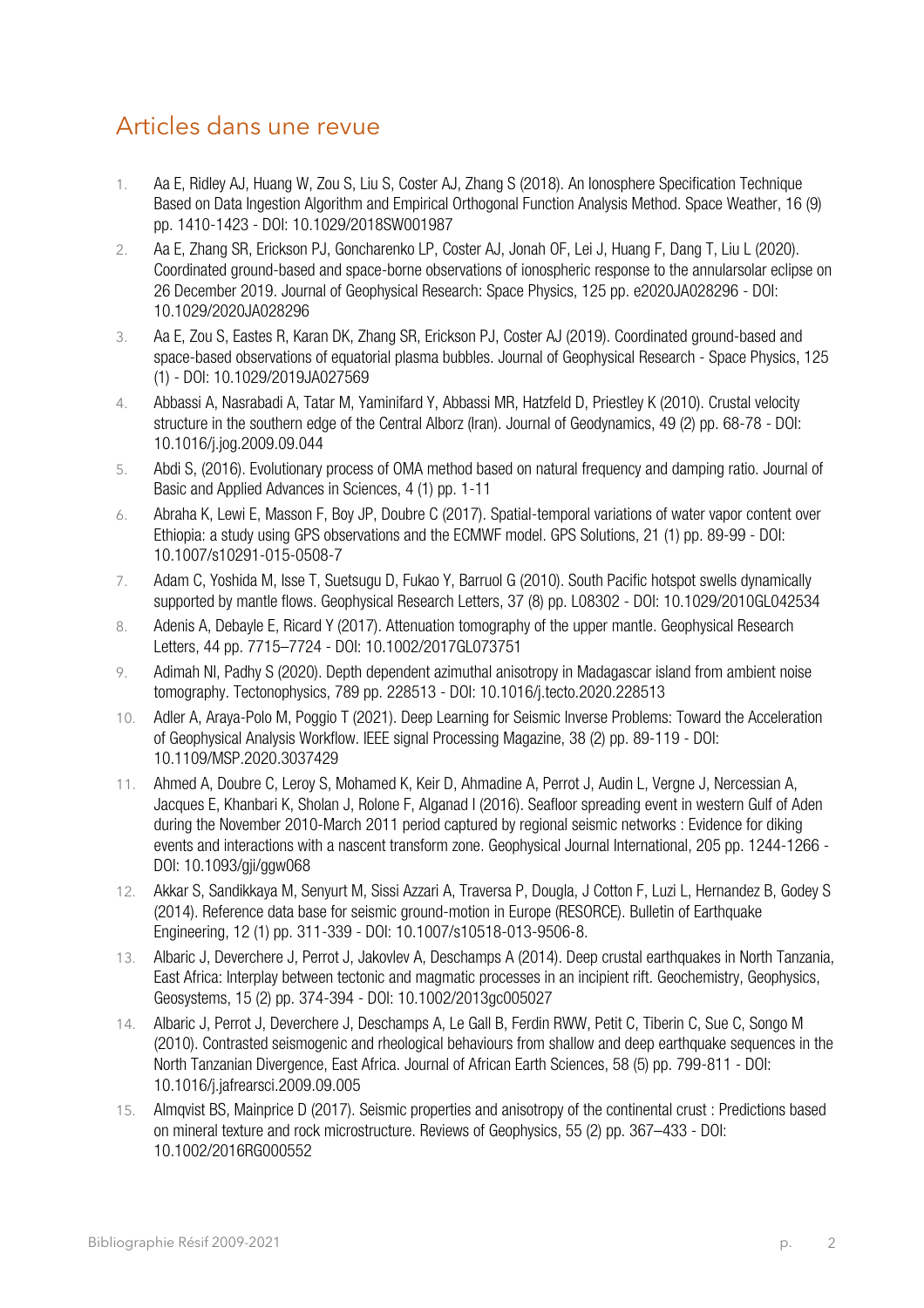- 16. Alshawaf F, Fersch B, Hinz S, Kunstmann H, Mayer M, Meyer FJ (2015). Water vapor mapping by fusin InSAR and GNSS remote sensing data and atmospheric simulations. Hydrology and Earth System Sciences, 19 (12) pp. 4747-4764 - DOI: 10.5194/hess-19-4747-2015
- 17. Alshawaf F, Fuhrmann T, Knopfler A, Luo X, Mayer M, Hinz S, Heck B (2015). Accurate Estimation of Atmospheric Water Vapor Using GNSS Observations and Surface Meteorological Data. IEEE Transactions on Geoscience and Remote Sensing, 53 (7) pp. 3764-3771 - DOI: 10.1109/TGRS.2014.2382713
- 18. Alshawaf F, Hintz S, Mayer M, Meyer FJ (2015). Constructing accurate maps of atmospheric water vapor by combining interferometric synthetic aperture radar and GNSS observations. Journal of Geophysical Research - Atmospheres, 120 (4) pp. 1391-1403 - DOI: 10.1002/2014JD022419
- 19. Altamimi Z, Collilieux X, Métivier L (2011). ITRF2008 : an improved solution of the international terrestrial reference frame. Journal of Geodesy, 85 (8) pp. 457-473 - DOI: 10.1007/s00190-011-0444-4
- 20. Altamimi Z, Rebischung P, Métivier L, Collilieu X (2016). ITRF2014 : A new release of the International Terrestrial Reference Frame modeling nonlinear station motions. Journal of Geophysical Research - Solid Earth, 121 (8) pp. 6109–6131 - DOI: 10.1002/2016JB013098
- 21. Alvarado A, Audin L, Nocquet JM, Lagreulet S, Segovia M, Font Y, Quidelleur X (2014). Active tectonics in Quito, Ecuador, assessed by geomorphological studies, GPS data, and crustal seismicity. Tectonics, 33 (2) pp. 67-83 - DOI: 10.1002/2012TC003224
- 22. Amalvict M, Willis P, Wöppelmann G, Ivins ER, Bouin MN, Testut L, Hinderer J (2009). Isostatic stability of the East Antarctic station Dumont d'Urville from long-term geodetic observations and geophysical models. Polar Research, 28 (2) pp. 193–202 - DOI: 10.1111/j.1751-8369.2008.00091.x
- 23. Ameri G, Drouet S, Traversa P, Bindi D, Cotton F (2017). Toward an empirical ground motion prediction equation for France : accounting for regional differences in the source stress parameter. Bulletin of Earthquake Engineering, 15 (11) pp. 4681–4717 - DOI: 10.1007/s10518-017-0171-1
- 24. Ameri G, Hollender F, Perron V, Martin C (2017). Site-specific partially nonergodic PSHA for a hard-rock critical site in southern France : adiustment of ground motion prediction equations and sensitivity analysis. Bulletin of Earthquake Engineering, 15 (10) pp. 4089–4111 - DOI: 10.1007/s10518-017-0118-6
- 25. Amorèse D, Benjumea J, Cara M (2020). Source parameters of the 1926 and 1927 Jersey earthquakes from historical, instrumental, and macroseismic data. Physics of the Earth and Planetary Interiors, 300 pp. 106420 - DOI: 10.1016/j.pepi.2019.106420.
- 26. Andersen O, Nielsen K, Knudsen P, Hughes CW, Bingham R, Fenoglio-Marc L, Gravelle M, Kern M, Padilla Polo S (2018). Improving the Coastal Mean Dynamic Topography by Geodetic Combination of Tide Gauge and Satellite Altimetry. Marine Geodesy, 41 (6) pp. 517-545 - DOI: 10.1080/01490419.2018.1530320
- 27. Andriampenomanana F, Nyblade A, Wysession M, Durrheim R, Tilmann F, Barruol G, Pratt M, Rambolamanana G, Rakotondraibe T (2020). Seismic velocity and anisotropy of the uppermost mantle beneath Madagascar from Pn tomography. Geophysical Journal International, 224 (1) pp. 290-305 - DOI: 10.1093/gji/ggaa458
- 28. Andriampenomanana F, Nyblade AA, Wysession ME, Durrheim RJ, Tilmann F, Julià J, Pratt MJ, Rambolamanana G, Aleqabi G, Shore P J, Rakotondraibe T (2017). The structure of the crust and uppermost mantle beneath Madagascar. Geophysical Journal International, 210 (3) pp. 1525–1544 - DOI: 10.1093/gji/ggx243
- 29. Antonio-Vigil A, Ruiz M, Gallastegui J, Díaz J, Gallart J (2019). Crustal study of the pyrenees by refraction and wide-angle reflection using earthquakes as a natural seismic source [Article@Estudio cortical del pirineo mediante refracción y reflexión de gran ángulo utilizando terremotos como fuente sísmica natural]. Boletin Geologico y Minero, 130 (3) pp. 417-444 - DOI: 10.21701/bolgeomin.130.3.003
- 30. Aochi H, Burnol A (2018). Mechanism of the ML4.0 25 April 2016 earthquake in southwest of France in the vicinity of the Lacq gas field. Journal of Seismology, 22 (5) pp. 1139–1155 - DOI: 10.1007/s10950-018-9758- 5
- 31. Ardhuin F, Stutzmann E, Schimmel M, Mangeney A (2011). Ocean wave sources of seismic noise. Journal of Geophysical Research - Oceans, 116 (C9) - DOI: 10.1029/2011JC006952
- 32. Arnoso J, Riccardi U, Hinderer J, Córdoba B, Montesinos FG (2014). Analysis of co-located measurements made with a LaCoste Romberg Graviton-EG gravimeter and two superconducting gravimeters at Strasbourg (France) and Yebes (Spain). Acta Geodaetica et Geophysica, 49 (2) pp. 147-160 - DOI: 10.1007/s40328-014-0043-y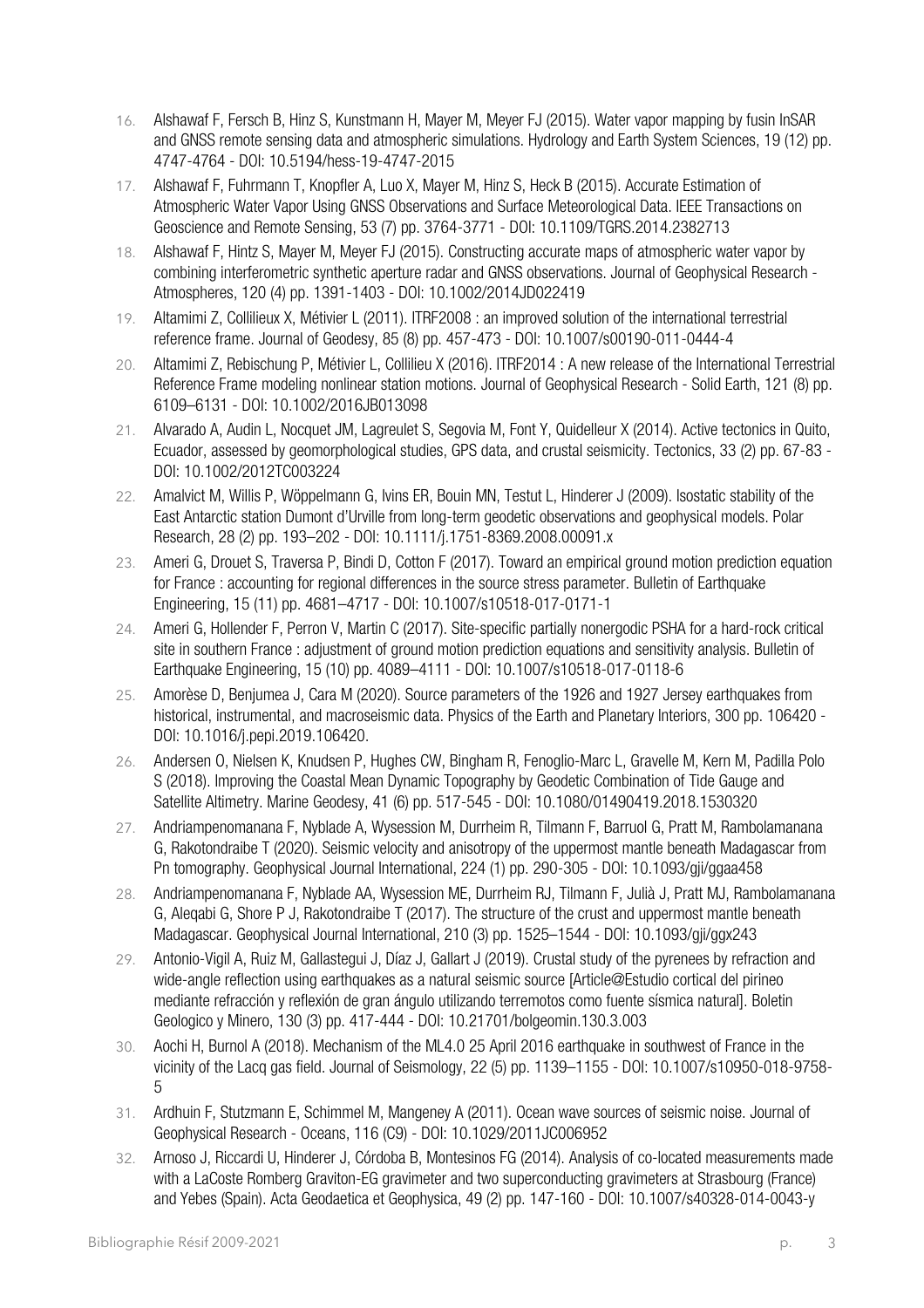- 33. Asensio E, Khazaradze G, Echeverria A, King RW, Vilajosana I (2012). GPS studies of active deformation in the Pyrenees. Geophysical Journal International, 190 (2) pp. 913-921 - DOI: 10.1111/j.1365-246X.2012.05525.x
- 34. Attanayake J, Thomas C, Cormier VF, Miller MS, Koper K D (2018). Irregular Transition Layer Beneath the Earth's Inner Core Boundary From Observations of Antipodal PKIKP and PKIIKP Waves. Geochemistry, Geophysics, Geosystems, 19 (10) pp. 3607-3622 - DOI: 10.1029/2018GC007562
- 35. Babuška V, Plomerová J (2010). Mantle lithosphere control of crustal tectonics and magmatism of the western Ohře (Eger) Rift. Journal of Geosciences, 55 (3) pp. 171-186 - DOI: 10.3190/jgeosci.070
- 36. Babuška V, Plomerová J, Vecsey L (2010). Links between the structure of the mantle lithosphere and morphology of the Cheb Basin (Eger Rift, central Europe). International Journal of Earth Sciences, 99 (7) pp. 1535-1544 - DOI: 10.1007/s00531-010-0531-4
- 37. Baillard C, Crawford W, Ballu V, Hibert C, Mangeney A (2013). An Automatic Kurtosis‐Based P ‐ and S ‐Phase Picker Designed for Local Seismic Networks. Bulletin of the Seismological Society of America, 104 (1) pp. 394– 409 - DOI: 10.1785/0120120347
- 38. Baillard C, Crawford WC, Ballu V, Hibert C, Mangeney A (2014). An automatic Kurtosis-based P- and S-phase picker designed for local seismic networks. Bulletin of the Seismological Society of America, 104 (1) pp. 394- 409 - DOI: 10.1785/0120120347
- 39. Baillard C, Crawford WC, Ballu V, Régnier M, Pelletier B, Garaebiti E (2015). Seismicity and shallow slab geometry in the central Vanuatu subduction zone. Journal of Geophysical Research - Solid Earth, 120 (8) pp. 5606-5623 - DOI: 10.1002/2014JB011853
- 40. Baize S, Cushing EM, Lemeille F, Jomard H (2013). Updated Seismotectonic Zoning Scheme of Metropolitan France, with reference to geologic and seismotectonic data. Bulletin de la Société Géologique de France, 184 (3) pp. 225-259 - DOI: 10.2113/gssgfbull.184.3.225
- 41. Bałdysz Z, Nykiel G, Figurski M, Szafranek K, KroszczyńSki K (2015). Investigation of the 16-year and 18-year ZTD Time Series Derived from GPS Data Processing. Acta Geophysica, 63 (4) pp. 1103-1125 - DOI: 10.1515/acgeo-2015-0033
- 42. Ballu V, Bouin MN, Calmant S, Folcher E, Bore JM, Ammann J, Pot O, Diament M, Pelletier B (2010). Absolute seafloor vertical positioning using combined pressure gauge and kinematic GPS data. Journal of Geodesy, 65 (7) pp. 65–77 - DOI: 10.1007/s00190-009-0345-y
- 43. Ballu V, Bouin MN, Siméoni P, Crawford WC, Calmant S, Boré JM, Kanas T, Pelletier B (2011). Comparing the role of absolute sea level rise and vertical tectonic motions in coastal flooding, Torres Islands (Vanuatu). Proceedings of the National Academy of Sciences of the United States of America, 108 (32) pp. 13019-13022 - DOI: 10.1073/pnas.1102842108
- 44. Balmino G, Vales N, Bonvalot S, Briais A (2012). Spherical harmonic modelling to ultra-high degree of Bouguer and isostatic anomalies. Journal of Geodesy, 86 (7) pp. 499-520 - DOI: 10.1007/s00190-011-0533-4
- 45. Baratin LM, Mazzotti S, Chery J, Vernant P, Tahayt A, Mourabit T (2016). Incipient mantle delamination, active tectonics and crustal thickening in Northern Morocco : Insights from gravity data and numerical modeling. Earth and Planetary Science Letters, pp. 113–120 - DOI: 10.1016/j.epsl.2016.08.041
- 46. Barnoud A, Coutant O, Bouligand, C, Gunawan H, Deroussi S (2016). 3D linear inversion of gravity data : Method and application to Basse-Terre volcanic island Guadeloupe, Lesser Antilles. Geophysical Journal International, 205 (1) pp. 562–574 - DOI: 10.1093/gji/ggw030
- 47. Barruol G, Bonnin M, Pedersen H, Bokelmann GHR, Tiberi C (2011). Belt-parallel mantle flow beneath a halted continental collision : the Western Alps. Earth and Planetary Science Letters, 302 (3) pp. 429-438 - DOI: 10.1016/j.epsl.2010.12.040
- 48. Barruol G, Cordier E, Bascou J, Fontaine FR, Legrésy B, Lescarmontier L (2013). Tide-induced microseismicity in the Mertz glacier grounding area, East Antarctica. Geophysical Research Letters, 40 (20) pp. 5412-5416 - DOI: 10.1002/2013GL057814
- 49. Barruol G, Davy C, Fontaine FR, Schlindwein V, Sigloch K (2016). Monitoring austral and cyclonic swells in the "Iles Eparses" (Mozambique channel) from microseismic noise. Acta Oecologica, 72 pp. 120–128 - DOI: 10.1093/j.actao.2015.10.015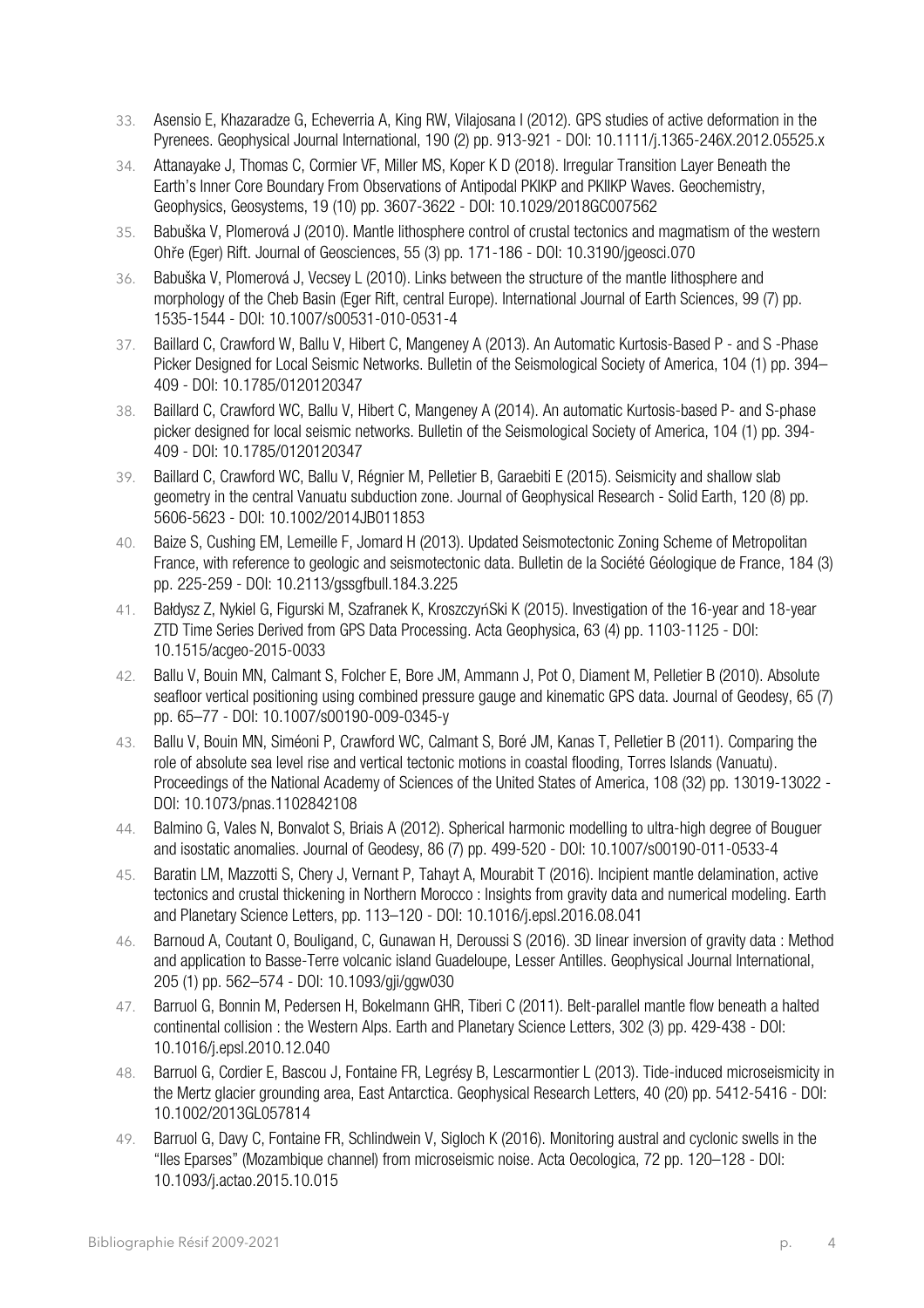- 50. Barruol G, Fontaine FR (2013). Mantle flow beneath La Réunion hotspot trackfrom SKS splitting. Earth and Planetary Science Letters, 362 pp. 108-121 - DOI: 10.1016/j.epsl.2012.11.017
- 51. Barruol G, Sigloch K (2013). Investigating La Réunion hot spot from crust to core. EOS Transactions American Geophysical Union, 94 (23) pp. 205-207 - DOI: 10.1002/2013EO230002.
- 52. Barruol G, Sigloch K, Scholz JR, Mazzullo A, Stutzmann E, Montagner JP, Kiselev S, Fontaine FR, Michon L, Deplus, C, Dyment J (2019). Large-scale flow of Indian Ocean asthenosphere driven by Réunion plume. Nature Geoscience, 12 pp. 1043-1049 - DOI: 10.1038/s41561-019-0479-3
- 53. Barruol G, Suetsugu D, Shiobara H, Sugioka H, Tanaka S, Bokelmann G, Fontaine FR, Reymond D (2009). Mapping upper mantle flow beneath French Polynesia from broadband ocean bottom seismic observations. Geophysical Research Letters, 36 (14) - DOI: 10.1029/2009GL038139
- 54. Bastías N, Gonzalo A. Montalva, M. EERI (2016). Chile Strong Ground Motion Flatfile. Earthquake Spectra, 32 (4) pp. 2549–2566 - DOI: 10.1193/102715EQS158DP
- 55. Battaglia J, Métaxian JP, Garaebiti E (2012). Earthquake-volcano interaction imaged by coda wave interferometry. Geophysical Research Letters, 39 (11) - DOI: 10.1029/2012gl052003
- 56. Battaglia J, Métaxian JP, Garaebiti E (2016). Families of similar events and modes of oscillation of the conduit at Yasur volcano (Vanuatu). Journal of Volcanology and Geothermal Research, 322 pp. 196–211 - DOI: 10.1016/j.jvolgeores.2015.11.003
- 57. Battaglia J, Métaxian JP, Garaebiti E (2016). Short term precursors of Strombolian explosions at Yasur volcano (Vanuatu). Geophysical Research Letters, 43 (5) pp. 1960–1965 - DOI: 10.1002/2016GL067823
- 58. Baumont D, Manchuel K, Traversa P, Durouchoux C, Nayman E, Ameri G (2018). Intensity predictive attenuation models calibrated in Mw for metropolitan France. Bulletin of Earthquake Engineering, 16 (6) pp. 2285–2310 - DOI: 10.1007/s10518-018-0344-6
- 59. Bauve V, Plateaux R, Rolland Y, Sanchez G, Bethoux N, Delouis B, Darnault R (2014). Long-Lasting Transcurrent Tectonics in SW Alps Evidenced by Neogene to Present-Day Stress Fields. Tectonophysics, 621 pp. 85–100 - DOI: 10.1016/j.tecto.2014.02.006
- 60. Beaucé E, Franck WB, Romanenko A (2017). Fast Matched Filter (FMF) : an efficient seismic matched-filter search for both CPU and GPU architectures. Seismological Research Letters, 89 (1) pp. 165–172 - DOI: 10.1785/02201170181
- 61. Beaucé E, Frank WB, Paul A, Campillo M, Van der Hilst RD (2019). Systematic detection of clustered seismicity beneath the South-Western Alps. Journal of Geophysical Research - Solid Earth, 124 (11) pp. 11531-11548 - DOI: 10.1029/2019JB018110
- 62. Beauducel F, Bazin S, Bengoubou-Valérius M, Bouin MP, Bosson A, Anténor-Habazac C, Clouard V, De Chabalier JB (2011). Empirical model for rapid macroseismic intensities prediction in Guadeloupe and Martinique. Comptes Rendus Geoscience, 343 (11) pp. 717–728 - DOI: 10.1016/j.crte.2011.09.004
- 63. Beauval C, Bard PY, Honore L, Courboulex F (2009). Ground-Motion Variability and Implementation of a Probabilistic–Deterministic Hazard Method. Bulletin of the Seismological Society of America, 99 (5) pp. 2992- 3002 - DOI: 10.1785/0120080183
- 64. Beauval C, Tasan H, Laurendeau A, Delavaud E, Cotton F, Guéguen P, Kuehn N (2012). On the testing of ground-motion prediction equations against small-magnitude data. Bulletin of the Seismological Society of America, 102 (5) pp. 1994-2007 - DOI: 10.1785/0120110271
- 65. Beauval C, Yepes H, Alvarado A, Audin L, Nocquet JM, Monelli D, Danciu L (2014). Probabilistic seismic hazard assessment in Quito, Estimates and Uncertainties. Seismological Research Letters, 85 (6) pp. 1316-1327 - DOI: 10.1785/0220140036
- 66. Bejar-Pizarro M, Carrizo D, Socquet A, Armijo R, Barrientos SE, Bondoux F, Bonvalot S, Campos J, Comte D, de Chabalier JB, Charade O, Delorme A, Galetzka J, Gabalda G, Genrich J, Nercessian A, Olcay M, Ortega Culaciati FH, Ortega I, Rémy D, Ruegg JC, Simons M, Valderas Bermejo MC, Vigny C (2010). Asperities and barriers on the seismogenic zone in North Chile : state-of-the-art after the 2007 Mw 7.7 Tocopilla earthquake inferred by GPS and InSAR data. Geophysical Journal International, 183 (1) pp. 390-406 - DOI: 10.1111/j.1365- 246X.2010.04748.x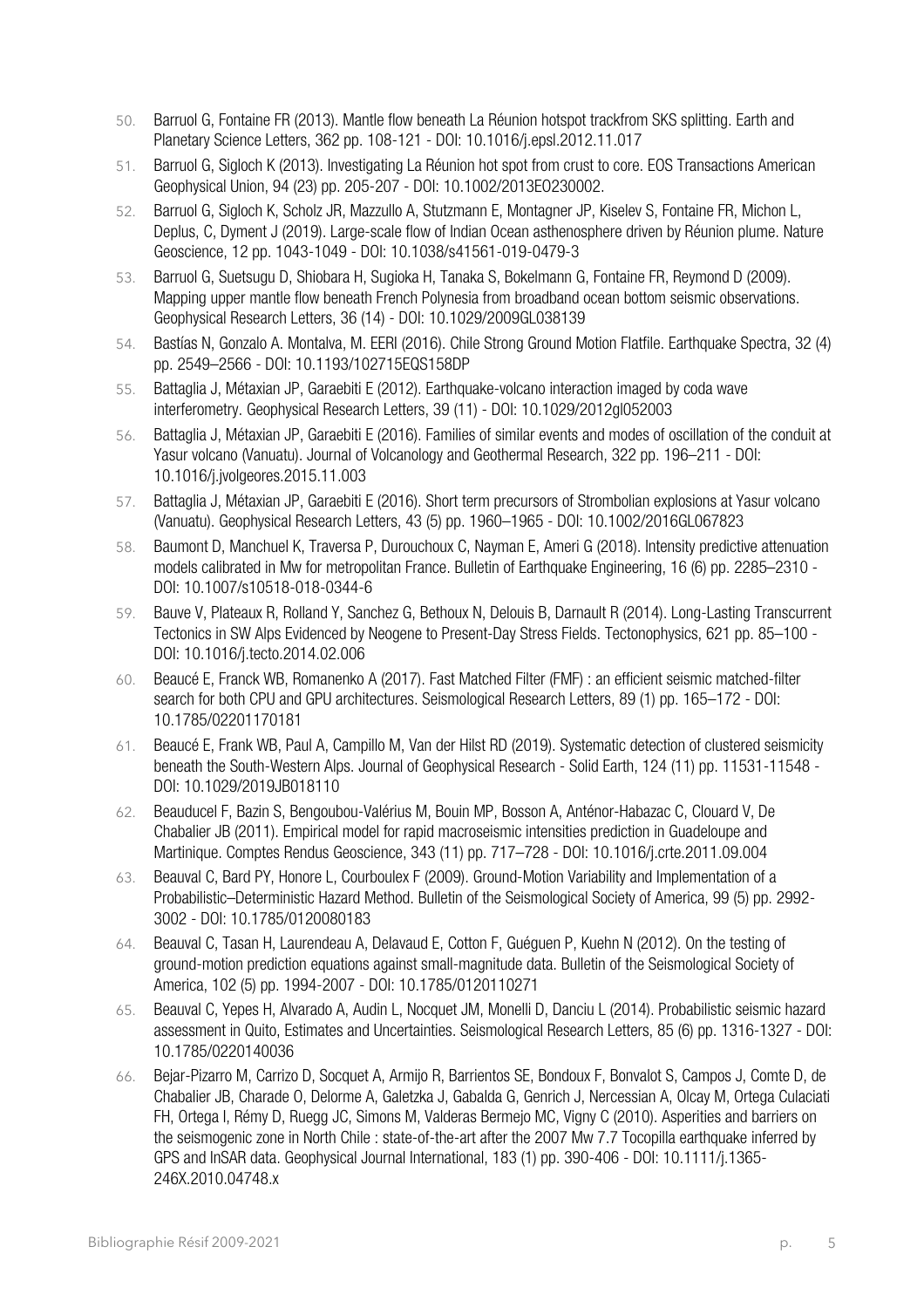- 67. Beller S, Monteiller V, Operto S, Nolet G, Paul A, Zhao L (2018). Lithospheric architecture of the South-Western Alps revealed by multi-parameter teleseismic full-waveform inversion. Geophysical Journal International, 212 pp. 1369–1388 - DOI: 10.1093/gji/ggx216
- 68. Bendick R, Khan SF, Bürgmann R, Jouanne F, Banerjee P, Khan MA, Bilham R (2015). Postseismic relaxation in Kashmir shows lateral variations in crustal architecture and materials. Geophysical Research Letters, 42 (11) pp. 4375-4383 - DOI: 10.1002/2015GL064670
- 69. Berge-Thierry C, Hollender F, Guyonnet-Benaize C, Baumont D, Ameri G, Bollinger L (2017). Challenges ahead for nuclear facility site-specific seismic hazard assessment in France : the Alternative Energies and the Atomic Energy Commission (CEA) vision. Pure and Applied Geophysics, 174 (9) pp. 3609-3633 - DOI: 10.1007/s00024-017-1582-2
- 70. Bergeot N, Bouin MN, Diament M, B. Pelletier, Régnier M, Calmant S, Ballu V (2009). Horizontal and vertical interseismic velocity fields in the Vanuatu subduction zone from GPS measurements : Evidence for a central Vanuatu locked zone. Journal of Geophysical Research - Solid Earth, 114 (B6) - DOI: 10.1029/2007JB005249
- 71. Berthet T, Hetényi G, Cattin R, Nath Sapkota S, Champollion C, Kandel T, Doerflinger E, Drukpa D, Lechmann S, Bonnin M (2013). Lateral uniformity of India Plate strength over central and eastern Nepal. Geophysical Journal International, 195 (3) pp. 1481-1493 - DOI: 10.1093/gji/ggt357
- 72. Béthoux N, Segovia M, Alvarez V, Collot JY, Charvis P, Gailler A, Monfret T (2011). Seismological study of the central Ecuadorian margin : Evidence of upper plate deformation. Journal of South American Earth Sciences, 31 (1) pp. 139-152 - DOI: 10.1016/j.jsames.2010.08.001
- 73. Béthoux N, Theunissen T, Beslier MO, Font Y, Thouvenot F, Dessa JX, Simon S, Courrioux G, Guillen A (2016). Earthquake relocation using a 3D a-priori geological velocity model from the western Alps to Corsica : Implication for seismic hazard. Tectonophysics, 670 pp. 82–100 - DOI: 10.1016/j.tecto.2015.12.016
- 74. Beucler E, Mocquet A, Schimmel M, Chevrot S, Quillard O, Vergne J, Sylvander M (2015). Observation of deep water microseisms in the North Atlantic Ocean using tide modulations. Geophysical Research Letters, 42 (11) pp. 316-322 - DOI: 10.1002/2014GL062347
- 75. Biessy G, Moreau F, Dauteuil O, Bour O (2011). Surface deformation of an intraplate area from GPS time series. Journal of Geodynamics, 52 (1) pp. 24-33 - DOI: 10.1016/j.jog.2010.11.005
- 76. Bindi D, Kotha SR, Weatherill G, Lanzano G, Luzi L, Cotton F (2019). The pan-European Engineering Strong Motion (ESM) flatfile : consistency check via residual analysis. Bulletin of Earthquake Engineering, 17 (2) pp. 583-602 - DOI: 10.1007/s10518-018-0466-x
- 77. Bishop BT, Beck SL, Zandt G (2019). Segmentation in continental forearcs: Links between large-scale overriding plate structure and seismogenic behavior associated with the 2010 Mw 8.8 Maule, Chile earthquake. Tectonophysics, 767 (3/4) 228164 - DOI: 10.1016/j.tecto.2019.228164
- 78. Blazquez A, Meyssignac B, Lemoine JM, Berthier E, Ribes A, Cazenave A (2018). Exploring the uncertainty in GRACE estimates of the mass redistributions at the Earth surface: implications for the global water and sea level budgets. Geophysical Journal International, 215 (1) pp. 415-430 - DOI: 10.1093/gji/ggy293
- 79. Bock O, Bosser P, Pacione R, Nuret M, Fourri N, Parracho A (2016). A high-quality reprocessed ground-based GPS dataset for atmospheric process studies, radiosonde and model evaluation, and reanalysis of HyMeX Special Observing Period. Quarterly Journal of the Royal Meteorological Society, 142 (supp 1) pp. 56–71 - DOI: 10.1002/qj.2701
- 80. Bodart Q, Merlet S, Malossi N, Pereira Dos Santos F, Bouyer P, Landragin A (2010). A cold atom pyramidal gravimeter with a single laser beam. Applied Physics Letters, 96 (13) pp. 134101 - DOI: 10.1063/1.3373917
- 81. Bogusz J, Rosat S, Klos A, Lenczuk (2018). On the noise characteristics of time series recorded with nearby located GPS receivers and superconducting gravity meters. Acta Geodaetica et Geophysica, 53 (2) pp. 201-220 - DOI: 10.1007/s40328-018-0212-5
- 82. Bogusz J, Rosat S, Klos A, Lenczuk A (2018). On the noise characteristics of time series recorded with nearby located GPS receivers and superconducting gravity meters. Acta Geodaetica et Geophysica, 53 (2) pp. 201–220 - DOI: 10.1007/s40328-018-0212-5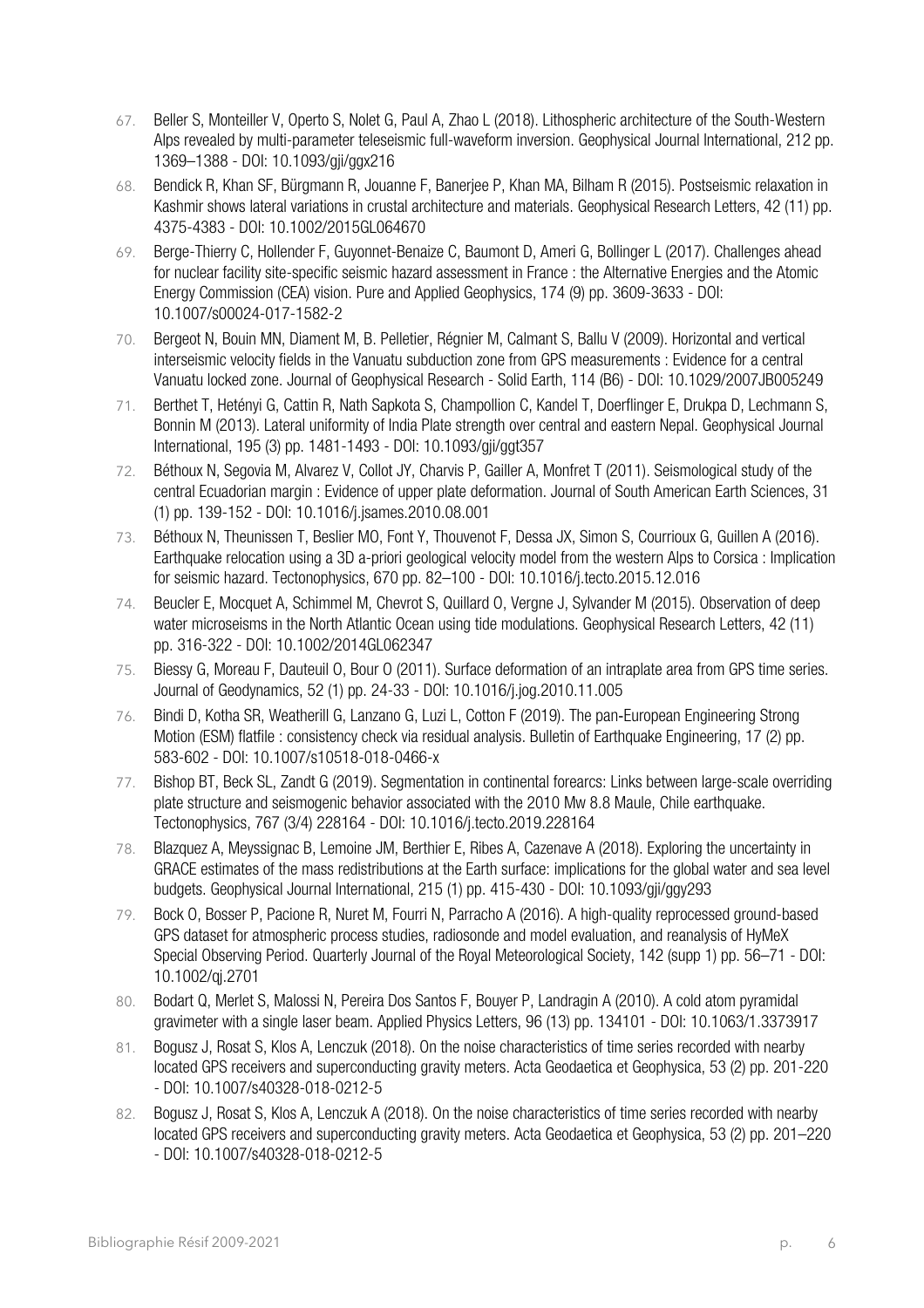- 83. Boniface K, Champollion C, Chery J, Ducrocq V, Rocken C, Doerflinger E, Collard P (2012). Potential of shipborne GPS atmospheric delay data for prediction of Mediterranean intense weather events. Atmospheric Science Letters, 13 (4) pp. 250-256 - DOI: 10.1002/asl.391
- 84. Boniface K, Ducrocq V, Jaubert G, Yan X, Brousseau P, Masson F, Champollion C, Chéry J, Doerflinger E (2009). Impact of high-resolution data assimilation of GPS zenith delay on Mediterranean heavy rainfall forecasting. Annales Geophysicae, 27 (7) pp. 2739-2753 - DOI: 10.5194/angeo-27-2739-2009
- 85. Bonilla LF, Guéguen P, Lopez-Caballero F, Mercerat ED, Gélis C (2017). Prediction of non-linear site response using downhole array data and numerical modeling : The Belleplaine (Guadeloupe) case study. Physics and Chemistry of the Earth, 98 pp. 107–118 - DOI: 10.1016/j.pce.2017.02.017
- 86. Bonnin M, Chevrot S, Gaudot I, Haugmard M, PyrOPE working group (2017). Upper mantle deformation beneath the Pyrenean domain inferred from SKS splitting in northern Spain, southern and western France. Geophysical Journal International, 210 (2) pp. 898–910 - DOI: 10.1093/gji/ggx193
- 87. Bonvalot S, (2012). The International Gravimetric Bureau, in Drewes, H. (Ed.), The Geodesist's HandOuvrage 2012. Journal of Geodesy, 86 (10) - DOI: 10.1007/s00190-012-0584-1
- 88. Bos MS, Penna NT, Baker TF, Clarke PJ (2015). Ocean tide loading displacements in western Europe : 2. GPSobserved anelastic dispersion in the asthenosphere. Journal of Geophysical Research - Solid Earth, 120 (9) pp. 6540-6557 - DOI: 10.1002/2015JB011884
- 89. Boschetti L, Ioualalen M, Nemati F, Grilli S, Dessa JX, Larroque C (2020). Tsunami intensity scale based on wave amplitude and current applied to the French Riviera: the case study of local seismicity. Natural Hazards, 102 (1) pp. 219–248 - DOI: 10.1007/s11069-020-03921-0
- 90. Boschi L, Weemstra C, Verbeke J, Ekstrom G, Zunino A, Giardini D (2013). On measuring surface wave phase velocity from station-station cross-correlation of ambient signal. Geophysical Journal International, 192 (1) pp. 346-358 - DOI: 10.1093/gji/ggs023
- 91. Bosser P, Bock O (2021). IWV retrieval from ground GNSS receivers during NAWDEX. Advances in Geosciences, 55 pp. 13-22 - DOI: 10.5194/adgeo-55-13-2021
- 92. Bosser P, Bock O, Thom, C, Pelon J, Willis P (2010). A case study of using Raman lidar measurements in high accuracy GPS applications. Journal of Geodesy, 84 (4) pp. 251–265 - DOI: 10.1007/s00190-009-0362-x
- 93. Bottelin P, Baillet L, Mathy A, Garnier L, Cadet H, Brenguier O (2020). Seismic study of soda straws exposed to nearby blasting vibrations. Journal of Seismology, 24 pp. 573–593 - DOI: 10.1007/s10950-020-09922-7
- 94. Bottelin P, Dufréchou G, Seoane L, Llubes M, Monod B (2019). Geophysical methods for mapping Quaternary sediment thickness: Application to the Saint-Lary basin (French Pyrenees). Comptes Rendus Geoscience, 315 (6) pp. 407-419 - DOI: 10.1016/j.crte.2019.07.001
- 95. Bottelin P, Jongmans D, Baillet L, Lebourg T, Hantz D, Lévy C, Le Roux O, Cadet H, Lorier L, Rouiller JD, Turpin J, Darras L (2013). Spectral analysis of prone-to-fall rock compartments using ambient vibrations. Journal of Environmental and Engineering Geophysics, 18 (4) pp. 205-217 - DOI: 10.2113/JEEG18.4.205
- 96. Bottelin P, Jongmans, D, Daudon D, Mathy, Helmstetter A, Bonilla-Sierra V, Cadet, H, Amitrano, D, Richefeu, V, Lorier, L, Baillet, L, Villard, P, Donzé, F (2014). Seismic and mechanical studies of the artificially triggered rockfall at the Mount Néron (French Alps, December 2011). Natural Hazards and Earth System Sciences, 2 (2) pp. 1505–1557 - DOI: 10.5194/nhess-14-3175-2014
- 97. Bottelin P, Lévy C, Baillet l Jongmans D, Guéguen P (2013). Modal and thermal analysis of Les Arches unstable rock column (Vercors massif, French Alps). Geophysical Journal International, 194 (2) pp. 849-858 - DOI: 10.1093/gji/ggt046
- 98. Boudevillain B, Argence S, Claud C, Ducrocq V, Joly BR, Joly A, Lambert D, Nuissier O, Plu M, Ricard D, Arbogast P, Berne A, Chaboureau JP, Chapon B, Crepin F, Delrieu G, Doerflinger E, Funatsu BM, Kirstetter PE, Masson F, Maynard K, Richard E, Sanchez E, Terray L, Walpersdorf A (2009). Cyprim project, part I. Cyclogenesis and heavy precipitations in the Mediterranean area: origins and characteristics. La Météorologie, 66 pp. 18-28 - DOI: 10.4267/2042/28828
- 99. Boué P, Poli P, Campillo M, Pedersen H, Bri X, Roux P (2013). Teleseismic Correlations of Ambient Seismic Noise for Deep Global Imaging of the Earth. Geophysical Journal International, 194 (2) pp. 844–848 - DOI: 10.1093/gji/ggt160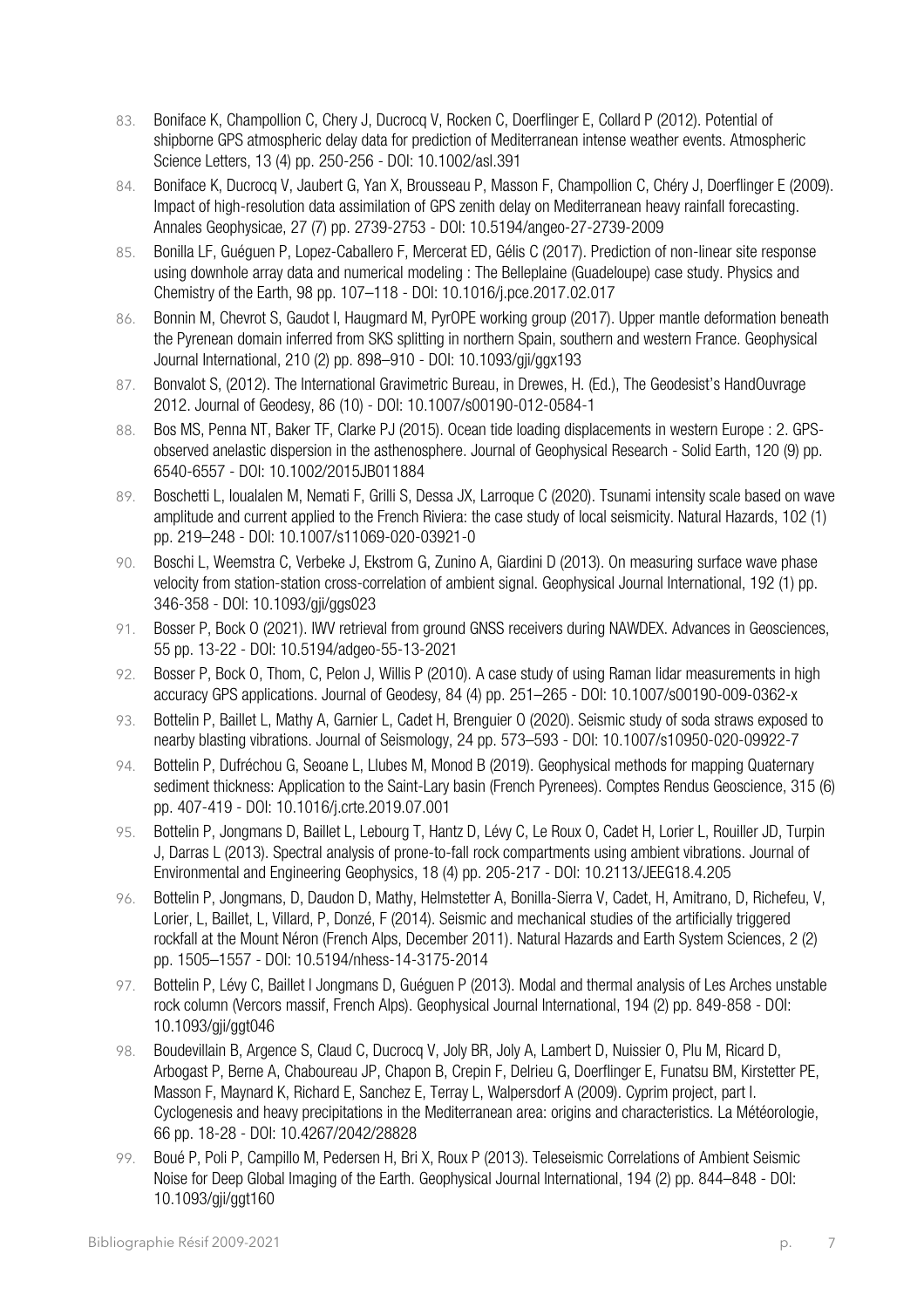- 100. Boué P, Poli P, Campillo M, Roux P (2014). Reverberations, coda waves and ambient noise : Correlations at the global scale and retrieval of the deep phases. Earth and Planetary Science Letters, 391 pp. 137-145 - DOI: 10.1016/j.epsl.2014.01.047
- 101. Bouffaut L, Dréo RG, Labat V, Boudraa AO, Barruol G (2018). Passive stochastic matched filter for Antarctic blue whale call detection. Journal of the Acoustical Society of America, 144 (2) pp. 955-965 - DOI: 10.1121/1.5050520
- 102. Bouin MN, Ballu V, Calmant S, Boré JM, Folcher E, Ammann J (2009). A kinematic GPS methodology for sea surface mapping, Vanuatu. Journal of Geodesy, 83 (12) pp. 1203-1217 - DOI: 10.1007/s00190-009-0338-x
- 103. Bouin MN, Ballu V, Calmant S, Pelletier B (2009). Improving resolution and accuracy of mean sea surface from kinematic GPS, Vanuatu subduction zone. Journal of Geodesy, 83 (11) pp. 1017-1030 - DOI: 10.1007/s00190- 009-0320-7
- 104. Bouin MN, Wöppelmann G (2010). Land motion estimates from GPS at tide gauges : a geophysical evaluation. Geophysical Journal International, 180 (1) pp. 193-209 - DOI: 10.1111/j.1365-246X.2009.04411.x
- 105. Boy JP, Hinderer J, de Linage C (2012). Retrieval of large scale hydrological signal in Africa from GRACE timevariable gravity fields. Pure and Applied Geophysics, 169 (8) pp. 1373-1390 - DOI: 10.1007/s00024-011- 0416-x
- 106. Boy JP, Longuevergne L, Boudin F Jacoband T, Lyard f Llubes M, Florsch N, Esnoult MF (2009). Modelling atmospheric and induced non-tidal oceanic loading contributions to surface gravity and tilt measurements. Journal of Geodynamics, 48 (3) pp. 182–188 - DOI: 10.1016/j.jog.2009.09.022
- 107. Boyce A, Bastow ID, Cottaar S, Kounoudis R, Guilloud de Courbeville J, Caunt E, Desai S (2021). AFRP20: New P‐wavespeed Model for the African Mantle Reveals Two Whole‐Mantle Plumes Below East Africa and Neoproterozoic Modification of the Tanzania Craton. Geochemistry, Geophysics, Geosystems, 22 (3) pp. e2020GC009302 - DOI: 10.1029/2020GC009302
- 108. Brax M, Bard PY, Duval AM, Bertrand E, Rahhal ME, Jomaa R, Voisin C, Sursock A (2018). Towards a microzonation of the Greater Beirut area: an instrumental approach combining earthquake and ambient vibration recordings. Bulletin of Earthquake Engineering, 16 (12) pp. 5735-5767 - DOI: 10.1007/s10518-018-0438-1
- 109. Brenguier F, Clarke D, Aoki Y, Shapiro NM, Campillo M, Ferrazzini V (2011). Monitoring volcanoes using seismic noise correlations. Comptes Rendus Geoscience, 343 (8) pp. 633-638 - DOI: 10.1016/j.crte.2010.12.010
- 110. Brenguier F, Kowalski P, Ackerley N, Nakata N, Boué P, Campillo M, Larose E, Rambaud S, Pequegnat C, Lecocq T, Roux P, Ferrazzini V, Villeneuve N, Shapiro NM, Chaput J (2015). Toward 4D Noise-Based Seismic Probing of Volcanoes : Perspectives from a Large-N on Piton de la Fournaise Volcano. Seismological Research Letters, 87 (1) pp. 15-25 - DOI: 10.1785/0220150173
- 111. Brenguier F, Kowalski P, Ackerley N, Nakata N, Boue P, Campillo M, Larose E, Rambaud S, Pequegnat C, Lecocq T, Roux P, Ferrazzini V, Villeneuve N, Shapiro NM, Chaput J (2016). Toward 4D Noise-Based Seismic Probing of Volcanoes: Perspectives from a Large-N Experiment on Piton de la Fournaise Volcano. Seismological Research Letters, 87 (1) 15-25 - DOI: 10.1785/0220150173
- 112. Brenguier F, Kowalski P, Staudacher T, Ferrazzini V, Lauret F, Boissier P, Catherine P, Lemarchand A, Pequegnat C, Meric O, Pardo C, Peltier A, Tait S, Shapiro NM, Campillo M, Di Muro A (2012). First results from the UnderVolc high resolution seismic and GPS network deployed on Piton de La Fournaise Volcano. Seismological Research Letters, 83 (1) pp. 97-102 - DOI: 10.1785/gssrl.83.1.97
- 113. Brenguier F, Rivet D, Obermann A, Nakata N, Boué P, Lecocq T, Campillo M, Shapiro N (2016). 4-D noise-based seismology at volcanoes : Ongoing efforts and perspectives. Journal of Volcanology and Geothermal Research, 321 pp. 182–195 - DOI: 10.1016/j.jvolgeores.2016.04.036
- 114. Brenot H, Walpersdorf A, Reverdy M, van Baelen J, Ducrocq V, Champollion C, Masson F, Doerflinger E, Collard P, Giroux P (2014). A GPS network for tropospheric tomography in the framework of the Mediterranean hydrometeorological observatory Cévennes-Vivarais (south-eastern France). Atmospheric Measurement Techniques, 7 (2) pp. 553-578 - DOI: 10.5194/amt-7-553-2014
- 115. Brossault MA, Roux P, Guéguen P (2018). The fluctuation-dissipation theorem used as a proxy for damping variations in real engineering structures. Engineering Structures, 167 pp. 65–73 - DOI: 10.1016/j.engstruct.2018.04.012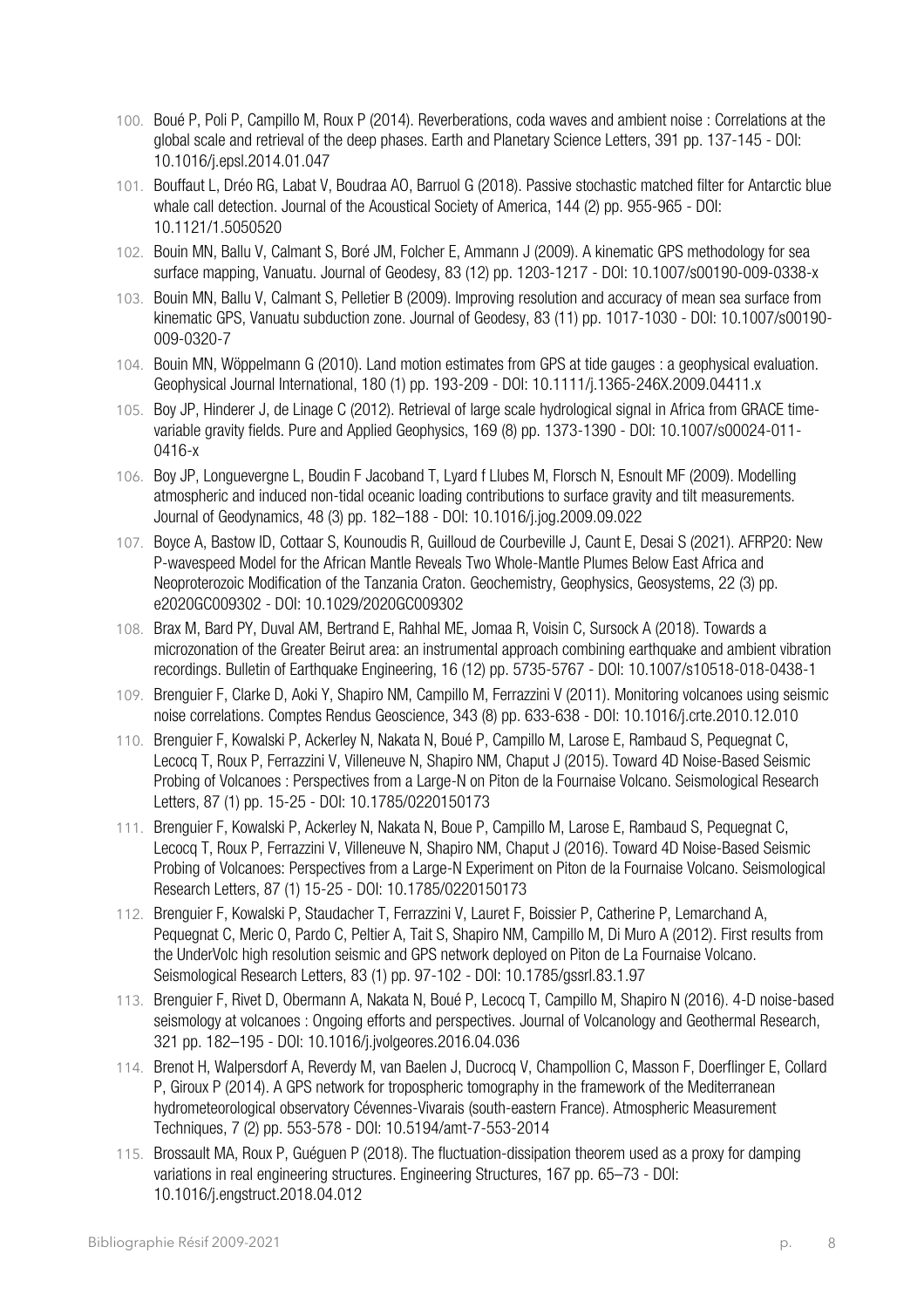- 116. Bruinsma S, Förste C, Abrikosov O, Lemoine JM, Marty JC, Mulet S, Rio MH, Bonvalot S (2014). ESA's satelliteonly gravity field model via the direct approach based on all GOCE data. Geophysical Research Letters, 41 (21) pp. 7508-7514 - DOI: 10.1002/2014GL062045
- 117. Bruinsma S, Förste C, Abrikosov O, Marty J-C, Rio MH, Mulet S, Bonvalot S (2013). The new ESA satellite-only gravity field model via the direct approach: Confrontation with the GOCE mission objectives. Geophysical Research Letters, 40 (14) pp. 3607-3612 - DOI: 10.1002/grl.50716
- 118. Burrell AG, Perry GW, Yeoman TK, Milan SE, Stoneback RA (2018). Solar Influences on the Return Direction of High‐Frequency Radar Backscatter,. Radio Science, 53 - DOI: 10.1002/2017RS006512
- 119. Burtin A, Cattin R, Bollinger L, Vergne J, Steer P, Robert a Findling N, Tibéri C (2011). Towards the hydrologic and bed load monitoring from high-frequency seismic noise in a braided river : The "torrent de St Pierre", French Alps. Journal of Hydrology, 408 (1) pp. 43-53 - DOI: 10.1016/j.jhydrol.2011.07.014
- 120. Cadio C, Balmer M, Panet I, Ribe N, Diament M (2012). New constraints on the origin of the Hawaiian swell from wavelet analysis of the geoid to topography ratio. Earth and Planetary Science Letters, 359-360 pp. 40-54 - DOI: 10.1016/j.epsl.2012.10.006
- 121. Cadio C, Panet I, Davaille A, Diament M, Metivier L, De Viron O (2011). Pacific geoid anomalies revisited in light of thermochemical oscillating domes in the lower mantle. Earth and Planetary Science Letters, 306 (1) pp. 123- 135 - DOI: 10.1016/j.epsl.2011.03.040
- 122. Cadio C, Saraswati A, Cattin R, Mazzotti S (2016). A new approach to assess isostatic compensation of topography in continental domain from GOCE gravity gradients. Geophysical Journal International, 207 (2) pp. 645–654 - DOI: 10.1093/gji/ggw281
- 123. Cai X, Burns AG, Wang W, Coster A, Qian L, Liu J, Solomon S, Eastes R, Daniell R, McClintock W (2020). Comparison of GOLD nighttime measurements with total electron content: preliminary results. Journal of Geophysical Research: Space Physics, 125 pp. e2019JA027767 - DOI: 10.1029/2019JA027767
- 124. Caldani R, Merlet S, Pereira Dos Santos F, Stern G, Martin AS, Desruelle B, Menoret B (2019). A prototype industrial laser system for cold atom inertial sensing in space. The European Physical Journal D, 73 pp. 248 - DOI: 10.1140/epjd/e2019-100360-2
- 125. Caldani R, Weng K, Merlet S, Pereira Dos Santos F (2019). Simultaneous accurate determination of both gravity and its vertical gradient. Physical Review A, 99 pp. 033601 - DOI: 10.1103/PhysRevA.99.033601
- 126. Calvet M, Margerin L (2013). Lapse-Time Dependence of Coda Q : Anisotropic Multiple-Scattering Models and Application to the Pyrenees. Bulletin of the Seismological Society of America, 103 (3) pp. 1993–2010 - DOI: 10.1785/0120120239
- 127. Calvet M, Sylvander M, Margerin L, Villasenor A (2013). Spatial variations of seismic attenuation and heterogeneity in the Pyrenees : Coda Q and peak delay time analysis. Tectonophysics, 608 pp. 428-439. - DOI: 10.1016/j.tecto.2013.08.045
- 128. Calvo M, Hinderer J, Rosat S, Legros H, Boy JP, Ducarme B, Zürn W (2014). Time stability of spring and superconducting gravimeters through the analysis of very long gravity records. Journal of Geodynamics, 80 pp. 20-33 - DOI: 10.1016/j.jog.2014.04.009
- 129. Calvo M, Hinderer J, Rosat S, Legros H, Boy JP, Ducarme B, Zürn W (2017). Corrigendum to "Time stability of spring and superconducting gravimeters through the analysis of very long gravity record. Journal of Geodynamics, 106 pp. 30-32 - DOI: 10.1016/j.jog.2017.01.007
- 130. Calvo M, Rosat S, Hinderer J, Legros H, Boy JP, Amalvict M, Rogister Y, Luck B, Littel F, Bernard JD (2015). 60 years of Earth Tide observations in Strasbourg (1954-2014). Bulletin d'Informations Marées Terrestres, 149 pp. 12083-12093 - DOI: N/A
- 131. Canuel B, Bertoldi A, Amand L, Borgo di Pozzo E, Fang B, Geiger R, Gillot J, Henry S, Hinderer J, Holleville D, Lefèvre G, Merzougui M, Mielec N, Monfret T, Pelisson S, Prevedelli M, Reynaud S, Riou I, Rogister Y, Rosat S, Cormier E, Landragin A, Chaibi W, Gaffet S, Bouyer P (2018). Exploring gravity with the MIGA large scale atom interferometer. Nature Scientific Reports, 8 (1) pp. 10 - DOI: 10.1038/s41598−018−32165−z
- 132. Cara M, Cansi Y, Schlupp A, Arroucau P, Béthoux N, Beucler E, Bruno S, Fréchet J, Godey S, Golle O, Grunberg M, Guilbert J, Haugmard M, Jenatton L, Lambotte S, Leobal D, Maron C, Mendel V, Merrer S, Macquet M, Mignan A, Mocquet A, Nicolas M, Perro, J, Potin B, Sanchez O, Santoire JP, Sèbe O, Sylvander M, Thouvenot F,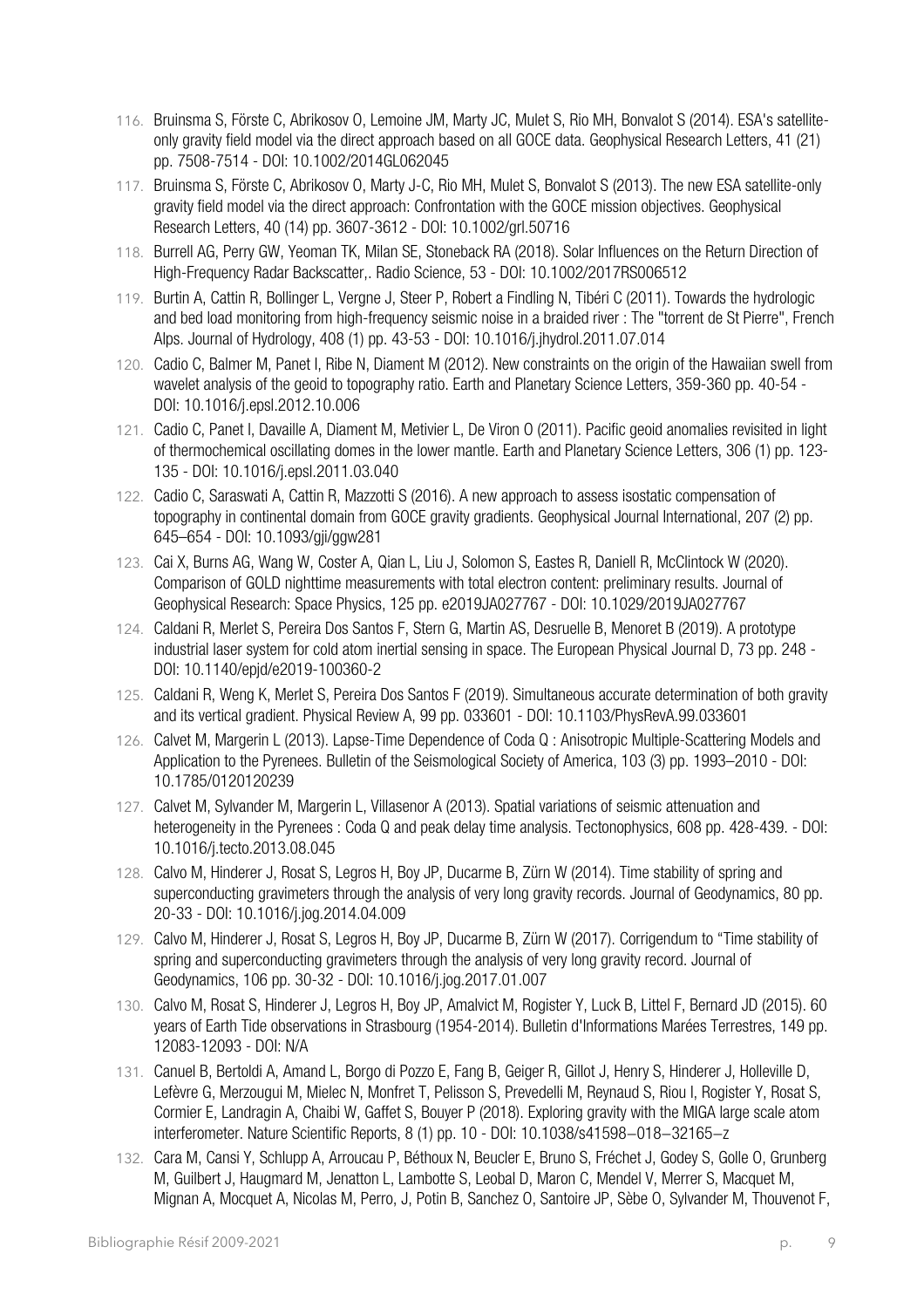Van der Woerd J, Van der Woerd K : Calvet M : Chevrot S, Deboissy A, Delouis B, Denieul M, Deschamps A, Doubre C (2015). SI-Hex : a new catalogue of instrumental seismicity for metropolitan France. Bulletin de la Société Géologique de France, 186 (1) pp. 3-19 - DOI: 10.2113/gssgfbull.186.1.3

- 133. Cara M, Denieul M, Sèbe O, Delouis B, Cansi Y, Schlupp A (2017). Magnitude Mw in metropolitan France. Journal of Seismology, 21 (3) pp. 551–565 - DOI: 10.1007/s10950-016-9617-1
- 134. Carvalho-Resende T, Longuevergne L, Gurdak JJ, Leblanc M, Favreau G, Ansems N, Van der Gun J, Gaye CB, Aureli A (2019). Assessment of climate variability impacts on groundwater resources for improved water management and policy in Africa. Hydrogeology Journal - DOI: 10.1007/s10040-018-1864-5
- 135. Castellazi P, Burgess D, Rivera A, Huang J, Longuevergne L, Demuth MN (2019). Glacial melt and potential impacts on water resources in the Canadian Rocky Mountains. Water Resources Research, 55 (12) pp. 10191- 10217 - DOI: 10.1029/2018WR024295
- 136. Castellazi P, Longuevergne L, Martel R, Rivera A, Brouard C, Chaussard E (2018). Quantitative mapping of groundwater depletion at the water management scale using a combined GRACE/InSAR approach. Remote Sensing of Environment, 205 pp. 408-418 - DOI: 10.1016/j.rse.2017.11.025
- 137. Castellazi P, Martel R, Galloway D, Longuevergne L, Riviera A (2016). Assessing groundwater depletion and dynamics using GRACE and InSAR: potential and limitations. Groundwater - DOI: 10.1111/gwat.12453
- 138. Cattin R, Chamot-Rooke N, Pubellier M, Rabaute A, Delescluse M, Vigny C, Fleitout L, Dubernet P (2009). Stress change and effective friction coefficient along the Sumatra-Andaman-Sagaing fault system after the 26 december 2004 (Mw=9.2) and the 28 march 2005 (Mw=8.7) earthquakes. Geochemistry, Geophysics, Geosystems, 10 (3) - DOI: 10.1029/2008GC002167
- 139. Cattin R, Mazzotti S, Baratin LM (2015). GravProcess : An easy-to-use MATLAB program to process campaign gravity data and evaluate the associated uncertainties. Computers & Geosciences, 81 pp. 20-27 - DOI: 10.1016/j.cageo.2015.04.005
- 140. Causse M, Chaljub E, Cotton F, Cornou C, Bard PY (2009). New approach for coupling k-2 technique and Empirical Green's Functions : Application to the blind prediction of broadband ground-motion in the Grenoble basin. Geophysical Journal International, 179 (3) pp. 1627-1644 - DOI: 10.1111/j.1365-246X.2009.04354.x
- 141. Causse M, Cornou C, Maufroy E, Grasso J, Baillet L, Haber E (2020). Exceptional ground motion during the shallow Mw 4.9 2019 Le Teil earthquake, France. Communications Earth & Environment, pp. Accepted - DOI: 10.31226/osf.io/yq4dt
- 142. Causse M, Cornou C, Maufroy E, Grasso JR, Baillet L, El Haber E (2021). Exceptional ground motion during the shallow Mw 4.9 2019 Le Teil earthquake, France. Communications Earth & Environment, 2 pp. 14 - DOI: 10.31226/osf.io/yq4dt
- 143. Causse M, Laurendeau A, Perrault M, Douglas J, Bonilla LF, Gueguen P (2014). Eurocode 8-compatible synthetic time-series as input to dynamic analysis. Bulletin of Earthquake Engineering, 12 (2) pp. 755-768 - DOI: 10.1007/s10518-013-9544-2
- 144. Cauzzi C, Custódio S, Evangelidis CP, Lanzano G, Luzi Ottemöller, L. Pedersen, H., and Sleeman, R (2021). Preface to the Focus Section on European Seismic networks and Associated Services and Products. Seismological Research Letters, 92 (3) pp. 1-8 - DOI: 10.1785/0220210055"
- 145. Cauzzi C, Sleeman R, Clinton J, Ballesta JD, Galanis O, Kästli P (2016). Introducing the European rapid raw strong‐motion database. Seismological Research Letters, 87 (4) pp. 977-986 - DOI: 10.1785/0220150271
- 146. Cenni N, Viti M, Baldi P, Mantovani E, Bacchetti M, Vannucchi A (2013). Present vertical movements in central and northern Italy from GPS data : Possible role of natural and anthropogenic causes. Journal of Geodynamics, 71 pp. 74-85 - DOI: 10.1016/j.jog.2013.07.004
- 147. Cesca S, Letort J, Razafindrakoto HNT, Heimann S, Rivalta E, Isken MP, Nikkhoo M, Passarelli L, Petersen GM, Cotton F, Dahm T (2020). Drainage of a deep magma reservoir near Mayotte inferred from seismicity and deformation. Nature Geoscience, 13 pp. 87-93 - DOI: 10.1038/s41561-019-0505-5
- 148. Champollion C, Drobinski P, Haeffelin M, Tarniewicz J, Bock O, Vautard R, Bouin MN (2009). Water vapour variability induced by urban surface heterogeneities during convective conditions. Quarterly Journal of the Royal Meteorological Society, 135 (64) pp. 1266-1276 - DOI: 10.1002/qj.446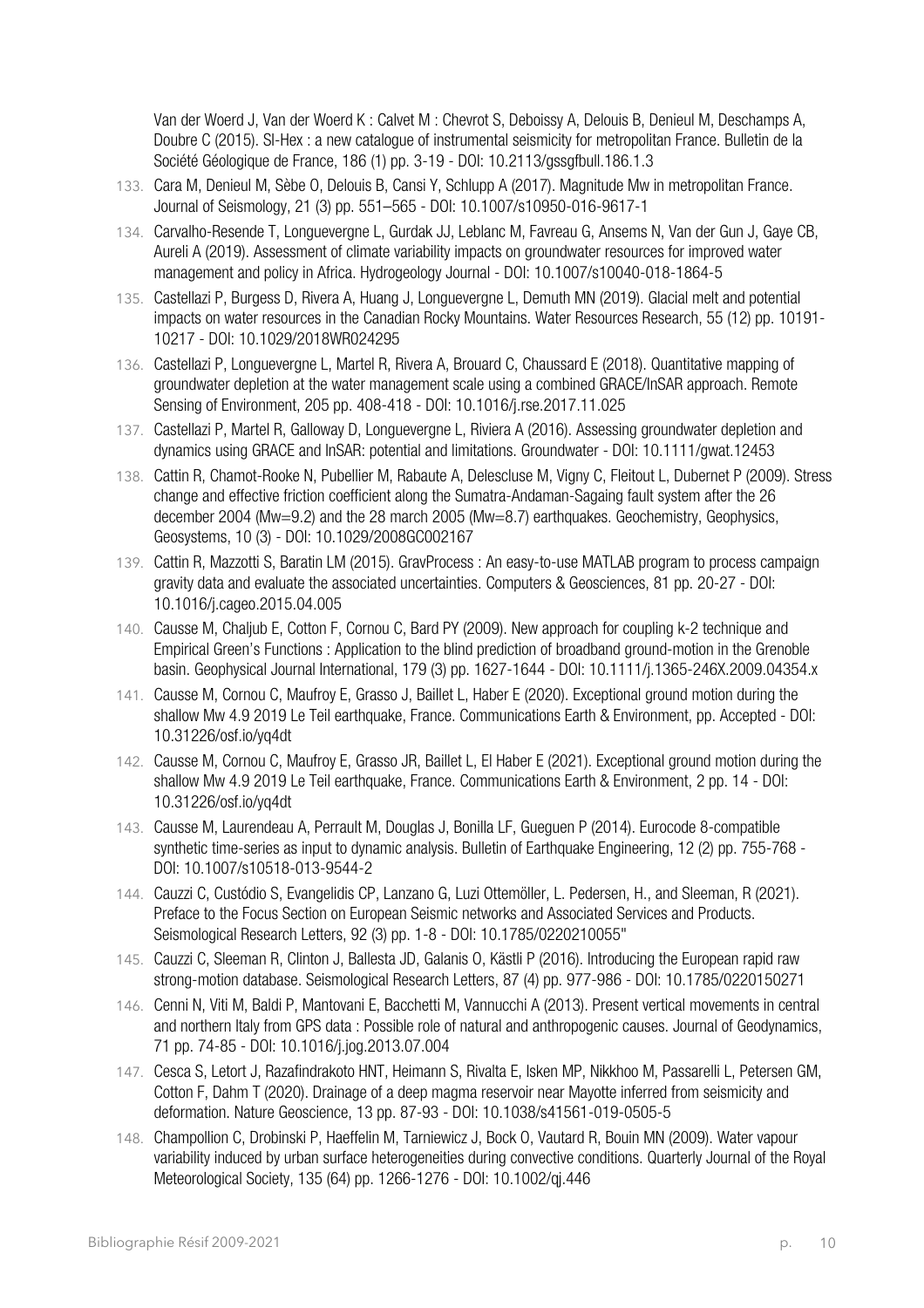- 149. Champollion C, Flamant C, Bock O, Masson F, Turner DD, Weckwerth T (2009). Mesoscale GPS tomography applied to the 12 June 2002 convective initiation event of IHOP\_2002. Quarterly Journal of the Royal Meteorological Society, 135 (64) pp. 645-662 - DOI: 10.1002/qj.386
- 150. Chang SJ, Van der Lee S, Flanagan MP, Bedle H, Marone F, Matzel EM, Pasyanos ME, Rodgers AJ, Romanowicz B, Schmid C (2010). Joint inversion for three-dimensional S velocity mantle structure along the Tethyan margin. Journal of Geophysical Research - Atmospheres, 115 (B8) - DOI: 10.1029/2009JB007204
- 151. Chen JL, Wilson CR, Tapley BD, Longuevergne L, Yang ZL, Scanlon BR (2010). Recent La Plata basin drought conditions observed by satellite gravimetry. Journal of Geophysical Research - Atmospheres, 115 (D22) - DOI: 10.1029/2010JD014689
- 152. Chen Y, Letort J, Cotton F, Drouet S (2014). High-frequency directivity effects: evidence from analysis of the Les Saintes records. Journal of Seismology, 18 (3) pp. 457-466 - DOI: 10.1007/s10950-014-9419-2
- 153. Cheng B, Cheng B, Merlet S, Pereira Dos Santos F (2016). Coherent population trapping in a Raman atom gravimeter. Physical Review A, 93 pp. 63621 - DOI: 10.1103/PhysRevA.93.063621
- 154. Cheng B, Gillot P, Merlet S, Pereira Dos Santos F (2015). Inuence of chirping the Raman lasers in an atom gravimeter: Phase shifts due to Raman light shift and to the finite speed of light. Physical Review A, 92 pp. 063617 - DOI: 10.1103/PhysRevA.92.063617
- 155. Chevrot S, Sylvander M, Delouis B (2011). A preliminary catalog of moment tensors for the Pyrenees. Tectonophysics, 510 (1) pp. 239-251 - DOI: 10.1016/j.tecto.2011.07.011
- 156. Chevrot S, Sylvander M, Diaz J, Martin R, Mouthereau F, Manatschal G, Ruiz M (2018). The non-cylindrical crustal architecture of the Pyrenees. Scientific Reports, 8 (1) pp. 9591 - DOI: 10.1038/s41598-018-27889-x.
- 157. Chevrot S, Sylvander M, Diaz, J, Ruiz M, Paul A, the PYROPE Working Group (2015). The Pyrenean architecture as revealed by teleseismic P-to-S converted waves recorded along two dense transects. Geophysical Journal International, 200 (2) pp. 1096-1107 - DOI: 10.1093/gji/ggu400
- 158. Chevrot S, Villaseñor A, Sylvander M, Benahmed S, Beucler E, Cougoulat G, Delmas P, de Saint Blanquat M, Diaz J, Gallart J, Grimaud F, Lagabrielle Y, Manatschal G, Mocquet A, Pauchet H, Paul A, Péquegnat C, Quillard O, Roussel S, Ruiz M, Wolyniec D (2014). High-Resolution Imaging of the Pyrenees and Massif Central from the Data of the PYROPE and IBERARRAY Portable Array Deployments. Journal of Geophysical Research - Solid Earth, 119 (8) pp. 6399–642 - DOI: 10.1002/2014JB010953
- 159. Chèze J, Maron C, Rivet D, Peix F, Brunel D, Martin X, Delouis B (2021). METEOR: Online Seismic Metadata Builder. Seismological Research Letters, 92 (2A) pp. 1141-1147 - DOI: 10.1785/0220200217
- 160. Chiaraluce L, Chiarabba C, De Gori O, Di Stefano D, Improta L, Piccinini D, Schlagenhauf A, Traversa P, Valoroso L, Voisin C (2011). The 2009 L'Aquila (central Italy) seismic sequence. Bollettino of Geofisica Teorica ed Applicata, 52 (3) pp. 367-387 - DOI: 10.4430/bgta0019
- 161. Chlieh M, Mothes PA, Nocquet JM, Jarrin P, Charvis P, Cisneros D, Yepes H (2014). Distribution of discrete seismic asperities and aseismic slip along the Ecuadorian megathrust. Earth and Planetary Science Letters, 400 pp. 292–301 - DOI: 10.1016/j.epsl.2014.05.027
- 162. Chlieh M, Perfettini H, Tavera H, Avouac JP, Remy D, Nocquet JM, Rolone F, Bondoux F, Gabalda G, Bonvalot S (2011). Interseismic Coupling and seismic potential along the Central Andes subduction zone. Journal of Geophysical Research - Solid Earth, 116 (B12) - DOI: 10.1029/2010JB008166
- 163. Chounet A, Vallée M (2018). Global and Interregion Characterization of Subduction Interface Earthquakes Derived From Source Time Functions Properties. Journal of Geophysical Research - Solid Earth, 123 (7) pp. 5831–5852 - DOI: 10.1029/2018JB015932
- 164. Cimini GB, (2019). The seismic waveform dataset of the Sardinia Passive Array Experiment (SPAE). Data in Brief, 24 pp. 103927 - DOI: 10.1016/j.dib.2019.103927
- 165. Civiero C, Goes S, Hammond J, Fishwick S, Ahmed A, Ayele A, Doubre C, Goitom B, Keir D, Kendall JM, Leroy S, Ogubazghi G, Rumpker G, Stuart GW (2016). Small‐scale thermal upwellings under the northern East African Rift from S travel time tomography. Journal of Geophysical Research - Solid Earth, 121 (10) pp. 7395-7408 - DOI: 10.1002/2016JB013070
- 166. Civiero C, Hammond J, Goes S, Fishwick S, Ahmed A, Ayele A, Doubre C, Goitom B, Keir D, Kendall JM, Leroy S, Ogubazghi G, Rumpker G, Stuart G (2015). Multiple mantle upwellings in the transition zone beneath the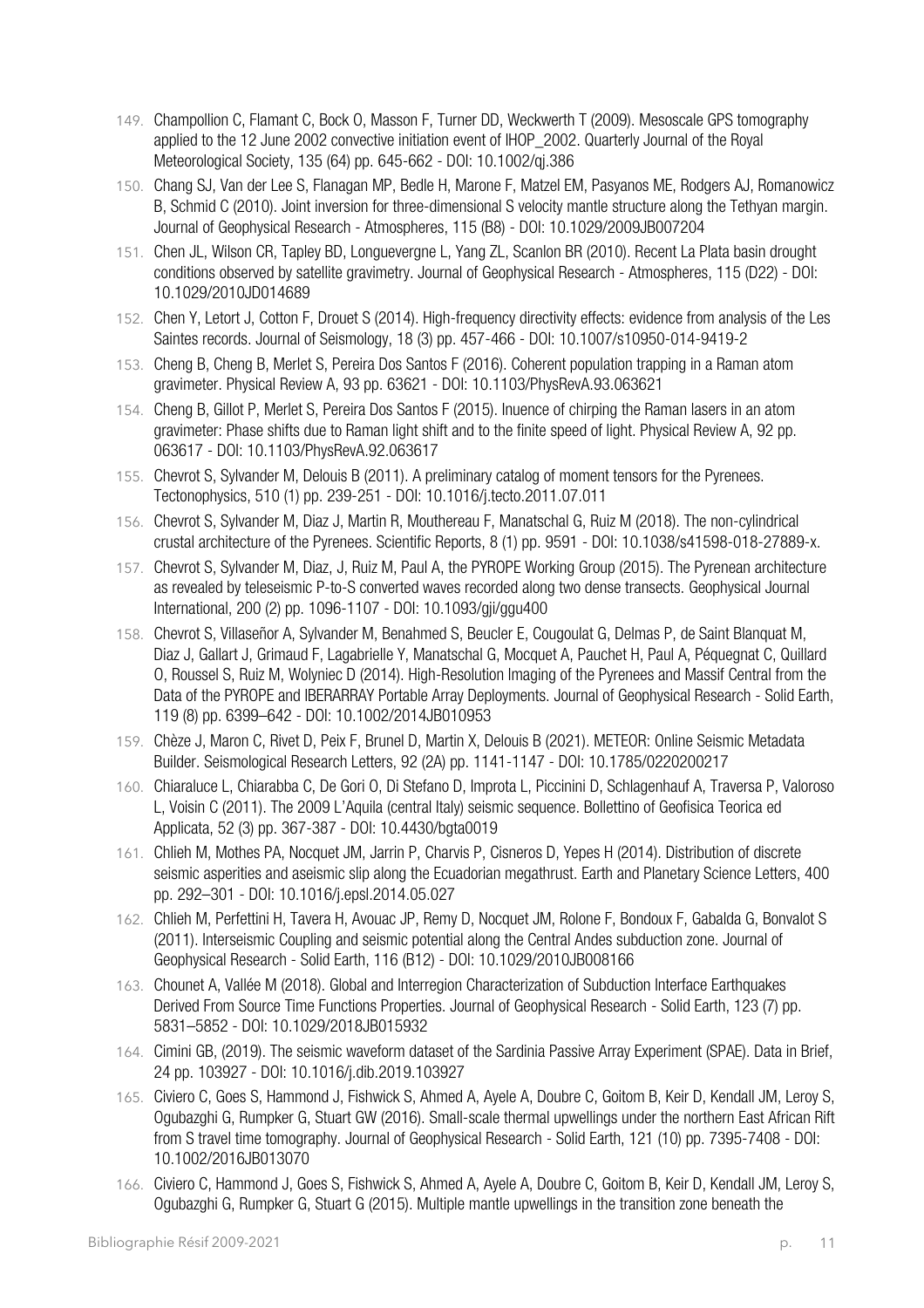northern East-African Rift system from relative P-wave travel-time tomography. Geochemistry, Geophysics, Geosystems, 16 (9) pp. 2949-2968 - DOI: 10.1002/2015GC005948

- 167. Clarke D, Brenguier F, Froger J, Shapiro N, Peltier A, Staudacher T (2013). Timing of a large volcanic flank movement at Piton de la Fournaise volcano using noise-based seismic monitoring and ground deformation measurements. Geophysical Journal International, 195 (2) pp. 1132-1140 - DOI: 10.1093/gji/ggt276
- 168. Clarke D, Zaccarelli L, Shapiro NM, Brenguier F (2011). Assessment of resolution and accuracy of the Moving Window Cross Spectral technique for monitoring crustal temporal variations using ambient seismic noise. Geophysical Journal International, 186 (2) pp. 867-882 - DOI: 10.1111/j.1365-246X.2011.05074.x
- 169. Collilieux X, Wöppelmann G (2011). Global sea level rise and its relation to the terrestrial reference frame. Journal of Geodesy, 85 (1) pp. 9–22 - DOI: 10.1007/s00190-010-0412-4
- 170. Colombero C, Baillet L, Comina C, Jongmans D, Vinciguerra S (2017). Characterization of the 3‐D fracture setting of an unstable rock mass: From surface and seismic investigations to numerical modeling. Journal of Geophysical Research - Solid Earth, 122 (8) pp. 6346-6366 - DOI: 10.1002/2017JB014111
- 171. Confal J, Bezada M, Eken T, Faccenda M, Saygin E, Taymaz T (2020). Influence of Upper Mantle Anisotropy on Isotropic 2 P-Wave Tomography Images Obtained in the Eastern Mediterranean Region. Journal of Geophysical Research - Solid Earth, 125 (8) pp. e2019JB018559 - DOI: 10.1029/2019JB018559
- 172. Cook AK, Champollion C, Le Moigne N (2021). First evaluation of an absolute quantum gravimeter (AQG#B01) for future field experiments. Geoscientific Instrumentation Methods and Data Systems, 10 pp. 65–79 - DOI: 10.5194/gi-10-65-2021
- 173. Corbeau J, Rolone F, Leroy S, Al-Lazki A, Stork AL, Keir D, Ahmed A (2014). Uppermost mantle velocity from Pn tomography in the Gulf of Aden. Geosphere, 10 (5) pp. 958–968 - DOI: 10.1130/GES01052.1
- 174. Cornou C, Ampuero J, Aubert C, Audin L, Baize, S, Billant J, Brenguier F et al. (2020). Rapid response to the Mw 4.9 earthquake of November 11, 2019 in Le Teil, Lower Rhône Valley, France. Comptes Rendus Geoscience, Nov pp. 1-23 - DOI: 10.5802/crgeos.30
- 175. Cornou C, Ampuero JP Aubert C, Audin L, Baize S, Billant J, Brenguier F, Causse M, Chlieh M, Combey A, De Michele M, Delouis B, Deschamps A, Ferry M, Foumelis M, Froment B, Gélis C, Grandin R, Grasso JR, Hannouz E, Hok S, Jung A, Jolivet R, Langlais M, Langlaude P, Larroque C, Leloup P. H, Manchuel K, Marconato L, Maron C, Mathot E, Maufroy E, Mercerat D, Metois M, Neyman E, Pondaven I, Provost L, Régnier J, Ritz JF, Rivet D, Schlupp A, Sladen A, Voisin C, Walpersdorf A, Wolyniec D, Allemand P, Beck E, Bertrand E, Bertrand V, Briole P, Brunel D, Cavaillé O, Chèze J, Courboulex F, Douste-Bacque I, Dretzen R, Giampietro T, Godano M, Grandjean P, Grunberg M, Guerin G, Guillot S, El Haber E, Hernandez A, Jomard H, Lasserre C, Liang C, Lior I, Martin X, Mata D, Menager M, Mercier A, Mordret A, Oral E, Paul A, Peix F, Pequegnat C, Pernoud M, Satriano C, Sassi R, Schaming M, Sellier V, Sira C, Socquet A, Sue C, Trilla A, Vallée M, Van Den Ende M, Vernant P, Vial B, Weng H (2021). Rapid response to the Mw 4.9 earthquake of November 11, 2019 in Le Teil, Lower Rhône Valley, France. Comptes Rendus Geoscience, 353 (supp 1) - DOI: 10.5802/crgeos.30
- 176. Coster AJ, Goncharenko l Zhang S r Erickson P J, Rideout W, Vierinen J (2017). GNSS observations of ionospheric variations during the 21 August 2017 solar eclipse. Geophysical Research Letters, 44 - DOI: 10.1002/2017GL075774
- 177. Cottaar S, Deuss A (2016). Large-scale mantle discontinuity topography beneath Europe : Signature of akimotoite in subducting slabs. Journal of Geophysical Research - Solid Earth, 121 (1) pp. 279–292 - DOI: 10.1002/2015JB012452
- 178. Courboulex F, Converset J, Balestra J, Delouis B (2010). Ground-Motion Simulations of the 2004 Mw 6.4 Les Saintes, Guadeloupe, Earthquake Using Ten Smaller Events. Bulletin of the Seismological Society of America, 100 (1) pp. 116-130 - DOI: 10.1785/0120080372
- 179. Courboulex F, Dujardin A, Vallée M, Delouis B, Sira C, Deschamps A, Honoré L, Thouvenot F (2013). Highfrequency directivity effects for an Mw 4.1 earthquake widely felt by the population in Southeastern France. Bulletin of the Seismological Society of America, 103 (6) pp. 3347-3353 - DOI: 10.1785/0120130073
- 180. Courboulex F, Mercerat ED, Deschamps A, Migeon S, Baques M, Larroque C, Rivet D, Hello Y (2020). Strong Site Effect Revealed by a New Broadband Seismometer on the Continental Shelf Offshore Nice Airport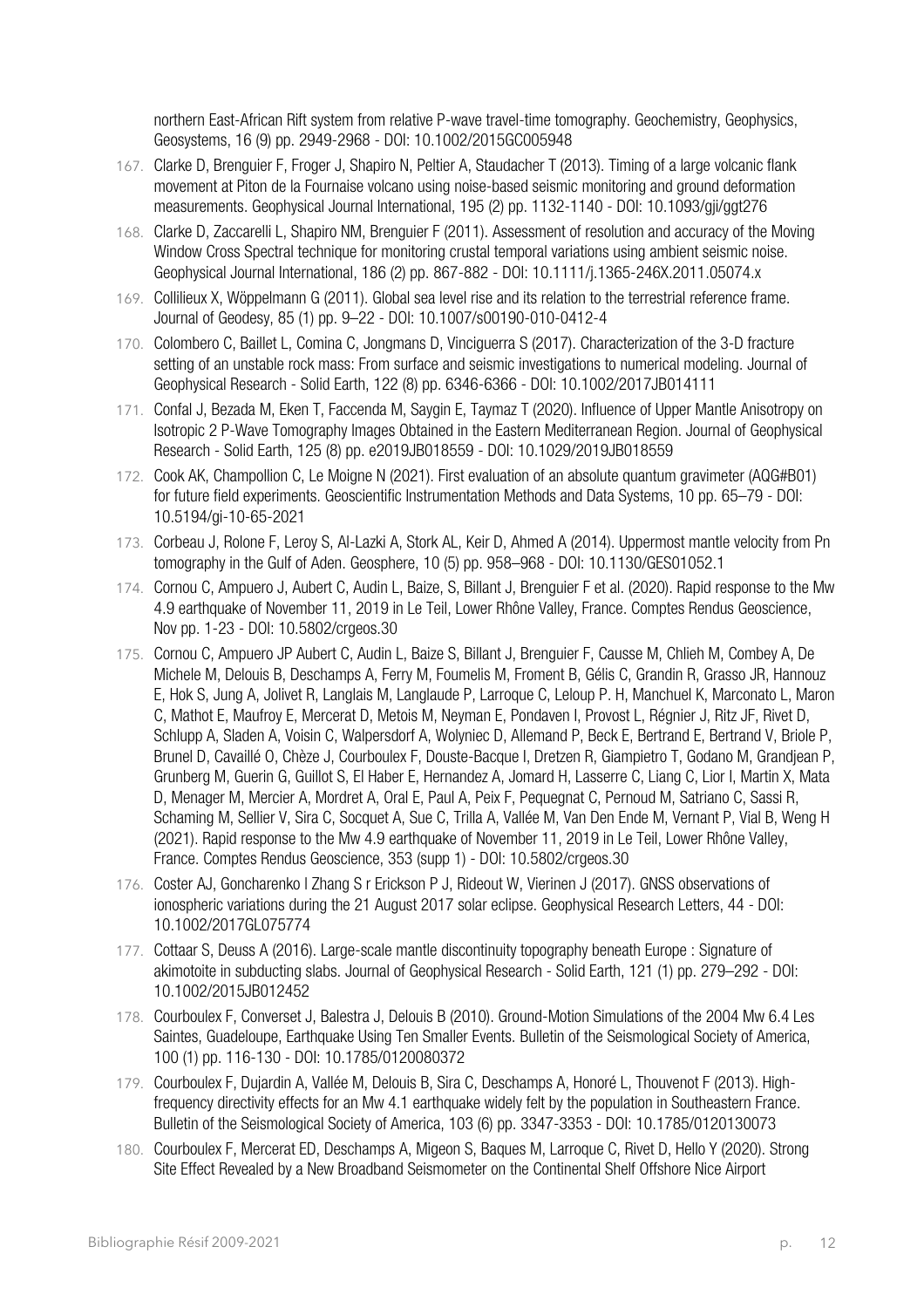(Southeastern France). Pure And Applied Geophysics, 177 (7) pp. 3205-3224 - DOI: 10.1007/s00024-019- 02408-9

- 181. Courjault-Radé P, Llubes M, Darrozes J, Muñoz M, Maire E, Hirissou N (2010). A 2D electrical resistivity tomography survey of a vineyard plot of the Gaillac appellation (France) : interpretation with respect to possible implications on vine water supply. Journal International des Sciences de la Vigne et du Vin, 44 (2) pp. 51-60 - DOI: 10.20870/oeno-one.2010.44.2.1462
- 182. Coutant O, Bernard ML, Beauducel F, Nicollin F, Bouin MP, Roussel S (2012). Joint inversion of P-wave velocity and density, application to La Soufrière of Guadeloupe hydrothermal system. Geophysical Journal International, 191 (2) pp. 723-742 - DOI: 10.1111/j.1365-246X.2012.05644.x
- 183. Crossley D, Boy JP, Hinderer J, Jahr T, Weise A, Wziontek H, Abe M, Forste C (2014). Comment on: 'The quest for a consistent signal in ground and GRACE gravity time-series', by Michel Van Camp, Olivier de Viron, Laurent Metivier, Bruno Meurers and Olivier Francis. Geophysical Journal International, 199 (3) pp. 1811-1817 - DOI: 10.1093/gji/ggu259
- 184. Crossley D, Boy JP, Hinderer J, Jahr T, Weise A, Wziontek H, Abe M, Forste C (2014). The quest for a consistent signal in ground and GRACE gravity time-series. Geophysical Journal International, 197 pp. 192-201 - DOI: 10.1093/gji/ggu259
- 185. Crossley D, Calvo M, Rosat S, Hinderer J (2018). More Thoughts on AG–SG Comparisons and SG Scale Factor Determinations. Pure and Applied Geophysics, 175 (5) pp. 1699-1725 - DOI: 10.1007/s00024-018-1834-9
- 186. Crossley D, de Linage C, Hinderer J, Boy JP, Famiglietti J (2012). A comparison of the gravity field over Central Europe from superconducting gravimeters, GRACE and global hydrological models, using EOF analysis. Geophysical Journal International, 189 (2) pp. 877–897 - DOI: 10.1111/j.1365-246X.2012.05404.x
- 187. Crossley D, Hinderer J (2009). A review of the GGP network and future challenges. Journal of Geodynamics, 48 (3) pp. 299-304 - DOI: 10.1016/j.jog.2009.09.019
- 188. Crossley D, Hinderer J (2010). GGP (Global Geodynamics Project) : an international network of superconducting gravimeters to study time-variable gravity. Gravity, Geoid and Earth Observation, 135 pp. 627-635 - DOI: 10.1007/978-3-642-10634-7\_83
- 189. Crossley D, Hinderer J, Riccardi U (2013). The measurement of surface gravity. Reports on Progress in Physics, 76 (4) - DOI: 10.1088/0034-4885/76/4/046101
- 190. Cui X, Sun HP, Rosat S, Xu JQ, Zhou JC, Ducarme B (2014). Investigation of the time variability of diurnal tides and resonant FCN period. Journal of Geodynamics, 79 pp. 30–38 - DOI: 10.1016/j.jog.2014.05.003
- 191. D'Agostino G, Merlet S, Landragin A, Pereira Dos Santos F (2011). Perturbations of the local gravity field due to mass distribution on precise measuring instruments : a numerical method applied to a cold atom gravimeter. Metrologia, 48 (5) pp. 299-305 - DOI: 10.1088/0026-1394/48/5/009
- 192. Danecek P, Pintore S, Mazza S, Mandiello A, Fares M, Carluccio I, Della Bina E, Franceschi D, Moretti M, Lauciani V, Quintiliani M, Michelini A (2021). The Italian Node of the European Integrated Data Archive. Seismological Research Letters, 92 (3) pp. 1726–1737 - DOI: 10.1785/0220200409
- 193. Daniel G, Prono E, Renard F, Thouvenot F, Marsan D, Hainzl S, Helmstetter A, Traversa P, Got JL, Jenatton L, Guiguet R (2011). Changes in effective stress during the 2003-2004 Ubaye seismic swarm, France. Journal of Geophysical Research - Solid Earth, 116 (B1) - DOI: 10.1029/2010JB007551
- 194. Darbyshire FA, Dahl-Jensen T, Larsen TB, Voss PH, Joyal G (2017). Crust and uppermost-mantle structure of Greenland and the Northwest Atlantic from Rayleigh wave group velocity tomography. Geophysical Journal International, 212 (3) pp. 1546–1569 - DOI: 10.1093/gji/ggx479
- 195. Davi R, O'Brien GS, De Barros L, Lokmer I, Bean CJ, Lesage P, Mora MM, Soto GJ (2012). Seismic source mechanisms of tremor recorded on Arenal volcano, Costa Rica, retrieved by waveform inversion. Journal of Volcanology and Geothermal Research, 213 pp. 1-13 - DOI: 10.1016/j.jvolgeores.2011.10.008
- 196. Davi R, O'Brien GS, De Barros L, Lokmer I, Bean CJ, Lesage P, Mora M, Soto GJ (2013). Seismic source mechanisms of tremor events recorded on Arenal volcano, Costa Rica, retrieved by waveform inversion. Journal of Volcanology and Geothermal Research, 213 pp. 1-13 - DOI: 10.1016/j.jvolgeores.2011.10.008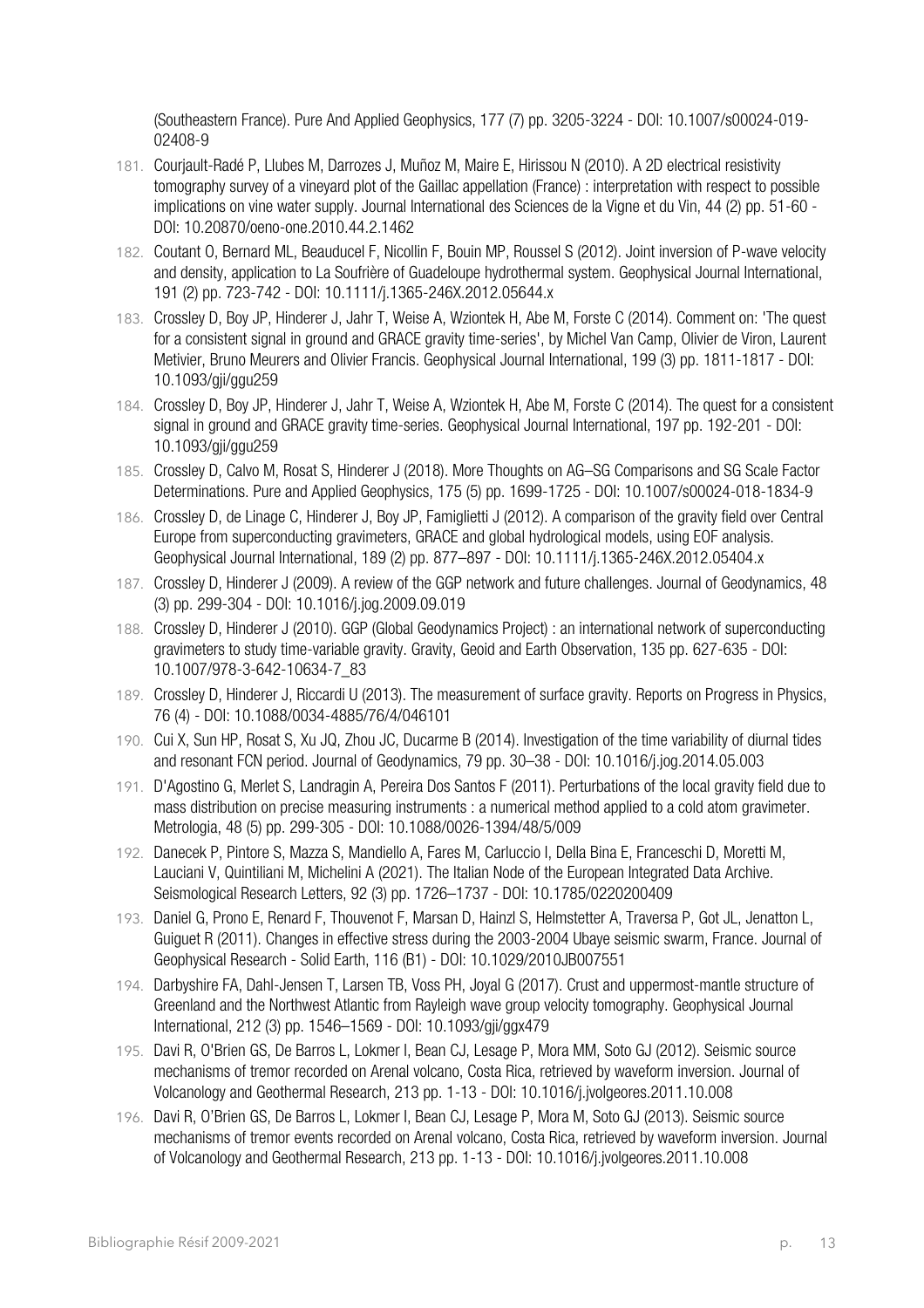- 197. Davi R, O'Brien GS, Lokmer I, Bean CJ, Lesage P, Mora MM (2010). Moment tensor inversion of explosive long period events recorded on Arenal volcano, Costa Rica, constrained by synthetic tests. Journal of Volcanology and Geothermal Research, 194 (4) pp. 189-200 - DOI: 10.1016/j.jvolgeores.2010.05.012
- 198. David M, Sojka JJ, Schunk RW, Coster AJ (2016). Polar cap patches and the tongue of ionization : A survey of GPS TEC maps from 2009 to 2015. Geophysical Research Letters, 43 (6) pp. 2422–2428 - DOI: 10.1002/2016GL068136
- 199. David M, Sojka JJ, Schunk RW, Coster AJ (2019). Hemispherical Shifted Symmetry in Polar Cap Patch Occurrence: A Survey of GPS TEC Maps from 2015-2018. Geophysical Research Letters - DOI: 10.1029/2019GL083952
- 200. Davy C, Barruol G, Fontaine F, Sigloch K, Stutzmann E (2014). Tracking major storms from microseismic and hydroacoustic observations on the seafloor. Geophysical Research Letters, 41 (24) pp. 8825-8831 - DOI: 10.1002/2014GL062319
- 201. Davy C, Barruol G, Fontaine FR, Cordier E (2016). Analyses of extreme swell events on La Réunion Island from microseismic noise. Geophysical Research Letters, 207 (2) pp. 1767–1782 - DOI: 10.1093/gji/ggw365
- 202. Davy C, Stutzman E, Barruol G, Fontaine FR, Schimmel M (2015). Sources of secondary microseisms in the Indian Ocean. Geophysical Journal International, 202 (2) pp. 1180-1189 - DOI: 10.1093/gjI/ggv221
- 203. De Barros L, Baques M, Godano M, Helmstetter A, Deschamps A, Larroque C, Courboulex F (2019). Fluid‐ Induced Swarms and Coseismic Stress Transfer: A Dual Process Highlighted in the Aftershock Sequence of the 7 April 2014 Earthquake (Ml 4.8, Ubaye, France). Journal of Geophysical Research - Solid Earth, 124 (4) pp. 3918-3932 - DOI: 10.1029/2018JB017226
- 204. De Barros L, Bean CJ, Zecevic M, Brenguier F, Peltier A (2013). Eruptive fracture location forecasts from highfrequency events on Piton de la Fournaise Volcano. Geophysical Research Letters, 40 (17) pp. 4599-4603 - DOI: 10.1002/grl.50890
- 205. De Barros L, Cappa F, Deschamps A, Dublanchet P (2020). Imbricated Aseismic Slip and Fluid Diffusion Drive a Seismic Swarm in the Corinth Gulf, Greece. Geophysical Research Letters, 47 (9) pp. e2020GL087142 - DOI: 10.1029/2020GL087142
- 206. De Barros L, Deschamps A, Sladen A, Lyon-Caen H, Voulgaris N (2017). Investigating dynamic triggering of seismicity by regional earthquakes : the case of the Corinth Rift (Greece). Geophysical Research Letters, 44 (21) pp. 10921–10929 - DOI: 10.1002/2017GL075460
- 207. de Linage C, Hinderer J, Boy JP (2009). Variability of the gravity-to-height ratio due to surface loads. Pure and Applied Geophysics, 166 pp. 1217-1245 - DOI: 10.1007/s00024-004-0506-0
- 208. de Linage C, Rivera l, Hinderer J, Boy JP, Rogister Y, Lambotte S, Biancale R (2009). Separation of coseismic and postseismic gravity changes for the 2004 Sumatra-Andaman earthquake from 4.6 years of GRACE observations and modelling of the coseismic change by normal-modes summation. Geophysical Journal International, 176 (3) pp. 695-714 - DOI: 10.1111/j.1365-246X.2008.04025.x
- 209. De Novellis V, Convertito V, Valkaniotis S, Casu F, Lanari R, Monterroso Tobar MF, Pino NA (2020). Coincident locations of rupture nucleation during the 2019 Le Teil earthquake, France and maximum stress change from local cement quarrying. Communications Earth & Environment, 1 pp. 20 - DOI: 10.1038/s43247-020-00021-6
- 210. De Oliveira PS, Morel L, Fund F, Legros R, Monico JF, Dur S, Dur F (2017). Modeling tropospheric wet delays with dense and sparse network configurations for PPP-RTK. GPS Solutions, 21 (1) pp. 237-250 - DOI: 10.1007/s10291-016-0518-0
- 211. De Plaen RS, Lecocq T, Caudron C, Ferrazzini V, Francis O (2016). Single-station monitoring of volcanoes using seismic ambient noise. Geophysical Research Letters, 43 (16) pp. 8511-8518 - DOI: 10.1002/2016GL070078
- 212. De Viron O, Van Camp M, Francis O (2011). Revisiting absolute gravimeter intercomparisons. Metrologia, 48 (5) pp. 290-298 - DOI: 10.1088/0026-1394/48/5/008
- 213. Debayle E, Dubuffet F, Dur S (2016). An automatically updated S-wave model for the upper mantle and the depth extent of azimuthal anisotropy. Geophysical Research Letters, 43 (2) pp. 674-682 - DOI: 10.1002/2015GL067329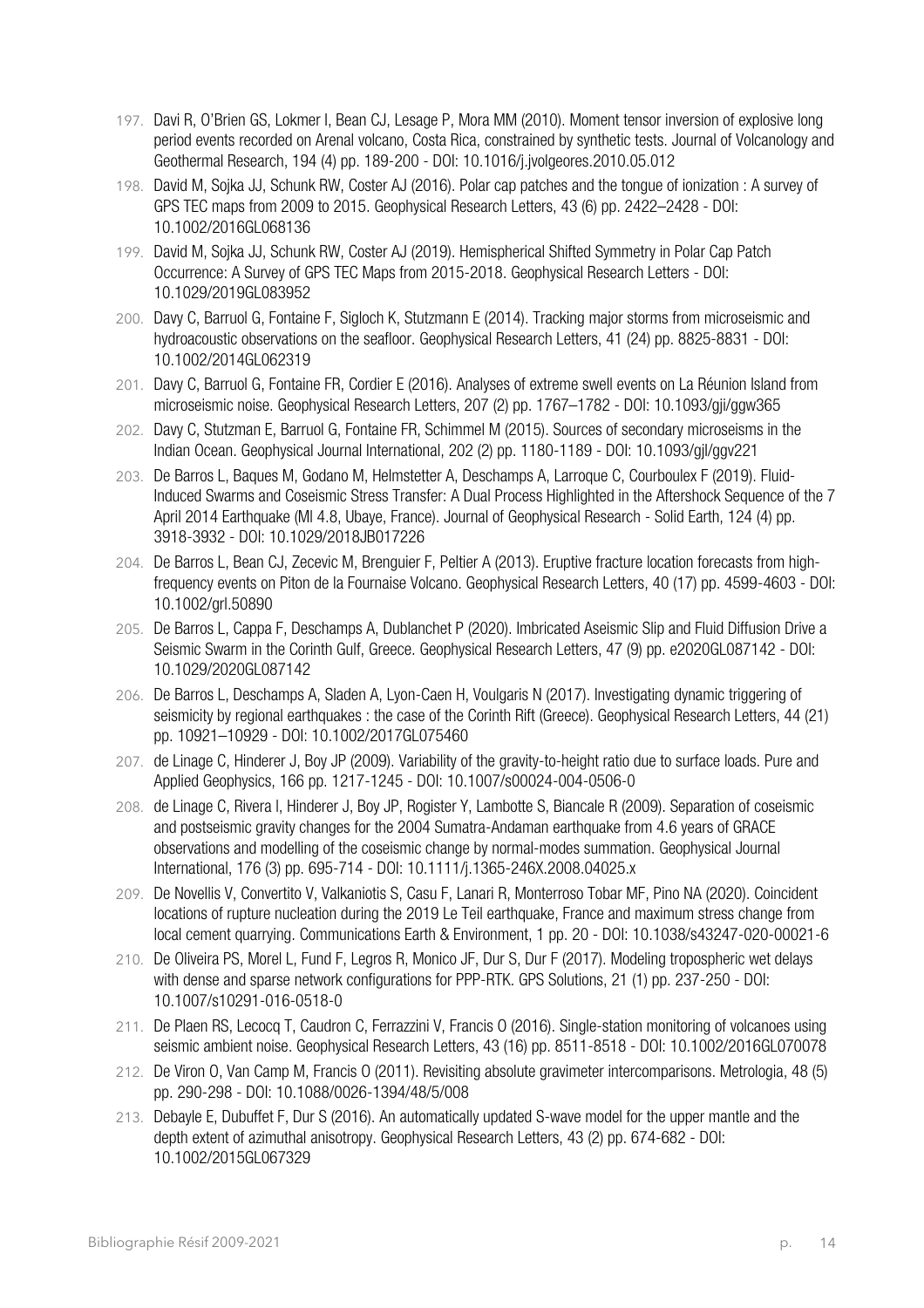- 214. Debayle E, Ricard Y (2012). A global shear velocity model of the upper mantle from fundamental and higher Rayleigh mode measurements. Journal of Geophysical Research - Solid Earth, 117 (B1) - DOI: 10.1029/2012JB009288
- 215. Debayle E, Ricard Y (2013). Seismic observations of large-scale deformation at the bottom of fast-moving plates. Earth and Planetary Science Letters, 376 pp. 165-177 - DOI: 10.1016/j.epsl.2013.06.025
- 216. Deen M, Wielt E, Stutzmann E, Crawford W, Barruol G, Sigloch K (2017). First observation of the Earth's permanent free oscillations on Ocean Bottom Seismometers. Geophysical Research Letters, 44 (21) pp. 10988– 10996 - DOI: 10.1002/2017GL074892
- 217. Del Gaudio S, Hok S, Festa G, Causse M, Lancieri M (2018). Near-Fault Broadband Ground Motion Simulations Using Empirical Green's Functions: Application to the Upper Rhine Graben (France–Germany) Case Study. Pure and Applied Geophysics, 1174 (2) - DOI: 10.1007/s00024-017-1575-1
- 218. Delouis B, Charlety J, Vallée M (2009). A Method for Rapid Determination of Moment Magnitude Mw for Moderate to Large Earthquakes from the Near-Field Spectra of Strong-Motion Records (MWSYNTH). Bulletin of the Seismological Society of America, 99 (3) pp. 1827-1840 - DOI: 10.1785/0120080234
- 219. Denieul M, Sèbe O, Cara M, Cansi Y (2015). Mw Estimation from Crustal Coda Waves Recorded on Analog Seismograms. Bulletin of the Seismological Society of America, 105 (2A) pp. 831-849 - DOI: 10.1785/0120140226
- 220. Deprez A, Doubre C, Masson F, Ulrich, P (2013). Seismic and aseismic deformation along the East African Rift System from a reanalysis of the GPS velocity field of Africa. Geophysical Journal International, 193 (3) pp. 1353- 1369 - DOI: 10.1093/gji/ggt085
- 221. Deroussi S, Diament M, Féret JB, Nebut T, Staudacher T (2009). Localization of cavities ina thick lava flow by microgravimetry. Journal of Volcanology and Geothermal Research, 184 (1) pp. 193-198 - DOI: 10.1016/j.jvolgeores.2008.10.002
- 222. Dessa JX, Beslier MO, Schenini L, Chamot-Rooke N, Corradi N, Delescluse M, Déverchère J, et al (2020). Seismic Exploration of the Deep Structure and Seismogenic Faults in the Ligurian Sea by Joint Multi Channel and Ocean Bottom Seismic Acquisitions: Preliminary Results of the SEFASILS Cruise. Geosciences, 10 (3) pp. 108 - DOI: 10.3390/geosciences10030108
- 223. Dessa JX, Simon S, Lelièvre M, Beslier MO, Deschamps A, Lebourg T, Bellier O, Courboulex F (2011). The GROSMarin experiment : three dimensional crustal structure of the North Ligurian margin from refraction tomography and preliminary analysis of microseismic measurements. Bulletin de la Société Géologique de France, 182 (4) pp. 305-321 - DOI: 10.2113/gssgfbull.182.4.305
- 224. Deves M, Lacassin R, Pécout H, Robert G (2021). Risk communication successes and limits during sismovolcanic crisis: the example of Mayotte, France. Natural Hazards and Earth System Sciences, in review - DOI: 10.5194/nhess-2021-16
- 225. Deville S, Jacob T, Chéry J, Champollion C (2013). On the impact of topography and building mask on time varying gravity due to local hydrology. Geophysical Journal International, 192 (1) pp. 82–93 - DOI: 10.1093/gji/ggs007
- 226. Devoti R, D'Agostino N, Serpelloni E, Pietrantonio G, Riguzzi F, Avallone A, Cavaliere A, Cheloni D, Cecere G, D'Ambrosio C, Falco L, Selvaggi G, Métois M, Esposito A, Sepe V, Galvani A, Anzidei M (2017). A Combined Velocity Field of the Mediterranean Region. Annals of Geophysics, 60 (2) - DOI: 10.4401/ag-7059
- 227. Devoti R, Esposito A, Pietrantonio G, Pisani AR, Riguzzi F (2011). Evidence of large scale deformation patterns from GPS data in the Italian subduction boundary. Earth and Planetary Science Letters, 311 (3-4) pp. 230-241 - DOI: 10.1016/j.epsl.2011.09.034
- 228. Diaz J, (2020). Church bells and ground motions. Journal of Seismology DOI: 10.1007/s10950-020-09935-2
- 229. Diaz J, Pedreira D, Ruiz M, Pulgar JA, Gallart J (2012). Mapping the indentation Between the Iberian and Eurasian Plates Beneath the Western Pyrenees/Eastern Cantabrian Mountains from Receiver Function Analysis. Tectonophysics, 570–571 pp. 114-122 - DOI: 10.1016/j.tecto.2012.07.005
- 230. Diaz J, Vergès J, Chevrot S, Antonio-Vigil A, Ruiz M, Sylvander M, Gallart J (2018). Mapping the crustal structure beneath the eastern Pyrenees. Tectonophysics, 744 pp. 296-309 - DOI: 10.1016/j.tecto.2018.07.011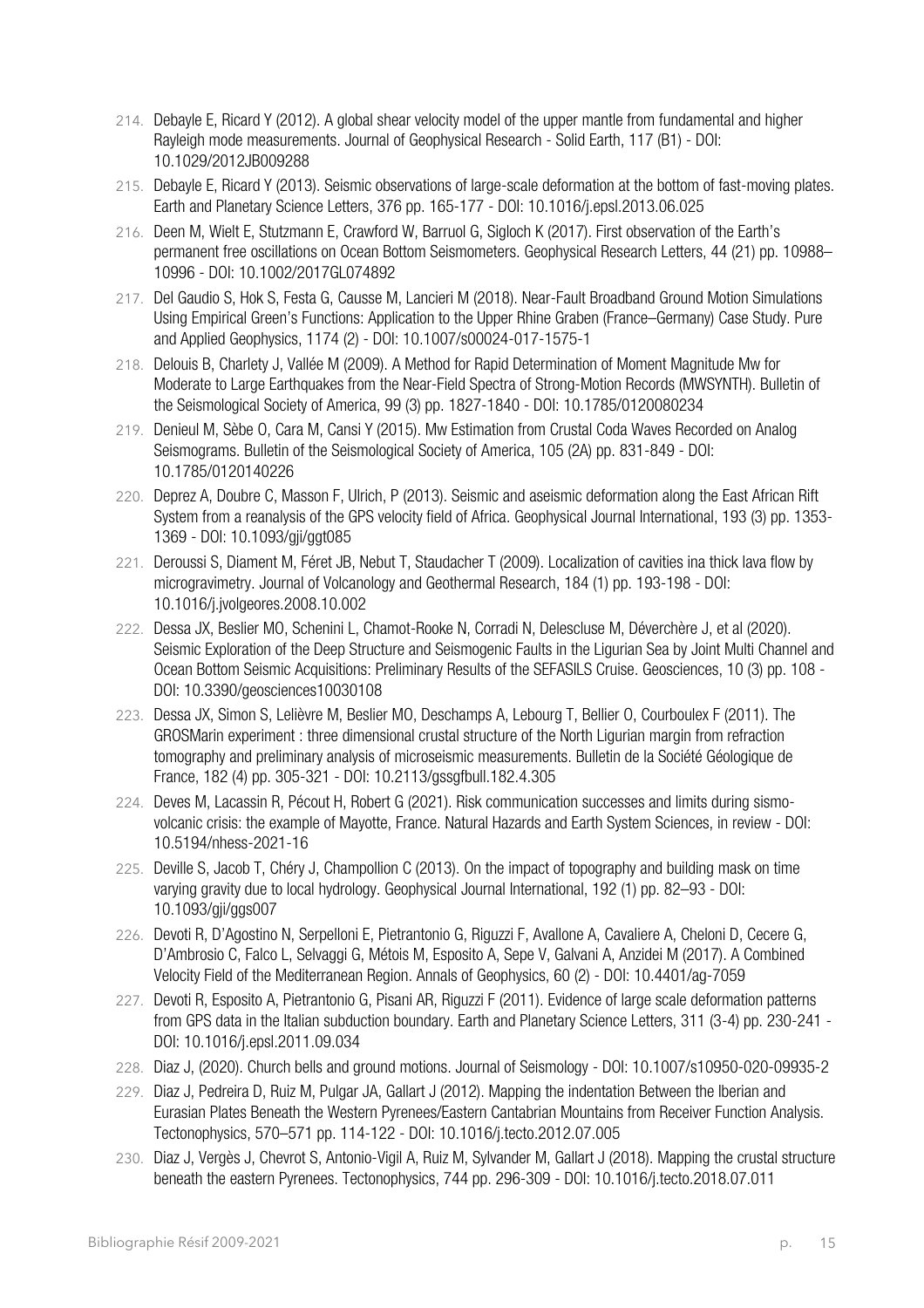- 231. Diehl T, Clinton J, Cauzzi C, Kraft T, Kastli P, Deichmann N, Massin F, Grigoli F, Molinari I, Bose M, Hobiger M, Haslinger F, Fah D, Wiemer S (2021). Earthquakes in Switzerland and surrounding regions during 2017 and 2018. Swiss Journal of Geosciences, 114 pp. 4 - DOI: 10.1186/s00015-020-00382-2
- 232. Diehl T, Clinton J, Kraft T, Husen S, Plenkers K, Guilhelm A, Behr Y, Cauzzi C, Kastli P, Haslinger F, Fah D, Michel C, Wiemer S (2014). Earthquakes in Switzerland and surrounding regions during 2013. Swiss Journal of Geosciences, 107 (2-3) pp. 359-375 - DOI: 10.1007/s00015-014-0171-y
- 233. Diehl T, Deichmann N, Clinton J, Husen S, Kraft T, Plenkers K, Edwards B, Cauzzi C, Michel C, Kästli P, Wiemer S, Haslinger F, Fäh D, Kradolfer U, Woessner J (2013). Earthquakes in Switzerland and Surrounding Regions during 2012. Swiss Journal of Geosciences, 106 pp. 543-558 - DOI: 10.1007/s00015-013-0154-4
- 234. Ding H, Chao BF (2017). Solid pole tide in global GPS and superconducting gravimeter observations: Signal retrieval and inference for mantle anelasticity. Earth and Planetary Science Letters, 459 pp. 244-251 - DOI: 10.1016/j.epsl.2016.11.039
- 235. Dinsmore R, Mathews JD, Coster A, Robinson RM, Sarkhel S, Erickson PJ, Urbina J (2020). Multi-instrument observations of SCIPS : 1. ISR and GPS TEC results. Journal of Atmospheric and Solar-Terrestrial Physics, pp. 105515 - DOI: 10.1016/j.jastp.2020.105515
- 236. Djamour Y, Vernant P, Bayer R, Nankali HR, Ritz JF, Hinderer J, Hatam Y, Luck B, Le Moigne N, Sedighi M, Khorrami F (2010). GPS and gravity constraints on continental deformation in the Alborz mountain range, Iran. Geophysical Journal International, 183 (3) pp. 1287-1301 - DOI: 10.1111/j.1365-246X.2010.04811.x
- 237. Dodet G, Bertin X, Bouchette F, Gravelle M, Testut L, Wöppelmann G (2019). Characterization of Sea-level Variations Along the Metropolitan Coasts of France: Waves, Tides, Storm Surges and Long-term Changes. Journal of Coastal Research, 88 (1) pp. 10–24 - DOI: 10.2112/SI88-003.1
- 238. Dolce M, Nicoletti M, De Sortis A, Marchesini S, Spina D, Talanas F (2017). Osservatorio sismico delle strutture : the Italian structural seismic monitoring network. Bulletin of Earthquake Engineering, 15 (2) pp. 621-641 - DOI: 10.1007/s10518-015-9738-x
- 239. Doubre C, Déprez A, Masson F, Socquet A, Lewi E, Grin R, Nercessian A, Ulrich P, De Chabalier JB, Saad I, Abayazid A, Peltzer G, Delorme A, Calais E, Wright T (2017). Current deformation in Central Afar and triple junction kinematics deduced from GPS and InSAR measurements. Geophysical Journal International, 208 (2) pp. 936–953 - DOI: 10.1093/gji/ggw434
- 240. Douglas J, Boore DM (2011). High-frequency filtering of strong-motion records. Bulletin of Earthquake Engineering, 9 (2) pp. 395-409 - DOI: 10.1007/s10518-010-9208-4
- 241. Douglas J, Gehl P, Bonilla FL, Gélis C (2010). A K Model for Mainland France. Pure and Applied Geophysics, 167 (11) pp. 1303-1315 - DOI: 10.1007/s10950-008-9150-y
- 242. Douglas J, Gehl P, Bonilla LF, Scotti O, Renier J, Duval AM, Bertrand E (2009). Making the most of available site information for empirical ground-motion prediction. Bulletin of the Seismological Society of America, 99 (3) pp. 1502-1520 - DOI: 10.1007/s00024-010-0146-5
- 243. Douglas J, Mohais R (2009). Comparing predicted and observed ground motions from subduction earthquakes in the Lesser Antilles. Journal of Seismology, 13 (4) pp. 577-587 - DOI: 10.1007/s10950-008-9150-y
- 244. Douilly R, Ellsworth W, Kissling E, Freed A, Deschamps A, Mercier de Lépinay B (2016). 3‐D velocity structure in southern Haiti from local earthquake tomography. Journal of Geophysical Research - Solid Earth, 121 (12) pp. 8813-8832 - DOI: 10.1002/2016JB013123
- 245. Dreiling J, Tilmann F Yuan X, Giese J, Rindraharisaona EJ, Rümpker G, Wysession ME (2018). Crustal Radial Anisotropy and Linkage to Geodynamic Processes : A Study Based on Seismic Ambient Noise in Southern Madagascar. Journal of Geophysical Research - Solid Earth, 123 (6) pp. 5130–5146 - DOI: 10.1029/2017JB015273
- 246. Dréo R, Bouffaut L, Leroy E, Barruol G, Samaran F (2019). Baleen Whale distribution and seasonal occurrence Revealed By An Ocean Bottom Seismometer Network In The Western Indian Ocean. Deep Sea Research Part II: Topical Studies in Oceanography, 161 pp. 132-144 - DOI: 10.1016/j.dsr2.2018.04.005
- 247. Drouet S, Ameri G, Le Dortz K, Secanell R, Senfaute G (2020). A probabilistic seismic hazard map for the metropolitan France. Bulletin of Earthquake Engineering, 18 (5) pp. 1865-1898 - DOI: 10.1007/s10518-020- 00790-7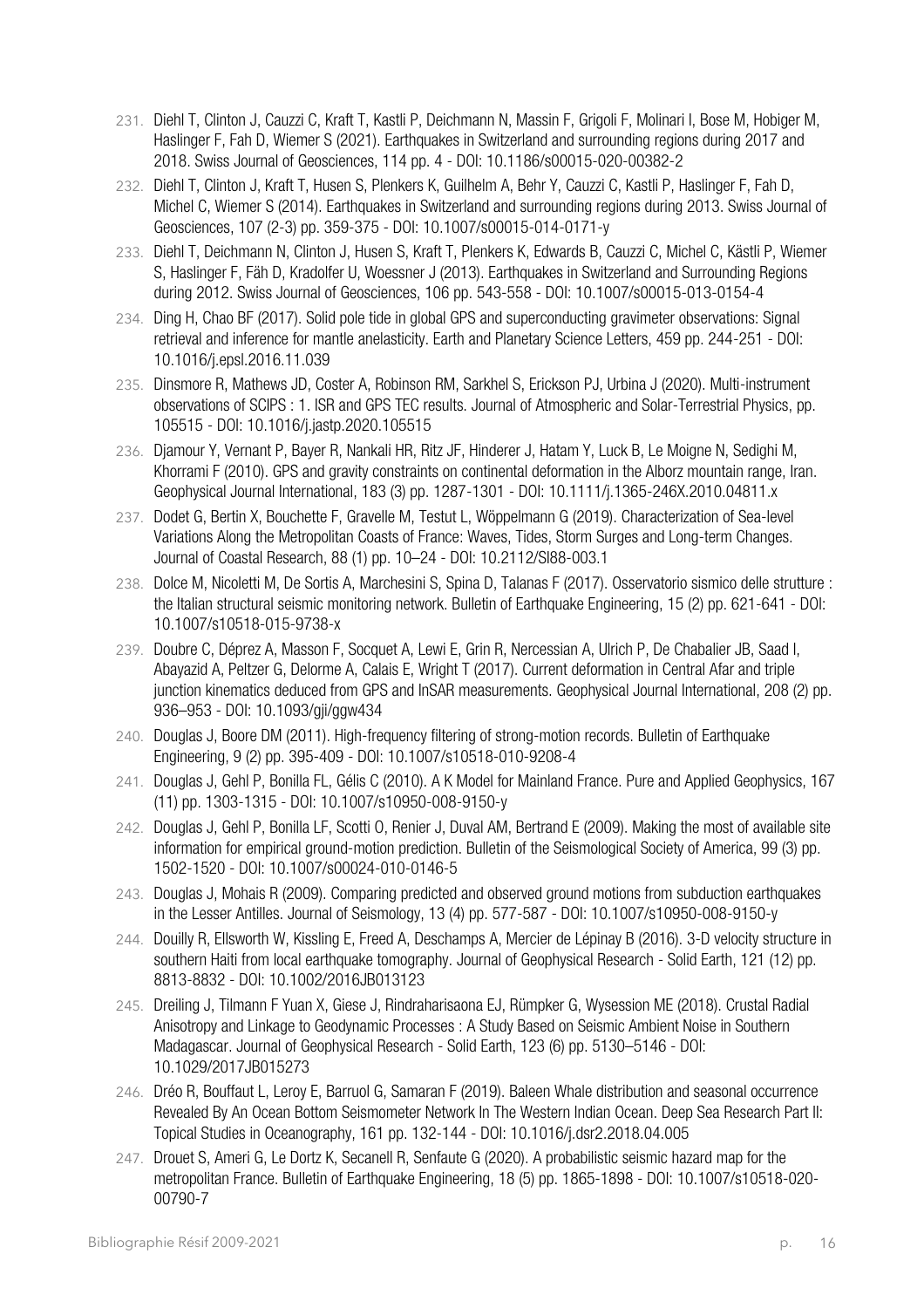- 248. Drouet S, Ameri G, Le Dortz K, Secanell R, Senfaute G (2020). Correction to: A probabilistic seismic hazard map for the metropolitan France. Bulletin of Earthquake Engineering, 18 pp. 4543-4545
- 249. Drouet S, Bouin MP, Cotton F (2011). New moment magnitude scale, evidence of stress drop magnitude scaling and stochastic ground motion model for the French West Indies. Geophysical Journal International, 187 (3) pp. 1625-1644 - DOI: 10.1111/j.1365-246X.2011.05219.x
- 250. Drouet S, Cotton F (2015). Regional Stochastic GMPEs in Low-Seismicity Areas : Scaling and Aleatory Variability Analysis - Application to the French Alps. Bulletin of the Seismological Society of America, 105 (4) pp. 1883- 1902 - DOI: 10.1785/012014240
- 251. Drouet S, Cotton F, Guéguen P (2010). VS30, K, regional attenuation and Mw from accelerograms : application to magnitude 3–5 French earthquakes. Geophysical Journal International, 181 (2) pp. 880-898 - DOI: 10.1111/j.1365-246X.2010.04626.x
- 252. Ducrocq V, Belamari S, Boudevillain B, Bousquet O, Cocquerez P, Doerenbecher,Belamari S, Boudevillain B, Bousquet O, Cocquerez P, Doerenbecher A, Drobinski P, Flamant C, Labatut L, Lambert D, Nuret M, Richard E, Roussot O, Testor P, Arbogast P, Ayral PA, Baelen J. van, Basdevant C, Boichard JL, Bourras D, Bouvier C, Bouin MN, Bock O, Braud I, Champollion C, Coppola L, Coquillat S, Defer E, Delanoë J, Delrieu G, Didon-Lescot JF, Durand P, Estournel C, Fourrié N, Garrouste O, Giordani H, Coz J, Michel Y, Nuissier O, Roberts G, Saïd F, Schwarzenboeck A, Sellegri, Taupier-Letage I, Vandervaere JP (2013). HyMeX, les campagnes de mesures : focus sur les événements extrêmes en Méditerranée. La Météorologie, 80 pp. 37-47 - DOI: 10.4267/2042/48792
- 253. Dufrechou G, Martin R, Bonvalot S, Bruinsma S (2019). Insight on the western Mediterranean lithospheric structure from GOCE satellite gravity data. Journal of Geodynamics, 124 pp. 67-78 - DOI: 10.1016/j.jog.2019.01.006
- 254. Dufrechou G, Tiberi C, Martin R, Bonvalot S, Cherot S, Seoane L (2018). Deep structure of Pyrenees range (SW Europe) imaged by joint inversion of gravity and teleseismic delay time. Geophysical Journal International, 214 (1) pp. 282-301 - DOI: 10.1093/gji/ggy134
- 255. Dumont T, Replumaz A, Rouméjon S, Briais A, Rigo A, Bouillin JP (2015). Microseismicity of the Béarn range : re-activation of inversion and collision structures at the northern edge of the Iberian Plate. Tectonics, 34 (5) pp. 934-950 - DOI: 10.1002/2014TC003816
- 256. Duputel Z, Lengline O, Ferrazzini V (2019). Constraining Spatiotemporal Characteristics of Magma Migration at Piton De La Fournaise Volcano From Pre-eruptive Seismicity. Geophysical Research Letters, 46 (1) pp. 119-127 - DOI: 10.1029/2018GL080895
- 257. Durand V, MangeneyA, Haas F, Jia X, Bonilla F, Peltier A, Hibert C, Ferrazzini V, Kowalski P, Lauret F, Brunet C, Satriano C, Wegner K, Delorme A, Villeneuve N (2018). On the Link Between External Forcings and Slope Instabilities in the Piton de la Fournaise Summit Crater, Reunion Island. Journal of Geophysical Research - Earth Surface, 123 (10) pp. 2422-2442 - DOI: 10.1029/2017JF004507
- 258. Duverger C, Godano M, Bernard P, Lyon-Caen H, Lambotte S (2015). The 2003-2004 seismic swarm in the western Corinth rift: Evidence for a multiscale pore pressure diffusion process along a permeable fault system. Geophysical Research Letters, 42 (18) 7374-7382 - DOI: 10.1002/2015GL065298
- 259. Duverger C, Lambotte S, Bernard P, Lyon-Caen H, Deschamps A, Nercessian A (2018). Dynamics of microseismicity and its relationship with the active structures in the western Corinth Rift (Greece). Geophysical Journal International, 215 (1) pp. 196–221 - DOI: 10.1093/gji/ggy264
- 260. Duverger C, Mazet-Roux G, Bollinger, Trilla A, Vallage A, Hernandez B, Cansi Y (2021). A decade of seismicity in metropolitan France (2010–2019): the CEA/LDG methodologies and observations. Bulletin de la Société Géologique de France, 192 (1) pp. 25 - DOI: 10.1051/bsgf/2021014
- 261. Eicker A, Forootan E, Springer A, Longuevergne L, Kusche J (2016). Does GRACE see the terrestrial water cycle 'intensifying' ?. Journal of Geophysical Research - Atmospheres, 121 (2) pp. 733-745 - DOI: 10.1002/2015JD023808
- 262. Ellis A, DeMets C, Briole P, Molina E, Flores O, Rivera, J, Lasserre C, Lyon-Caen H, Lord, N (2015). Geodetic slip solution for the Mw = 7.4 Champerico (Guatemala) earthquake of 07 November 2012. Geophysical Journal International, 201 (2) pp. 856-868 - DOI: 10.1093/gji/ggu484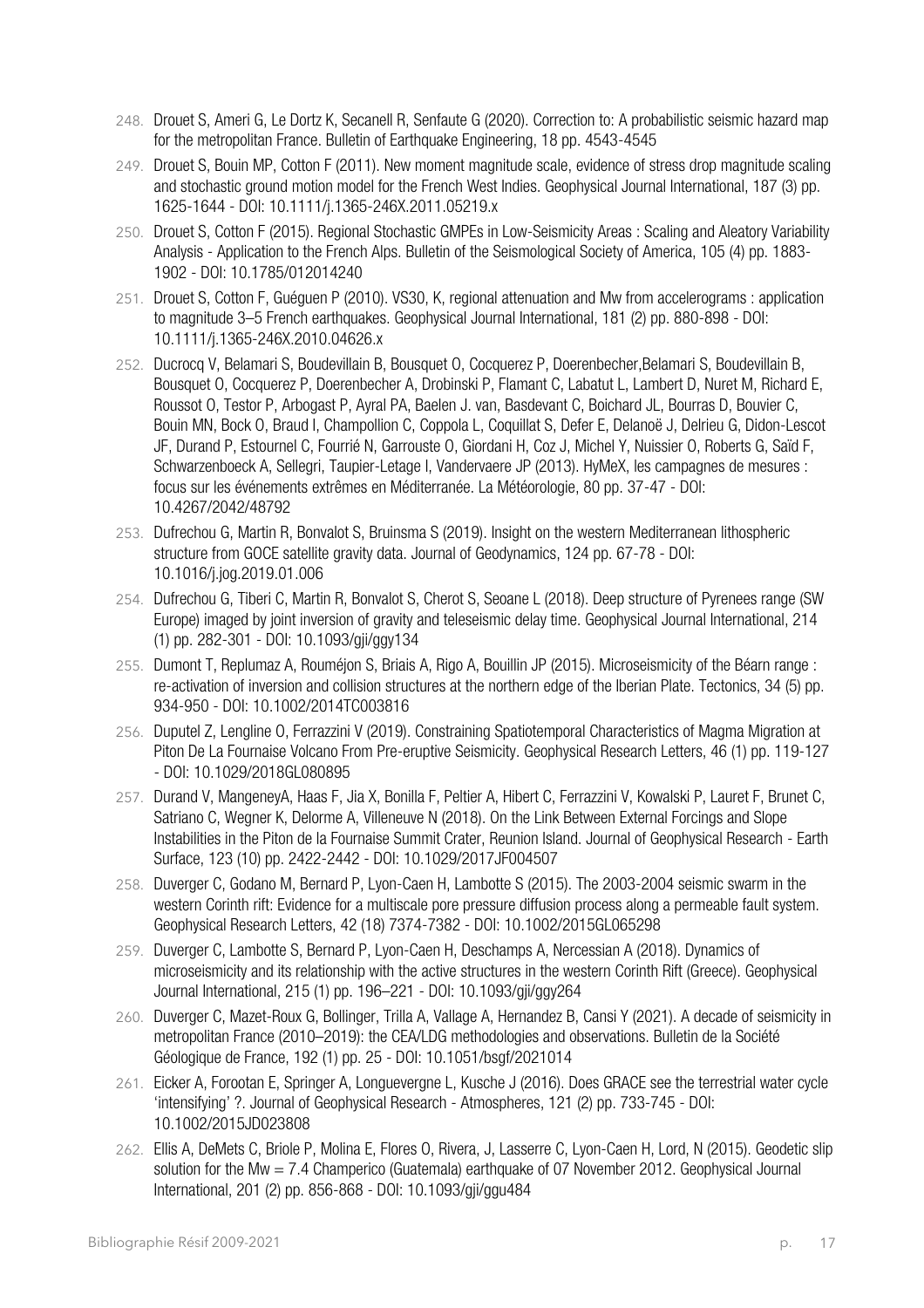- 263. Eva E, Malusà M, Solarino S (2020). Seismotectonics at the Transition Between Opposite‐Dipping Slabs (Western Alpine Region). Tectonics, 39 (9) pp. e2020TC006086 - DOI: 10.1029/2020TC006086.
- 264. Evangelidis C, Triantafyllis N, Samios M, Boukouras K, Kontakos K, Ktenidou OJ, Fountoulakis I, Kalogeras I, Melis NS, Galanis O, Papazachos C, Hatzidimitriou P, Scordilis E, Sokos E, Paraskevopoulos P, Serpetsidaki A, Kaviris G, Kapetanidis V, Papadimitriou P, Voulgaris N, Kassaras I, Chatzopoulos G, Makris I, Vallianatos F, Kostantinidou K, Papaioannou C, Theodoulidis N, Margaris B, Pilidou S, Dimitriadis I, Iosif P, Manakou M, Roumelioti Z, Pitilakis K, Riga E, Drakatos G, Kiratzi A, Tselentis GA (2021). Seismic Waveform Data from Greece and Cyprus: Integration, Archival, and Open Access. Seismological Research Letters, 92 (3) pp. 1672–1684 - DOI: 10.1785/0220200408
- 265. Fæhn Follestad A, Clausen LBN, Miloch WJ, van den IJssel J, Haagmans R (2020). Two-Dimensional Reconstruction of Ionospheric Plasma Density Variations Using Swarm. Space Weather, 18 (6) pp. e2019SW002406 - DOI: 10.1029/2019SW002406
- 266. Fæhn Follestad A, Clausen LBN, Thomas EG, Jin Y, Coster A (2019). Polar Cap Patch Prediction in the Expanding Contracting Polar Cap Paradigm. Space Weather, 17 (11) pp. 1570-1583 - DOI: 10.1029/2019SW002276
- 267. Fallourd R, Harant O, Trouvé E, Nicolas JM, Gay M, Walpersdorf A, Mugnier JL, Serafini J, Rosu D, Bombrun L, Vasile G, Cotte N, Vernier F, Tupin F, Moreau L, Bolon P (2011). Monitoring Temperate Glacier Displacement by Multi-Temporal TerraSAR-X Images and Continuous GPS Measurements. IEEE Journal of Selected Topics in Applied Earth Observations and Remote Sensing, 4 (2) pp. 372-386 - DOI: 10.1109/JSTARS.2010.2096200
- 268. Farah T, Gillot P, Cheng B, Landragin A, Merlet S, Pereira Dos Santos F (2014). Effective velocity distribution in an atom gravimeter : e\_ect of the convolution with the response of the detection. Physical Review A, 90 pp. 023606 - DOI: 10.1103/PhysRevA.90.023606
- 269. Farah T, Guerlin C, Landragin A, Bouyer P, Gaffet S, Pereira Dos Santos F, Merlet S (2014). Underground operation at best sensitivity of the mobile LNE-SYRTE Cold Atom Gravimeter. Gyroscopy and Navigation, 5 (4) pp. 266-274 - DOI: 10.1134/S2075108714040051
- 270. Farin M, Mangeney A, Toussaint R, De Rosny J, Shapiro N, Dewez T, Hibert C, Mathon C, Sedan O, Berger F (2015). Characterization of rockfalls from seismic signal : insights from laboratory experiments. Journal of Geophysical Research - Solid Earth, 120 (10) pp. 7102-7137 - DOI: 10.1002/2015JB012331
- 271. Farinotti D, Longuevergne L, Moholdt G, Duethmann D, Bolch T, Vorogushyn S, Güntner A (2015). Substantial glacier mass loss in the Tien Shan over the past 50 years. Nature Geoscience, 8 pp. 716-722 - DOI: 10.1038/ngeo2513
- 272. Fayjaloun R, Gehl P, Auclair S, Boulahya F, Guérin-Marthe S, Roullé A (2021). Integrating strong-motion recordings and twitter data for a rapid shakemap of macroseismic intensity. International Journal of Disaster Risk Reduction, 52 pp. 101927 - DOI: 10.1016/j.ijdrr.2020.101927
- 273. Felfelani F, Wada Y, Longuevergne L, Pokhrel YN (2017). Natural and human-induced terrestrial water storage change: A global analysis using hydrological models and GRACE. Journal of Hydrology, 553 pp. 105–118 - DOI: 10.1016/j.jhydrol.2017.07.048
- 274. Felicetta C, D'Amico M, Lanzano G, Puglia R, Russo E, Luzi L (2017). Site characterization of Italian accelerometric stations. Bulletin of Earthquake Engineering, 15 (6) pp. 2329-2348 - DOI: 10.1007/s10518- 016-9942-3
- 275. Feng G, Jin S, Zhang T (2013). Coastal sea level changes in Europe from GPS, tide gauge, satellite alimetry and GRACE, 1993-2011. Advances in Space Research, 51 (6) pp. 1019-1028 - DOI: 10.1016/j.asr.2012.09.011
- 276. Ferenc M, Nicolas J, Van Dam T, Polidori L, Rigo A, Vernant P (2014). An estimate of the influence of loading effects on tectonic velocities in the Pyrenees. Studia Geophysica et Geodaetica, 58 (1) pp. 56-75 - DOI: 10.1007/s11200-012-0458-2
- 277. Fernandez-Martınez JL, Fernandez-Muñiz Z, Pallero JL, Bonvalot S (2017). Linear geophysical inversion via the DCT pseudoinverse : application to potential fields. Geophysical Prospecting, 65 pp. 94-111 - DOI: 10.1111/1365-2478.12548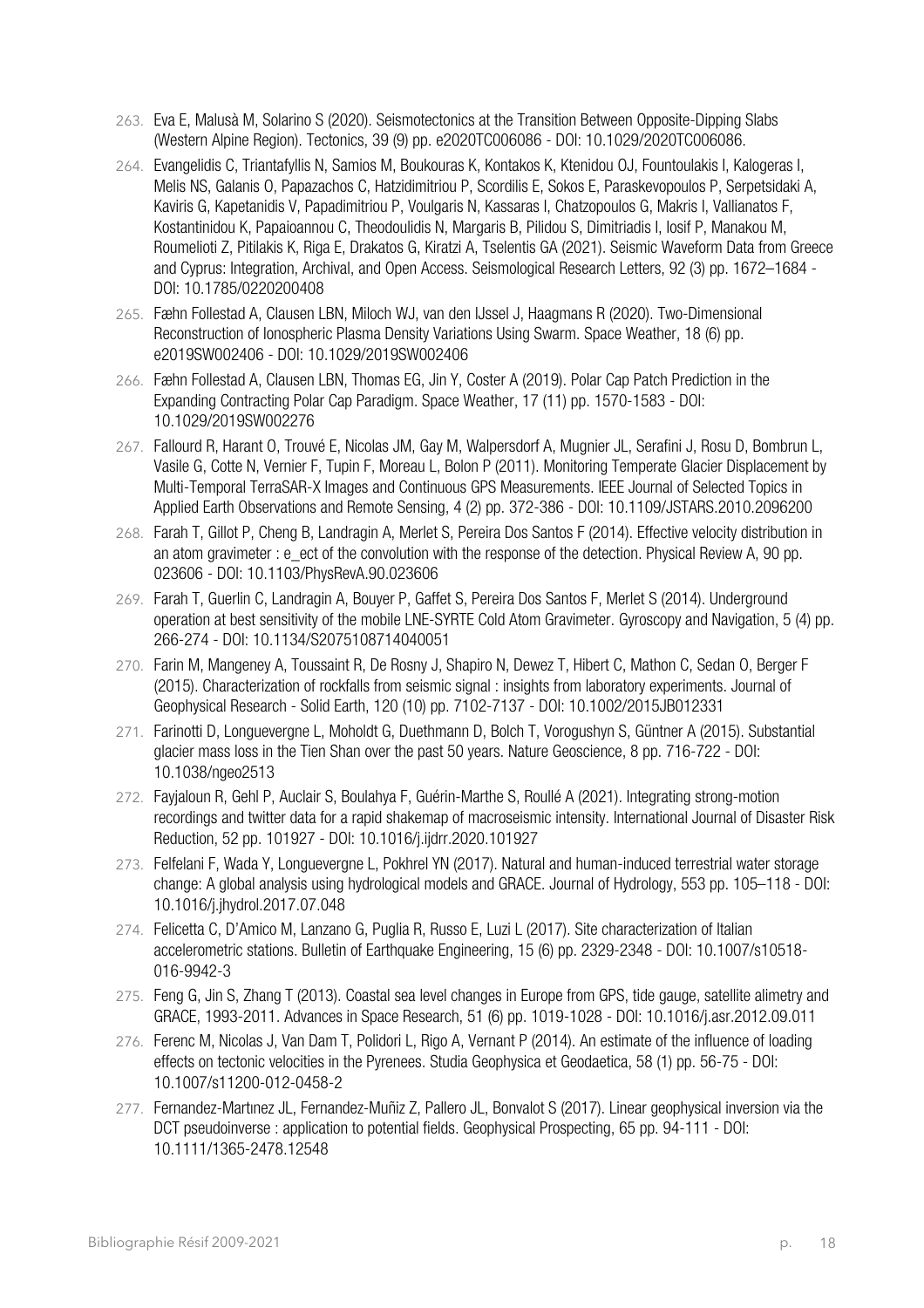- 278. Feron R, Bernard P, Feuilloy M, Ménard P, Nercessian A, Deroussi S, Kitou T, Plantier G (2020). First Optical Seismometer at the Top of La Soufrière Volcano, Guadeloupe. Seismological Research Letters, 91 (5) pp. 2448– 2457 - DOI: 10.1785/0220200126
- 279. Ferrando I, Federici B, Sguerso D (2018). 2D PWV monitoring of a wide and orographically complex area with a low dense GNSS network. Earth, Planets and Space, 70 (54) - DOI: 10.1186/s40623-018-0824-6
- 280. Ferreira A, Borries C, Xiong C, Borges RA, Mielich J, Kouba D (2020). Identification of potential precursors for the occurrence of Large-Scale Traveling Ionospheric Disturbances in a case study during September 2017. Journal of Space Weather and Space Climate, 10 pp. 32 - DOI: 10.1051/swsc/2020029
- 281. Feuillet N, Beauducel F, Jacques E, Tapponnier P, Delouis B, Bazin S, Vallée M, King GC (2011). The Mw = 6.3, November 21, 2004, Les Saintes earthquake (Guadeloupe) : Tectonic setting, slip model and static stress changes. Journal of Geophysical Research - Solid Earth, 116 (B10) - DOI: 10.1029/2011JB008310
- 282. Fillon C, Mouthereau F, Calassou S, Pik R, Bellahsen N, Gautheron C, Stockli D, Brichau S, Daril N, Mouchené M, van der Beek P (2020). Post-orogenic exhumation in the western Pyrenees: evidence for extension driven by pre-orogenic inheritance. Journal of the Geological Society, 178 (2) pp. jgs2020-079 - DOI: 10.1144/jgs2020- 079
- 283. Fiolleau S, Jongmans D, Bièvre G, Chambon G, Baillet L, Vial B (2020). Seismic characterization of a clay-block rupture in Harmalière landslide, French Western Alps. Geophysical Journal International, 221 (3) pp. 1777-1788 - DOI: 10.1093/gji/ggaa050
- 284. Fiolleau S, Jongmans D, Bievre G, Chambon G, Lacroix P, Helmstetter A, Wathelet M, Demierre M (2021). Multimethod investigation of mass transfer mechanisms in a retrogressive clayey landslide (Harmalière, French Alps). Landslides, 18 - DOI: 10.1007/s10346-021-01639-z
- 285. Florsch N, Llubes M, Téreygeol F (2012). Induced polarization 3-D tomography of ancient mine slag heaps. Near Surface Geophysics, 10 (6) pp. 567-574 - DOI: 10.3997/1873-0604.2012042
- 286. Florsch N, Llubes M, Téreygeol F, Ghorbani A, Roblet P (2011). Quantification of slag heap volumes and masses through the use of induced polarization : application to the Castel-Minier site. Journal of Archaeological Science, 38 (2) pp. 438-451 - DOI: 10.1016/j.jas.2010.09.027
- 287. Florsch N, Llubes M, Wöppelmann g Longuevergne L, Boy JP (2009). Oceanic loading monitored by groundbased tiltmeters at Cherbourg (France). Journal of Geodynamics, 48 (3-5) pp. 211-218 - DOI: 10.1016/j.jog.2009.09.017
- 288. Flowers N. A, Goodge C, Tasson JD (2017). Superconducting-Gravimeter Tests of Local Lorentz Invariance. Physical Research Letters, 119 pp. 201101 - DOI: 10.1103/PhysRevLett.119.201101
- 289. Foix O, Crawford W, Koulakov I, Baillard C, Regnier M, Pelletier B, Garaebiti E (2019). The 3‐D Velocity Models and Seismicity Highlight Forearc Deformation Due to Subducting Features (Central Vanuatu). Journal of Geophysical Research - Solid Earth, 124 (6) pp. 5754-5769 - DOI: 10.1029/2018JB016861
- 290. Fontaine FR, Barruol G, Tkalčić H, Wölbern I, Rümpker G, Bodin T, Haugmard M (2015). Crustal and Uppermost Mantle structure variation beneath La Réunion hotspot track. Geophysical Journal International, 203 (1) pp. 107- 126 - DOI: 10.1093/gji/ggv279
- 291. Fontaine FR, Roult G, Michon l, Barruol G, Muro AD (2014). The 2007 eruptions and caldera collapse of the Piton de la Fournaise volcano (La Réunion Island) from tilt analysis at a single very broadband seismic station. Geophysical Research Letters, 41 (8) pp. 2803–2811 - DOI: 10.1002/2014gl059691
- 292. Fores B, Champollion C, Le Moigne N, Bayer R, Chéry J (2017). Assessing the precision of the iGrav superconducting gravimeter for hydrological models and karstic hydrological process identification. Geophysical Journal International, 208 (1) pp. 269–280 - DOI: 10.1093/gji/ggw396
- 293. Fores B, Champollion C, Mainsant G, Albaric J, Fort A (2018). Monitoring saturation changes with ambient seismic noise and gravimetry in a karst environment. Vadose Zone Journal, 17 (1) pp. 170163 - DOI: 10.2136/vzj2017.09.0163
- 294. Fores B, Champollion C,Le Moigne N, Chery J (2017). Impact of ambient temperature on spring-based relative gravimeter measurements. Journal of Geodesy, 91 (3) pp. 269-277 - DOI: 10.1007/s00190-016-0961-2
- 295. Fores B, Klein G, Le Moigne N, Francis O (2019). Long‐Term Stability of Tilt‐Controlled gPhoneX Gravimeters. Journal of Geophysical Research - Solid Earth, 124 (11) pp. 12264-12276 - DOI: 10.1029/2019JB018276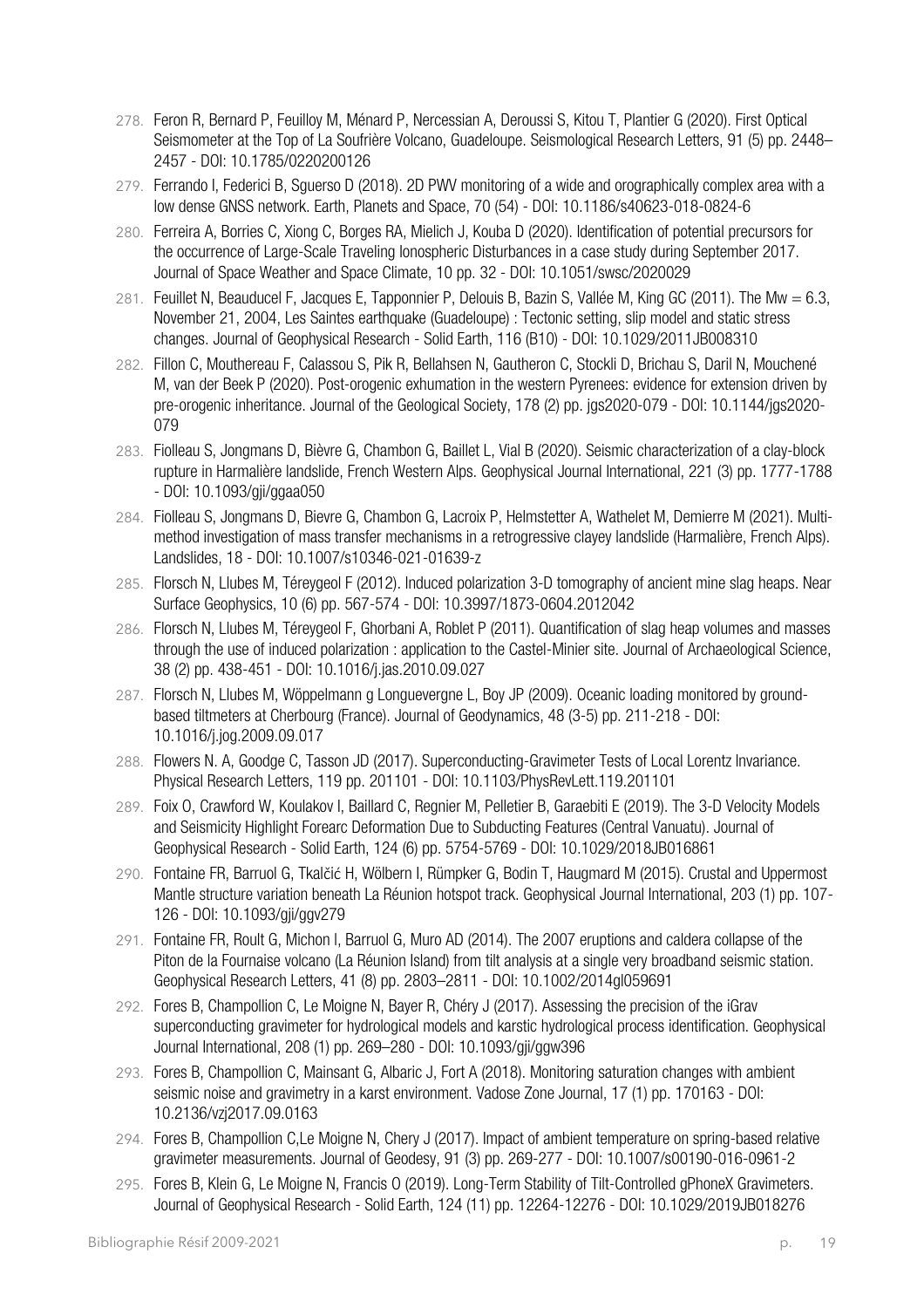- 296. Forootan E, Kusche J, Loth I, Schuh WD, Eicker A, Awange J, Longuevergne L, Diekkrüger B, Schmidt M, Schum CK (2014). Multivariate prediction of total water storage changes over West Africa from Multi-satellite data. Surveys in Geophysics, 35 (4) pp. 913–940 - DOI: 10.1007/s10712-014-9292-0
- 297. Francis O, Baumann H, Volarik T, Rothleitner C, Klein g Seil M, Dando N, Tracey R, Ullrich C, Castelein S, Hua H, Kang W, Chongyang S, Songbo X, Hongbo T, Zhengyuan L, PalinkasV, Kostelecky J, Makinen J, Naranen J, Merlet S, Farah T, Guerlin C, Pereira Dos Santos F, Le Moigne N, Champollion C, Deville S, Timmen L, Falk R, Wilmes H, Lacovone D, Baccaro F, Germak A, Biolcati E, Krynski J, Sekowski M, Olszak T, Pachuta A, Agren J, Engfeldt A, Reudink R, Inacio R, McLaughlin D, Shannon G, Eckl M, Wilkins T, Van Westrum D, Billson R (2013). The European Comparison of Absolute Gravimeters 2011 (ECAG-2011) in Walferdange, Luxembourg : results and recommandations. Metrologia, 50 (3) pp. 257-268 - DOI: 10.1088/0026-1394/50/3/257
- 298. Francis O, Van Dam T, Germak A, Amalvict M, Bayer R, Bilker-Koivula M, Calvo M, D'Agostino GC, Dell'Acqua T, Engfeldt A, Faccia R, Falk R, Gitlein O, Fernez M, Gjevestad J, Hinderer J, Jones D, Kostelecky J, Le Moigne N, Luck B, Mäkinen J, McLaughlin D, Olszak T, Olsson P, Pachuta A, Palinkas V, Pettersen B, Pujol R, Prutkin I, Quagliotti D, Reudink R, Rothleitner C, Ruess D, Shen C, Smith V, Svitlov, s Timmen l Ulrich C, Van Camp, M, Walo J, Wang L, Wilmes H, Xing L (2010). Results of the European Comparison of Absolute Gravimeters in Walferdange (Luxembourg) of November 2007. Gravity, Geoid and Earth Observation, 135 pp. 31-36 - DOI: 10.1007/978-3-642-10634-7\_5
- 299. Franco A, Lasserre C, Lyon-Caen H, Kostoglodov V, Molina E, Guzman-Speziale M, Monterosso D, Robles V, Figueroa C, Amaya W, Barrier E, Chiquin L, Moran S, Flores O, Romero J, Santiago JA, Manea M, Manea VC (2012). Fault kinematics in northern Central America and coupling along the subduction interface of the Cocos Plate, from GPS data in Chiapas (Mexico), Guatemala and El Salvador. Geophysical Journal International, 189 (3) pp. 1223-1236 - DOI: 10.1111/j.1365-246X.2012.05390.x
- 300. Franco A, Molina E, Lyon-Caen H, Vergne J, Monfret T, Nercessian A, Cortez S, Flores O, Monterosso D, Requenna J (2009). Seismicity and Crustal Structure of the Polochic-Motagua Fault System Area (Guatemala). Seismological Research Letters, 80 (6) pp. 977-984 - DOI: 10.1785/gssrl.80.6.977
- 301. Frappart F, Ramillien G (2018). Monitoring groundwater storage changes using the Gravity Recovery and Climate Experiment (GRACE) satellite mission: a review. Remote Sensing, 10 (6) pp. 829 - DOI: 10.3390/rs10060829
- 302. Frappart F, Seoane L, Ramillien G (2013). Validation of GRACE-derived terrestrial water storage from a regional approach over South America. Remote Sensing of Environment, 137 pp. 69-83 - DOI: 10.1016/j.rse.2013.06.008
- 303. Fréchet J, Thouvenot F, Frogneux M, Deichmann N, Cara M (2011). The M(w) 4.5 Vallorcine (French Alps) earthquake of 8 September 2005 and its complex aftershock sequence. Journal of Seismology, 15 pp. 43-58 - DOI: 10.1007/s10950-010-9205-8
- 304. Frietsch M, Ferreira AM, Vales D, Carrilho F (2018). On the robustness of seismic moment tensor inversions for mid-ocean earthquakes : the Azores archipelago. Geophysical Journal International, 215 (1) pp. 564–584 - DOI: 10.1093/gji/ggy294
- 305. Fuchs F, Bokelmann G, the AlpArray Working Group (2017). Equidistant spectral lines in train vibrations. Seismological Research Letters, 89 (1) pp. 56–66 - DOI: 10.1785/0220170092
- 306. Fuchs F, Lenhardt W, Bokelmann G (2018). Seismic detection of rockslides at regional scale : examples from the Eastern Alps and feasibility of kurtosis-based event location. Earth Surface Dynamics, 6 (4) - DOI: 10.5194/esurf-6-955-2018
- 307. Fuchs F, Schneider FM, Kolínský P, SerafinS, Bokelmann (2019). Rich observations of local and regional infrasound phases made by the AlpArray seismic network after refinery explosion. Scientific Reports, 9 (9) pp. 1- 14 - DOI: 10.1038/s41598-019-49494-2
- 308. Fuhrmann T, Caro Cuenca M, Knöpfler A, Van Leijen FJ, Mayer M, Westerhaus M, Hanssen RF, Heck B (2015). Estimation of small surface displacements in the Upper Rhine Graben area from a combined analysis of PS-InSAR, levelling and GNSS data. Geophysical Journal International, 203 (1) pp. 614-631 - DOI: 10.1093/gji/ggv328
- 309. Fuhrmann T, Heck B, Knöpfler A, Masson F, Mayer M, Ulrich P, Westerhaus M, Zippelt K (2013). Recent surface displacements in the Upper Rhine Graben - Preliminary results from geodetic networks. Tectonophysics, 602 pp. 300-315 - DOI: 10.1016/j.tecto.2012.10.012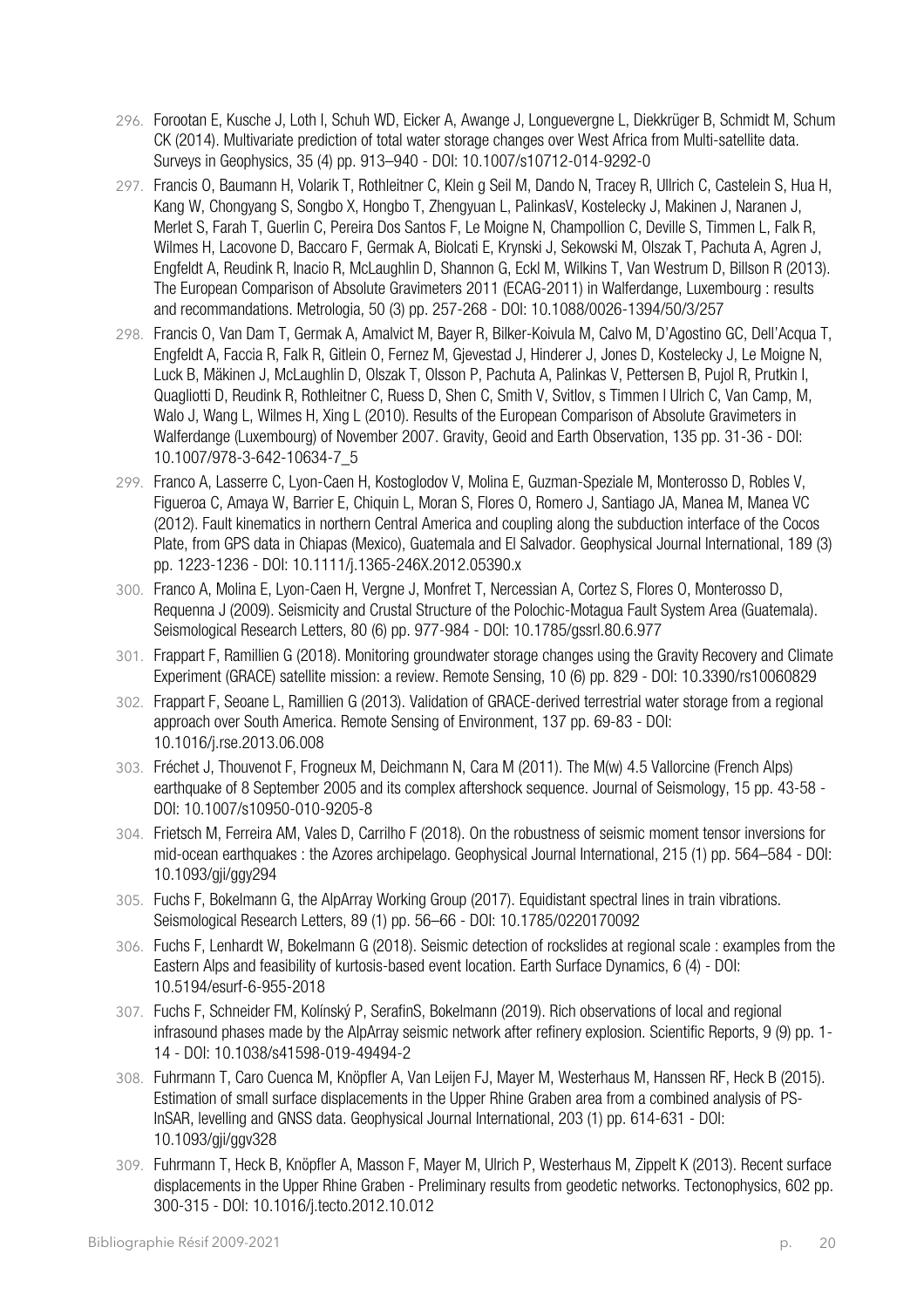- 310. Fuhrmann T, Xiaoguang L, Knöpfler A, Mayer M (2015). Generating statistically robust multipath stacking maps using congruent cells. GPS Solutions, 19 (1) pp. 83-92 - DOI: 10.1007/s10291-014-0367-7
- 311. Fund F, Morel L, Mocquet A (2011). A discussion of height reductions for Zenith Hydrostatic Delays derived from weather models. Journal of Applied Geodesy, 5 (2) pp. 71-80 - DOI: 10.1515/JAG.2011.006
- 312. Fund F, Morel L, Mocquet A, Boehm J (2011). Assessment of ECMWF Derived Tropospheric Delay Models within the EUREF Permanent Network. GPS Solutions, 15 (1) pp. 39-48 - DOI: 10.1007/s10291-010-0166-8
- 313. Furst SL, Doucet S, Vernant P, Champollion C, Carme JL (2021). Monitoring surface deformation of deep salt mining in Vauvert (France), combining InSAR and leveling data for multi-source inversion. Solid Earth, 12 pp. 15- 34 - DOI: 10.5194/se-12-15-2021
- 314. Garambois S, Voisin C, Romero Guzman MA, Brito D, Guillier B, Réfloch A (2019). Analysis of ballistic waves in seismic noise monitoring of water table variations in a water field site: added value from numerical modelling to data understanding. Geophysical Journal International, 219 (3) pp. 1636–1647 - DOI: 10.1093/gji/ggz391
- 315. Garate J, Martin-Davila J, Khazaradze G, Echeverria A, Asensio E, Gil A J, de Lacy MC, Armenteros JA, Ruiz AM, Gallastegui J, Alvarez-Lobato F, Ayala C, Rodríguez-Caderot G, Galindo-Zaldívar J, Rimi A, Harnafi M (2015). Topo-Iberia project : CGPS crustal velocity field in the Iberian Peninsula and Morocco. GPS Solutions, 19 (2) pp. 287-295 - DOI: 10.1007/s10291-014-0387-3
- 316. García-García D, Chao BF, Boy JP (2010). Steric and mass-induced sea level variations in the Mediterranean Sea revisited. Journal of Geophysical Research - Oceans, 115 (C12) - DOI: 10.1029/2009JC005928
- 317. Gardi A, Baize S, Scotti O (2010). Present-day vertical isostatic readjustment of the Western Alps revealed by numerical modelling and geodetic and seismotectonic data. Advances in Interpretation of Geological Processes: Refinement of Multi-Scale Data and Integration in Numerical Modelling, 332 (1) pp. 115-128 - DOI: 10.1144/SP332.8
- 318. Garlan T, Mathias X, Brenon E, Favretto-Cristini N, Deschamps A, Beucler E, Guyomard P, Morio O (2018). Circular Sedimentary Figures of Anthropic Origin in a Sediment Stability Context. Journal of Coastal Research, 85 411-415 - DOI: 10.2112/SI85-083.1
- 319. Gaudot I, Beucler E, Mocquet A, Drilleau M,Haugmard M, Bonnin M, Aertgeerts G, Leparoux D (2021). 3-D crustal VS model of western France and the surrounding regions using Monte Carlo inversion of seismic noise cross-correlation dispersion diagrams. Geophysical Journal International, 224 (3) pp. 2173-2188 - DOI: 10.1093/gji/ggaa552
- 320. Gaudot I, Beucler E, Mocquet A, Schimmel M, Le Feuvre M (2016). Statistical redundancy of instantaneous phases : Theory and application to the seismic ambient wavefield. Geophysical Journal International, 204 (2) pp. 1159-1163 - DOI: 10.1093/gji/ggv501
- 321. Gegout P, Boy JP, Hinderer J, Ferhat G (2010). Modeling and Observation of Loading Contribution to Time-Variable GPS Sites Positions. Gravity, Geoid and Earth Observation, 135 pp. 651-659 - DOI: 10.1007/978-3- 642-10634-7\_86
- 322. Geissler WH, Sodoudi F, Kind R (2010). Thickness of the central and eastern European lithosphere as seen by S receiver functions. Geophysical Journal International, 181 (2) pp. 604–634 - DOI: 10.1111/j.1365- 246X.2010.04548.x
- 323. Gendre T, Ferhat G, Hinderer J, Favreau G, Cappelaere B, Le Breton E (2011). Evaluation of erosion at Wankama site (Niger) by comparaisons of different DEM. Revue XYZ, 129 pp. 17-24 - DOI: N/A
- 324. Genthon P, Hector B, Luxereau A, Descloitres M, Abdou H, Hinderer J, Bakalowicz M (2015). Groundwater recharge by Sahelian rivers-consequences for agricultural development : example from the lower Komadugu Yobe River (Eastern Niger,Lake Chad Basin). Environmental Earth Sciences, 74 (2) pp. 1291-1302 - DOI: 10.1007/s12665-015-4119-y
- 325. Gesret A, Laigle M, Diaz J, Sachpazi l, Charalampakis M, Hirn A (2011). Slab top dips resolved by teleseismic converted waves in the Hellenic subduction zone. Geophysical Research Letters, 38 (20) pp. L20304 - DOI: 10.1029/2011GL048996
- 326. Gesret A, Laigle M, Diaz J, Sachpazi M, Hirn A (2010). The oceanic nature of the African slab subducted under Peloponnesus : Thin-layer resolution from multiscale analysis of teleseismic P-to-S converted waves. Geophysical Journal International, 183 (2) pp. 833-849 - DOI: 10.1111/j.1365-246X.2010.04738.x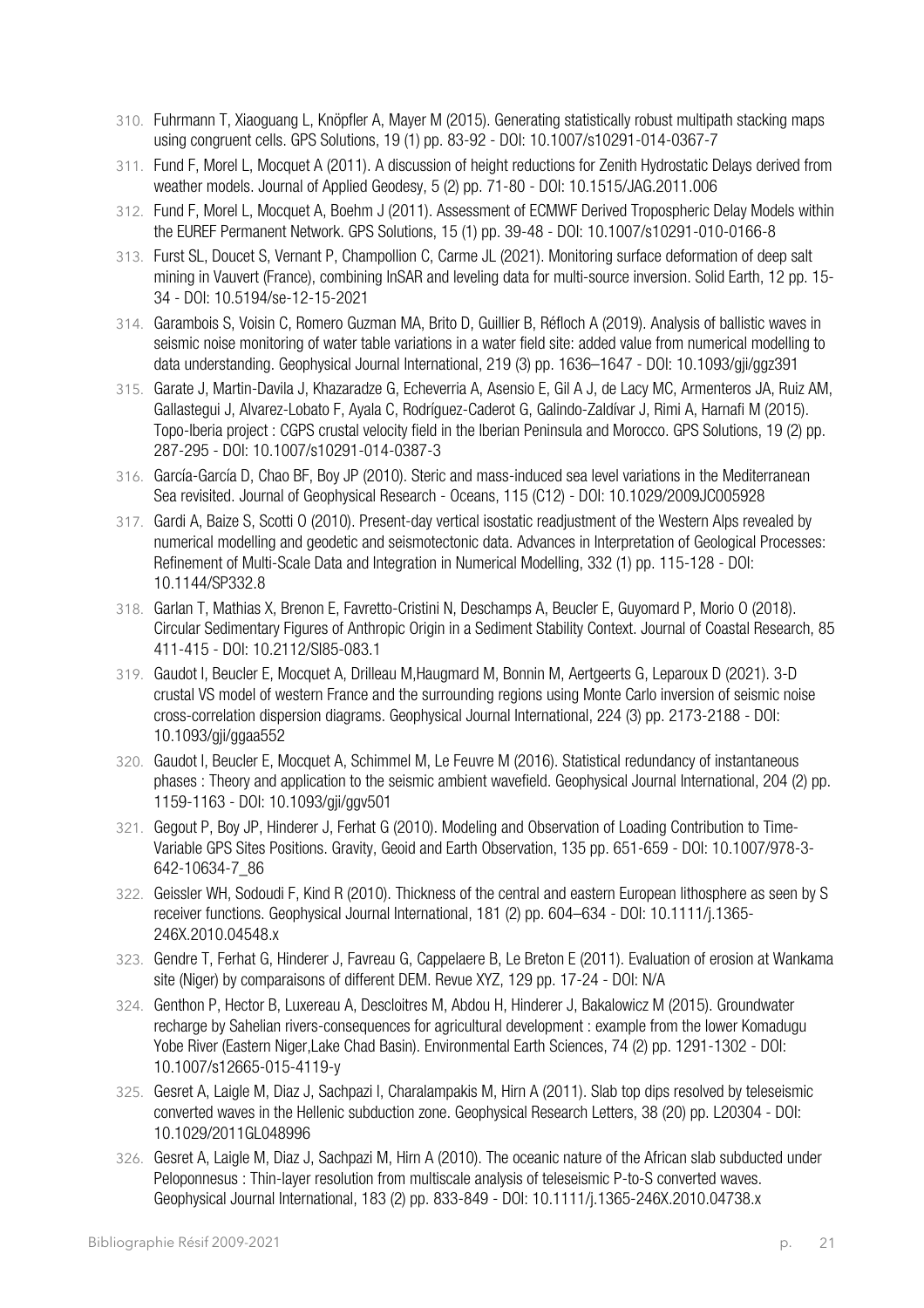- 327. Ghannoum M, Imtiaz A, Grange S, Causse M, Cornou C, Baroth J (2018). Behavior of a RC Frame Under Differential Seismic Excitation. Journal of Earthquake Engineering, pp. 1-22 - DOI: 10.1080/13632469.2018.1453398
- 328. Ghannoum M, Imtiaz A, Grange S, Causse M, Cornou C, Baroth J (2020). Behaviour of a 2D reinforced concrete frame structure under differential seismic excitation. Journal of Earthquake Engineering, 24 (5) pp. 705-726 - DOI: 10.1080/13632469.2018.1453398
- 329. Giannopoulos D, Rivet D, Sokos E, Deschamps A, Mordret A, Lyon-Caen H, Bernard, P, Paraskevopoulos P, Tselentis GA (2017). Ambient noise tomography of the western Corinth Rift, Greece. Geophysical Journal International, 211 (1) pp. 284–299 - DOI: 10.1093/gji/ggx298
- 330. Gilligan A, Priestley KF, Roecker SW, Levin V, Rai SS (2015). The crustal structure of the western Himalayas and Tibet. Journal of Geophysical Research - Solid Earth, 120 (5) pp. 3946-3964 - DOI: 10.1002/2015JB011891
- 331. Gillot P, Francis O, Landragin a Pereira Dos Santos F, Merlet S (2014). Stability comparison of two absolute gravimeters : optical versus atomic interferometers. Metrologia, 51 (5) pp. L15-L17 - DOI: 10.1088/0026- 1394/51/5/L15
- 332. Gillot P, Gillot P, Merlet S, Pereira Dos Santos F (2016). Limits to the symmetry of a Mach Zehnder type atom interferometer. Physical Review A, 93 pp. 013609 - DOI: 10.1103/PhysRevA.93.013609
- 333. Gimbert F, Nanni U, Roux P, Helmstetter A, Garambois S, Lecointre A, Walpersdorf A. Jourdain B, Langlais M, Laarman O, Lindner F, Sergeant A, Vincent C, Walter F (2021). A multi-physics experiment with a temporary dense seismic array on the Argentière Glacier, French Alps : The RESOLVE project. Seismological Research Letters, 92 (2A) pp. 1185-1201 - DOI: 10.1785/0220200280
- 334. Godano M, Larroque C, Bertrand E, Courboulex F, Deschamps A, Salichon J, Blaud-Guerry C, Fourteau L, Charlety J, Deshayes P (2013). The October–November 2010 Earthquake Swarm near Sampeyre (Piedmont Region, Italy) : A complex multicluster sequence. Tectonophysics, 608 pp. 97-111 - DOI: 10.1016/j.tecto.2013.10.010
- 335. Gomes JP, Lemos JV (2020). Characterization of the dynamic behavior of a concrete arch dam by means of forced vibration tests and numerical models. Earthquake Engineering and Structural Dynamics, 49 (7) pp. 679- 694 - DOI: 10.1002/eqe.3259
- 336. Gomes JP, Lemos JV (2020). Characterization of the dynamic behavior of a concrete arch dam by means of forced vibration tests and numerical models. Earthquake Engineering and Structural Dynamics, 49 (7) pp. 679- 694 - DOI: 10.1002/eqe.3259
- 337. Goncharenko LP, Harvey VL, Greer KR, Zhang SR, Coster AJ (2020). Longitudinally dependent low‐latitude ionospheric disturbances linked to the Antarctic sudden stratospheric warming of September 2019. Journal of Geophysical Research: Space Physics, 125 pp. e2020JA028199 - DOI: 10.1029/2020JA028199
- 338. González F, Maksymowicz A, Díaz D, Villegas L, Leiva M, Blanco B, Vera E, Contreras S, Cabrera D, Bonvalot S (2018). Characterization of the depocenters and the basement structure, below the Central Chile Andean forearc: a 3D geophysical modeling in Santiago basin area. Basin Research, pp. 1-17 - DOI: 10.1111/bre.12281
- 339. Goodwin LV, Nishimura Y, Coster AJ, Zhang S, Nishitani N, Ruohoniemi JM, Anderson BJ, Zhang QH (2020). Dayside polar cap density enhancements formed during substorms. Journal of Geophysical Research: Space Physics, 125 pp. e2020JA028101 - DOI: 10.1029/2020JA028101
- 340. Got JL, Monteiller V, Guilbert J, Marsan D, Cansi Y, Maillard C, Santoire JP (2011). Strain Localization and Fluid Migration from Earthquake Relocation and Seismicity Analysis in the Western Vosges (France). Geophysical Journal International, 185 (1) pp. 365-384 - DOI: 10.1111/j.1365-246X.2011.04944.x
- 341. Got JL, Peltier A, Staudacher T, Kowalski P, Boissier P (2013). Edifice strength and magma transfer modulation at Piton de la Fournaise volcano. Journal of Geophysical Research - Solid Earth, 118 (9) pp. 5040-5057 - DOI: 10.1002/jgrb.50350
- 342. Gouriou T, Martin Miguez B, Wöppelmann G (2013). Reconstruction of a two-century long sea level record for the Pertuis d'Antioche (France). Continental Shelf Research, 61-62 pp. 31-40 - DOI: 10.1016/j.csr.2013.04.028
- 343. Govoni A, Bonatto L, Capello M, Cavaliere A, Chiarabba C, D'Alema E, Mazza S, Mazzarini F, Monna S, Moretti M, Nardi A, Piccinini D, Piromallo C, Pondrelli S, Salimbeni S, Serpelloni E, Solarino S, Vallocchia M, Santulin M,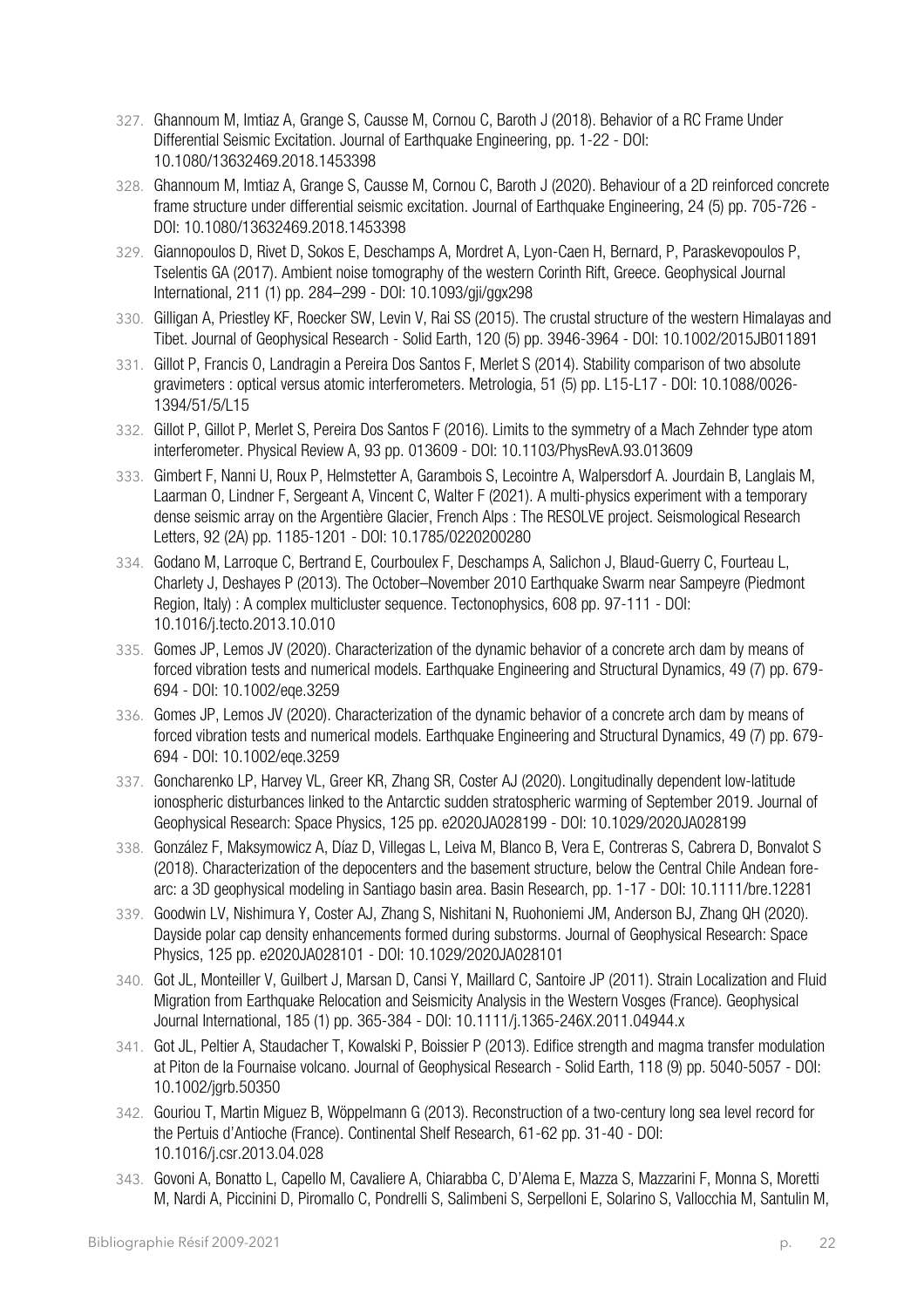AlpArray Working Group (2017). AlpArray-Italy : Site description and noise characterization. Advances in Geosciences, 43 pp. 39-52 - DOI: 10.5194/adgeo-43-39-2017

- 344. Gratier JP, Thouvenot F, Jenatton L, Tourette A, Doan ML, Renard F (2013). Geological Control of the Partitioning between Seismic and Aseismic Sliding Behaviours in Active Faults : Evidence from the Western Alps, France. Tectonophysics, 600 pp. 226-242 - DOI: 10.1016/j.tecto.2013.02.013
- 345. Gueguen P, (2012). Experimental analysis of the seismic reponse of one base-isolation building according to different levels of shaking : example of the Martinique earthquake (2007/11/29) Mw 7.3. Bulletin of Earthquake Engineering, 10 (4) pp. 1285-1298 - DOI: 10.1007/s10518-012-9355-x
- 346. Gueguen P, Bonilla LF, Douglas J (2018). Comparison of Soil Nonlinearity (In Sity Stress–Strain Relation and G/G max Reduction) Observed in Strong-Motion Databases and Modeled in Ground-Motion Prediction Equations. Bulletin of the Seismological Society of America, 109 (1) - DOI: 10.1785/0120180169
- 347. Gueguen P, Bonilla LF, Douglas J (2019). Comparison of soil nonlinearity (in situ stress-strain relation and G/Gmax reduction) observed in strong-motion databases and modeled in ground-motion prediction equations. Bulletin of the Seismological Society of America, 109 (1) pp. 178-186 - DOI: 10.1785/0120180169
- 348. Gueguen P, Colombi A (2016). Experimental and numerical evidence of the clustering effect of structure on their response during earthquake : a case study of three identical towers in the city of Grenoble (France). Bulletin of the Seismological Society of America, 106 (6) pp. 2855–2864 - DOI: 10.1785/0120160057
- 349. Gueguen P, Guattari F, Aubert C, Laudat T (2021). Comparing direct observation of torsion with array-derived rotation in civil engineering structures. Sensors, 21 (1) pp. 142 - DOI: 10.3390/s21010142
- 350. Gueguen P, Janex G, Nomade J, Langlais M, Helmstetter A, Coutant O, Schwartz S, Dollet C (2021). Unprecedented seismic swarm in the Maurienne valley (2017–2019) observed by the SISmalp Alpine seismic network: operational monitoring and management. Comptes Rendus Geoscience, 353 (supp 1) - DOI: 10.5802/crgeos.70
- 351. Gueguen P, Langlais M, Foray P, Rousseau C, Maury J (2011). A Natural Seismic Isolating System : The Buried Mangrove Effects. Bulletin of the Seismological Society of America, 101 (3) pp. 1073-1080 - DOI: 10.1785/0120100129
- 352. Gueguen P, Langlais M, Garambois S, Voisi C, Douste-Bacqué I (2017). How sensitive are site effects and building response to extreme cold temperature ? The case of the Grenoble's (France) City Hall building. Bulletin of Earthquake Engineering, 15 (3) pp. 889–906 - DOI: 10.1007/s10518-016-9995-3
- 353. Gueguen P, Mercerat D, Alarcon F (2019). Parametric study on the interpretation of wave velocity obtained by seismic interferometry in beam‐like buildings. Bulletin of the Seismological Society of America, 109 (5) pp. 1829-1842 - DOI: 10.1785/0120190054
- 354. Gueguen P, Mercerat ED, Singaucho JC, Aubert C, Barros JG, Bonilla F, Crispstyani M, Douste-Bacqué I, Langlaude P, Mercier S, Pacheco D, Pernoud M, Perrault M, Pondaven I, Wolyniec D (2019). METACity-Quito: A semi-dense urban seismic network deployed to analyze the concept of meta-material for the future design of seismic-proof cities. Seismological Research Letters, 90 (6) pp. 2318-2326 - DOI: 10.1785/0220190044
- 355. Gueguen P, Tiganescu A (2017). Condition-based decision using traffic-light concept applied to civil engineering buildings. Procedia Engineering, 199 pp. 2096–2101 - DOI: 10.1016/j.proeng.2017.09.481
- 356. Gueguen P, Tiganescu A (2018). Consideration of the Effects of Air Temperature on Structural Health Monitoring through Traffic Light-BAsed Decision-Making Tools. Shock and Vibration, pp. 9258675 - DOI: 10.1155/2018/9258675
- 357. Guerin G, Rivet D, Deschamps A, Larroque C, Mordret A, Dessa JX, Martin X (2020). High resolution ambient noise tomography of the Southwestern Alps and the Ligurian margin. Geophysical Journal International, 220 (2) pp. 806-820 - DOI: 10.1093/gji/ggz477
- 358. Guérin-Marthe S, Gehl P, Negulescu C, Auclair S, Fayjaloun R (2021). Rapid earthquake response: The state-ofthe art and recommendations with a focus on European systems. International Journal of Disaster Risk Reduction, 52 pp. 101958 - DOI: 10.1016/j.ijdrr.2020.101958
- 359. Guillemot A, Baillet L, Garambois S, Bodin X, Helmstetter A, Mayoraz R, Larose E (2020). Modal Sensitivity of Rock Glaciers to Elastic Changes from Spectral Seismic Noise Monitoring and Modeling. The Cryosphere Discussions, pp. 1–40 - DOI: 10.5194/tc-2020-195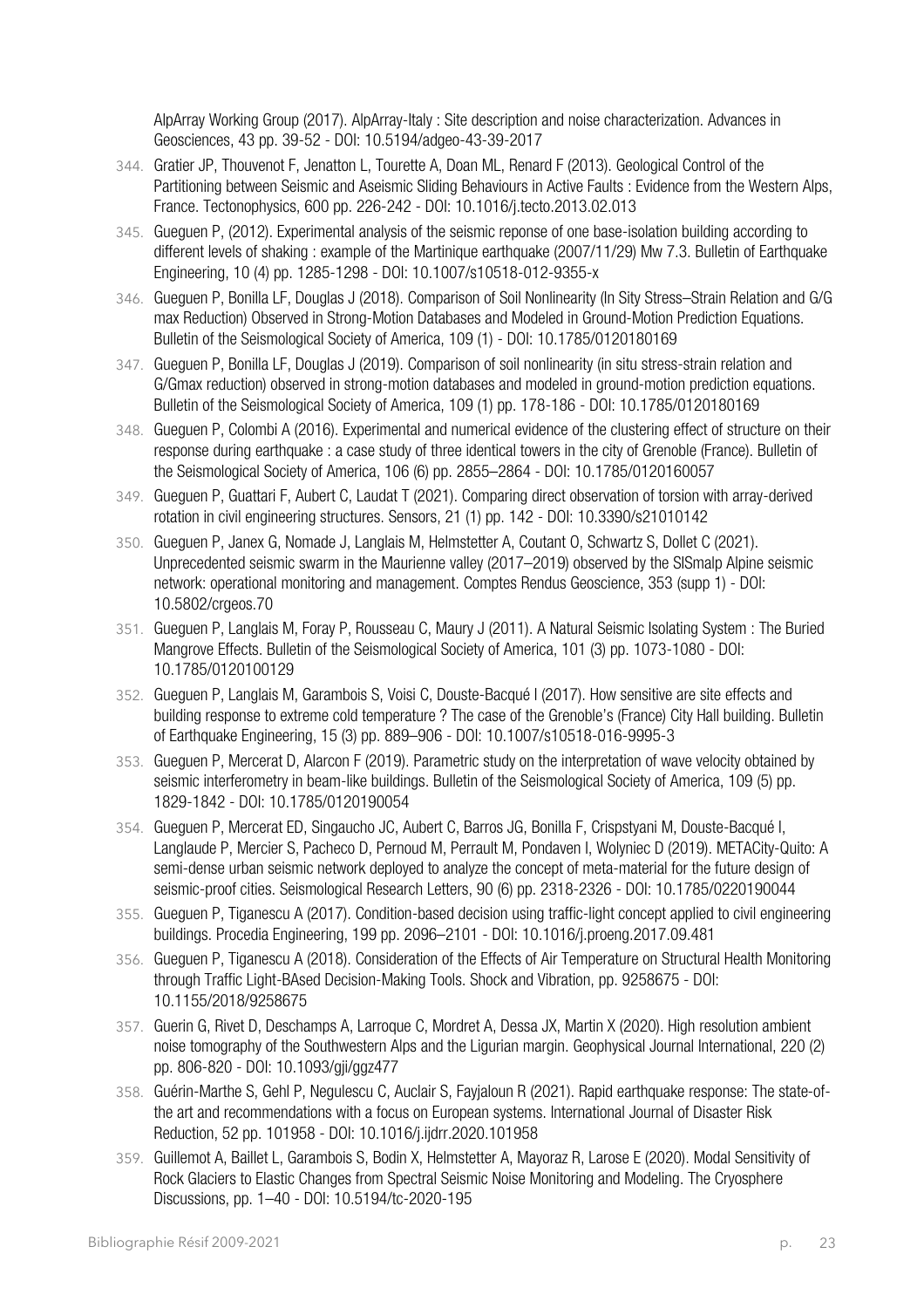- 360. Guillemot A, Baillet L, Garambois S, Bodin X, Helmstetter A, Mayoraz R, Larose E (2021). Modal sensitivity of rock glaciers to elastic changes from spectral seismic noise monitoring and modeling. The Cryosphere, 15 pp. 501–529 - DOI: 10.5194/tc-15-501-2021
- 361. Guo M, Xu N, Feng J, Deng Z (2020). A prolonged pattern of the ionospheric depletion in the south of the 21 August 2017 solar eclipse path. Journal of Atmospheric and Solar-Terrestrial Physics, 199 pp. 105208 - DOI: 10.1016/j.jastp.2020.105208
- 362. Hable S, Sigloch K, Barruol G, Stähler C, Hadziioannou C (2018). Clock errors in land and ocean bottom seismograms: High-accuracy estimates from multiple-component noise cross-correlations. Geophysical Journal International, 214 pp. 2014-2034 - DOI: 10.1093/gji/ggy236
- 363. Hable S, Sigloch K, Stutzmann E, Kiselev S, Barruol G (2019). Tomography of crust and lithosphere in the western Indian Ocean from noise cross-correlations of land and ocean bottom seismometers. Geophysical Journal International, 219 pp. 924-944 - DOI: 10.1093/gji/ggz333
- 364. Halpaap F, Rondenay S, Perrin A, Goes S, Ottemöller L, Austrheim H, Shaw R, Eeken T (2019). Earthquakes track subduction fluids from slab source to mantle wedge sink. Science Advances, 5 (4) pp. art n° eaav736 - DOI: 10.1126/sciadv.aav7369
- 365. Hammer P, Berthet T, Hetényi G, Cattin r. Drukpa D, Chophel J, Lechmann S, Le Moigne N, Champollion C, Doerflinger E (2013). Flexure of the India plate underneath the Bhutan Himalaya. Geophysical Research Letters, 40 (16) pp. 4225-4230 - DOI: 10.1002/grl.50793
- 366. Han SH, Yeo IY, Alsdorf D, Bates P, Boy JP, Kim H, Oki T, Rodell M (2010). Movement of Amazon surface water from time-variable satellite gravity measurements and implications for water cycle parameters in land surface models. Geochemistry, Geophysics, Geosystems, 11 (9) - DOI: 10.1029/2010GC003214
- 367. Hatzfeld D, Authemayou C, van der Beek P, Bellier O, Lave J, Oveisi B, Tatar M, Tavakoli F, Walpersdorf A, Yamini-Fard F (2010). The kinematics of the Zagros Mountains (Iran). Geological Society London Special Publications, 330 (1) pp. 19-42 - DOI: 10.1144/SP330.3
- 368. Hatzfeld D, Molnar P (2010). Comparisons of the kinematics and deep structures of the Zagros and Himalaya and of the Iranian and Tibetan Plateaus and geodynamic implications. Reviews of Geophysics, 48 pp. RG2005 - DOI: 10.1029/2009rg000304
- 369. Hayn M, Panet I, Diament M, Holschneider M, Mandsea M, Davaille A (2012). Wavelet based directional analysis of the gravity field : evidence for large-scale geoid undulations. Geophysical Journal International, 189 (3) pp. 1430-1456 - DOI: 10.1111/j.1365-246X.2012.05455.x
- 370. Hector B, Hinderer J (2016). pyGrav, a Python-based program for handling and processing relative gravity data. Computers & Geosciences, 91 pp. 90-97 - DOI: 10.1016/j.cageo.2016.03.010
- 371. Hector B, Hinderer J, Séguis L, Boy JP, Calvo M, Descloitres M, Rosat S, Galle S, Riccardi U (2014). Hydrogravimetry in West-Africa : First results from the Djougou (Benin) superconducting gravimeter. Journal of Geodynamics, 80 pp. 34-49 - DOI: 10.1016/j.jog.2014.04.003
- 372. Hector B, Séguis L, Hinderer J, Cohard JM, Wubda M, Descloitres M, Benarrosh N, Boy JP (2015). Water storage changes as a marker for base flow generation processes in a tropical humid basement catchment (Benin): Insights from hybrid gravimetry. Water Resources Research, 51 (10) pp. 8331–8361 - DOI: 10.1002/2014WR015773
- 373. Hector B, Séguis L, Hinderer J, Descloitres M, Vouillamoz JM, Wubda M, Boy JP, Luck B, Le Moigne N (2013). Gravity effect of water storage changes in a weathered hard-rock aquifer in West Africa: results from joint absolute gravity, hydrological monitoring and geophysical prospection. Geophysical Journal International, 194 (2) pp. 737–750 - DOI: 10.1093/gji/ggt146
- 374. Hejrani B, Tkalčić H, Fichtner A (2017). Centroid moment tensor catalogue using a 3D continental scale Earth model : application to earthquakes in Papua New Guinea and the Solomon Islands. Journal of Geophysical Research - Solid Earth, 122 pp. 5517–5543 - DOI: 10.1002/2017JB014230
- 375. Helmstetter A, Garambois S (2010). Seismic monitoring of Séchilienne Rockslide (French Alps) : analysis of seismic signals and their correlation with rainfalls. Journal of Geophysical Research - Earth Surface, 115 (F3) - DOI: 10.1029/2009JF001532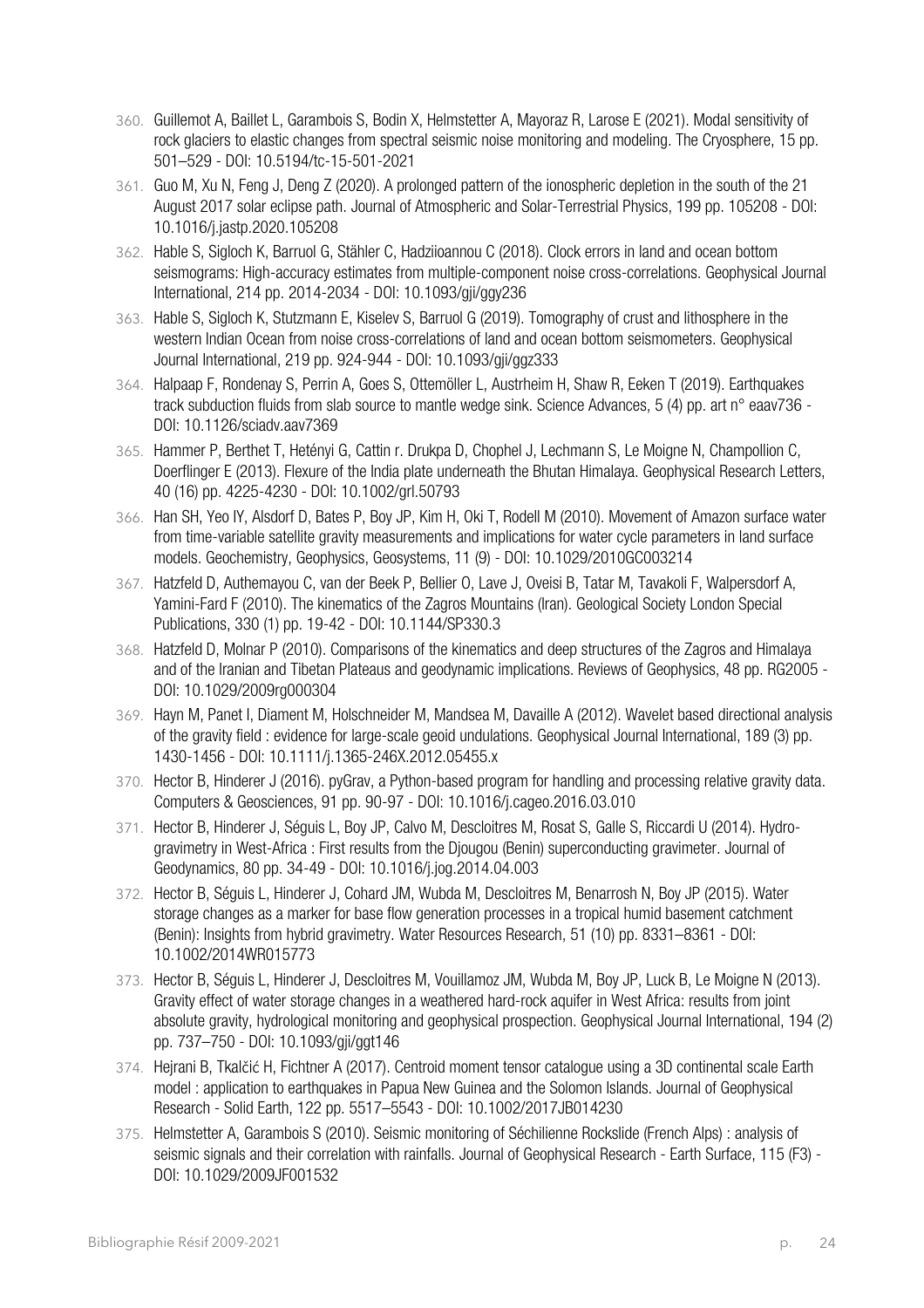- 376. Helmstetter A, Nicolas B, Comon P, Gay M (2015). Basal icequakes recorded beneath an Alpine glacier (Glacier d'Argentière, Mont Blanc, France) : evidence for stick-slip motion ?. Journal of Geophysical Research - Earth Surface, 120 (3) pp. 379-401 - DOI: 10.1002/2014JF003289.
- 377. Henrion E, Masson F, Doubre C, Ulrich P, Meghraoui M (2020). Present-day deformation in the Upper Rhine Graben from GNSS data. Geophysical Journal International, 223 (1) pp. 599-611 - DOI: 10.1093/gji/ggaa320
- 378. Henrion E, Ulrich P, Masson F (2015). Champ de vitesse GPS du Nord-Est de la France, apport des stations permanentes pour une précision submillimétrique. Revue XYZ, 142 pp. 19-23 - DOI: N/A
- 379. Henrion E, Ulrich P, Masson F (2015). Velocity field of the north-eastern part of France using GPS data from RENAG and RGP networks. Revue XYZ, (142) pp. 23-27 - DOI: N/A
- 380. Hernandez B, Le Pichon A, Vergoz J, Herry P, Ceranna L, Pilger C, Bossu R, Marchetti E, Ripepe M (2018). Estimating the Ground‐Motion Distribution of the 2016 Mw 6.2 Amatrice, Italy, Earthquake Using Remote Infrasound Observations. Seismological Research Letters, 89 (6) pp. 2227–2236 - DOI: 10.1785/0220180103
- 381. Hetényi G, Cattin R, Berthet T, Le Moigne N, Chopel J, Lechmann S, Hammer P, Drupka D, Sapkota S, Gauthier S, Thinleyet K (2016). Segmentation of the Himalayas as revealed by arc-parallel gravity anomalies. Scientific Reports, 6 - DOI: 10.1038/srep33866
- 382. Hetényi G, Molinari I, Clinton J, Bokelmann G, Bondár I, Crawford WC, Dessa JX, Doubre C, Friederich W, Fuchs F, Giardini D, Gráczer Z, Handy MR, Herak M, Jia Y, Kissling E, Kopp H, Korn M, Margheriti L, Meier T, Mucciarelli M, Pau A, Pesaresi D, Piromallo C, Plenefisch T, Plomerová J, Ritter J, Rümpker G, Šipka V, Spallarossa D, Thomas C, Tilmann F, Wassermann J, Weber M, Wéber Z, Wesztergom V, Živčić M, AlpArray Seismic Network Team, AlpArray OBS Cruise Crew, AlpArray Working Group (2018). The AlpArray Seismic Network – a large-scale European experiment to image the Alpine orogeny. Surveys in Geophysics, 39 (5) pp. 1009–1033 - DOI: 10.1007/s10712-018-9472-4
- 383. Hibert C, Mangeney A, Grandjean G, Baillard C, Rivet D, Shapiro NM, Satriano C, Maggi A, Boissier P, Ferrazzini V, Crawford W (2014). Automated identification location, and volume estimation of rockfalls at Piton de la Fournaise volcano. Journal of Geophysical Research - Earth Surface, 119 (5) pp. 1082-1105 - DOI: 10.1002/2013JF002970
- 384. Hibert C, Mangeney A, Grjean G, Shapiro NM (2011). Slope instabilities in Dolomieu crater, Réunion Island : From seismic signals to rockfall characteristics. Journal of Geophysical Research - Earth Surface, 116 (F4) - DOI: 10.1029/2011JF002038
- 385. Hibert C, Mangeney A, Polacci M, Muro AD, Vergniolle S, Ferrazzini V, Peltier A, Taisne B, Burton M, Dewez T, Grjean G, Dupont A, Staudacher T, Brenguier F, Kowalski P, Boissier P, Catherine P, Lauret F (2015). Toward continuous quantification of lava extrusion rate : Results from the multidisciplinary analysis of the 2 January 2010 eruption of Piton de la Fournaise volcano, La Réunion. Journal of Geophysical Research - Solid Earth, 120 (5) pp. 3026-3047 - DOI: 10.1002/2014JB011769
- 386. Hickey DA, Martinis C (2020). All‐sky imaging observations of the interaction between the brightness wave and ESF airglow depletions. Journal of Geophysical Research: Space Physics, 125 pp. e2019JA027232 - DOI: 10.1029/2019JA027232
- 387. Hicks SP, Okuwaki R, Steinberg A, Rychert CA, Harmon N, Abercrombie RE, Bogiatzis P, Schlaphorst D, Zahradnik J, Kendall JM, Yagi Y, Shimizu K,Sudhaus H (2020). Back-propagating supershear rupture in the 2016 Mw 7.1 Romanche transform fault earthquake. Nature Geoscience, 13 pp. 647–653 - DOI: 10.1038/s41561-020-0619-9
- 388. Hicks SP, Rietbrock A, Ryder IMA, Lee CS, Miller M (2014). Anatomy of a megathrust : The 2010 M8.8 Maule, Chile earthquake rupture zone imaged using seismic tomography. Earth and Planetary Science Letters, 405 pp. 142-155 - DOI: 10.1016/j.epsl.2014.08.028
- 389. Hinderer J, Calvo M, Abdelfettah Y, Hector B, Riccardi U, Ferhat G, Bernard JD (2015). Monitoring of a geothermal reservoir by hybrid gravimetry ; feasibility study applied to the Soultz-sous-Forêts and Rittershoffen sites in the Rhine graben. Geothermal Energy, 3 pp. 16 - DOI: 10.1186/s40517-015-0035-3
- 390. Hinderer J, de Linage C, Boy JP, Gegout P, Masson F, Rogister Y, Amalvict M, Pfeffer J, Littel F, Luck B, Bayer R, Champollion C, Collard P, Le Moigne N, Diament M, Deroussi S, de Viron O, Biancale R, Lemoigne JM,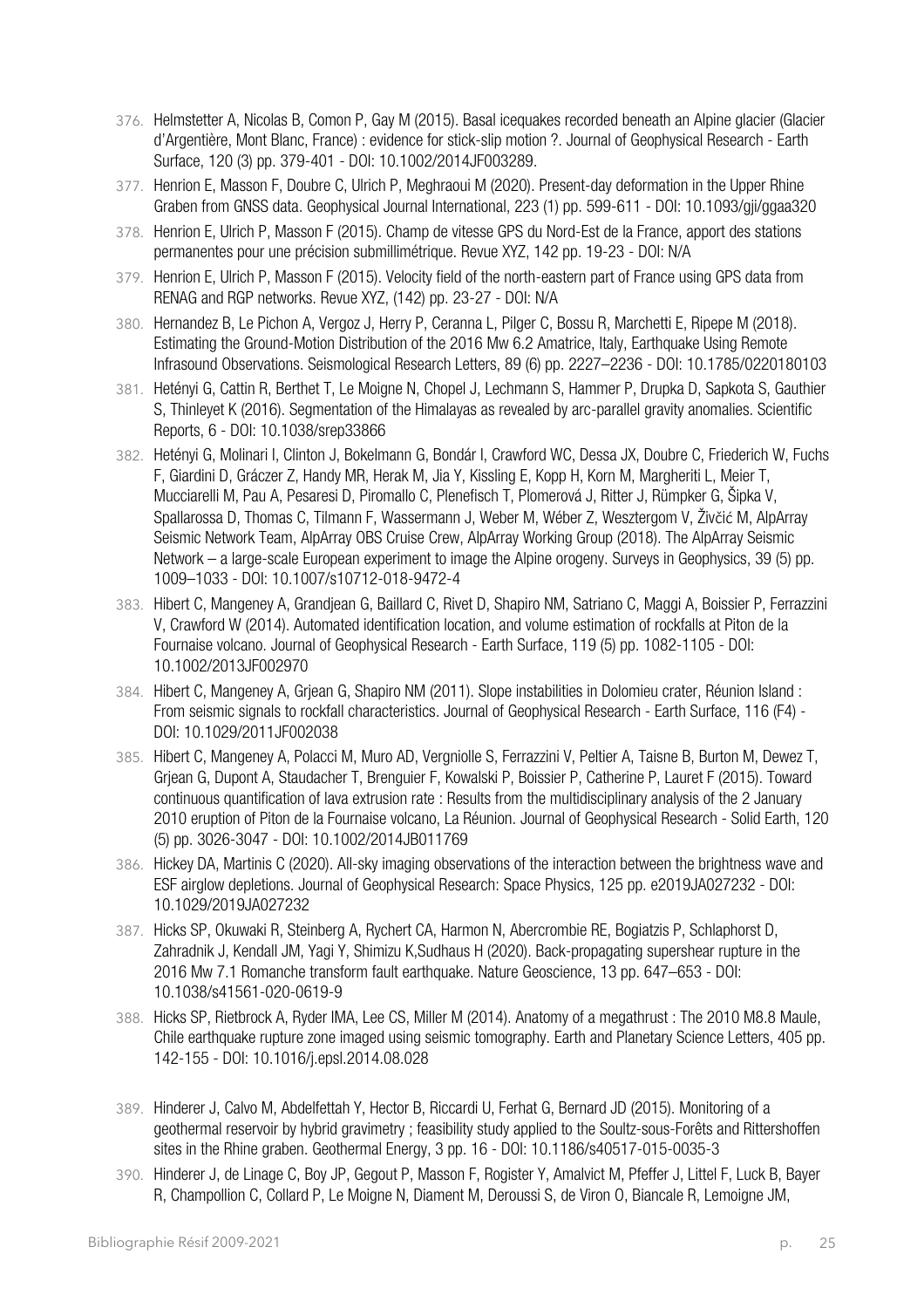Bonvalot S, Gabalda G, Bock O, Genthon P, Boucher M, Favreau G, Séguis L, Delclaux F, Cappelaere B, Oi M, Descloitres M, Galle S, Laurent JP, Legchenko A, Bouin MN (2009). The GHYRAF (Gravity and Hydrology in Africa) experiment : description and first results. Journal of Geodynamics, 48 (3) pp. 172-181 - DOI: 10.1016/j.jog.2009.09.014

- 391. Hinderer J, Hector B, Boy JP, Riccardi U, Rosat S, Calvo M, F Littel (2014). A search for atmospheric effects on gravity at different time and space scales. Journal of Geodynamics, 80 pp. 50-57 - DOI: 10.1016/j.jog.2014.02.001
- 392. Hinderer J, Hector B, Riccardi U, Rosat S, Boy JP, Calvo M, Little F, Bernard JD (2020). A study of the monsoonal hydrology contribution using a 8 year record (2010-2018) from superconducting gravimeter OSG-060 at Djougou (Benin, West Africa). Geophysical Journal International, 221 (1) pp. 431-439 - DOI: 10.1093/gji/ggaa027
- 393. Hinderer J, Pfeffer J, Boucher M, Nahmani S, De Linage C, Boy JP, Genthon, P, Seguis L, Favreau G, Bock O, Descloitres M (2012). Land water storage changes from ground and space geodesy : first results from the GHYRAF (Gravity and Hydrology in Africa) experiment. Pure and Applied Geophysics, 169 pp. 1391-1410 - DOI: 10.1007/s00024-011-0417-9
- 394. Hinderer J, Riccardi U, Rosat S, Boy JP, Hector B, Calvo M, Littel F, Bernard JD (2020). A study of the solid Earth tides, ocean and atmospheric loadings using a 8 year record (2010-2018) from superconducting gravimeter OSG-060 at Djougou (Benin, West Africa. Journal of Geodynamics, 134 pp. 101692 - DOI: 10.1016/j.jog.2019.101692
- 395. Hinzen KG, (2019). Engineering Seismological Parameters of Two ML 4.3 Intraplate Earthquakes in the Northern Rhine Area, Germany. Seismological Research Letters, 90 (3) pp. 1258–67 - DOI: 10.1785/0220180265
- 396. Hollender F, Cornou C, Dechamp A, Oghalaei K, Rénalier F, Maufroy E, Burnouf C, Thomassin S, Wathelet M, Bard PY, Boutin V, Desbordes C, Douste-Bacqué I, Foundotos L, Guyonnet-Benaize C, Perron V, Régnier J, Roullé A, Langlais M, Sicilia D (2018). Characterization of site conditions (soil class, VS30, velocity profiles), for 33 stations from the French permanent accelerometric network (RAP) using surface-wave methods. Bulletin of Earthquake Engineering, 16 (6) pp. 2337–2365 - DOI: 10.1007/s10518-017-0135-5
- 397. Hollender F, Roumelioti Z, Maufroy E, Traversa P, Mariscal A (2020). Can We Trust High‐Frequency Content in Strong‐Motion Database Signals? Impact of Housing, Coupling, and Installation Depth of Seismic Sensors. Seismological Research Letters, 91 (4) pp. 2192–2205 - DOI: 10.1785/0220190163
- 398. Honoré L, Courboulex C, Souriau A (2011). Ground motion simulations of a major historical earthquake (1660) in the French Pyrenees using recent moderate size earthquakes. Geophysical Journal International, 187 (2) pp. 1001-1018 - DOI: 10.1111/j.1365-246X.2011.05193.x
- 399. Hoste-Colomer R, Bollinger L, Lyon-Caen H, Adhikari LB, Baillard C, Benoit A, Koirala BP (2018). Lateral variations of the midcrustal seismicity in western Nepal: Seismotectonic implications. Earth and Planetary Science Letters, 504 pp. 115-125 - DOI: 10.1016/j.epsl/2018.09.041
- 400. Huba JD, Sazykin S, Coster A (2017). SAMI3-RCM simulation of the 17 March 2015 geomagnetic storm. Journal of Geophysical Research - Space Physics, 122 (1) pp. 1246–1257 - DOI: 10.1002/2016JA023341
- 401. Husker AL, Kostoglodov V, Cruz-Atienza VM, Legrand D, Shapiro NM, Payero JS, Campillo M, Huesca-Pérez E (2012). Temporal variations of non-volcanic tremor (NVT) locations in the Mexican subduction zone : finding the NVT sweet spot. Geochemistry, Geophysics, Geosystems, 13 (3) - DOI: 10.1029/2011GC003916
- 402. Imtiaz A, Cornou C, Bard PY (2018). Sensitivity of ground motion coherency to the choice of time windows from a dense seismic array in Argostoli, Greece. Bulletin of Earthquake Engineering, 16 (9) pp. 3605-3625 - DOI: 10.1007/s10518-018-0320-1
- 403. Imtiaz A, Cornou C, Bard Py, Hobiger M (2021). Diffracted wavefield decomposition and multidimensional site effects in the Argostoli valley, Greece. Geophysical Journal International, 224 (3) pp. 1849-1869 - DOI: 10.1093/gji/ggaa529
- 404. Imtiaz A, Cornou C, Bard PY, Zerva A (2018). Effects of site geometry on short-distance spatial coherency in Argostoli, Greece. Bulletin of Earthquake Engineering, 16 (5) pp. 1801-1827 - DOI: 10.1007/s10518-017- 0270-z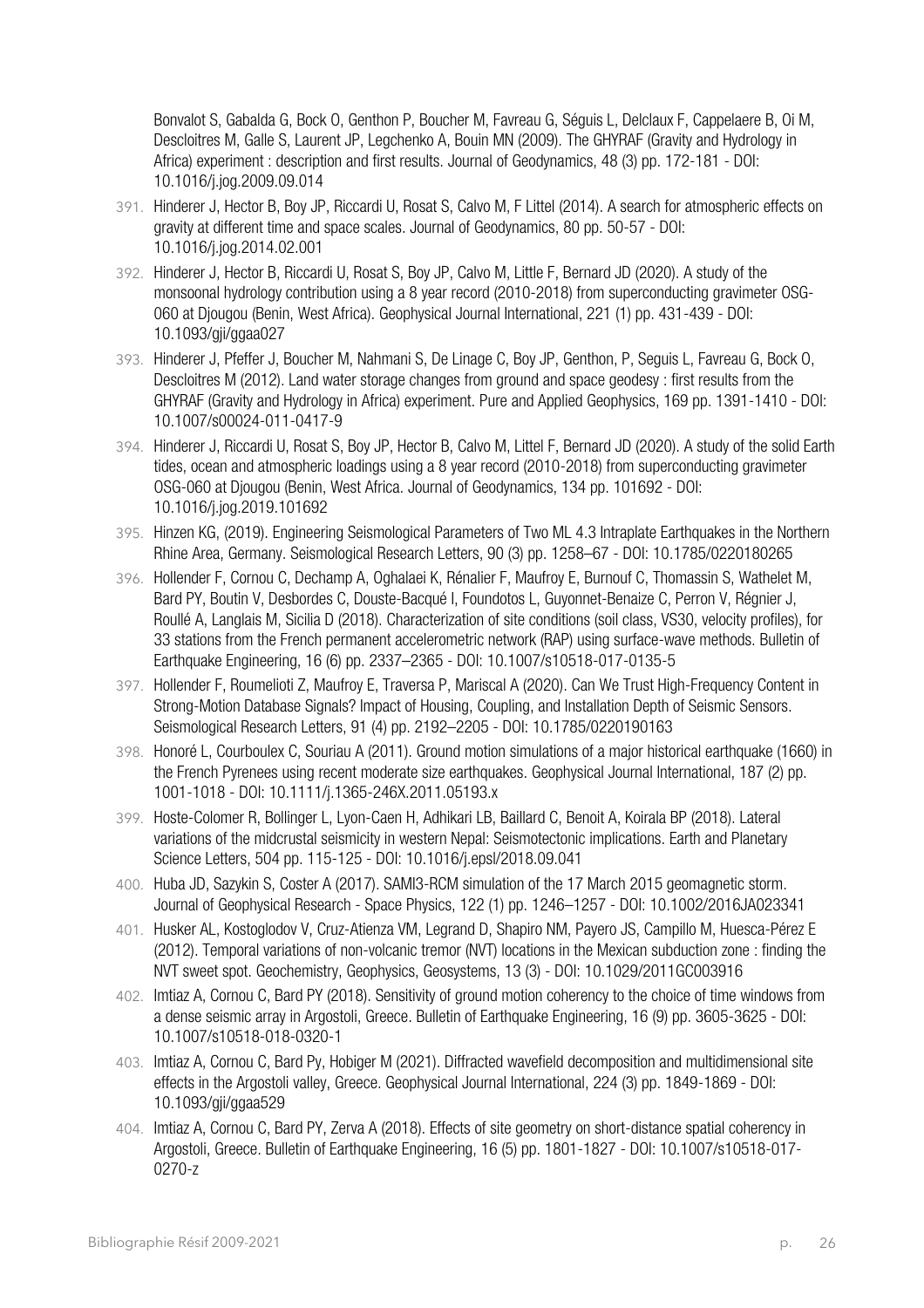- 405. Imtiaz A, Perron V, Hollender F, Bard PY, Cornou C, Svay A, Theodoulidis N (2018). Wavefield Characteristics and Spatial Incoherency: A Comparative Study from Argostoli Rock‐and Soil‐Site Dense Seismic Arrays. Bulletin of the Seismological Society of America, 108 (5A) pp. 2839-2853 - DOI: 10.1785/0120180025
- 406. Ioualalen M, Larroque C, Scotti O, Daubord C (2014). The tsunami coastal distribution and hazard along the French-Italian Riviera. Pure and Applied Geophysics, 171 pp. 1423-1443 - DOI: 10.1007/s00024-013-0699-1
- 407. Ito E, Cornou C, Nagashima F, Kawase (2021). Estimation of Velocity Structures in the Grenoble Basin, France, Using Pseudo Earthquake Horizontal-to-Vertical Spectral Ratio from Microtremors. Bulletin of the Seismological Society of America, 111 (2) pp. 627–653 - DOI: 10.1785/0120200211
- 408. Jacob T, Bayer R, Chery J, Le Moigne N (2010). Time-lapse microgravity surveys reveal water storage heterogeneity of a karst aquifer. Journal of Geophysical Research - Solid Earth, 115 (B6) pp. 402 - DOI: 10.1029/2009JB006616
- 409. Jacob T, Chéry J, Bayer r Le Moigne n Boy J-P, Vernant P, Boudin F (2009). Time-lapse surface to depth gravity measurements on a karst system reveal the dominant role of the epikarst as a water storage entity. Geophysical Journal International, 177 (22) pp. 347-360 - DOI: 10.1111/j.1365-246x.2009.04118.x
- 410. Jaiswal N, Singh C, Singh A (2020). Crustal structure of western Tibet revealed by Lg attenuation tomography. Tectonophysics, 775 pp. 228245 - DOI: 10.1016/j.tecto.2019.228245
- 411. Jenkins J, Deuss A, Cottaar S (2017). Converted phases from sharp 1000 km depth mid-mantle heterogeneity beneath Western Europe. Earth and Planetary Science Letters, 459 pp. 196–207 - DOI: 10.1016/j.epsl.2016.11.031
- 412. Jenner LA, Wood AG, Dorrian GD, Oksavik K, Yeoman TK, Fogg AR, Coster AJ (2019). Plasma density gradients at the edge of polar ionospheric holes: the presence and absence of phase scintillation. Annales Geophysicae, pp. 1–28 - DOI: 10.5194/angeo-2019-112
- 413. Jiang Z, Francis O, Vitushkin L, Palinkas V, Germak A, Becker M, D'Agostino G, Amalvict M, Bayer R, Bilker-Koivula M, Desogus S, Faller J, Falk R, Hinderer J, Gagnon C, Jakob T, Kalish E, Kostelecky J, Chiungwu L, Liard J, Lokshyn Y, Luck B, Mäkinen J, Mizushima S, Le Moigne N, Origlia C, Pujol ER, Richard P, Robertsson L, Ruess D, Schmerge D, Stus Y, Svitlov S, Thies V, Ullrich C, Van Camp M, Vitushkin A, Ji W, Wilmes H (2011). Final report on the Seventh International Comparison of Absolute Gravimeters (ICAG 2005). Metrologia, 48 (5) pp. 246-260 - DOI: 10.1088/0026-1394/48/5/003
- 414. Jiang Z, Palinkas V, Arias FE, Liard J, Merlet S, Wilmes H, Baumann H, Mizushima S, Mäkinen J, Lee C, Choi IM, Karaboce B, Ji W, Wu Q, Ruess D, Ullrich C, Winester D, Eckl M, TimmenL, Le Moigne N, Barlik M, Ågren J, Del Negro C, Greco F, Diament M, Bonvalot S, Krynski J, Sekowski M, Wang L, Sergiy S, Germark A, Francis O, Becker M, Vitushkin L, Robersson L, Tisser L, Davis R (2012). The 8th International Comparison of Absolute Gravimeters 2009 - the First Metrological Key Comparison CCM.G-K1 in the field of absolute gravimetry. Metrologia, 49 (6) - DOI: 10.1088/0026-1394/49/6/666
- 415. Jiang Z, Palinkas V, Francis O, Baumann H, Makinen J, Vitushkin L, Merlet S, Tisserand L, Jousset P, Rothleitner C (2013). On the gravimetric contribution to the redefnition of the kilogram. Metrologia, 50 (5) pp. 452-471 - DOI: 10.1088/0026-1394/50/5/452
- 416. Jiang Z, Palinkas V, Francis O, Jousset P, Makinen J, Merlet S, Becker M, Coulomb A, Kessler-Schulz KU, Schulz HR (2012). Relative Gravity Measurement Campaign during the 8th International Comparison of Absolute Gravimeters. Metrologia, 49 (1) pp. 95-107 - DOI: 10.1088/0026-1394/49/1/014
- 417. Jolivet L, Faccenna C, Huet B, Labrousse L, Le Pourhiet L, Lacombe O, Lecomte E, Burov E, Denèle Y, Brun JP (2013). Aegean tectonics : progressive strain localization, slabtearing and trench retreat. Tectonophysics, 597- 598 pp. 1-33 - DOI: 10.1016/j.tecto.2012.06.011
- 418. Joly A, Faure M, Martelet G, Chen Y (2009). Gravity inversion, AMS and geochronological investigations of syntectonic granitic plutons in the southern part of the Variscan French Massif Central. Journal of Structural Geology, 31 (4) pp. 421-443 - DOI: 10.1016/j.jsg.2009.01.004
- 419. Jomard H, Cushing EM, Palumbo L, Baize S, David, C, Chartier T (2017). Transposing an active fault database into a seismic hazard fault model for nuclear facilities–Part 1: Building a database of potentially active faults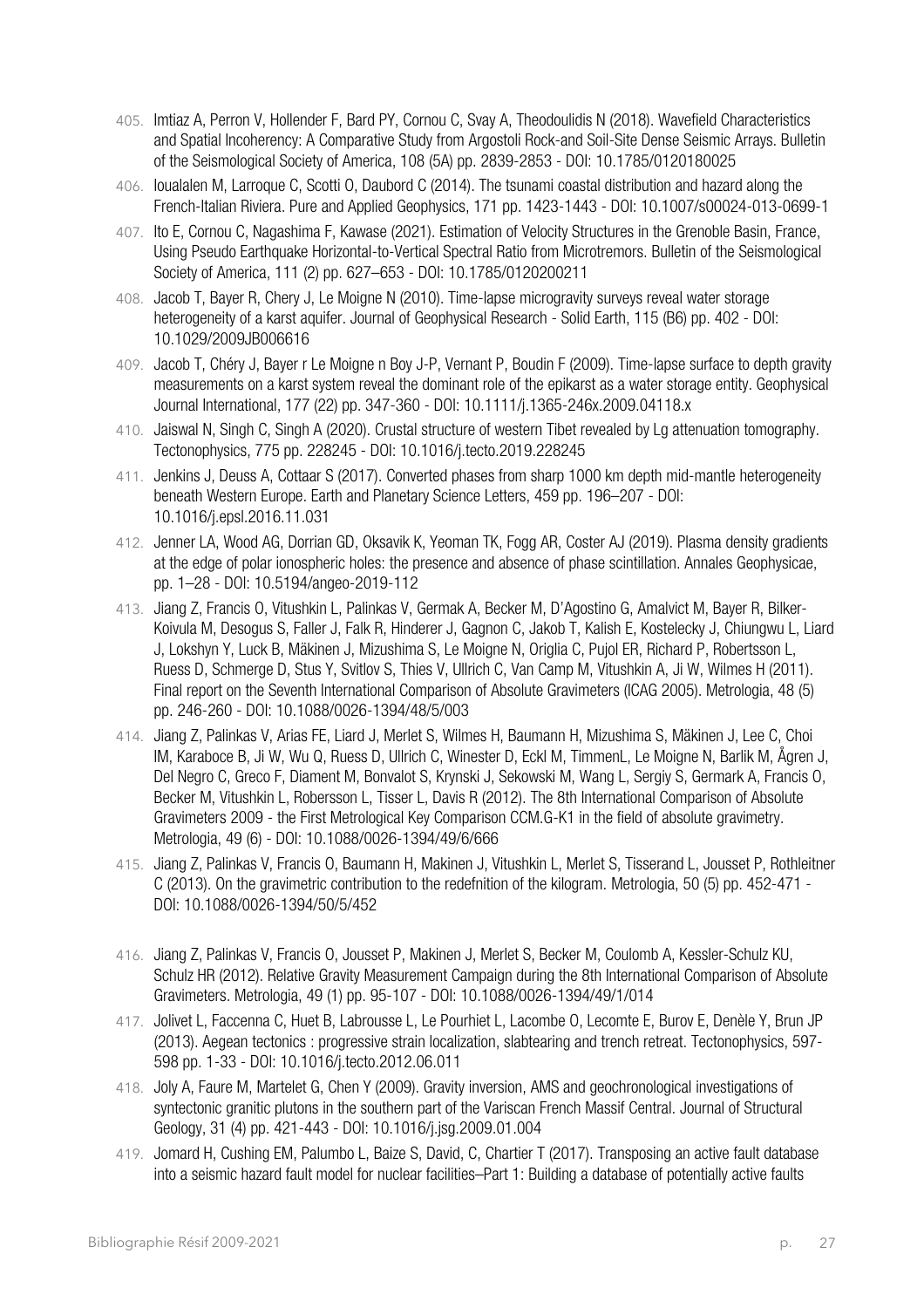(BDFA) for metropolitan France. Natural Hazards and Earth System Sciences, 17 (9) pp. 1573-1584 - DOI: 10.5194/nhess-17-1573-2017

- 420. Jonah O, Coster A, Zhang S, Goncharenko L, Erickson PJ, de Paula ER, Kherani EA (2018). Tid observations and source analysis during the 2017 Memorial Day weekend geomagnetic storm over North America. Journal of Geophysical Research - Space Physics, 123 - DOI: 10.1029/2018JA025367
- 421. Jonah O, Goncharenko L, Erickson PJ, Zhang S, Coster A, Chau JL, de Paula ER, Rideout W (2020). Anomalous behavior of the equatorial ionization anomaly during the July 2,2019 solar eclipse. Journal of Geophysical Research: Space Physics, 125 pp. e2020JA027909 - DOI: 10.1029/2020JA027909
- 422. Jonah O, Zhang S, Coster AJ, Goncharenko LP, Erickson PJ, Rideout W, de Paula ER, de Jesus R (2020). Understanding Inter-Hemispheric Traveling Ionospheric Disturbances and Their Mechanisms. Remote Sensing, 12 - DOI: 10.3390/rs12020228
- 423. Jouanne F, Audemard A, Beck C, Van Welden A, Ollarves R, Reinoza C (2010). Present-day deformation along the El Pilar Fault in eastern Venezuela : Evidence of creep along a major transform boundary. Journal of Geodynamics, 51 (5) pp. 398–410 - DOI: 10.1016/j.jog.2010.11.003
- 424. Jouanne F, Audemard FA, Beck C, Van Welden A, Ollarves R, Reinoza C (2011). Present-day deformation along the El Pilar Fault in eastern Venezuela: Evidence of creep along a major transform boundary. Journal of Geodynamics, 51 (5) pp. 398-410 - DOI: 10.1016/j.jog.2010.11.003
- 425. Jouanne F, Awan A, Madji A, Pêcher A, Latif M, Kausar A, Mugnier JL, Khan I, Khan NA (2011). Postseismic deformation in Pakistan after the 8 October 2005 earthquake : Evidence of afterslip along a flat north of the Balakot-Bagh thrust. Journal of Geophysical Research - Solid Earth, 116 (B7) - DOI: 10.1029/2010JB007903
- 426. Jouanne F, Awan A, Pêcher A, Kausar A, Mugnier JL, Khan I, Khan NA, Van Melle J (2014). Present-day deformation of northern Pakistan from Salt Ranges to Karakorum Ranges. Journal of Geophysical Research - Solid Earth, 119 (3) pp. 2487-2503 - DOI: 10.1002/2013JB010776
- 427. Jouanne F, Gajurel A, Mugnier, JL, Bollinger L, Adhikari LB, Koirala B, Cotte N, Bhattarai R, Bascou P, Huyghe P (2019). Postseismic deformation following the April 25, 2015 Gorkha earthquake (Nepal): afterslip versus viscous relaxation. Journal of Asian Earth Sciences, 176 pp. 105-119 - DOI: 10.1016/j.jseaes.2019.02.009
- 428. Jouanne F, Mugnier JL, Koci R, Bushati S, Matev K, Kuka N, Shinko I, Kociu S, Duni L (2012). GPS constraints on current tectonics of Albania. Tectonophysics, 554–557 pp. 50-62 - DOI: 10.1016/j.tecto.2012.06.008
- 429. Jouanne F, Mugnier JL, Sapkota SN, Bascou P, Pecher A (2017). Estimation of coupling along the Main Himalayan Thrust in the central Himalaya. Journal of Asian Earth Sciences, 133 pp. 62–71 - DOI: 10.1016/j.jseaes.2016.05.028
- 430. Journeau C, Shapiro NM, Seydoux L, Soubestre J, Ferrazzini V, Peltier A (2020). Detection, Classification, and Location of Seismovolcanic Signals with Multicomponent Seismic Data: Example from the Piton de La Fournaise Volcano (La Réunion, France). Journal of Geophysical Research - Solid Earth, 125 (8) pp. e2019JB019333 - DOI: 10.1029/2019JB019333
- 431. Juretzek C, Hadziioannou C (2017). Linking source region and ocean wave parameters with the observed primary microseismic noise. Geophysical Journal International, 211 (3) pp. 1640–1654 - DOI: 10.1093/gji/ggx388
- 432. Karabulut H, Paul A, Afacan Ergün T, Hatzfeld D, Childs DM, Aktar M (2013). Long-wavelength undulations of the seismic Moho beneath the strongly stretched Western Anatolia. Geophysical Journal International, 194 (1) pp. 450-464 - DOI: 10.1093/gji/ggt100
- 433. Karabulut H, Paul A, Değer Özbakır A, Ergün T, Şentürk S (2019). A new crustal model of the Anatolia–Aegean domain: evidence for the dominant role of isostasy in the support of the Anatolian plateau. Geophysical Journal International, 218 (1) pp. 57-73 - DOI: 10.1093/gji/ggz147
- 434. Karakhanian A, Vernant P, Doerflinger E, Avagyan A, Philip H, Aslanyan IR, Champollion C, Collard P, Peyret M, Davtyan V, Calais E, Masson F (2013). GPS constraints on continental deformation in the Armenian region and Lesser Caucasus. Tectonophysics, 592 pp. 39–45 - DOI: 10.1016/j.tecto.2013.02.002
- 435. Karatekin O, De Viron O, Lambert, S, Dehant, V, Rosenblatt, P, Van Hoolst, T, Le Maistre, S (2011). Atmospheric angular momentum variations of Earth, Mars and Venus at seasonal time scales. Planetary and Space Science, 59 (10) pp. 923-933 - DOI: 10.1016/j.pss.2010.09.010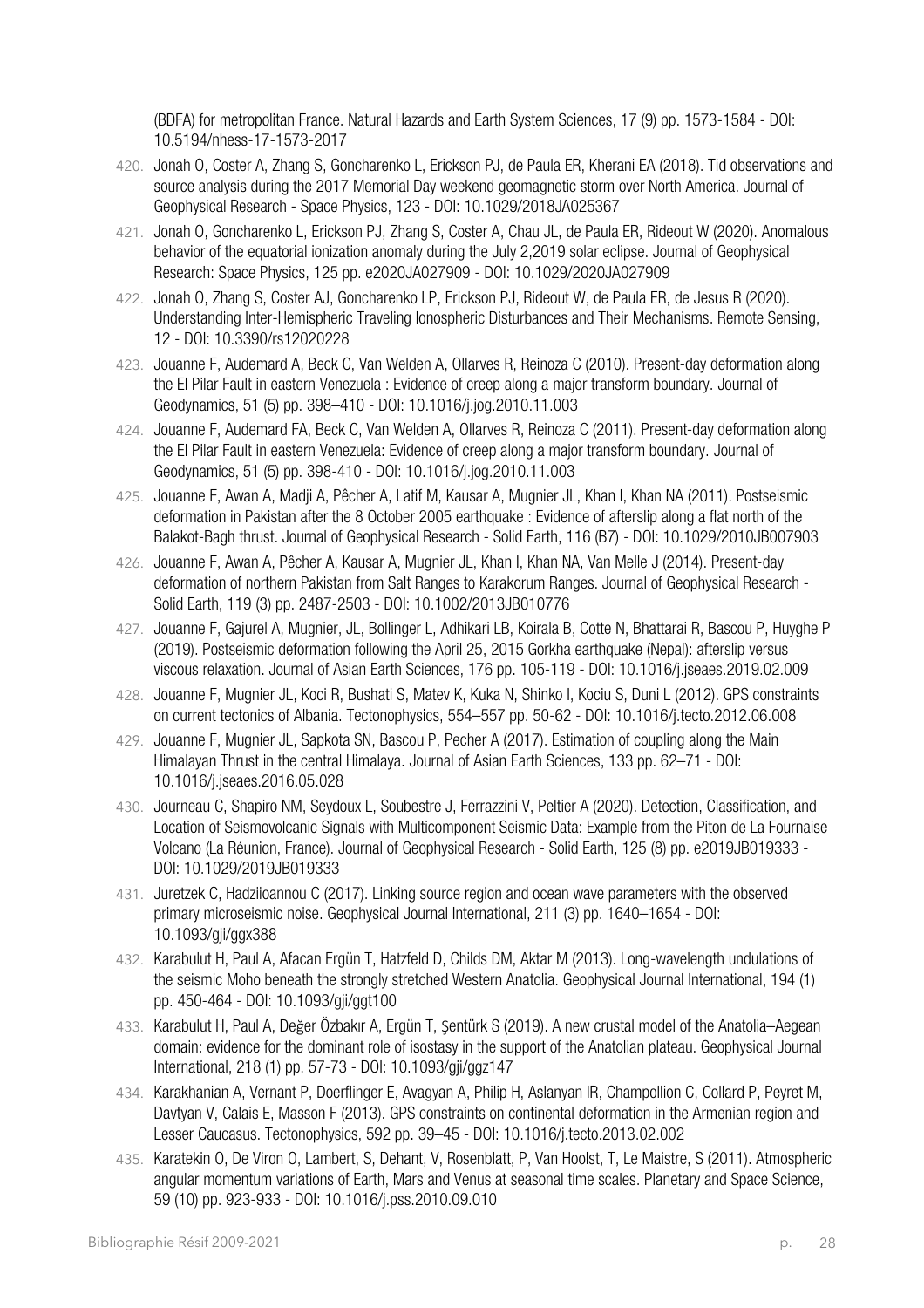- 436. Karcher R, Imanaliev A, Merlet S, Pereira Dos Santos F (2018). Improving the accuracy of atom interferometers with ultracold atoms. New Journal of Physics, 20 pp. 113041 - DOI: 10.1088/1367-2630/aaf07d
- 437. Karcher R, Pereira Dos Santos F, Merlet S (2020). Impact of direct digital synthesizernite resolution on atom gravimeters. Physical Review A, submitted - DOI: submitted
- 438. Kästle ED, El‐Sharkawy A, Boschi L, Meier T, Rosenberg C, Bellahsen N, Cristiano L, Weidle C (2018). Surface Wave Tomography of the Alps Using Ambient-Noise and Earthquake Phase Velocity Measurements. Journal of Geophysical Research - Solid Earth, 123 (2) pp. 1770–1792 - DOI: 10.1002/2017JB014698
- 439. Kästle ED, Rosenberg C, Boschi L, Bellahsen N, Meier T, El-Sharkawy A (2020). Slab break-offs in the Alpine subduction zone. International Journal of Earth Sciences, 109 (2) 587-603 - DOI: 10.1007/s00531-020- 01821-z
- 440. Kaviani A, Hatzfeld D, Paul A, Tatar M, Priestley K (2009). Shear wave splitting, lithospheric anisotropy, and mantle deformation beneath the Arabia-Eurasia collision zone in Iran. Earth and Planetary Science Letters, 286 (3) pp. 371-378 - DOI: 10.1016/j.epsl.2009.07.003
- 441. Kaviani A, Moradi P, Mai PM, Pilia S, Boschi L, Ruempker G, Lu Y, Tang Z, Sandvol E (2020). Crustal and uppermost mantle shear-wave velocity structure beneath the Middle East from surface-wave tomography. Geophysical Journal International, 221 (2) pp. 1349-1365 - DOI: 10.1093/gji/ggaa075
- 442. Kaviani A, Sandvol E, Bao X, Rümpker G, Gök R (2015). The structure of the crust in the Turkish-Iranian Plateau and Zagros using Lg Q and velocity. Geophysical Journal International, 200 (2) pp. 1254-1268 - DOI: 10.1093/gji/ggu468
- 443. Keshvari F, Hossein Shomali Z, Tatar M, Kaviani A (2011). Upper-mantle S-velocity structure across the Zagros collision zone resolved by nonlinear teleseismic tomography. Journal of Seismology, 15 (2) pp. 329-339 - DOI: 10.1007/s10950-011-9226-y
- 444. Khaki M, Forootan E, Kuhn M, Awange J, Longuevergne L, Wada Y (2018). Efficient Basin Scale Filtering of GRACE Satellite Products. Remote Sensing of Environment, 204 pp. 76-93 - DOI: 10.1016/j.rse.2017.10.040
- 445. Khorrami F, Vernant P, Masson F, Nilfouroushan F, Mousavi Z, Nankali H, Saadat SA, Walpersdorf A, Hosseini S, Tavakoli P, Aghamohammadi A, Alijanzade M (2019). An up-to-date crustal deformation map of Iran using integrated campaign-mode and permanent GPS velocities. Geophysical Journal International, 217 (2) pp. 832– 843 - DOI: 10.1093/gji/ggz045
- 446. Kind R, Handy MR, Yuan X, Meier T, Kämpf H, Soomro R (2017). Detection of a new sub-lithospheric discontinuity in Central Europe with S-receiver functions. Tectonophysics, 700–701 pp. 19–31 - DOI: 10.1016/j.tecto.2017.02.002
- 447. Kinda GB, Courtois FL, Stéphan Y, Boutonnier JM, Royer JY, Barruol G (2018). Underwater ambient noise spatial and temporal coherence at basin scale. Journal of the Acoustical Society of America, 144 (3) pp. 1732-1732 - DOI: 10.1121/1.5067681
- 448. Klein E, Duputel Z, Zigone D, Vigny C, Boy JP., Doubre C, Meneses G (2018). Recurrent deep slow slip detected by survey GPS in the Atacama Desert, Chile. Geophysical Research Letters, 45 (22) pp. 12263-12273 - DOI: 10.1029/2018gl080613
- 449. Klein E, Fleitout l Vigny C, Garaud, JD (2016). Afterslip and viscoelastic relaxation model inferred from large scale postseismic deformation following the 2010 Mw 8.8 Maule Earthquake (Chile). Geophysical Journal International, 205 (3) pp. 1455-1472 - DOI: 10.1093/gji/ggw086
- 450. Klein E, Métois M, Meneses G, Vigny C, Delorme A (2018). Bridging the gap between North and Central Chile: insight from new GPS data on coupling complexities and the Andean sliver motion. Geophysical Journal International, 213 (3) pp. 1924–1933 - DOI: 10.1093/gji/ggy094
- 451. Kolinsky P, Bokelmann G, the AlpArray Working Group (2019). Arrival angles of teleseismic fundamental mode Rayleigh waves across the AlpArray. Geophysical Journal International, 218 pp. 115-144 - DOI: 10.1093/gji/ggz081
- 452. Kolinsky P, Bokelmann G, the AlpArray Working Group (2021). On the wobbles of phase-velocity dispersion curves. Geophysical Journal International, 224 (3) pp. 1477–1504 - DOI: 10.1093/gji/ggaa487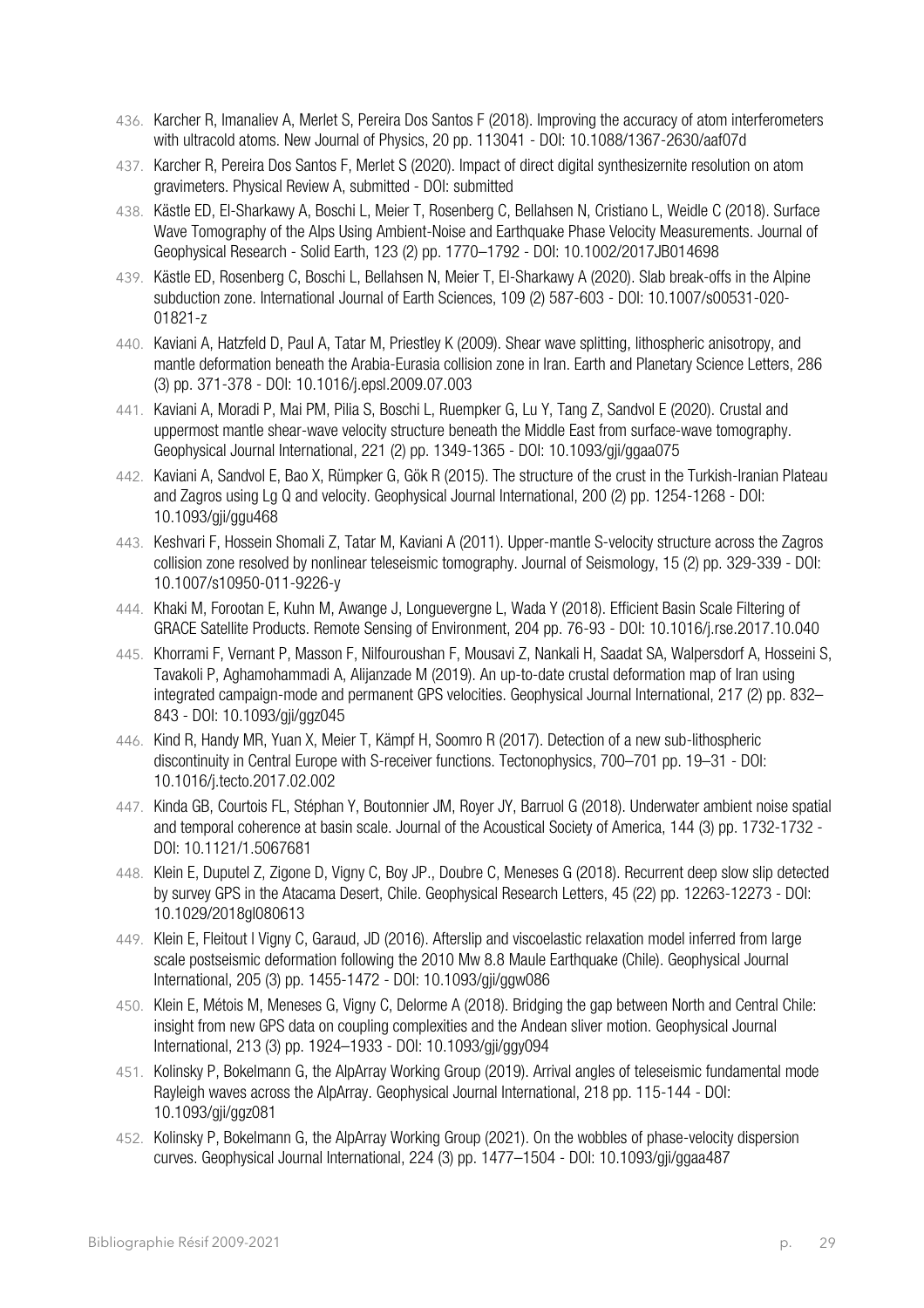- 453. Kolínský P, Schneider FM, Bokelmann G (2020). Surface wave diffraction pattern recorded on AlpArray: Cameroon Volcanic Line case study. Journal of Geophysical Research: Solid Earth, 125 (7) pp. e2019JB019102 - DOI: 10.1029/2019JBO19102
- 454. Kömec Mutlu A, Karabulut H (2011). Anisotropic Pn tomography of Turkey and adjacent regions. Geophysical Journal International, 187 (3) pp. 743–1758 - DOI: 10.1111/j.1365-246X.2011.05235.x
- 455. Koot L, De Viron O (2011). Atmospheric contributions to nutations and implications for the estimation of deep Earth's properties from nutation observations. Geophysical Journal International, 185 (3) pp. 1255-1265 - DOI: 10.1111/j.1365-246X.2011.05026.x
- 456. Korostelev F, Weemstra C, Leroy S, Boschi L, Keir D, Ren Y, Molinari I, Ahmed A, Stuart GW, Rolandone F, Khanbari K, Hammond JOS, Kendall JM, Doubre C, Al Ganad I, Goitom B, Ayele A (2015). Magmatism on rift flanks : Insights from ambient noise phase velocity in Afar region. Geophysical Research Letters, 42 (7) pp. 2179-2188 - DOI: 10.1002/2015GL063259
- 457. Koufoudi E, Chaljub E, Douste‐Bacqué I, Roussel S, Bard PY, Larose E, Baillet L (2018). A High‐Resolution Seismological Experiment to Evaluate and Monitor the Seismic Response of the Saint‐Guérin Arch Dam, French Alps. Seismological Research Letters, 89 (4) pp. 1576–1582 - DOI: 10.1785/0220180067
- 458. Koufoudi E, Chaljub E, Dufour F, Bard PY, Humbert N, Robbe E (2018). Spatial variability of earthquake ground motions at the dam–foundation rock interface of Saint Guérin: experimental and numerical investigations. Bulletin of Earthquake Engineering, 16 (5) pp. 1751-1777 - DOI: 10.1007/s10518-017-0266-8.
- 459. Koufoudi E, Cornou C, Grange S, Dufour F, Imtiaz A (2018). Quantification of the amplitude variability of the ground motion in Argostoli, Greece. Variability of linear and non-linear structural response of a single degree of freedom system. Bulletin of Earthquake Engineering, 16 pp. 1-11 - DOI: 10.1007/s10518-018-0313-0
- 460. Koulali A, Ouazar D, Tahayt A, King RW, Vernant P, Reilinger RE, McClusky S, Mourabit T, Davila JM, Amraoui N (2011). New GPS constraints on active deformation along the Africa-Iberia plate boundary. Earth and Planetary Science Letters, 308 (1-2) pp. 211-217 - DOI: 10.1016/j.epsl.2011.05.048
- 461. Krasnoshchekov DN, Ovtchinnikov VM (2018). The Density Jump at the Inner Core Boundary in the Eastern and Western Hemispheres. Docklady Earth Sciences, 478 (2) pp. 219–223 - DOI: 10.1134/S1028334X18020046
- 462. Kreemer C, Blewitt G, Davis PM (2020). Geodetic evidence for a buoyant mantle plume beneath the Eifel volcanic area, NW Europe. Geophysical Journal International, 222 (2) pp. 1316–1332 - DOI: 10.1093/gji/ggaa227
- 463. Kreemer C, Blewitt G, Klein EC (2014). A geodetic plate motion and global strain rate model. Geochemistry, Geophysics, Geosystems, 15 (10) pp. 3849-3889 - DOI: 10.1002/2014GC005407
- 464. "Krischer L, Fichtner A, Boehm C, Igel H (2018). Automated Large-Scale Full Seismic Waveform Inversion for North America and the North Atlantic. Journal of Geophysical Research - Solid Earth, 123 pp. 5902-5928 - DOI: 10.1029/2017JB015289"
- 465. Kusche J, Eicker A, Forootan E, Springer A, Longuevergne L (2016). Mapping probabilities of extreme continental water storage changes from space gravimetry. Geophysical Research Letters, 43 (15) pp. 8026- 8034 - DOI: 10.1002/2016GL069538
- 466. Labbouz L, Van Baelen J, Duroure C (2015). Investigation of the links between water vapor field evolution and rain rate based on 5 years of measurements at a midlatitude site. Geophysical Research Letters, 42 (21) pp. 9538-9545 - DOI: 10.1002/2015GL066048
- 467. Labbouz L, Van Baelen J, Tridon F, Reverdy M, Hagen M, Bender M, Dick g Gorgas T, Planche C (2013). Precipitation on the lee side of the Vosges Mountains Multi-instrumental study of one case from the COPS campaign. Meteorologische Zeitschrift, 22 (4) pp. 413-432 - DOI: 10.1127/0941-2948/2013/0413
- 468. Lacroix P, Bièvre G, Pathier E, Kniess U, Jongmans D (2018). Use of Sentinel-2 images for the detection of precursory motions before landslide failures. Remote Sensing of Environment, 215 pp. 507-516 - DOI: 10.1016/j.rse.2018.03.042
- 469. Lacroix P, Grasso JR, Roulle J, Giraud G, Goetz D, Morin S, Helmstetter A (2012). Monitoring of snow avalanches using a seismic array : Location, speed estimation, and relationships to meteorological variables. Journal of Geophysical Research - Earth Surface, 117 (F1) - DOI: 10.1029/2011JF002106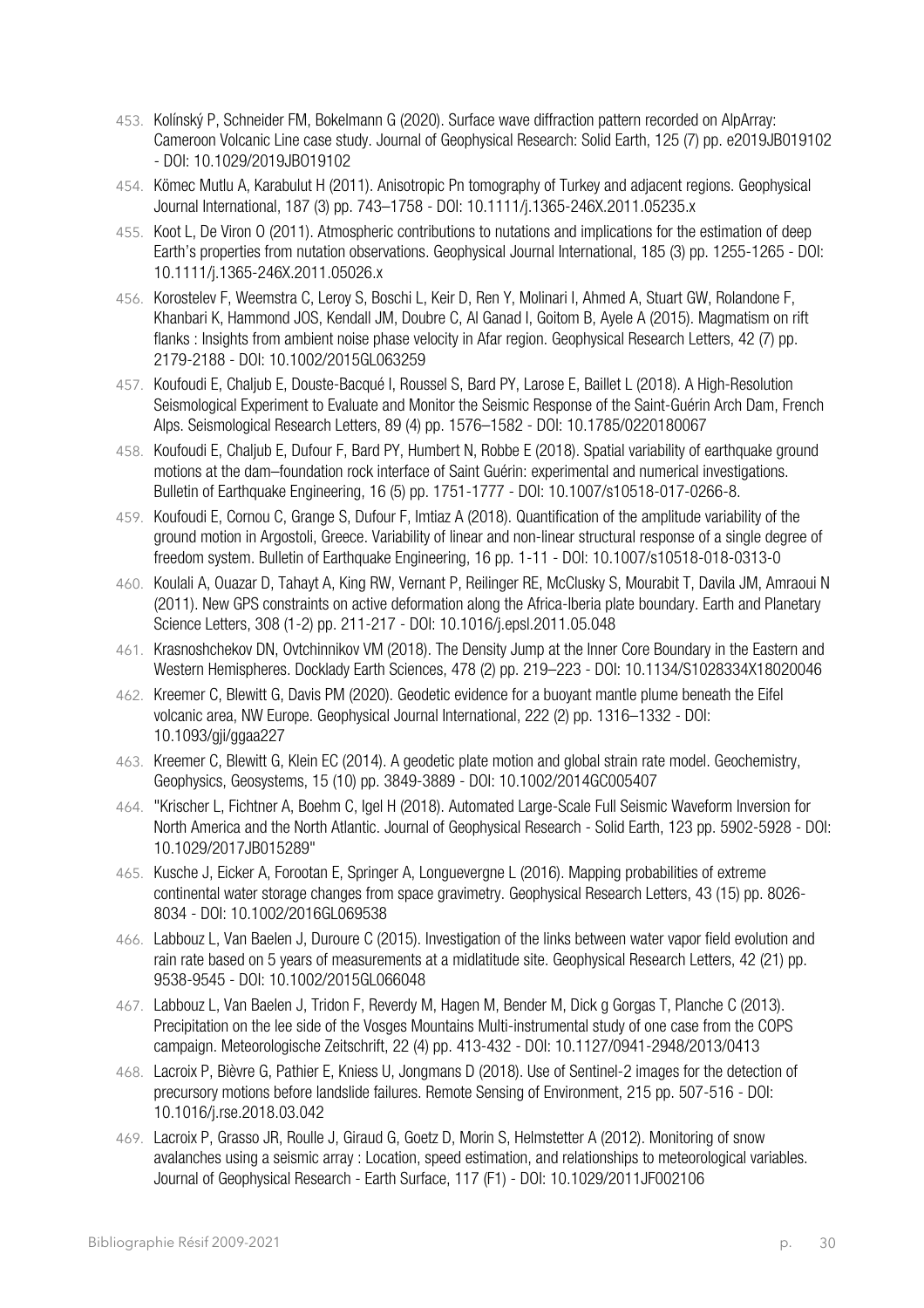- 470. Lacroix P, Helmstetter A (2011). Location of Seismic Signals Associated with Microearthquakes and Rockfalls on the Sechilienne Landslide, French Alps. Bulletin of the Seismological Society of America, 101 (1) pp. 341-353 - DOI: 10.1785/0120100110
- 471. Lamarque G, Barruol G, Fontaine FR, Bascou J, Ménot RP (2015). Crustal and mantle structure beneath the Terre Adélie Craton, East Antarctica : insights from receiver function and seismic anisotropy measurements. Geophysical Journal International, 200 (2) pp. 809-823 - DOI: 10.1093/gji/ggu430
- 472. Lamarque G, Bascou J, Maurice C, Cottin JY, Riel N, Menot RP (2016). Microstructures, deformation mechanisms and seismic properties of Palaeoproterozoic shear zone : The Mertz shear zone, East-Antarctica. Tectonophysics, 680 pp. 174-191 - DOI: 10.1016/j.tecto.2016.05.011
- 473. Lancieri M, Renault M, Berge-Thierry C, Guéguen P, Baumont D, Perrault M (2015). Strategy for the selection of input ground motion for inelastic structural analysis based on naïve Bayesian classifier. Bulletin of Earthquake Engineering, 13 (9) pp. 2517-2546 - DOI: 10.1007/s10518-015-9728-z
- 474. Lancieri M, Renault M, Perrault M, Baumont D, Guéguen P, Berge-Thierry C (2015). Naïve Bayesian classifier for the selection of input ground motions for inelastic structural response analysis. Bulletin of Earthquake Engineering, 13 (9) pp. 2517-2546 - DOI: 10.1007/s10518-015-9728-z
- 475. Lange D, Tilmann F, Barrientos SE, Contreras-Reyes E, Methe P, Moreno M, Heit B, Agurto H, Bernard P, Vilotte JP, Beck S (2012). Aftershock seismicity of the 27 February 2010 Mw 8.8 Maule earthquake rupture zone. Earth and Planetary Science Letters, 317-318 pp. 413-425 - DOI: 10.1016/j.epsl.2011.11.034
- 476. Langet N, Maggi A, Michelini A, Brenguier F (2014). Continuous kurtosis-based migration for seismic event detection and location, with Application to Piton de la Fournaise Volcano, La Réunion. Bulletin of the Seismological Society of America, 104 (1) pp. 229-246 - DOI: 10.1785/0120130107
- 477. Langlais M, Vial B, Coutant O (2013). Improvement of Broadband Seismic Installations at the Observatoire de Grenoble (OSUG) Seismic Network. Advances in Geosciences, 34 pp. 9-14 - DOI: 10.5194/adgeo-34-9-2013
- 478. Langlois M, Caldani R, Trimeche A, Merlet S,Pereira Dos Santos F (2017). Differential phase extraction in dual interferometers exploiting the correlation between classical and quantum sensors. Physical Review A, 96 pp. 053624 - DOI: 10.1103/PhysRevA.96.053624
- 479. Lanzano G, D'Amico M, Felicetta C, Puglia R, Luzi L, Pacor F, Bindi D (2016). Ground‐Motion Prediction Equations for Region‐Specific Probabilistic Seismic‐Hazard Analysis. Bulletin of the Seismological Society of America, 106 (1) pp. 73-92 - DOI: 10.1785/0120150096
- 480. Lanzano G, Sgobba S, Luzi L, Puglia R, Pacor F, Felicetta C, D'Amico M, Cotton F, Bindi D (2019). The pan-European Engineering Strong Motion (ESM) flatfile : compilation criteria and data statistics. Bulletin of Earthquake Engineering, 17 (2) pp. 561-582 - DOI: 10.1007/s10518-018-0480-z
- 481. Larose E, Carrière S, Voisin C, Bottelin P, Baillet L, Guéguen P, Walter F, Jongmans D, Guillier B, Garambois S, Gimbert F, Massey C (2015). Environmental Seismology : what can we learn on Earth surface processes with ambient noise ?. Journal of Applied Geophysics, 116 pp. 62–74 - DOI: 10.1016/j.jappgeo.2015.02.001
- 482. Larroque C, Baize S, Albaric J, Jomard H, Trevisan J, Godano M, Cushing M, Deschamps A, Sue C, Delouis B, Potin B, Courboulex F, Regnier M, Rivet D (2021). Seismotectonics of southeast France: from the Jura mountains to Corsica. Comptes Rendus Geoscience, 353 (supp 1) - DOI: 10.5802/crgeos.69
- 483. Larroque C, Delouis B, Godel B, Nocquet JM (2009). Active deformation at the southwestern Alps Ligurian basin junction (France-Italy boundary) : evidence for recent change from compression to extension in the Argentera Massif. Tectonophysics, 467 (1) pp. 22-34 - DOI: 10.1016/j.tecto.2008.12.013.
- 484. Larroque C, Delouis B, Sage F, Régnier M, Béthoux N, Courboulex F, Deschamps A (2016). The sequence of moderate-size earthquakes at the junction of the Ligurian basin and the Corsica margin (western Mediterranean) : The initiation of an active deformation zone revealed ?. Tectonophysics, 676 pp. 135-147 - DOI: 10.1016/j.tecto.2016.03.027
- 485. Larroque C, Delouis, B, Hippolyte, J-C, Deschamps, A, Lebourg, T, Courboulex, F, Bellier, O (2011). Joint Multidisciplinary Study of the Saint-Sauveur–Donareo Fault (lower Var Valley, French Riviera) : a contribution to seismic hazard assessment in the urban area of Nice. Bulletin de la Société Géologique de France, 182 (4) pp. 323-336 - DOI: 10.2113/gssgfbull.182.4.323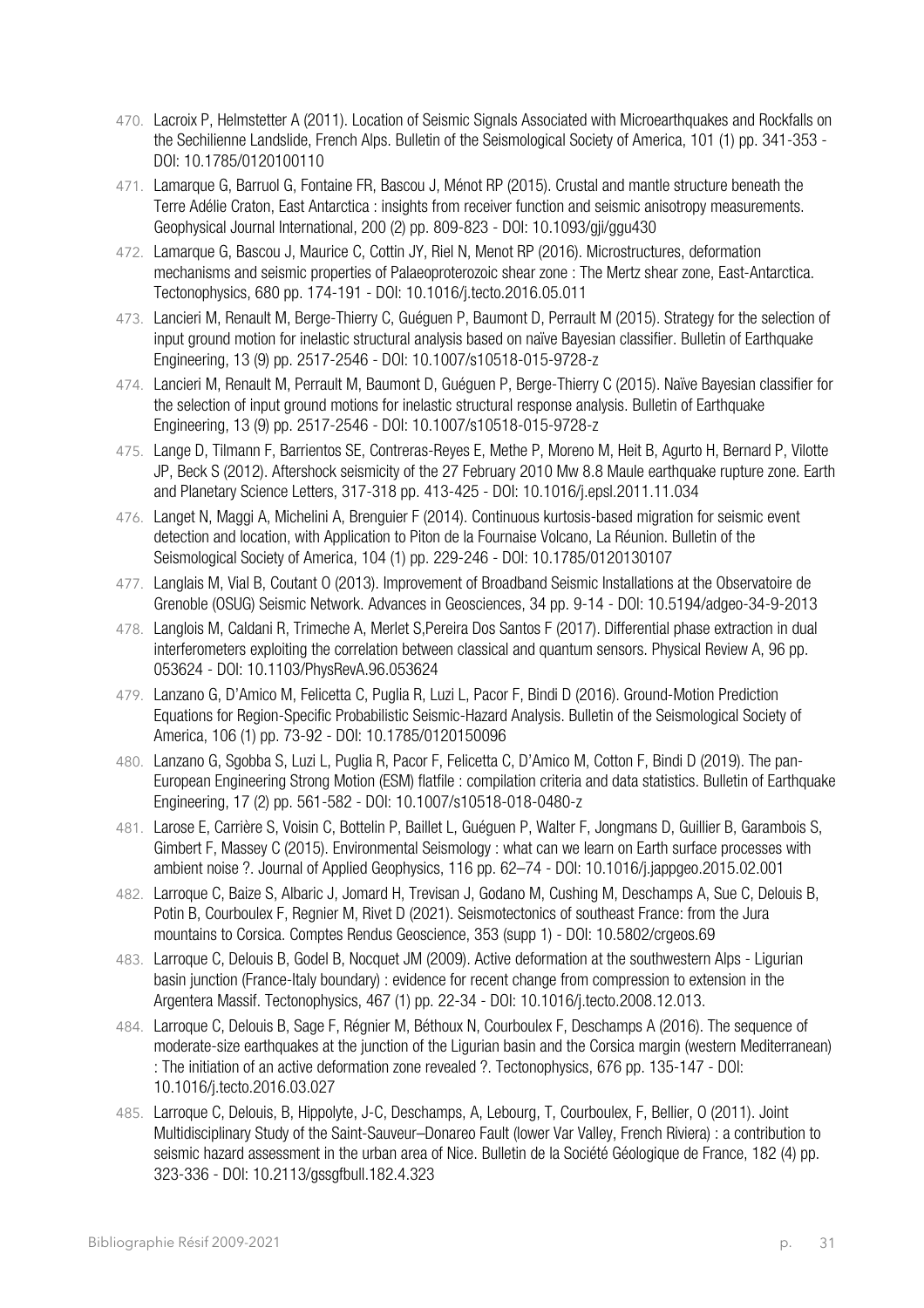- 486. Larroque C, Mercier de Lépinay B, Migeon S (2011). Morphotectonic and fault-earthquake relationships along the northern Ligurian margin (Western Mediterranean) based on high resolution multibeam bathymetry and multichannel seismic-reflection profiles. Marine Geophysical Researches, 32 pp. 163-179 - DOI: 10.1007/s11001-010-9108-7
- 487. Larroque C, Scotti O, Ioualalen I (2012). Reappraisal of the 1887 Ligurian earthquake (western Mediterranean) from macroseismicity, active tectonics and tsunami modeling. Geophysical Journal International, 190 pp. 87- 104 - DOI: 10.1111/j.1365-246X.2012.05498.x
- 488. Lautier J, Volodimer L, Hardin T, Merlet S, Lours M, Pereira Dos Santos F, Landragin A (2014). Hybridizing matter-wave and classical accelerometers. Applied Physics Letters, 105 (14) pp. 144102 - DOI: 10.1063/1.4897358
- 489. Lavayssière A, Rychert C, Harmon N, Keir D, Hammond J O, Kendall JM, Leroy S (2018). Imaging Lithospheric Discontinuities Beneath the Northern East African Rift Using S‐to‐P Receiver Functions. Geochemistry, Geophysics, Geosystems, 19 (10) pp. 4048-4062 - DOI: 10.1029/2018GC007463
- 490. Lay T, Ye l, Ammon CJ, Dunham A, Koper KD (2016). The 2 March 2016 Wharton Basin Mw 7.8 earthquake : High stress drop north-south strike-slip rupture in the diffuse oceanic deformation zone between the Indian and Australian Plates. Geophysical Research Letters, 43 (15) pp. 7937-7945 - DOI: 10.1002/2016GL069931
- 491. Lay T, Ye L, Koper KD, Kanamori H (2016). Assessment of teleseismically-determined source parameters for the April 25, 2015 MW 7.9 Gorkha, Nepal earthquake and the May 12, 2015 MW 7.2 aftershock. Tectonophysics, 714-715 pp. 4-20 - DOI: 10.1016/j.tecto.2016.05.023
- 492. Lay T, Ye L, Koper KD, Kanamori H (2017). Assessment of teleseismically-determined source parameters for the April 25, 2015 Mw 7.9 Gorkha, Nepal earthquake and the May 12, 2015 Mw 7.2 aftershock. Tectonophysics, 714-715 pp. 4-20 - DOI: 10.1016/j.tecto.2016.05.023
- 493. Le Roy G, Amitrano D, Helmstetter A, Guyoton F, Le Roux-Mallouf R (2021). Seismic analysis of the detachment and impact phases of a rockfall and application for estimating rockfall volume and free-fall height. Geophysical Journal International - Earth Surface, 124 (11) pp. 2602-2622 - DOI: 10.1029/2019JF004999
- 494. Le Roy G, Helmstetter A, Amitrano D, Guyoton F, Le Roux-Mallouf R (2019). Seismic analysis of the detachment and impact phases of a rockfall and application for estimating rockfall volume and free-fall height. Journal of Geophysical Research: Earth Surface, 124 (11) pp. 2602-2622 - DOI: 10.1029/2019JF004999
- 495. Leclère H, Daniel G, Fabbri O, Cappa F, Thouvenot F (2013). Tracking Pressure Buildup from Focal Mechanisms during the 2003–2004 Ubaye Seismic Swarm, France. Journal of Geophysical Research - Solid Earth, 118 (8) pp. 4461-4476 - DOI: 10.1002/jgrb.50297
- 496. Lecocq T, Caudron C, Brenguier F (2014). MSNoise, a Python Package for Monitoring Seismic Velocity Changes Using Ambient Seismic Noise. Seismological Research Letters, 85 (3) pp. 715-726 - DOI: 10.1785/0220130073
- 497. Lecocq T, Hicks S, Van Noten K, van Wijk K, Koelemeijer P, De Plaen R, Massin F (2020). Global Quieting of High-Frequency Seismic Noise Due to COVID-19 Pandemic Lockdown Measures. Science, 2438 pp. eabd2438 - DOI: 10.1126/science.abd2438.
- 498. Lecocq T, Longuevergne L, Pedersen Ha Brenguier F, Stammler K (2017). Long-term monitoring of subsurface water storage at basin scale: 30 years continuous observation with seismic noise. Nature Scientific Reports, 7 pp. 14241 - DOI: 10.1038/s41598-017-14468-9
- 499. Lefeuvre N, Truche L, Donzé FV, Ducoux M, Barre G, Fakoury RA, Calassou S, Gaucher E (2021). Native H2 exploration in the western Pyrenean foothills. Geochemistry, Geophysics, Geosystems, 22 pp. e2021GC009917 - DOI: 10.1029/2021GC009917
- 500. Legendre CP, Meier T, Lebedev S, Friederich W, Viereck-Götte L (2012). A Shear Wave Velocity Model of the European Upper Mantle from Automated Inversion of Seismic Shear and Surface Waveforms. Geophysical Journal International, 191 (1) pp. 282–304 - DOI: 10.1111/j.1365-246X.2012.05613.x
- 501. Legrand J, Bergeot N, Bruyninx C, Wöppelmann G, Bouin MN, Altamimi Z (2010). Impact of Regional Reference Frame Definition on Geodynamic Interpretations. Journal of Geodynamics, 49 (3) pp. 116-122 - DOI: 10.1016/j.jog.2009.10.002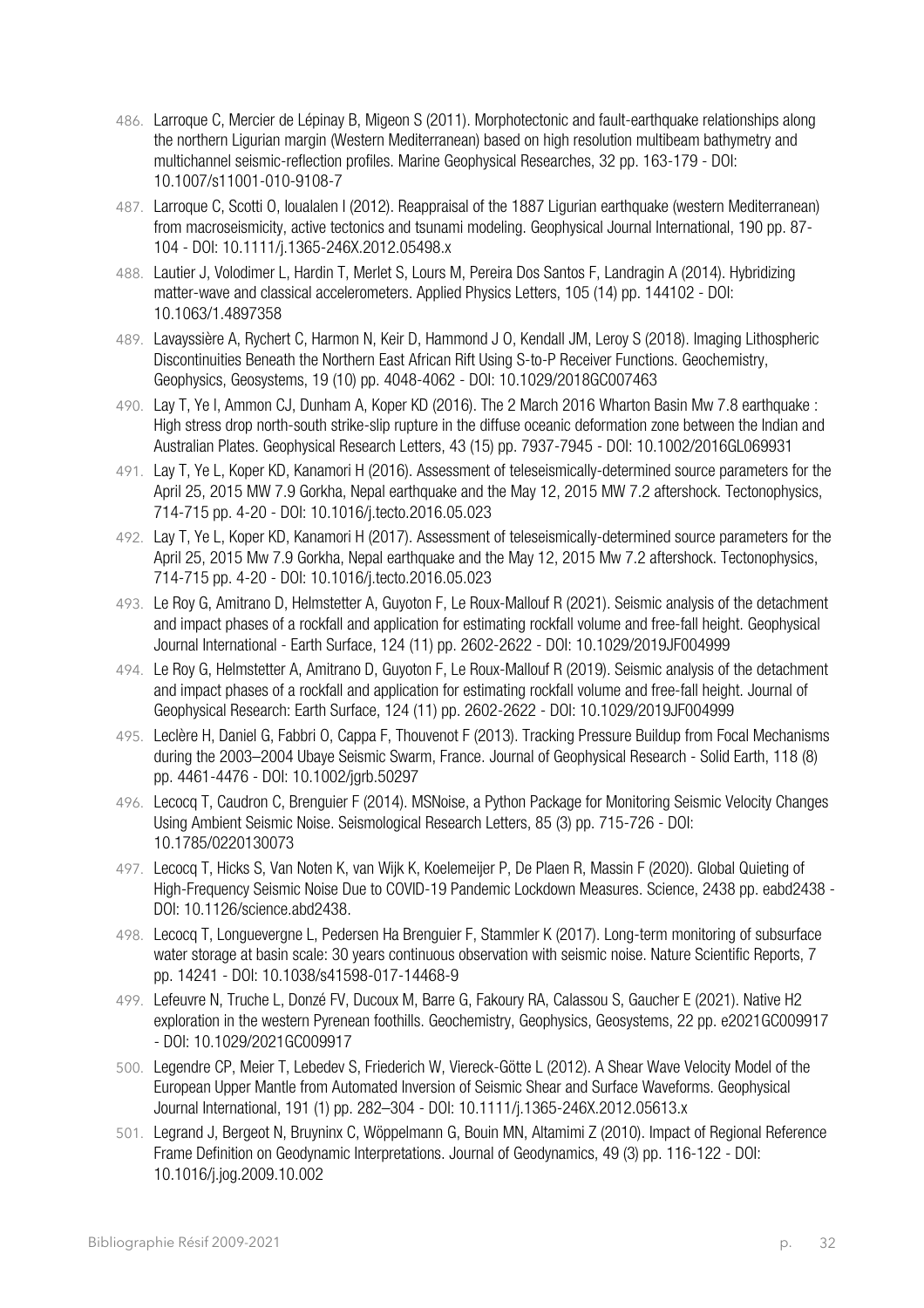- 502. Lehujeur M, Chevrot S (2020). Eikonal Tomography Using Coherent Surface Waves Extracted From Ambient Noise by Iterative Matched Filtering—Application to the Large‐N Maupasacq Array. Journal of Geophysical Research: Solid Earth, 125 (6) pp. e2020JB019363 - DOI: 10.1029/2020JB019363
- 503. Lehujeur M, Vergne J, Maggi A, Schmittbuhl J (2017). Vertical seismic profiling using double-beamforming processing of nonuniform anthropogenic seismic noise: The case study of Rittershoffen, Upper Rhine Graben, France. Geophysics, 82 (6) pp. B209–B217 - DOI: 10.1190/geo2017-0136.1
- 504. Lehujeur M, Vergne J, Schmitbuhl J, Maggi A (2015). Characterization of ambient seismic noise near a deep geothermal reservoir and implications for interferometric methods : a case study in northern Alsace, France. Geothermal Energy, 3 (3) - DOI: 10.1186/s40517-014-0020-2
- 505. Lehujeur M, Vergne J, Schmittbuhl J, Zigone D, Le Chenadec a EstOF Team (2018). Reservoir imaging using ambient noise correlation from a dense seismic network. Journal of Geophysical Research - Solid Earth, 123 (8) pp. 6671-6686 - DOI: 10.1029/2018JB015440.
- 506. Lemoine A, Briole P, Bertil D, Roullé A, Foumelis M, Thinon I, Raucoules D, de Michele M, Valty P, Colomer RH (2020). The 2018-2019 seismo-volcanic crisis east of Mayotte, Comoros islands: seismicity and ground deformation markers of an exceptional submarine eruption. Geophysical Journal International, 223 (1) pp. 22-44 - DOI: 10.1093/gji/ggaa273
- 507. Lemoine FG, Zelensky NP, Chinn DS, Pavlis D, Rowlands DD, Beckley BD, Luthcke SB, Willis P, Ziebart M, Sibthorpe A, Boy JP, Luceri V (2010). Towards Development of a Consistent Orbit Series for TOPEX, Jason-1, and Jason-2. Advances in Space Research, 46 (12) pp. 1513-1540 - DOI: 10.1016/j.asr.2010.05.007
- 508. Lengliné O, Duputel Z, Ferrazzini V (2016). Uncovering the hidden signature of a magmatic recharge at Piton de la Fournaise volcano using small earthquakes. Geophysical Research Letters, 43 (9) pp. 4255-4262 - DOI: 10.1002/2016GL068383
- 509. Lesparre N, Boudin F, Champollion C, Chéry J, Danquigny C, Seat HC, Longuevergne L (2017). New insights on fractures deformation from tiltmeter data measured inside the Fontaine de Vaucluse karst system. Geophysical Journal International - DOI: 10.1093/gji/ggw446
- 510. Letort J, Roux P, V,emeulebrouck J, Coutant O, Cros E, Wathelet M, Cardellini C, Avino R (2012). High-resolution surface wave tomography beneath the Aegean-Anatolia region: constraints on upper-mantle structure. Geophysical Journal International, 190 (1) pp. 406-420 - DOI: 10.1111/j.1365-246x.2012.05483.x
- 511. Letort J, Roux P, Vandemeulebrouck J, Coutant O, Cros E, Wathelet M, Cardellini C, Avino R (2012). Highresolution shallow seismic tomography of a hydrothermal area : application to the Solfatara, Pozzuoli. Geophysical Journal International, 189 (3) pp. 1725-1733 - DOI: 10.1111/j.1365-246X.2012.05451.x
- 512. Lévy C, Baillet L, Jongmans D, Mourot P, Hantz D (2010). Dynamic response of the Chamousset rock column (Western Alps, France). Journal of Geophysical Research - Earth Surface, 115 (F4) - DOI: 10.1029/2009JF001606
- 513. Lévy C, Baillet, L, Jongmans, D, Mourot, P, Hantz, D (2011). Analysis of seismic signals recorded on a prone-tofall rock column (Vercors massif, French Alps). Geophysical Journal International, 186 (1) pp. 296-310 - DOI: 10.1111/j.1365-246X.2011.05046.x
- 514. Li L, Boué P, Campillo M (2020). Observation and explanation of spurious seismic signals emerging in teleseismic noise correlations. Solid Earth, 11 pp. 173–184 - DOI: 10.5194/se-11-173-2020
- 515. Li L, Boué P, Retailleau L, Campillo M (2020). Spatiotemporal Correlation Analysis of Noise‐Derived Seismic Body Waves With Ocean Wave Climate and Microseism Sources. Geochemistry, Geophysics, Geosystems, 21 (9) pp. e2020GC009112 - DOI: 10.1029/2020GC009112
- 516. Lin YN, Sladen A, Ortega-Culaciati F, Simons M, Avouac JP, Fielding EJ, Brooks BA, Bevis M, Genrich J, Rietbrock A, Vigny C, Smalley R, Socquet A (2013). Coseismic and postseismic slip associated with the 2010 Maule Earthquake, Chile: Characterizing the Arauco Peninsula barrier effect. Journal of Geophysical Research - Solid Earth, 118 (6) pp. 3142-3159 - DOI: 10.1002/jgrb.50207
- 517. Lior I, Sladen A, Mercerat D, Amputero JP, Rivet D, Sambolian S (2021). Strain to Ground Motion Conversion of DAS Data for Earthquake Magnitude and Stress Drop Determination. Solid Earth Discussions, pp. pre-print - DOI: 10.5194/se-2020-219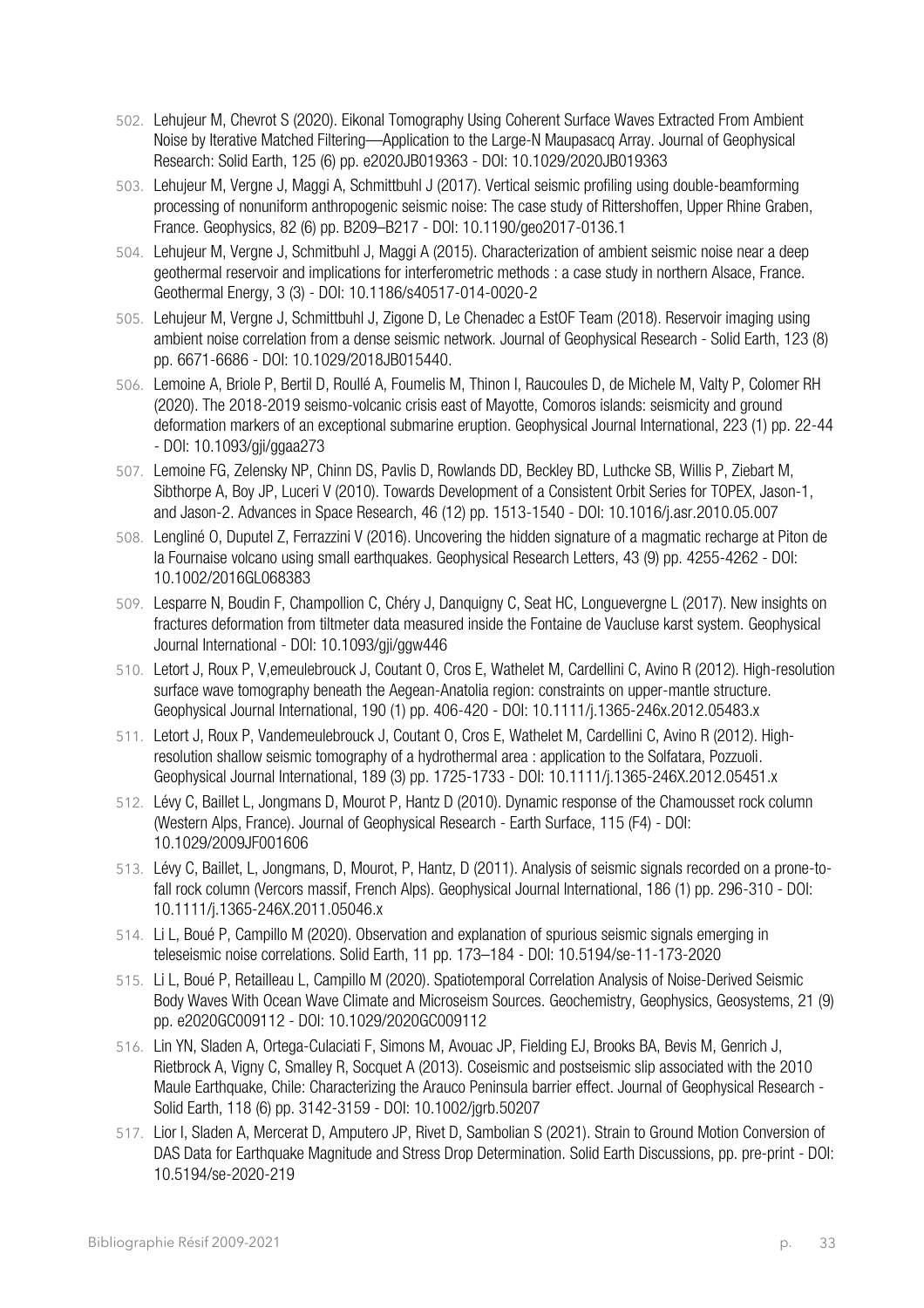- 518. Lior I, Sladen A, Rivet D, Ampuero JP, Hello Y, Becerril C, Martins H, Lamare P, Jestin C, Tsagkli S, Markou C (2021). On the Detection Capabilities of Underwater Distributed Acoustic Sensing. Journal of Geophysical Research - Solid Earth, 126 (3) pp. e2020JB020925 - DOI: 10.1029/2020JB020925
- 519. Liu L, Le H, Chen Y, Zhang R, Wan W, Zhang SR (2019). New Aspects of the ionospheric behavior over Millstone Hill during the 30-day incoherent scatter radar experiment in October 2002. Journal of Geophysical Research - Space Physics - DOI: 10.1029/2019JA026806
- 520. Liu Z, Park J, Karato S (2018). Seismic evidence for water transport out of the mantle transition zone beneath the European Alps. Earth and Planetary Science Letters, 482 pp. 93–104 - DOI: 10.1016/j.epsl.2017.10.054
- 521. Llubes M, Seoane L, Bruinsma S, F Remy (2018). Crustal thickness of Antarctica estimated using data from gravimetric satellites. Solid Earth, 9 (2) pp. 457-467 - DOI: 10.5194/se-9-457-2018
- 522. Long D, Longuevergne L, Scanlon BR (2014). Uncertainty in evapotranspiration from land surface modeling, remote sensing, and GRACE satellites. Water Resources Research, 50 (2) pp. 1131-1151 - DOI: 10.1002/2013wr014581
- 523. Long D, Longuevergne L, Scanlon BR (2015). Global analysis of approaches for deriving total water storage changes from GRACE satellites. Water Resources Research, 51 (4) pp. 2574-2594 - DOI: 10.1002/2014wr016853
- 524. Long D, Pan Y, Zhou J, Chen Y, Hou X, Hong Y, Scanlon BR, Longuevergne L (2017). Global analysis of spatiotemporal variability in merged total water storage changes using multiple GRACE products and global hydrological models. Remote Sensing of Environment, 192 pp. 198-216 - DOI: 10.1016/j.rse.2017.02.011
- 525. Long D, Scanlon BR, Longuevergne L, Sun A, Ferno DN, Save H (2013). GRACE satellite monitoring of large depletion in water storage in response to the 2011 drought in Texas. Geophysical Research Letters, 40 (13) pp. 3395-3401 - DOI: 10.1002/grl.50655
- 526. Long D, Shen YJ, Sun A, Hong,Y, Longuevergne L, Yang YT, Li B, Chen L (2014). Drought and flood monitoring for a large karst plateau in Southwest China using extended GRACE data. Remote Sensing of Environment, 155 pp. 145-160 - DOI: 10.1016/j.rse.2014.08.006
- 527. Longuevergne L, Boy JP, Florsch N, Viville D, Ferhat G, Ulrich P, Luck B, Hinderer J (2009). Local and global hydrological contributions to gravity variations observed in Strasbourg. Journal of Geodynamics, 48 (3-5) pp. 189-194 - DOI: 10.1016/j.jog.2009.09.008
- 528. Longuevergne L, Scanlon BR, Wilson CR (2010). GRACE hydrological estimates for small basins: evaluating processing approaches on the High Plains Aquifer, USA. Water Resources Research, 46 (11) pp. W11517 - DOI: 10.1029/2009wr008564
- 529. Longuevergne L, Wilson CR, Scanlon BR, Cretaux JF (2013). GRACE water storage estimates for the Middle East and other regions with significant reservoir and lake storage. Hydrology and Earth System Sciences, 17 (12) pp. 4817-4830 - DOI: 10.5194/hess-17-4817-2013
- 530. Lopez T, Ramillien G, Antoine R, Darrozes J, Cui YJ, Kerr Y (2018). Investigation of short-term evolution of soil characteristics over the Lake Chad Basin using GRACE data. Remote Sensing, 10 (6) pp. 924 - DOI: 10.3390/rs10060924
- 531. Lorenzo GWF, D'Avila MPS, Deschamps A, Bertrand E, Mercerat ED, Foundotos L, Courboulex F (2018). Numerical and Empirical Simulation of Linear Elastic Seismic Response of a Building : The Case of Nice Prefecture. Earthquake Spectra, 34 (1) pp. 169-196 - DOI: 10.1193/042216EQS064M
- 532. Louchet-Chauvet A, Farah T, Bodart Q, Clairon A, Landragin A, Merlet S, Pereira Dos Santos F (2011). Inuence of transverse motion within an atomic gravimeter. New Journal of Physics, 13 pp. 065025 - DOI: 10.1088/1367-2630/13/6/065025
- 533. Louchet-Chauvet A, Merlet S, Bodart Q, Landragin A, Pereira Dos Santos F, Baumann H, D'Agostino G, Origlia C (2011). Comparison of 3 absolute gravimeters based on di\_erent methods for the e-MASS project. IEEE Transactions on Instrumentation and Measurement, 60 pp. 2527-2532 - DOI: 10.1109/TIM.2010.2099951
- 534. Louis G, Lequentrec-Lalancette MF, Royer JY, Rouxel D, Geli L, Maia M, Faillot M (2010). Ocean Gravity Models from future satellite missions. EOS Transactions American Geophysical Union, 91 (3) pp. 21-22 - DOI: 10.1029/2010eo030001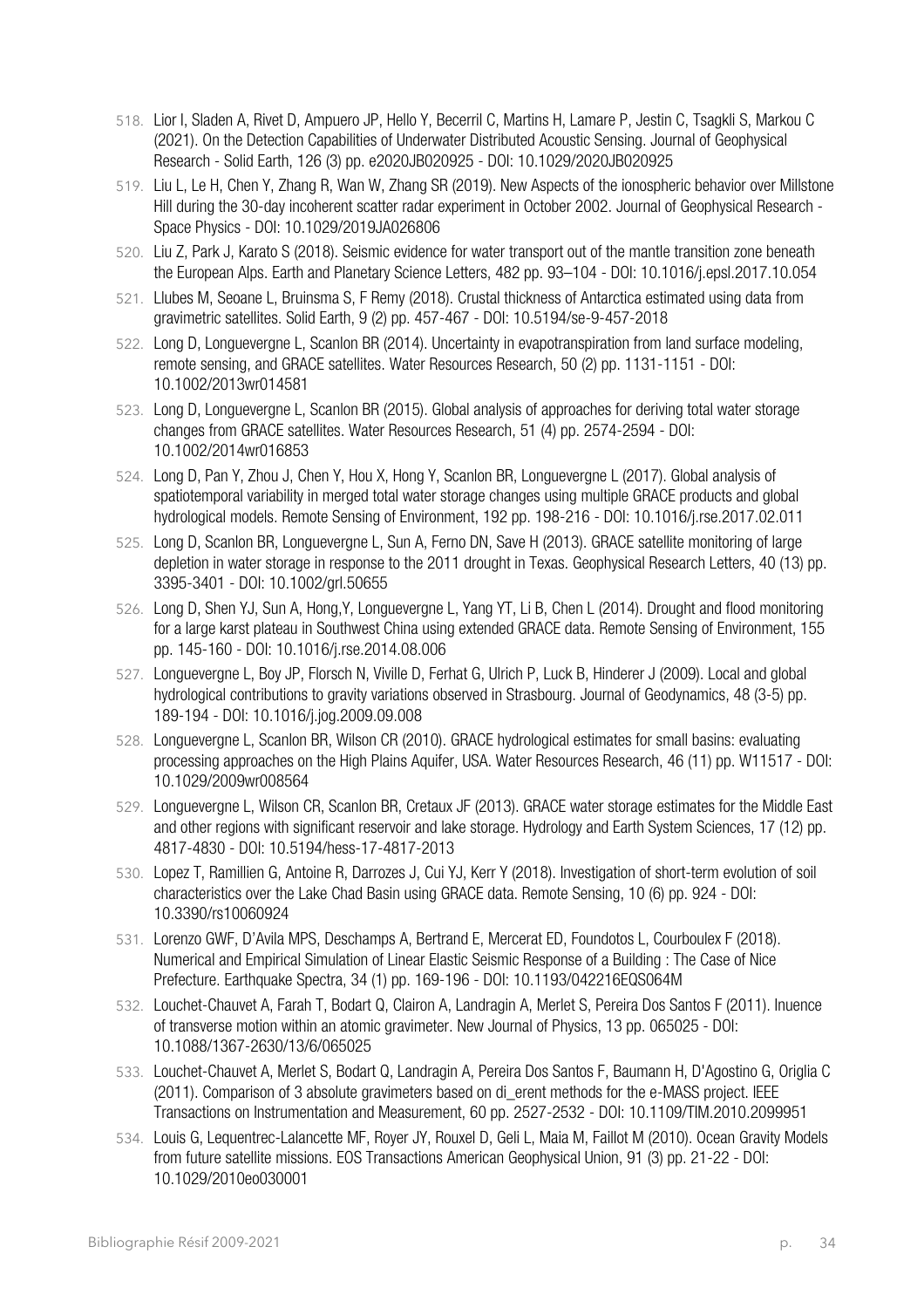- 535. Lu Y, Stehly L, Brossier R, Paul A, AlpArray working group (2020). Imaging Alpine crust using ambient noise wave-equation tomography. Geophysical Journal International, 222 (1) pp. 69-85 - DOI: 10.1093/gji/ggaa145
- 536. Lu Y, Stehly L, Paul A, AlpArray Working Group (2018). High-resolution surface wave tomography of the European crust and uppermost mantle from ambient seismic noise. Geophysical Journal International, 214 (2) pp. 1136-1150 - DOI: 10.1093/gji/ggy188
- 537. Luzi L, Puglia R, Russo E, D'Amico M, Felicetta C, Pacor F, Duni L (2016). The Engineering Strong‐Motion Database : A Platform to Access Pan-European Accelerometric Data. Seismological Research Letters, 87 (4) pp. 987-997 - DOI: 10.1785/0220150278
- 538. Lyons L, Nishimura Y, Zhang SR, Coster AJ, Bhatt a Kendall E, Deng Y (2019). Identification of auroral zone activity driving large‐scale traveling ionospheric disturbances. Journal of Geophysical Research - Space Physics, 124 pp. 700– 714 - DOI: 10.1029/2018JA025980
- 539. Lyu C, Pedersen HA, Paul A,Zhao L, Solarino S, the CIFALPS Working Group (2017). Shear wave velocities in the upper mantle of the Western Alps: new constraints using array analysis of seismic surface waves. Geophysical Journal International, 210 pp. 321–331 - DOI: 10.1093/gji/ggx166
- 540. Macquet M, Paul A, Pedersen HA, Villasenor A, Chevrot S, Sylvander M, Wolyniec D (2014). Ambient noise tomography of the Pyrenees and the surrounding regions: inversion for a 3-D Vs model in the presence of a very heterogeneous crust. Geophysical Journal International, 199 (1) pp. 402-415 - DOI: 10.1093/gji/ggu270
- 541. Madariaga R, Metois M, Vigny C, Campos J (2010). Central Chile finally breaks. Science, 328 (5975) 181-182 DOI: 10.1126/science.1189197
- 542. Mader S, Ritter J (2021). The StressTransfer Seismic Network—An Experiment to Monitor Seismically Active Fault Zones in the Northern Alpine Foreland of Southwestern Germany. Seismological Research Letters, 92 (3) pp. 1773–1787 - DOI: 10.1785/0220200357
- 543. Maggi A, Ferrazzini, Hibert C, Beauducel F, Boissier P, Amemoutou A (2017). Implementation of a Multistation Approach for Automated Event Classification at Piton de la Fournaise Volcano. Seismological Research Letters, 88 (3) pp. 878–891 - DOI: 10.1785/0220160189
- 544. Magrini F, Jozinović D, Cammarano F, Michelini A, Boschi L (2020). Local Earthquakes Detection: A Benchmark Dataset of 3-Component Seismograms Built on a Global Scale. Artificial Intelligence in Geosciences, Dec pp. 1- 10 - DOI: 10.1016/j.aiig.2020.04.001
- 545. Mahfouf JF, Ahmed F, Moll P, Teferle FN (2015). Assimilation of zenith total delays in the AROME France convective scale model: a recent assessment. Tellus Series A-Dynamic Meteorology and Oceanography, 67 pp. 26106 - DOI: 10.3402/tellusa.v67.26106
- 546. Mahmoud Y, Masson F, Meghraoui M, Cakir Z, Alchalbi A, Yavasoglu H, Yonlu O, Daoud M, Ergintav S, Inan S (2013). Kinematic study at the junction of the East Anatolian fault and the Dead Sea fault from GPS measurements. Journal of Geodynamics, 67 pp. 30-39 - DOI: 10.1016/j.jog.2012.05.006
- 547. Mainsant G, Larose E, Bronnimann C, Jongmans D, Michoud C, Jaboyedoff M (2012). Ambient seismic noise monitoring of a clay landslide: Toward failure prediction. Journal of Geophysical Research - Earth Surface, 117 pp. F01030 - DOI: 10.1029/2011jf002159
- 548. Majstorovic J, Rosat S, Lambotte S, Rogister Y (2019). Testing performances of the optimal sequence estimation and autoregressive method in frequency domain for estimating eigenfrequencies and zonal structure coefficients of low-frequency normal modes. Geophysical Journal International, 216 (2) pp. 1157-1176 - DOI: 10.1093/gji/ggy483
- 549. Maksymowicz A, Ruiz J, Vera E, Contreras-Reyes E, Ruiz S, Arriagada C, Bonvalot S, Bascunan S (2018). Heterogeneous structure of the Northern Chile marine forearc and its implications for megathrust earthquakes. Geophysical Journal International, 215 (2) pp. 1080–1097 - DOI: 10.1093/gji/ggy325
- 550. Makushkina A, Tauzin B, Tkalčić H, Thybo H (2019). The mantle transition zone in Fennoscandia: enigmatic high topography without deep mantle thermal anomaly. Geophysical Research Letters, 46 (7) pp. 3652-3662 - DOI: 10.1029/2018GL081742
- 551. Malossi N, Bodart Q, Merlet S, Leveque T, Landragin A, Pereira Dos Santos F (2010). Double difraction in an atomic gravimeter. Physical Review A, 81 pp. 013617 - DOI: 10.1103/PhysRevA.81.013617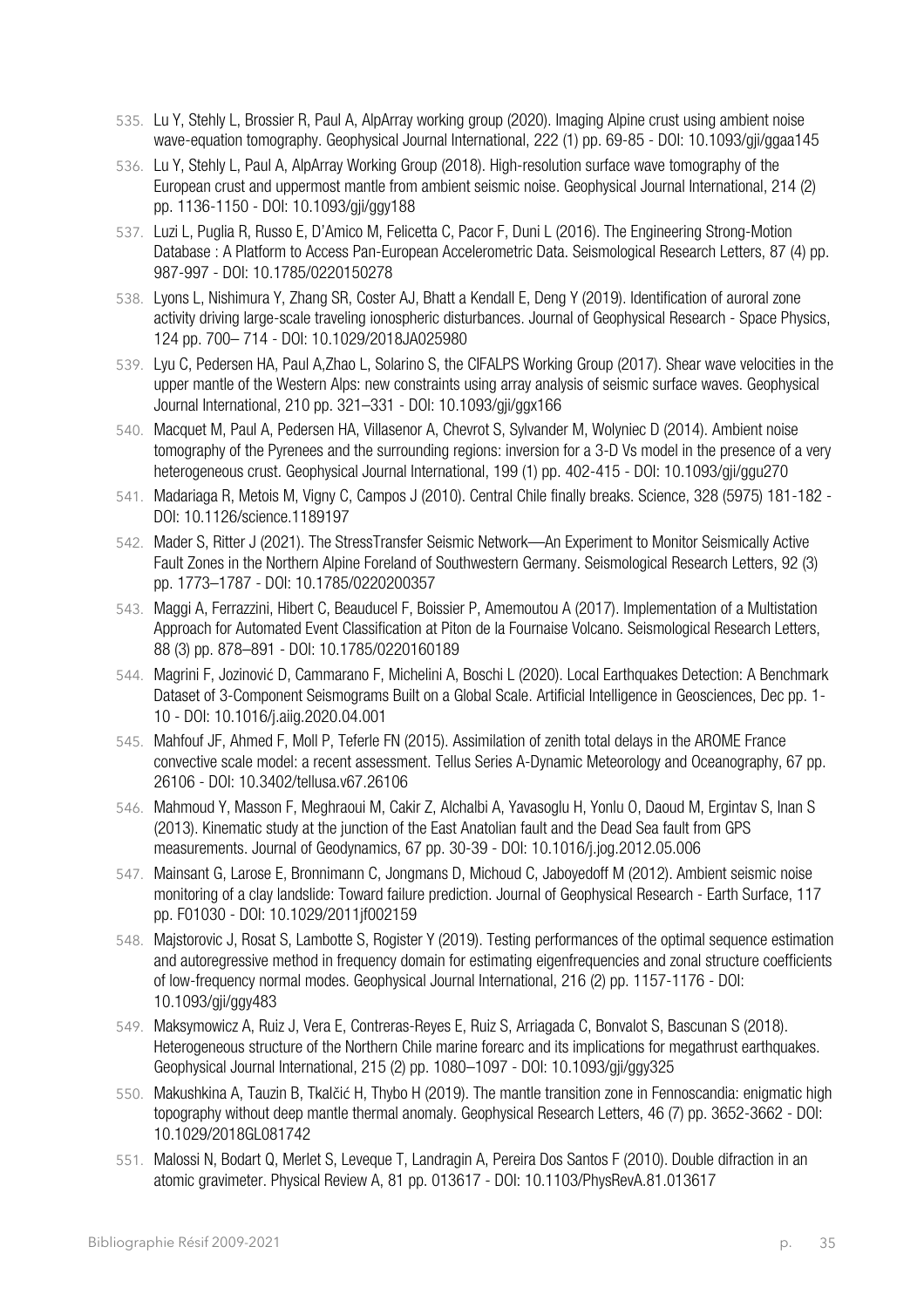- 552. Malusa MG, Guillot S, Zhao L, Paul A, Solarino S, Dumont T, Schwartz S, Aubert C, Baccheschi P, Eva E, Lu Y, Lyu C, Pondrelli S, Salimbeni S, Su W, Yuan H (2021). The Deep Structure of the Alps Based on the CIFALPS Seismic Experiment: A Synthesis. Geochemistry, Geophysics, Geosystems, 22 (3) pp. e2020GC009466 - DOI: 10.1029/2020GC009466
- 553. Malusa MG, Zhao L, Eva E, Solarino S, Paul A, Guillot S, Schwartz S, Dumont T, Aubert C, Salimbeni S, Pondrelli S, Wang QC, Zhu RX (2017). Earthquakes in the western Alpine mantle wedge. Gondwana Research, 44 pp. 89- 95 - DOI: 10.1016/j.gr.2016.11.012
- 554. Manaman NS, Shomali H, Koyi H (2011). New constraints on upper-mantle S-velocity structure and crustal thickness of the Iranian plateau using partitioned waveform inversion. Geophysical Journal International, 184 (1) pp. 247-267 - DOI: 10.1111/j.1365-246x.2010.04822.x
- 555. Manchuel K, Regnier M, Bethoux N, Font Y, Sallares V, Diaz J, Yepes H (2011). New insights on the interseismic active deformation along the North Ecuadorian-South Colombian (NESC) margin. Tectonics, 30 pp. TC4003 - DOI: 10.1029/2010tc002757
- 556. Manchuel K, Traversa P, Baumont D, Cara M, Nayman E, Durouchoux C (2018). The French seismic CATalogue (FCAT-17). Bulletin of Earthquake Engineering, 16 (6) pp. 2227–2251 - DOI: 10.1007/s10518-017-0236-1
- 557. Mandea M, Panet I, Lesur V, De Viron O, Diament M, Le Mouel JL (2012). Recent changes of the Earth's core derived from satellite observations of magnetic and gravity fields. Proceedings of the National Academy of Sciences of the United States of America, 109 (47) pp. 19129-19133 - DOI: 10.1073/pnas.1207346109
- 558. Mao S, Campillo M, Van der Hilst RD, Brenguier F, Stehly L, Hillers G (2018). High temporal resolution monitoring of small variations in crustal strain by dense seismic arrays. Geophysical Research Letters, 46 pp. 128-137 - DOI: 10.1029/2018GL079944
- 559. Marechal A, Mazzotti S, Cattin R, Cazes G, Vernant P, Drukpa D, Thinley K, Tarayoun A, Le Roux-Mallouf R, Thapa BB, Pelgay P, Gyeltshen J, Doerflinger E, Gautier S (2016). Evidence of interseismic coupling variations along the Bhutan Himalayan arc from new GPS data. Geophysical Research Letters, 43 (24) pp. 12399-12406 - DOI: 10.1002/2016GL071163
- 560. Marechal A, Mazzotti S, Elliott JL, Freymueller JT, Schmidt M (2015). Indentor-corner tectonics in the Yakutat-St. Elias collision constrained by GPS. Journal of Geophysical Research - Solid Earth, 120 (5) pp. 3897-3908 - DOI: 10.1002/2014jb011842
- 561. Margheriti L, Chiaraluce L, Voisin C, Cultrera G, Govoni A, Moretti M, Bordoni P, Luzi L, Azzara R, Valoroso L, Di Stefano R, Mariscal A, Improta L, Pacor F, Milana G, Mucciarelli M, Parolai S, Amato A, Chiarabba C, De Gori P, Lucente FP, Di Bona M, Pignone M, Cecere G, Criscuoli F, Delladio A, Lauciani V, Mazza S, Di Giulio G, Cara F, Augliera P, Massa M, D'Alema E, Marzorati S, Sobiesiak M, Strollo A, Duval AM, Dominique P, Delouis B, Paul A, Husen S, Selvaggi G (2011). Rapid response seismic networks in Europe: lessons learnt from the L'Aquila earthquake emergency. Annals of Geophysics, 54 (4) pp. 392-399 - DOI: 10.4401/ag-4953
- 562. Martin R, Chevrot S, Komatitsch D, Seoane L, Wehr H, Wang Y, Dufrechou G, Bonvalot S, Bruinsma S (2017). A high-order 3D spectral-element method for the forward modelling and inversion of gravimetric data - Application to the western Pyrenees. Geophysical Journal International, 209 (1) pp. 406-424 - DOI: 10.1093/gji/ggx010
- 563. Martin R, Monteiller V, Komatitsch, D, Perrouty s Jessell M, Bonvalot s Lindsay M (2013). Gravity inversion using wavelet-based compression on parallel hybrid CPU/GPU systems: application to SW Ghana region. Geophysical Journal International, 195 (3) pp. 1594-1619 - DOI: 10.1093/gji/ggt334
- 564. Masiello G, Serio C, Deleporte T, Herbin H, Di Girolamo P, Champollion C, Behrendt a Bosser P, Bock O, Wulfmeyer V, Pommier M, Flamant C (2013). Comparison of IASI water vapour products over complex terrain with COPS campaign data. Meteorologische Zeitschrift, 22 (4) pp. 471-487 - DOI: 10.1127/0941- 2948/2013/0430
- 565. Masoumi S, McClusky S, Koulali A, Tregoning P (2017). A directional model of tropospheric horizontal gradients in Global Positioning System and its application for particular weather scenarios. Journal of Geophysical Research - Atmospheres, 122 (8) pp. 4401-4425 - DOI: 10.1002/2016jd026184
- 566. Masson C, Mazzotti S, Vernant P (2019). Precision of continuous GPS velocities from statistical analysis of synthetic time series. Solid Earth, 10 (1) pp. 329–342 - DOI: 10.5194/se-10-329-2019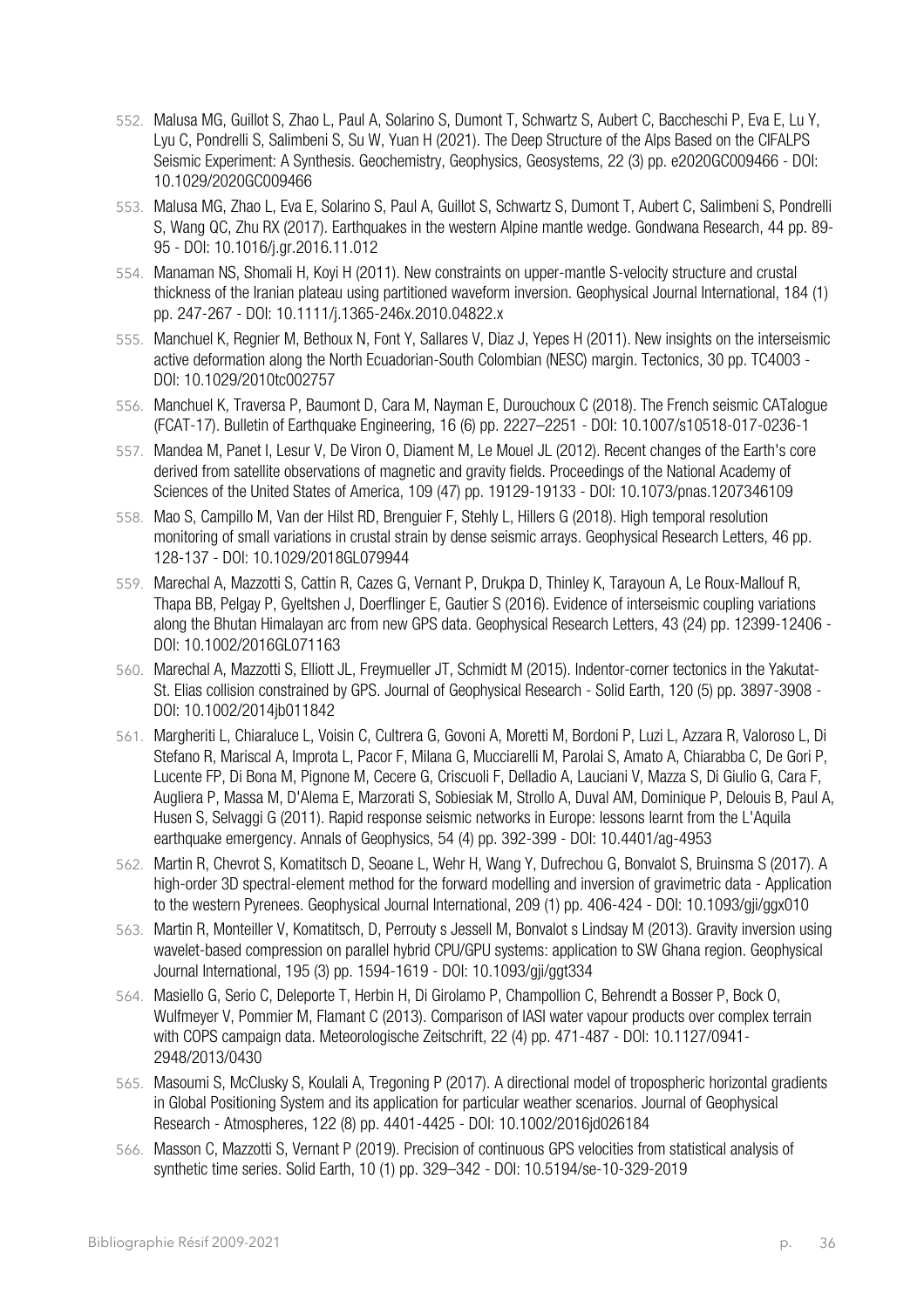- 567. Masson C, Mazzotti S, Vernant P, Doerflinger E (2019). Extracting small deformation beyond individual station precision from dense GNSS networks in France and Western Europe. Solid Earth, 10 (6) pp. 1905-1920 - DOI: 10.5194/se-2019-89
- 568. Masson F, Hamiel Y, Agnon A, Klinger Y, Deprez A (2015). Variable behavior of the Dead Sea Fault along the southern Arava segment from GPS measurements. Comptes Rendus Geoscience, 347 (4) pp. 161-169 - DOI: 10.1016/j.crte.2014.11.001
- 569. Masson F, Lehujeur M, Ziegler Y, Doubre C (2014). Strain rate tensor in Iran from a new GPS velocity field. Geophysical Journal International, 197 (1) pp. 10-21 - DOI: 10.1093/gji/ggt509
- 570. Masson F, Samuel Auclair S, Bertil D, Grunberg M, Hernandez B, Lambotte S, Mazet-Roux G, Provost L, Saurel JM, Schlupp A, Sira C (2021). The Transversal Seismicity Action RESIF: A Tool to Improve the Distribution of the French Seismicity Products. Seismological Research Letters, 92 (3) pp. 1623-1641 - DOI: 10.1785/0220200353
- 571. Masson F, Viville D, Pierret MC, Mouyen M, Hecker L, Chabaux F (2012). Time-lapse microgravity study of the Strengbach catchment (Vosges mountains, France). Comptes Rendus Geoscience, 344 (6-7) pp. 357-365 - DOI: 10.1016/j.crte.2012.06.001
- 572. Mathey M, Sue C, Pagani C, Baize S, Walpersdorf A, Bodin T, Husson L, Hannouz E, Potin B (2021). Present-day geodynamics of the Western Alps: new insights from earthquake mechanisms. Solid Earth, 12 pp. 1661–1681 - DOI: 10.5194/se-12-1661-202
- 573. Mathey M, Walpersdorf A, Sue C, Baize S, Deprez A (2020). Seismogenic potential of the High Durance Fault constrained by 20 yr of GNSS measurements in the Western European Alps. Geophysical Journal International, 222 (3) pp. 2136–2146 - DOI: 10.1093/gji/ggaa292
- 574. Maurer V, Gaucher E, Grunberg M, Koepke R, Pestourie R, Cuenot N (2020). Seismicity Induced during the Development of the Rittershoffen Geothermal Field, France. Geothermal Energy, 8 (1) pp. 5 - DOI: 10.1186/s40517-020-0155-2
- 575. Maurin T, Masson F, Rangin C, Than Min U, Collard P (2010). First global positioning system results in northern Myanmar: Constant and localized slip rate along the Sagaing fault. Geology, 38 (7) pp. 591-594 - DOI: 10.1130/g30872.1
- 576. Maurya S, Montagner JP, Kumar MR, Stutzmann E, Kiselev S, Burgos G, Purnachra Rao N, Srinagesh D (2016). Imaging the lithospheric structure beneath the Indian continent. Journal of Geophysical Research - Solid Earth, 121 (10) pp. 7450-7468 - DOI: 10.1002/2016jb012948
- 577. Maute A, Richmond AD, Lu G, Knipp DJ, Shi Y, Anderson B (2020). Magnetosphere‐ionosphere coupling via prescribed field‐aligned current simulated by the TIEGCM. Journal of Geophysical Research: Space Physics, 125 pp. e2020JA028665 - DOI: 10.1029/2020JA028665
- 578. Mayor J, Bora SS, Cotton F (2018). Capturing regional variations of hard‐rock κ0 from coda analysis. Bulletin of the Seismological Society of America, 108 (1) pp. 399-408 - DOI: 10.1785/0120170153
- 579. Mayor J, Calvet M, Margerin L, Vanderhaeghe O, Traversa P (2016). Crustal structure of the Alps as seen by attenuation tomography. Earth and Planetary Science Letters, 439 pp. 71-80 - DOI: 10.1016/j.epsl.2016.01.025
- 580. Mayor J, Traversa P, Calvet M, Margerin L (2018). Tomography of crustal seismic attenuation in Metropolitan France: implications for seismicity analysis. Bulletin of Earthquake Engineering, 16 (6) pp. 2195-2210 - DOI: 10.1007/s10518-017-0124-8
- 581. Mazabraud Y, Bethoux N, Delouis B (2013). Is earthquake activity along the French Atlantic margin favoured by local rheological contrasts?. Comptes Rendus Geoscience, 345 (9-10) pp. 373-382 - DOI: 10.1016/j.crte.2013.07.004
- 582. Mazzilli N, Jourde H, Jacob T, Guinot V, Le Moigne N, Boucher M, Chalikakis K, Guyard H, Legtchenko A (2013). On the inclusion of ground-based gravity measurements to the calibration process of a global rainfall-discharge reservoir model: case of the Durzon karst system (Larzac, southern France). Environmental Earth Sciences, 68 (6) pp. 1631-1646 - DOI: 10.1007/s12665-012-1856-z
- 583. Mazzotti S, Aubagnac C, Bollinger L, Coca Oscanoa K, Delouis B, Do Paco D, Doubre C, Godano M, Jomard H, Larroque C, Laurendeau A, Masson F, Sylvander M, Trilla A (2021). FMHex20: A database of earthquake focal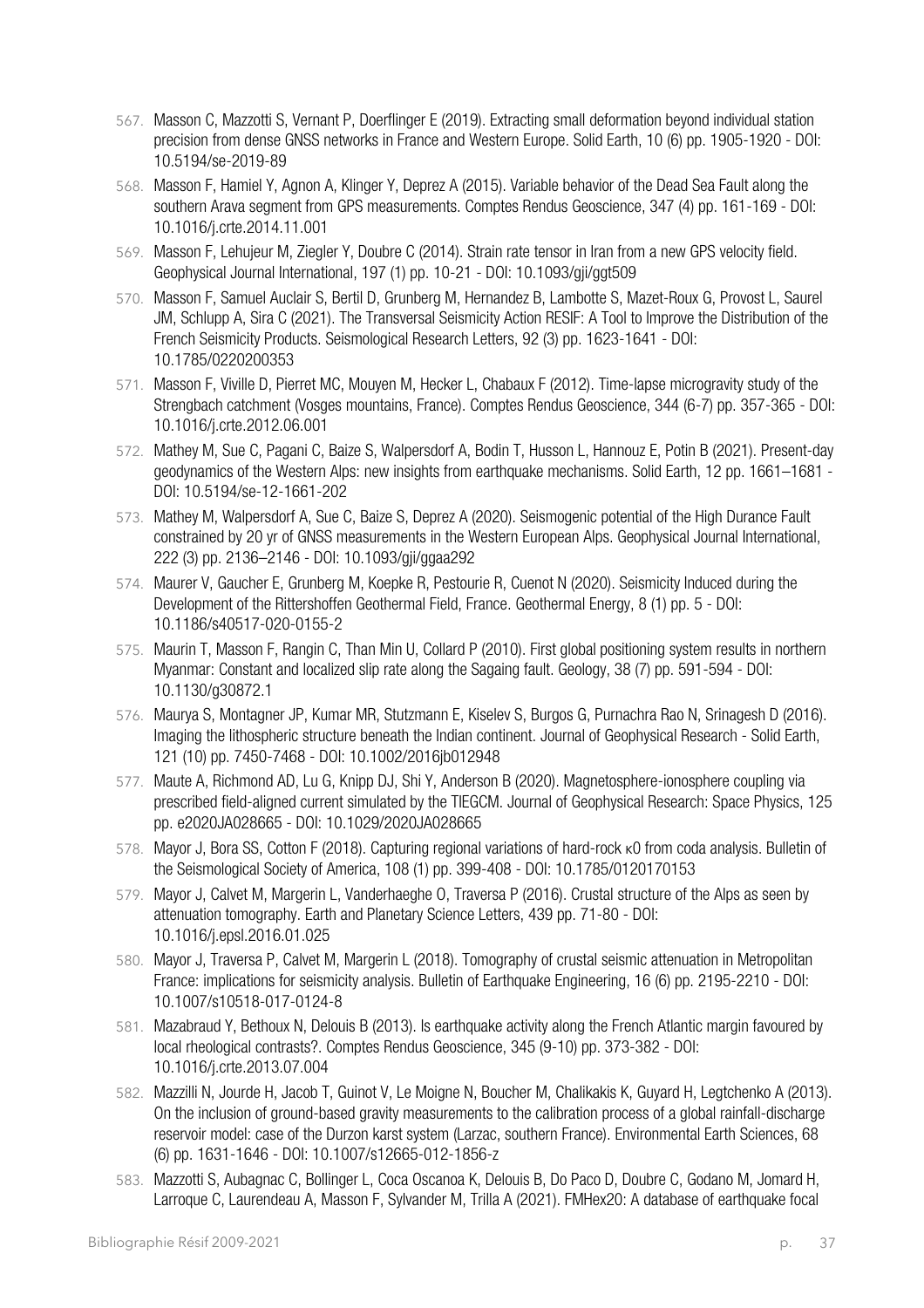mechanisms in metropolitan France and conterminous Western Europe. Bulletin de la Société Géologique de France - Earth Science Bulletin, 192 (10) - DOI: 10.1051/bsgf/2020049

- 584. Mazzotti S, Jomard H, Masson F (2020). Processes and deformation rates generating seismicity in metropolitan France and conterminous Western Europe. Bulletin de la Société Géologique de France, 191 (1) pp. 19 - DOI: 10.1051/bsgf/2020019
- 585. Mazzullo A, Stutzmann E, Montagner JP, Kiselev S, Maurya S, Barruol G, Sigloch K (2017). Anisotropic Tomography Around La Reunion Island From Rayleigh Waves. Journal of Geophysical Research - Solid Earth, 122 (11) pp. 9132-9148 - DOI: 10.1002/2017jb014354
- 586. Meier M, Schlindwein V (2018). First In Situ Seismic Record of Spreading Events at the Ultraslow Spreading Southwest Indian Ridge. Geophysical Research Letters, 45 10360–10368 - DOI: 10.1029/2018GL079928
- 587. Memin A, Hinderer J, Rogister Y (2012). Separation of the Geodetic Consequences of Past and Present Ice-Mass Change: Influence of Topography with Application to Svalbard (Norway). Pure and Applied Geophysics, 169 (8) pp. 1357-1372 - DOI: 10.1007/s00024-011-0399-7
- 588. Mémin A, Rogister Y, Hinderer J, Llubes M, Berthier E, Boy JP (2009). Ground deformation and gravity variations modelled from present-day ice thinning in the vicinity of glaciers. Journal of Geodynamics, 48 (3-5) pp. 195-203 - DOI: 10.1016/j.jog.2009.09.006
- 589. Memin A, Rogister Y, Hinderer J, Omang OC, Luck B (2011). Secular gravity variation at Svalbard (Norway) from ground observations and GRACE satellite data. Geophysical Journal International, 184 (3) pp. 1119-1130 - DOI: 10.1111/j.1365-246x.2010.04922.x
- 590. Memin A, Spada G, Boy JP, Rogister Y, Hinderer J (2014). Decadal geodetic variations in Ny-Alesund (Svalbard): role of past and present ice-mass changes. Geophysical Journal International, 198 (1) pp. 285-297 - DOI: 10.1093/gji/ggu134
- 591. Meng LS, Zhang AL, Yagi YJ (2016). Improving back projection imaging with a novel physics-based aftershock calibration approach: A case study of the 2015 Gorkha earthquake. Geophysical Research Letters, 43 (2) pp. 628-636 - DOI: 10.1002/2015gl067034
- 592. Ménoret V, Vermeulen N, Le Moigne S, Bonvalot P, Bouyer A Landragin, B Desruelle (2018). Gravity measurements below 10−9 g with a transportable absolute quantum gravimeter. Scientific Reports, 8 (1) pp. 12300 - DOI: 10.1038/s41598-018-30608-1
- 593. Mercier de Lepinay B, Deschamps A, Klingelhoefer F, Mazabraud Y, Delouis B, Clouard, V, Hello Y, Crozon J, Marcaillou B, Graindorge D, Vallee M, Perrot J, Bouin MP, Saurel JM, Charvis P, St-Louis M (2011). The 2010 Haiti earthquake: A complex fault pattern constrained by seismologic and tectonic observations. Geophysical Research Letters, 38 pp. L22305 - DOI: 10.1029/2011gl049799
- 594. Merlet S, Bodart Q, Malossi N, Landragin a Pereira Dos Santos F, Gitlein O, Timmen L (2010). Comparison between two mobile absolute gravimeters : optical versus atomic interferometers. Metrologia, 47 (4) pp. L9-L11 - DOI: 10.1088/0026-1394/47/4/L01
- 595. Merlet S, Gillot P, Farah T, Bodart Q, Le Gouet J, Cheinet P, Guerlin C, Louchet Chauvet A, Malossi N, Kopaev A, Francis O, D'Agostino G, Diament G, Geneves G, Clairon A, Landragin A, Pereira Dos Santos F (2014). Determination de l'acceleration de la pesanteur pour la balance du watt du LNE. Revue Francaise de Metrologie, 36 (4) pp. 11-27 - DOI: 10.1051/rfm/2014013
- 596. Merlet S, Le Gouet J, Bodart Q, Clairon a Landragin aA, Pereira Dos Santos F, Rouchon P (2009). Operating an atom interferometer beyond its linear range. Metrologia, 46 (1) pp. 87-94 - DOI: 10.1088/0026-1394/46/1/011
- 597. Merlet S, Volodimer L, Lours M, Pereira Dos Santos F (2014). A simple laser system for atom interferometry. Applied Physics B, 117 (2) pp. 749-754 - DOI: 10.1007/s00340-014-5890-2
- 598. Metivier L, De Viron O, Conrad CP, Renault S, Diament M, Patau G (2009). Evidence of earthquake triggering by the solid earth tides. Earth and Planetary Science Letters, 278 (3) pp. 370-375 - DOI: 10.1016/j.epsl.2008.12.024
- 599. Metois M, Socquet A, Vigny C (2012). Interseismic coupling, segmentation and mechanical behavior of the central Chile subduction zone. Journal of Geophysical Research - Solid Earth, 117 pp. B03406 - DOI: 10.1029/2011jb008736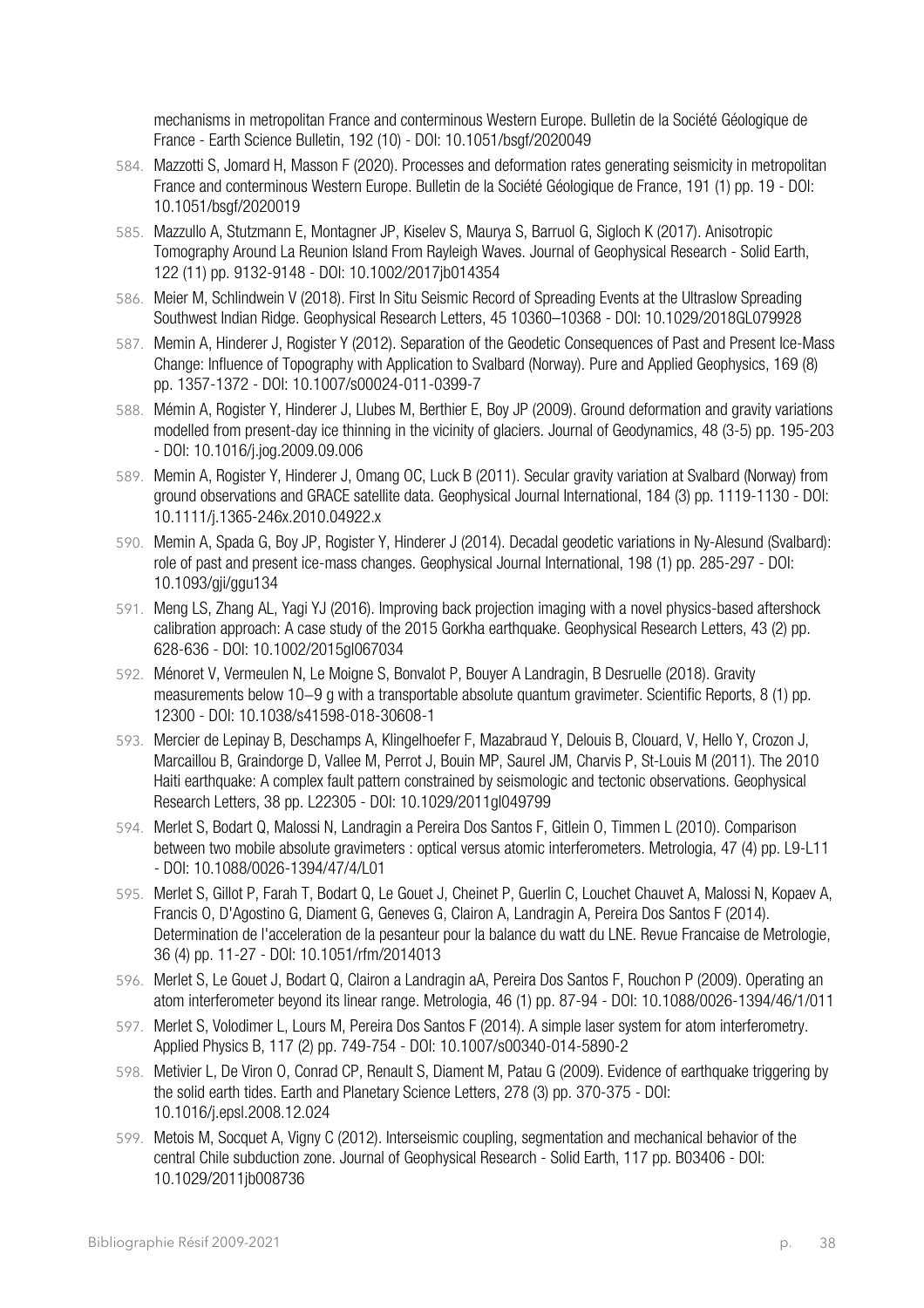- 600. Metois M, Socquet A, Vigny C, Carrizo D, Peyrat S, Delorme A, Maureira E, Valderas-Bermejo MC, Ortega I (2013). Revisiting the North Chile seismic gap segmentation using GPS-derived interseismic coupling. Geophysical Journal International, 194 (3) pp. 1283-1294 - DOI: 10.1093/gji/ggt183
- 601. Metois M, Vigny C, Socquet A, Delorme A, Morvan S, Ortega I, Valderas-Bermejo MC (2014). GPS-derived interseismic coupling on the subduction and seismic hazards in the Atacama region, Chile. Geophysical Journal International, 196 (2) pp. 644-655 - DOI: 10.1093/gji/ggt418
- 602. Metzger S, Jonsson S, Danielsen G, Hreinsdottir S, Jouanne F, Giardini D, Villemin T (2013). Present kinematics of the Tjornes Fracture Zone, North Iceland, from campaign and continuous GPS measurements. Geophysical Journal International, 192 (2) pp. 441-455 - DOI: 10.1093/gji/ggs032
- 603. Meurers B, Van Camp M, Francis O, Pálinkáš V (2016). Temporal variation of tidal parameters in superconducting gravimeter time-series. Geophysical Journal International, 205 (1) pp. 284–300 - DOI: 10.1093/gji/ggw017
- 604. Michel C, Gueguen P (2010). Time-Frequency Analysis of Small Frequency Variations in Civil Engineering Structures Under Weak and Strong Motions Using a Reassignment Method. Structural Health Monitoring - An International Journal, 9 (2) pp. 159-171 - DOI: 10.1177/1475921709352146
- 605. Michel C, Guéguen P (2018). Interpretation of the velocity measured in buildings by seismic interferometry based on Timoshenko beam theory under weak and moderate motion. Soil Dynamics and Earthquake Engineering, 104 131-142 - DOI: 10.1016/j.soildyn.2017.09.031
- 606. Michel C, Gueguen P, Causse M (2012). Seismic vulnerability assessment to slight damage based on experimental modal parameters. Earthquake Engineering and Structural Dynamics, 41 (1) pp. 81-98 - DOI: 10.1002/eqe.1119
- 607. Michel C, Gueguen P, El Arem S, Mazars J, Kotronis P (2010). Full-scale dynamic response of an RC building under weak seismic motions using earthquake recordings, ambient vibrations and modelling. Earthquake Engineering and Structural Dynamics, 39 (4) pp. 419-441 - DOI: 10.1002/eqe.948
- 608. Mikael A, Gueguen P, Bard PY, Roux P, Langlais M (2013). The analysis of long-term frequency and damping wandering in buildings using the random decrement technique. Bulletin of the Seismological Society of America, 103 (1) pp. 236-246 - DOI: 10.1785/0120120048
- 609. Mikhailov V, Panet L, Hayn M, Timoshkina EP, Bonvalot S, Lyakhovsky V, Diament M, De Viron O (2014). Comparative study of temporal variations in the earth's gravity field using GRACE gravity models in the regions of three recent giant earthquakes. Izvestiya, Physics of the Solid Earth, 50 (2) pp. 177-191 - DOI: 10.1134/s1069351314020062
- 610. Minchev B, Chambodut A, Holschneider M,Panet I, Scholl E, Mandea M, Ramillien G (2009). Local multi-polar expansions in potential field modeling. Earth, Planets and Space, 61 (10) pp. 1127-1141 - DOI: 10.1186/bf03352965
- 611. Mir R, Parvez I, Gaur V (2021). Shear wave velocity structure beneath North-Western Himalaya and adjoining areas - DOI:10.31223/X5DK68
- 612. Molinari I, Clinton J, Kissling E, Hetényi G, Giardini D, Stipçević J, Dasović I, Herak M, Šipka V, Wéber Z, Gráczer Z, Solarino S (2016). Swiss-AlpArray temporary broadband seismic stations deployment and noise characterization. Advances in Geosciences, 43 pp. 15-29 - DOI: 10.5194/adgeo-43-15-2016
- 613. Monna S, Montuori C, Piromallo C, Vinnik L (2019). Mantle Structure in the Central Mediterranean Region From P and S Receiver Functions. Geochemistry, Geophysics, Geosystems, 20 (10) pp. 4545-4566 - DOI: 10.1029/2019GC008496
- 614. Moradi AS, Hatzfeld D, Tatar M (2011). Microseismicity and seismotectonics of the North Tabriz fault (Iran). Tectonophysics, 506 (1-4) pp. 22-30 - DOI: 10.1016/j.tecto.2011.04.008
- 615. Mordret A, Brenguier F, Causse M, Boué P, Voisin C, Dumont I, Vernon FL, Ampuero JP (2020). Seismic Stereometry Reveals Preparatory Behavior and Source Kinematics of Intermediate‐Size Earthquakes. Geophysical Research Letters, 47 (17) pp. e2020GL088563 - DOI: 10.1029/2020GL088563
- 616. Mordret A, Rivet D, Landès M, Shapiro NM (2015). Three-dimensional shear velocity anisotropic model of Piton de la Fournaise Volcano (La Reunion Island) from ambient seismic noise. Journal of Geophysical Research - Solid Earth, 120 (1) pp. 406-427 - DOI: 10.1002/2014jb011654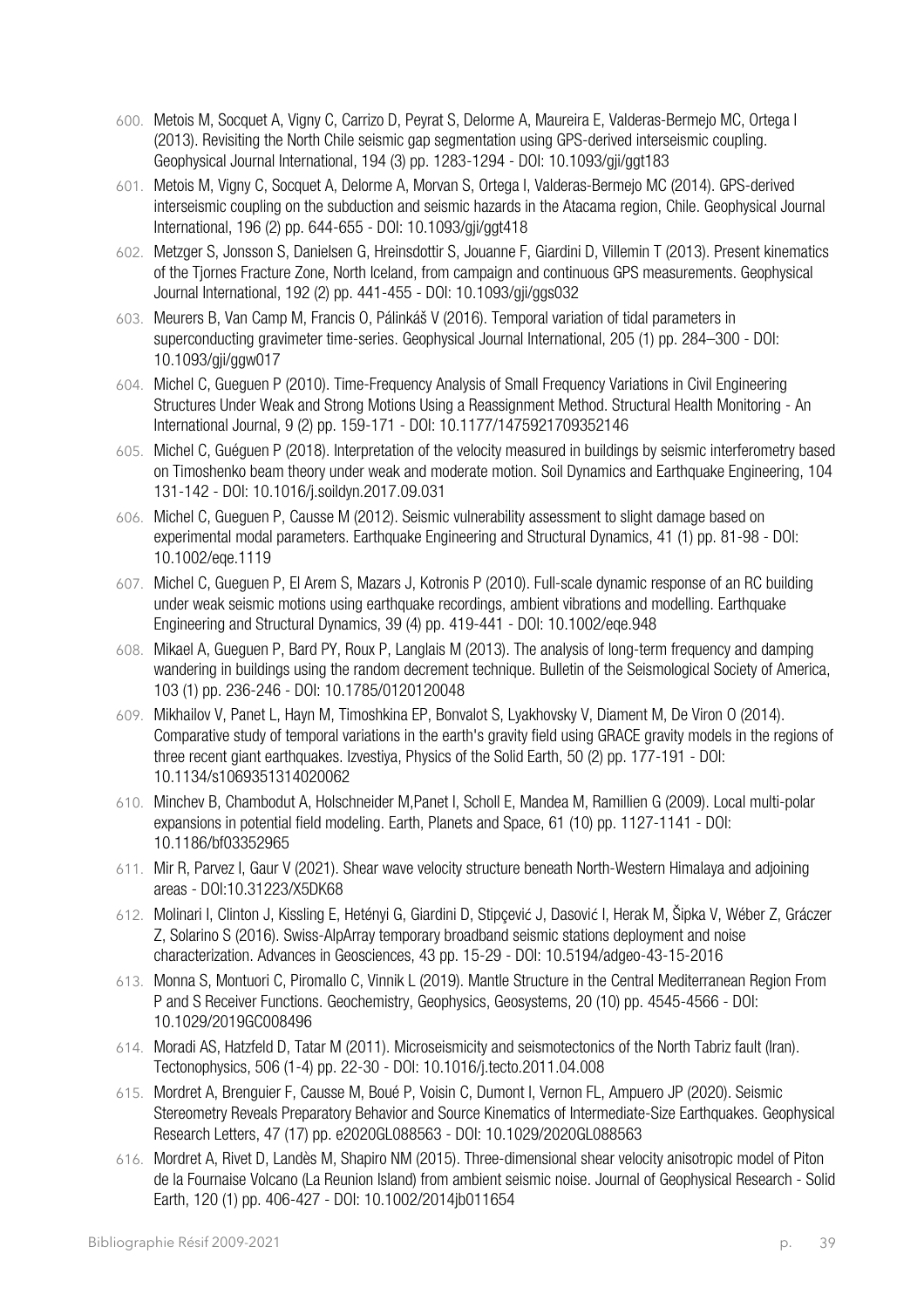- 617. Moreau F, Dauteuil O (2013). Geodetic tools for hydrogeological surveys: 3D-displacements above a fractured aquifer from GPS time series. Engineering Geology, 152 (1) pp. 1-9 - DOI: 10.1016/j.enggeo.2012.10.017
- 618. Moreau L, Boue P, Serripierri A, Weiss J, Hollis D, Pondaven I, Vial B, Garambois S, Larose E, Helmstetter, Stehly L, Hillers G, Gilbert O (2020). Sea Ice Thickness and Elastic Properties From the Analysis of Multimodal Guided Wave Propagation Measured With a Passive Seismic Array. Journal of Geophysical Research - Oceans, 125 (4) pp. e2019JC015709 - DOI: 10.1029/2019JC015709
- 619. Moreau L, Weiss J, Marsan D (2020). Accurate Estimations of Sea‐Ice Thickness and Elastic Properties From Seismic Noise Recorded With a Minimal Number of Geophones: From Thin Landfast Ice to Thick Pack Ice. Journal of Geophysical Research - Oceans, 125 (11) pp. e2020JC016492 - DOI: 10.1029/2020JC016492
- 620. Morel L, Pottiaux E, Durand F, Fund F, Boniface K, De Oliveira PS, Van Baelen J (2015). Validity and behaviour of tropospheric gradients estimated by GPS in Corsica. Advances in Space Research, 55 (1) pp. 135-149 - DOI: 10.1016/j.asr.2014.10.004
- 621. Moreno M, Melnick D, Rosenau M, Baez Soto JC, Klotz J, Oncken O, Tassara A, Chen J, Bataille K, Bevis M, Socquet A, Bolte J, Vigny C, Brooks BA, Ryder I, Grund V, Smalley B, Carrizo D, Bartsch M, Hase H (2012). Toward understanding tectonic control on the Mw 8.8 2010 Maule Chile earthquake. Earth and Planetary Science Letters, 321 pp. 152-165 - DOI: 10.1016/j.epsl.2012.01.006
- 622. Motaghi K, Shabanian E, Tatar M, Cuffaro M, Doglioni C (2017). The south Zagros suture zone in teleseismic images. Tectonophysics, 694 pp. 292-301 - DOI: 10.1016/j.tecto.2016.11.012
- 623. Motaghi K, Tatar M, Priestley K, Romanelli F, Doglioni C, Panza GF (2015). The deep structure of the Iranian Plateau. Gondwana Research, 28 (1) pp. 407-418 - DOI: 10.1016/j.gr.2014.04.009
- 624. Mouyen M, Canitano A, Chao BF, Hsu YJ, Steer P, Longuevergne L, Boy JP (2017). Typhoon-induced ground deformation. Geophysical Research Letters - DOI: 10.1002/2017GL075615
- 625. Mouyen M, Longuevergne L, Steer P, Crave A, Lemoine JM, Save H, Robin C (2019). Assessing modern river sediment discharge to the ocean using satellite gravimetry. Nature Communications - DOI: 10.1038/s41467-018-05921-y
- 626. Mouyen M, Masson F Hwang C, Cheng CC, Cattin R, Lee CW, Le Moigne N, Hinderer J, Malavieille J, Bayer R, Luck B (2009). Expected temporal absolute gravity change across the Taiwanese Orogen, a modeling approach. Journal of Geodynamics, 48 (3-5) pp. 284-291 - DOI: 10.1016/j.jog.2009.09.004
- 627. Münchmeyer J, Bindi D, Leser U, Tilman F (2020). The transformer earthquake alerting model: A new versatile approach to earthquake early warning. Geophysical Journal International - DOI: 10.1093/gii/ggaa609
- 628. Munchmeyer J, Bindi D, Leser U, Tilman F (2021). The transformer earthquake alerting model: a new versatile approach to earthquake early warning. Geophysical Journal International, 225 (1) pp. 646–656 - DOI: 10.1093/gji/ggaa609
- 629. Munchmeyer J, Bindi D, Leser U, Tilmann F (2021). Earthquake magnitude and location estimation from real time seismic waveforms with a transformer network. Geophysical Journal International, 226 (2) - DOI: 10.1093/gji/ggab139
- 630. Munzarová H, Plomerová J, Kissling E, Vecsey L, Babuška V (2018). Novel anisotropic teleseismic body-wave tomography code AniTomo to illuminate heterogeneous anisotropic upper mantle: Part II - Application to data of passive seismic experiment LAPNET in northern Fennoscandia. Geophysical Journal International, 215 (2) 1388- 1409 - DOI: 10.1093/GJI/GGY327
- 631. Nahmani S, Bock O, Bouin MN, Santamaria-Gomez A, Boy JP, Collilieux, X, Metivier L, Panet I, Genthon P, De Linage C, Woppelmann G (2012). Hydrological deformation induced by the West African Monsoon: Comparison of GPS, GRACE and loading models. Journal of Geophysical Research - Solid Earth, 117 pp. B05409 - DOI: 10.1029/2011jb009102
- 632. Nakata N, Boue P, Brenguier F ), Roux P, Ferrazzini V, Campillo M (2016). Body and surface wave reconstruction from seismic noise correlations between arrays at Piton de la Fournaise volcano. Geophysical Research Letters, 43 (3) pp. 1047-1054 - DOI: 10.1002/2015gl066997
- 633. Nazri FM, Tan CG, Saruddin SNA (2018). Fragility curves of regular and irregular moment-resisting concrete and steel frames. International Journal of Civil Engineering, 16 (8) 917-927 - DOI: 10.1007/s40999-017-0237-0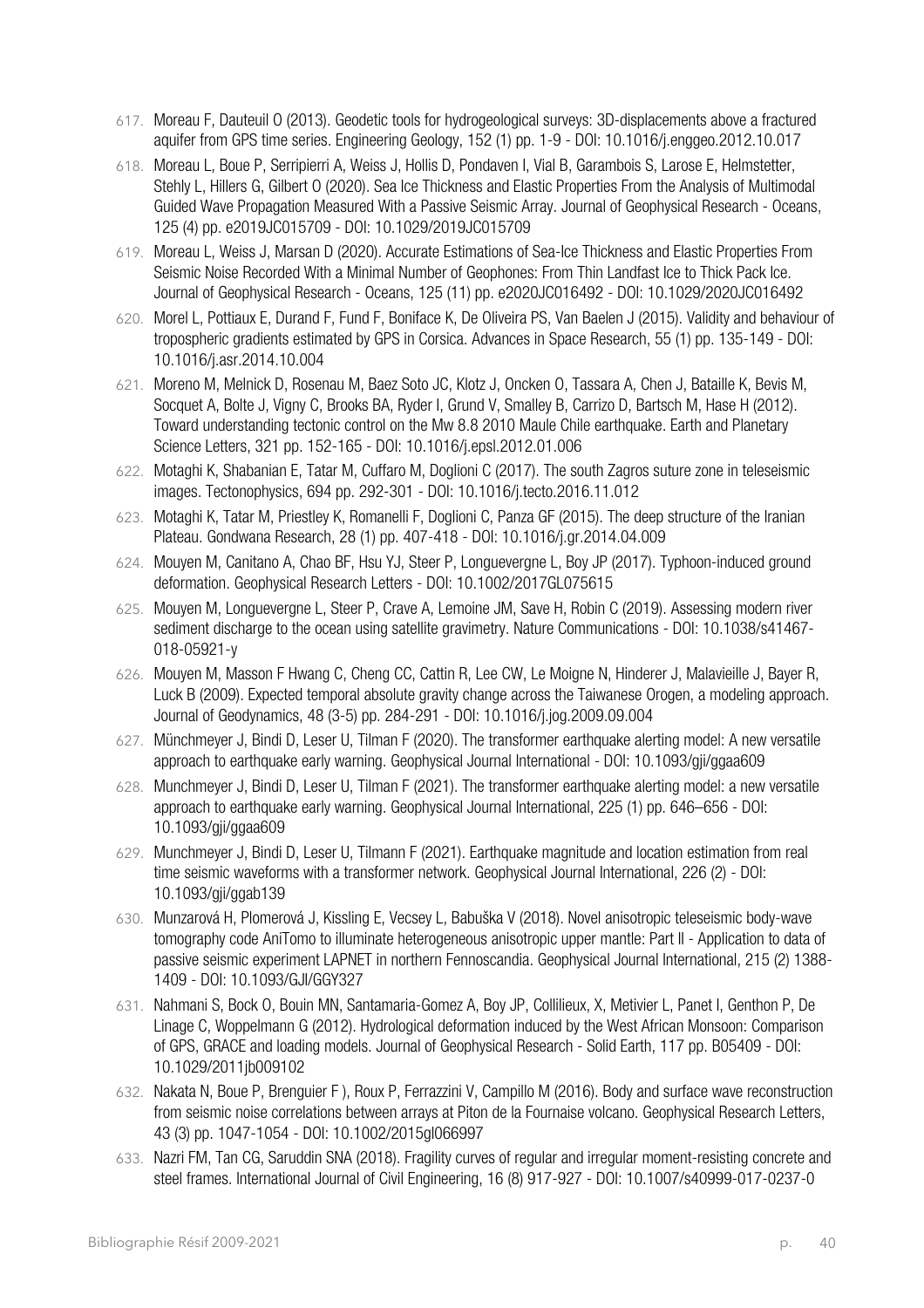- 634. Nehme C, Voisin C, Mariscal A, Gerard PC, Cornou C, Jabbour-Gedeon B, Amhaz S, Salloum, N, Badaro-Saliba N, Adjizian-Gerard J, Delannoy JJ (2013). The use of passive seismological imaging in speleogenetic studies: an example from Kanaan Cave, Lebanon. International Journal of Speleology, 42 (2) pp. 97-108 - DOI: 10.5038/1827-806x.42.2.1
- 635. Nemati M, Grilli ST, Ioualalen M, Boschetti L, Larroque C, Trévisan J (2018). High-resolution coastal hazard assessment along the French Riviera from coseismic tsunamis generated in the Ligurian fault system. Natural Hazards, 96 pp. 553-586 - DOI: 10.1007/s11069-018-3555-x
- 636. Nemati M, Hatzfeld D, Gheitanchi MR, Sadidkhouy A, Mirzaei N (2011). Microseismicity and seismotectonics of the Firuzkuh and Astaneh faults (East Alborz, Iran). Tectonophysics, 506 (1-4) pp. 11-2 - DOI: 10.1016/j.tecto.2011.04.007
- 637. Nguyen HN, Vernant P, Mazzotti S, Khazaradze G, Asensio E (2016). 3-D GPS velocity field and its implications on the present-day post-orogenic deformation of the Western Alps and Pyrenees. Solid Earth, 7 (5) pp. 1349- 1363 - DOI: 10.5194/se-7-1349-2016
- 638. Nocquet JM, (2012). Present-day kinematics of the Mediterranean: A comprehensive overview of GPS results. Tectonophysics, 579 pp. 220-242 - DOI: 10.1016/j.tecto.2012.03.037
- 639. Nocquet JM, Jarrin P, Vallee M, Mothes Pa Grandin R, Rolandone F, Delouis B, Yepes H, Font Y, Fuentes D, Regnier M, Laurendeau A, Cisneros D, Hernandez S, Sladen A, Singaucho JC, Mora H, Gomez J, Montes L, Charvis P (2017). Supercycle at the Ecuadorian subduction zone revealed after the 2016 Pedernales earthquake. Nature Geoscience, 10 (2) pp. 145-149 - DOI: 10.1038/ngeo2864
- 640. Nocquet JM, Sue C, Walpersdorf A, Tran T, Lenotre N, Vernant P, Cushing M, Jouanne F, Masson F, Baize S, Chery J, Van der Beek PA (2016). Present-day uplift of the western Alps. Scientific Reports, 6 pp. 28404 - DOI: 10.1038/srep28404
- 641. Nocquet JM, Villegas-Lanza JC, Chlieh M, Mothes Pa Rolandone F, Jarrin P, Cisneros D, Alvarado A, Audin L, Bondoux F, Martin X, Font Y, Regnier M, Vallee M, Tran T, Beauval C, Maguina Mendoza JM, Martinez W, Tavera H, Yepes H (2014). Motion of continental slivers and creeping subduction in the northern Andes. Nature Geoscience, 7 (4) pp. 287-291 - DOI: 10.1038/ngeo2099
- 642. Obana Y, Maruyama N, Shinbori A,Hashimoto KK, Fedrizzi M, Nosé M, Otsuka Y, Nishitani N, Hori T, Kumamoto A, Tsuchiya F, Matsuda S, Matsuoka A, Kasahara Y, Yoshikawa A, Miyoshi Y, Shinohara I (2019). Response of theionosphere‐plasmasphere coupling to the September 2017 storm: What erodes the plasmasphere so severely?. Space Weather, 17 (6) pp. 861–876 - DOI: 10.1029/2019SW002168
- 643. Obermann A, Planes T, Larose E, Campillo M (2013). Imaging preeruptive and coeruptive structural and mechanical changes of a volcano with ambient seismic noise. Journal of Geophysical Research - Solid Earth, 118 (12) pp. 6285-6294 - DOI: 10.1002/2013jb010399
- 644. Orefice A, Vallee M, Balestra J, Delouis B, Zollo A (2013). Refined Rupture-Velocity Estimation of the 2009 L'Aquila Earthquake (Mw 6.3, Central Italy) Derived from Apparent Source Time Functions. Bulletin of the Seismological Society of America, 103 (4) pp. 2474-2481 - DOI: 10.1785/0120120255
- 645. Paffrath MH, Friederich W, AlpArray Group (2020). Teleseismic P-waves at the AlpArray seismic network: Wave fronts, absolute traveltimes and traveltime residuals. Solid Earth Discussions - DOI: 10.5194/se-2020-189
- 646. Pail R, Bamber JL, Biancale R, Bingham R, Braitenberg C, Eicker A, Flechtner F, Gruber T, Güntner A, Heinzel G, Horwath M, Longuevergne L, Müller J, Panet I, Savenije H, Seneviratne S, Sneeuw N, Van Dam T, Wouters B (2019). Mass variation observing system by high low inter-satellite links (MOBILE) a new concept for sustained observation of mass transport from space. Journal of Geodetic Science, 9 (1) pp. 48-58 - DOI: 10.1515/jogs-2019-0006
- 647. Pail R, Bingham R, Braitenberg C, Dobslaw H, Eicker A, Guntner A, Horwath M, Ivins E, Longuevergne L, Panet I, Wouters B (2015). Science and User Needs for Observing Global Mass Transport to Understand Global Change and to Benefit Society. Surveys in Geophysics, 36 (6) pp. 743-772 - DOI: 10.1007/s10712-015-9348-9
- 648. Pallero JLG, Fernandez-Muñiz Z, Cernea A, Alvarez-Machancoses O, Pedruelo-Gonzalez LM, Bonvalot S, Fernandez-Martınez JL (2018). Particle Swarm Optimization and Uncertainty Assessment in Inverse Problems. Entropy, 20 (2) pp. 96 - DOI: 10.3390/e20020096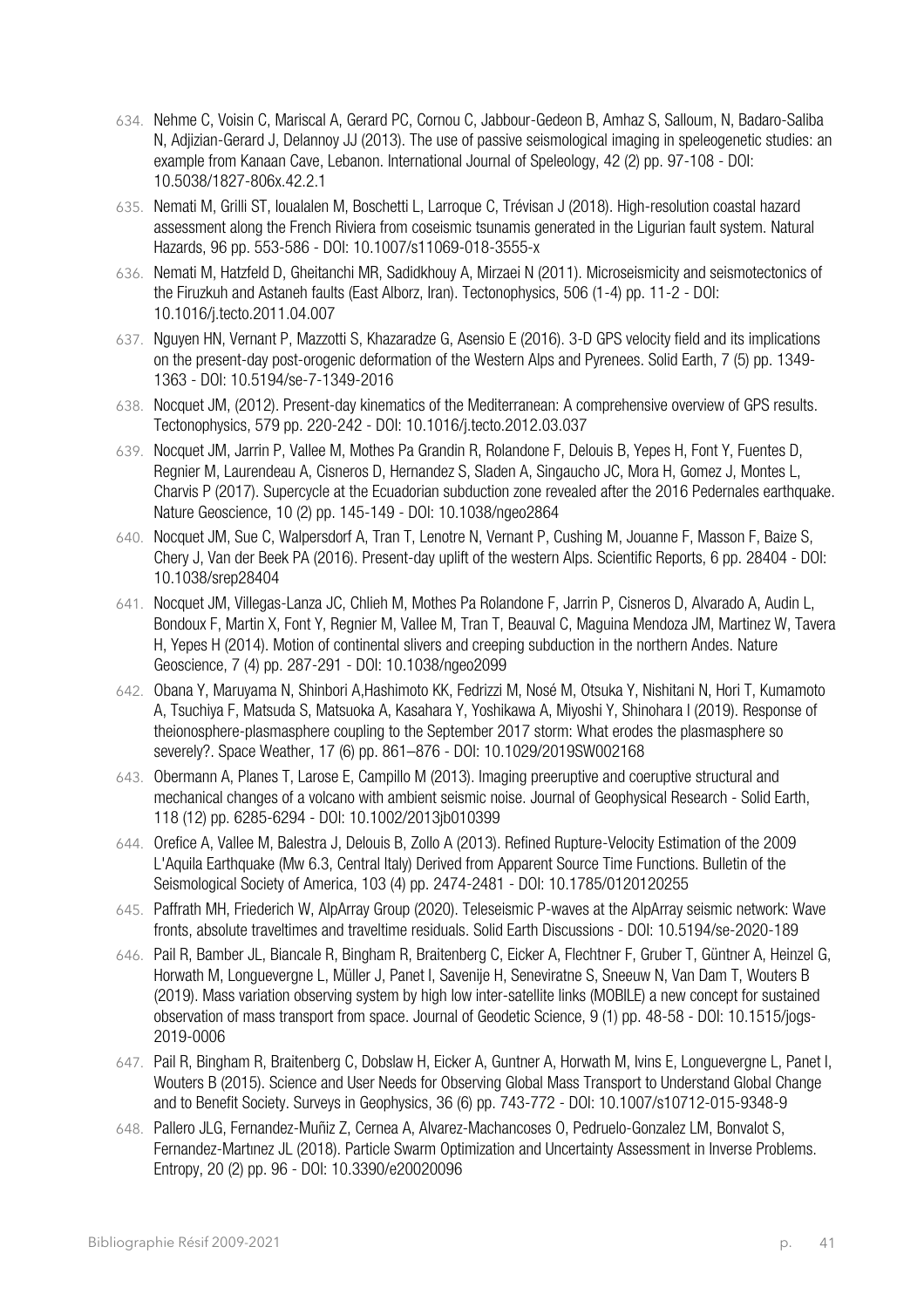- 649. Pallero JLG, Fernez-Martınez JL, Bonvalot S, Fudym O (2015). Gravity inversion and uncertainty assessment of basement relief via Particle Swarm Optimization. Journal of Applied Geophysics, 116 - DOI: 10.1016/j.jappgeo.2015.03.008
- 650. Pallero JLG, Fernez-Martınez JL, Bonvalot S, Fudym O (2017). 3D gravity inversion and uncertainty assessment of basement relief via Particle Swarm Optimization. Journal of Applied Geophysics, 139 pp. 338–350 - DOI: 10.1016/j.jappgeo.2017.02.004
- 651. Panet I, Bonvalot S, Narteau C, Remy, D, J M Lemoine (2018). Migrating pattern of deformation prior to the 2011 Tohoku-Oki earthquake revelead by satellite gravity data. Nature Geoscience, 11 pp. 367-373 - DOI: 10.1038/s41561-018-0099-3
- 652. Panet I, Flury J, Biancale R, Gruber T, Johannessen J, Van den Broeke MR, Van Dam T, Gegout P, Hughes CW, Ramillien G, Sasgen I, Seoane L, Thomas, M (2013). Earth System Mass Transport Mission (e.motion): A Concept for Future Earth Gravity Field Measurements from Space. Surveys in Geophysics, 34 (2) pp. 141-163 - DOI: 10.1007/s10712-012-9209-8
- 653. Panet I, Kuroishi Y, Holschneider M (2011). Wavelet modelling of the gravity field by domain decomposition methods: an example over Japan. Geophysical Journal International, 184 (1) pp. 203-219 - DOI: 10.1111/j.1365-246x.2010.04840.x
- 654. Papadimitriou P, Kapetanidis V,Karakonstantis A, Spingos I, Pavlou K, Kaviris G, Kassaras I, Sakkas V, Voulgaris N (2021). The 25 October 2018 Zakynthos (Greece) earthquake: seismic activity at the transition between a transform fault and a subduction zone. Geophysical Journal International, 225 (1) pp. 15-36 - DOI: 10.1093/gji/ggaa575
- 655. Park J, Kil H, Stolle C, Luhr H, Coley WR, Coster AJ, Kwak YS (2016). Daytime midlatitude plasma depletions observed by Swarm: Topside signatures of the rocket exhaust. Geophysical Research Letters, 43 (5) pp. 1802- 1809 - DOI: 10.1002/2016gl067810
- 656. Paul A, Hatzfeld D, Kaviani A, Tatar M, Pequegnat C (2010). Seismic imaging of the lithospheric structure of the Zagros mountain belt (Iran). Geological Society London Special Publications, 330 5-18 - DOI: 10.1144/sp330.2
- 657. Paul A, Karabulut H, Mutlu AK, Salaun G (2014). A comprehensive and densely sampled map of shear-wave azimuthal anisotropy in the Aegean-Anatolia region. Earth and Planetary Science Letters, 389 pp. 14-22 - DOI: 10.1016/j.epsl.2013.12.019
- 658. Pecker A, Faccioli E, Gurpinar A, Martin C, Renault P (2017). Probabilistic Seismic Testing and Updating of Seismic Hazard Results. Geotechnical, Geological and Earthquake Engineering, 42 pp. 141-146 - DOI: 10.1007/978-3-319-58154-5\_8
- 659. Pedersen H, Fishwick S, Snyder DB (2009). A comparison of cratonic roots through consistent analysis of seismic surface waves. Lithos, 109 (1-2) pp. 81-95 - DOI: 10.1016/j.lithos.2008.09.016
- 660. Pedersen H, Leroy N, Zigone D, Vallée M, Ringler A, Wilson D (2019). Using Component Ratios to Detect Metadata and Instrument Problems of Seismic Stations: Examples from 18 Yr of Geoscope Data. Seismological Research Letters, 91 (1) pp. 272–86 - DOI: 10.1785/0220190180
- 661. Pedersen H, Leroy N, Zigone D, Vallée M, Ringler A, Wilson D (2020). Using Component Ratios to Detect Metadata and Instrument Problems of Seismic Stations: Examples from 18 Yr of GEOSCOPE Data. Seismological Research Letters, 91 (1) pp. 272–286 - DOI: 10.1785/0220190180
- 662. Pejic T, Tkalcic H, Sambridge M, Cormier VF, Benavente R (2017). Attenuation tomography of the upper inner core. Journal of Geophysical Research - Solid Earth, 122 (4) pp. 3008-3032 - DOI: 10.1002/2016jb013692
- 663. Penna NT, Clarke PJ, Bos MS, Baker TF (2015). Ocean tide loading displacements in western Europe: 1. Validation of kinematic GPS estimates. Journal of Geophysical Research - Solid Earth, 120 (9) pp. 6523-6539 - DOI: 10.1002/2015jb011882
- 664. Pequegnat C, Jacquot R, Gueguen P, Godey S, Frobert L (2011). Distributed Archive and Single Access System for Accelerometric Event Data: A NERIES Initiative. Geotechnical, Geological and Earthquake Engineering, 14 pp. 129-142 - DOI: 10.1007/978-94-007-0152-6\_10
- 665. Pequegnat C, Schaeffer J, Satriano C, Pedersen H, Touvier J, Saurel JM, Calvet M, Stehly L, Arnoul P, Bollard P, Dewée O, Engels F, Grunberg M, Pardo C, Wolyniec D, Arneodo G, Bouazzouz R, Geber O, Aubert C, Langlais M, Roussel S, Brenguier F, Crawford W, Lemarchand A, Maufroy E, Olivier S, Rivet D, Vallée M, Vergne J, Chèze J,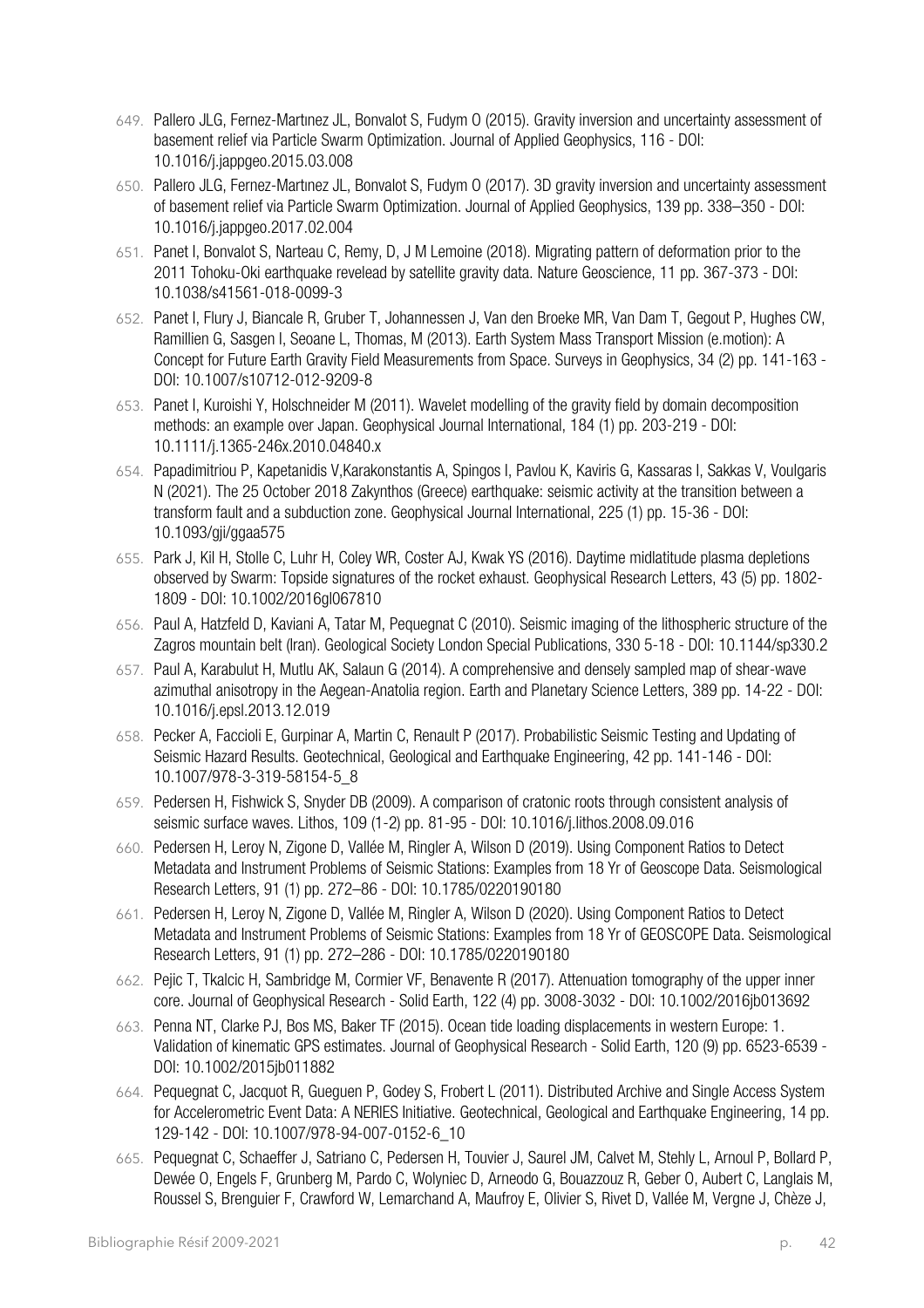Debayle E, Delouis B, Guéguen P, Lambotte S, Mocquet A, Paul A, Peix F, Schindelé F, Shapiro N, Stutzmann E, Volcke P, Walpersdorf A (2021). RÉSIF‐SI: A Distributed Information System for French Seismological Data. Seismological Research Letters, 92 (2) - DOI: 10.1785/0220200392

- 666. Perouse E, Chamot-Rooke N, Rabaute A, Briole P, Jouanne F, Georgiev I, Dimitrov D (2012). Bridging onshore and offshore present-day kinematics of central and eastern Mediterranean: Implications for crustal dynamics and mantle flow. Geochemistry, Geophysics, Geosystems, 13 pp. Q09013 - DOI: 10.1029/2012gc004289
- 667. Perrault M, Gueguen P (2015). Correlation between Ground Motion And Building Response Using California Earthquake Records. Earthquake Spectra, 31 (4) pp. 2027-2046 - DOI: 10.1193/062413eqs168m
- 668. Perrier L, Metaxian JP, Battaglia J, Garaebiti E (2012). Estimation of the near-surface velocity structure of the Yasur-Yenkahe volcanic complex, Vanuatu. Journal of Volcanology and Geothermal Research, 227 pp. 50-60 - DOI: 10.1016/j.jvolgeores.2011.12.006
- 669. Perron V, Hollender F, Bard PY, Gelis C, Guyonnet-Benaize C, Hernandez B, Ktenidou OJ (2017). Robustness of Kappa (κ) Measurement in Low-to-Moderate Seismicity Areas: Insight from a Site-Specific Study in Provence, France. Bulletin of the Seismological Society of America, 107 (5) pp. 2272-2292 - DOI: 10.1785/0120160374
- 670. Perron V, Hollender F, Mariscal A, Theodoulidis N, Andreou C, Bard PY, Hok S (2018). Accelerometer, Velocimeter Dense‐Array, and Rotation Sensor Datasets from the Sinaps@ Postseismic Survey (Cephalonia 2014–2015 Aftershock Sequence). Seismological Research Letters, 89 (2A) pp. 678-687 - DOI: 10.1785/0220170125
- 671. Perron V, Laurendeau A, Hollender F, Bard PY, Gélis C, Traversa P, Drouet S (2018). Selecting time windows of seismic phases and noise for engineering seismology applications : a versatile methodology and algorithm. Geothermal Energy, 6 (19) - DOI: 10.1186/s40517-018-0104-5
- 672. Perrouty S, Moussirou B, Martinod J, Bonvalot S, Carretier S, Gabalda G, Monod B, Herail G, Regard V, Remy D (2015). Geometry of two glacial valleys in northern Pyrenees estimated using gravity data. Comptes Rendus Geoscience - DOI: 10.1016/j.crte.2015.01.002
- 673. Pesaresi D, Clinton J, Pedersen H (2015). Preface: Improving seismic networks performances: From site selection to data integration (EGU2014 SM1.2/GI3.7 session). Advances in Geosciences, 40 pp. 19-25 - DOI: 10.5194/adgeo-40-19-2015
- 674. Petersen GM, Cesca S, Heimann S, Niemz P, Dahm T, Kuhn D, Kummerow J, Plenefisch T, the AlpArray Working Group (2021). Regional centroid MT inversion of small to moderate earthquakes in the Alps using the dense AlpArray seismic network: challenges and seismotectonic insights. Solid Earth Discussions, pp. pre-print - DOI: 10.5194/se-2021-13
- 675. Petersen GM, Cesca S, Kriegerowski M, the AlpArray Working Group (2019). Automated Quality Control for Large Seismic Networks: Implementation and Application to the AlpArray Seismic Network. Seismological Research Letters, 90 pp. 1177-1190 - DOI: 10.1785/0220180342
- 676. Petrescu L., Pondrelli S, Salimbeni S, Faccenda M, AlpArray Working Group (2020). Mantle flow below the central and greater Alpine region: insights from SKS anisotropy analysis at AlpArray and permanent stations. Solid Earth, 11 pp. 1275–1290 - DOI: 10.5194/se-11-1275-2020
- 677. Peyret M, Djamour Y, Hessami K, Regard V, Bellier O, Vernant P, Daignieres M, Nankali HR, Van Gorp S, Goudarzi M, Chery J, Bayer R, Rigoulay M (2009). Present-day strain distribution across the Minab-Zendan-Palami fault system from dense GPS transects. Geophysical Journal International, 179 (2) pp. 751-762 - DOI: 10.1111/j.1365-246x.2009.04321.x
- 678. Pfeffer J, Boucher M, Hinderer J, Favreau G, Boy JP, De Linage C, Cappelaere B, Luck B, Oi M, Le Moigne N (2011). Local and global hydrological contributions to time-variable gravity in Southwest Niger. Geophysical Journal International, 184 (2) pp. 661-672 - DOI: 10.1111/j.1365-246x.2010.04894.x
- 679. Pfeffer J, Champollion C, Favreau G, Cappelaere B, Hinderer J, Boucher M, Nazoumou Y, Oi M, Mouyen M, Henri C, Le Moigne N, Deroussi S, Demarty J, Boulain N, Benarrosh N, Robert O (2013). Evaluating surface and subsurface water storage variations at small time and space scales from relative gravity measurements in semiarid Niger. Water Resources Research, 49 (6) pp. 3276-3291 - DOI: 10.1002/wrcr.20235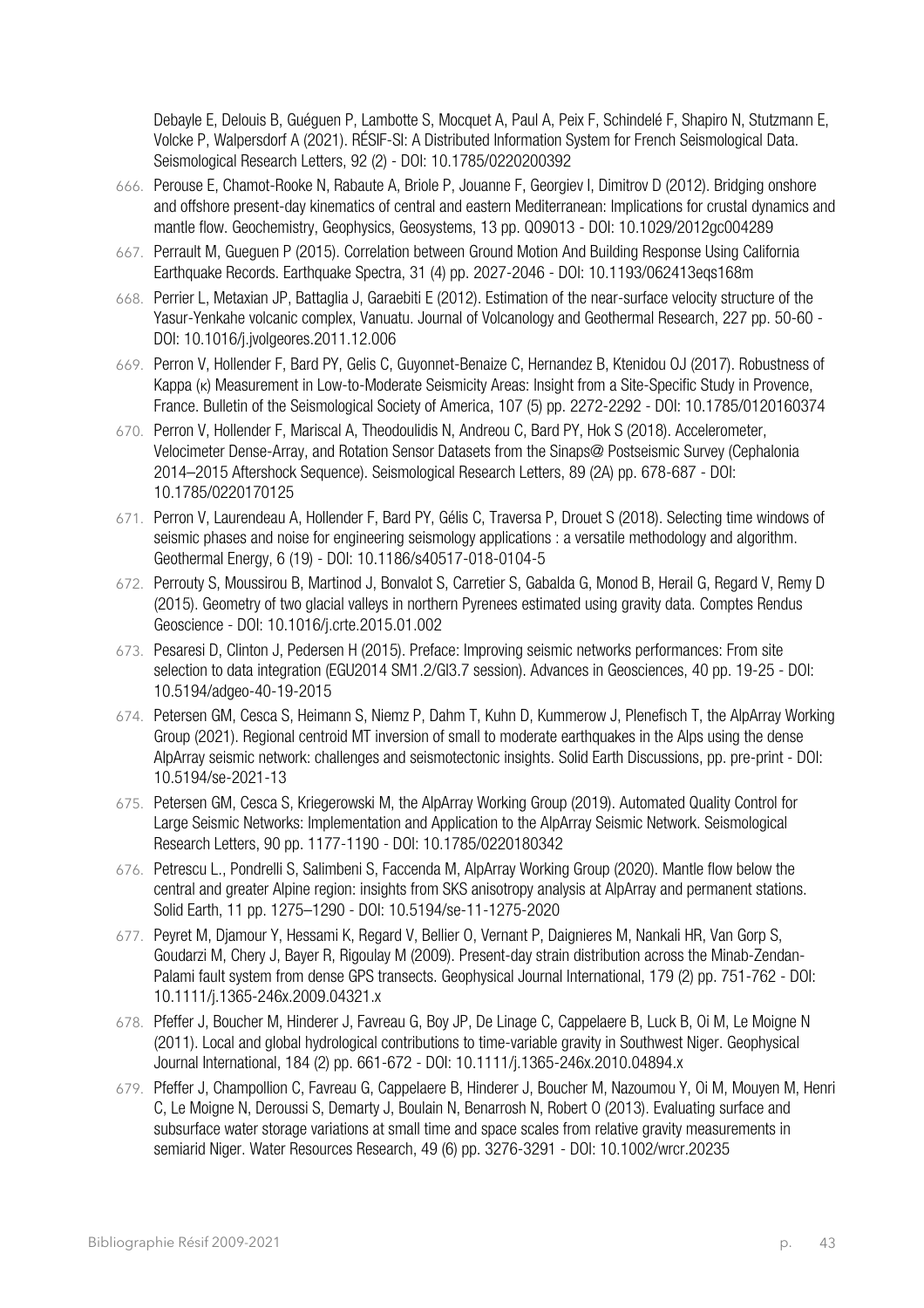- 680. Planès T, Obermann A, Antunes V, Lupi M (2020). Ambient-Noise Tomography of the Greater Geneva Basin in a Geothermal Exploration Context. Geophysical Journal International, 220 (1) pp. 370–383 - DOI: 10.1093/gji/ggz457
- 681. Plomerova J, Babuska V (2010). Long memory of mantle lithosphere fabric European LAB constrained from seismic anisotropy. Lithos, 120 (1-2) pp. 131-143 - DOI: 10.1016/j.lithos.2010.01.008
- 682. Plomerova J, Vecsey L, Babuska V, LAPNET Working Grp (2011). Domains of Archean mantle lithosphere deciphered by seismic anisotropy - inferences from the LAPNET array in northern Fennoscandia. Solid Earth, 2 (2) pp. 303-313 - DOI: 10.5194/se-2-303-2011
- 683. Pokhrel YN, Koirala S, Yeh PJF, Hanasaki N, Longuevergne L, Kanae S, Oki T (2015). Incorporation of groundwater pumping in a global Land Surface Model with the representation of human impacts. Water Resources Research, 51 (1) pp. 78-96 - DOI: 10.1002/2014wr015602
- 684. Poli P, Campillo M, Pedersen HA, LAPNET Working Grp (2012). Body-wave imaging of Earth's mantle discontinuities from ambient seismic noise. Science, 338 (6110) pp. 1063-1065 - DOI: 10.1126/science.1228194
- 685. Poli P, Pedersen HA, Campillo M, POLENET/LAPNET Working Group (2012). Emergence of body waves from cross-correlation of short period seismic noise. Geophysical Journal International, 188 (2) pp. 549-558 - DOI: 10.1111/j.1365-246x.2011.05271.x
- 686. Poli P, Pedersen HA, Campillo M, POLENET/LAPNET Working Group (2013). Noise directivity and group velocity tomography in a region with small velocity contrasts: the northern Baltic shield. Geophysical Journal International, 192 (1) pp. 413-424 - DOI: 10.1093/gji/ggs034
- 687. Poli P, Thomas C, Campillo M, Pedersen HA (2015). Imaging the D'' reflector with noise correlations. Geophysical Research Letters, 42 (1) pp. 60-65 - DOI: 10.1002/2014gl062198
- 688. Pollitz FF, Brooks BA, Tong X, Bevis M, Foster JH, Burgmann R, Smalley R, Vigny C, Socquet A, Ruegg JC, Campos J, Barrientos S, Parra H, Baez Soto JC, Cimbaro S, Blanco M (2011). Coseismic slip distribution of the February 27, 2010 Mw 8.8 Maule, Chile earthquake. Geophysical Research Letters, 38 pp. L09309 - DOI: 10.1029/2011gl047065
- 689. Polychronopoulou K, Lois A, Martakis N, Chevrot S Sylvander M, Diaz J, Villaseñor A, Calassou S, Collin M, Masini E, Bitri A, L Stehly (2018). Broadband, short-period or geophone nodes ? Quality assessment of Passive Seismic signals acquired during the Maupasacq experiment. First Break Special Issue on Passive Seismics, 36 (4) pp. 71-76
- 690. Ponton F, Trouve E, Gay M, Walpersdorf A, Fallourd R, Nicolas JM, Vernier F, Mugnier JL (2014). Observation of the Argentiere glacier flow variability from 2009 to 2011 by TerraSAR-X and GPS displacement measurements. IEEE Journal of Selected Topics in Applied Earth Observations and Remote Sensing, 7 (8) pp. 3274-3284 - DOI: 10.1109/jstars.2014.2349004
- 691. Portier N, Hinderer J, Riccardi U,Ferhat G, Calvo M, Abdelfettah Y, Bernard JD (2018). Hybrid gravimetry monitoring of Soultz-sous-Forêts and Rittershoffen geothermal sites (Alsace, France). Geothermics, 76 pp. 201- 219 - DOI: 10.1016/j.geothermics.2018.07.008
- 692. Portier N, Hinderer J, Riccardi U,Ferhat G, Calvo M, Abdelfettah Y, Bernard JD (2018). New results on the gravity monitoring (2014-2017) of Soultz-sous-Forêts and Rittershoffen geothermal sites (France). Geothermal Energy, 6 (19) - DOI: 10.1186/s40517-018-0104-5
- 693. Portner D, Rodriguez E, Beck S, Zandt G, Scire A, Rocha M, Bianchi M, Franca G, Condori C, Alvarado P (2020). Detailed Structure of the Subducted Nazca Slab into the Lower Mantle Derived From Continent‐Scale Teleseismic P Wave Tomography. Journal of Geophysical Research - Solid Earth, 125 (5) pp. e2019JB017884 - DOI: 10.1029/2019JB017884
- 694. Pratt MJ, Wysession ME, Aleqabi G, Wiens DA, Nyblade AA, Shore P, Rambolamanana G,Andriampenomanana F, Rakotondraibe T, Tucker RD, Barruol G, Rindraharisaona E (2017). Shear velocity structure of the crust and upper mantle of Madagascar derived from surface wave tomography. Earth and Planetary Science Letters, 458 pp. 405-417 - DOI: 10.1016/j.epsl.2016.10.041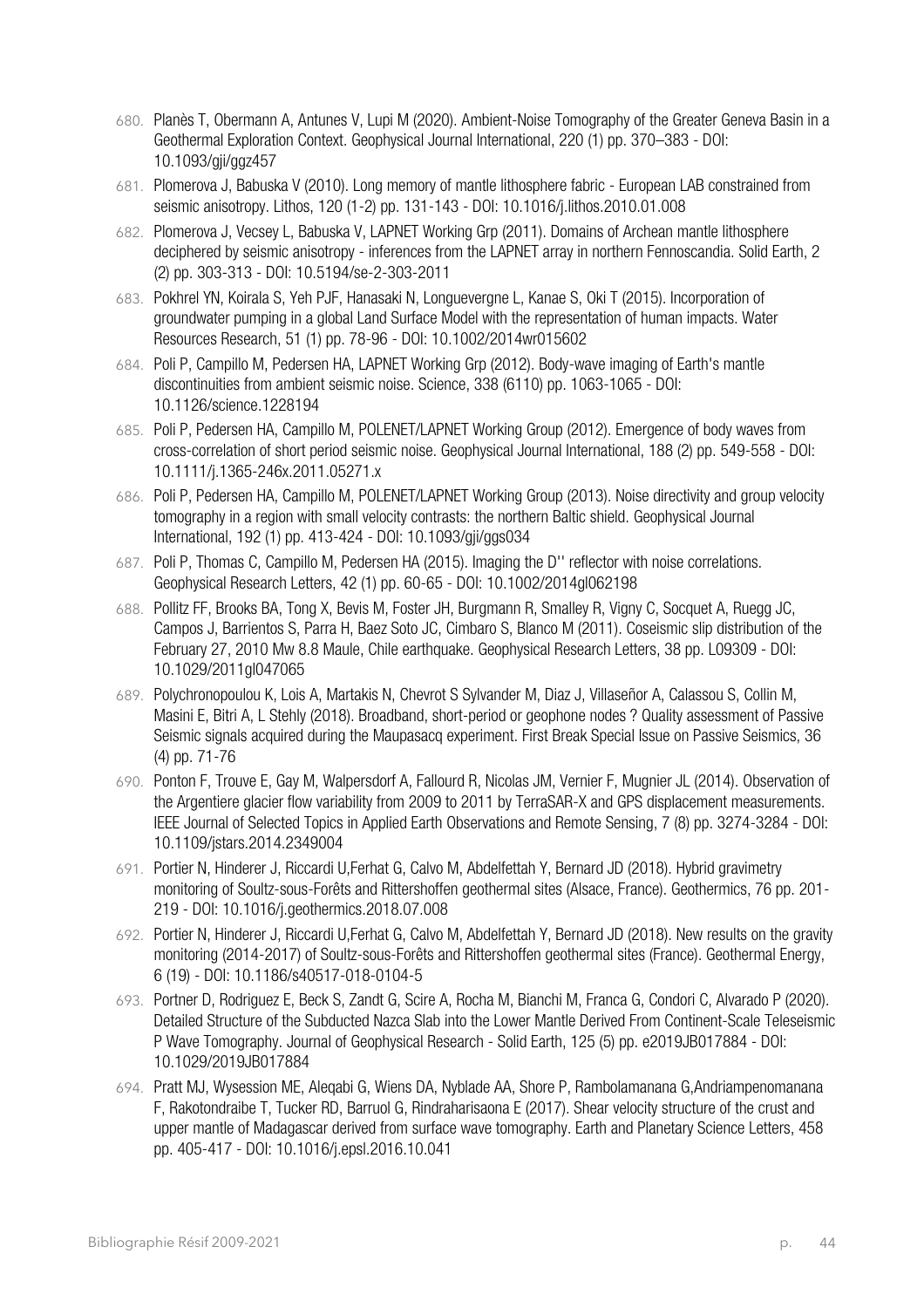- 695. Provost F, Hibert C, Malet JP (2017). Automatic classification of endogenous landslide seismicity using the Random Forest supervised classifier. Geophysical Research Letters, 44 (1) pp. 113-120 - DOI: 10.1002/2016gl070709
- 696. Provost F, Malet JP, Gance J, Helmstetter A, Doubre C (2018). Automatic approach for increasing the location accuracy of slow-moving landslide endogenous seismicity : the APOLoc method. Geophysical Journal International, 215 (2) pp. 1455-1473 - DOI: 10.1093/gji/ggy330
- 697. Provost F, Malet JP, Hibert C, Helmstetter A, Radiguet M, Amitrano D, Lebourg T (2018). Towards a standard typology of endogenous landslide seismic sources. Earth Surface Dynamics, 6 (4) pp. 1059-1088 - DOI: 10.5194/esurf-2018-23
- 698. Pugh S, Jenkins J, Boyce A, Cottaar S (2021). Global receiver function observations of the X-discontinuity reveal recycled basalt beneath hotspots. Earth and Planetary Science Letters, 561 pp. 116813 - DOI: 10.1016/j.epsl.2021.116813
- 699. Quinteros J, Carter JA, Schaeffer J, Trabant C, Pedersen H (2021). Exploring Approaches for Large Data in Seismology: User and Data Repository Perspectives. Seismological Research Letters - DOI: 10.1785/0220200390
- 700. Rabin M, Sue C, Walpersdorf A, Sakic P, Albaric J, Fores B (2018). Present‐Day Deformations of the Jura Arc Inferred by GPS Surveying and Earthquake Focal Mechanisms. Tectonics, 37 (10) pp. 3782-3804 - DOI: 10.1029/2018TC005047
- 701. Radjaee A, Rham D, Mokhtari M, Tatar M, Priestley K, Hatzfeld, D (2010). Variation of Moho depth in the central part of the Alborz Mountains, northern Iran. Geophysical Journal International, 181 (1) pp. 173-184 - DOI: 10.1111/j.1365-246x.2010.04518.x
- 702. Raimondi F, Comon C, Michel O, Sahnoun S, Helmstetter A (2016). Tensor decomposition exploiting diversity of propagation velocities; application to localization of icequake events. Signal Processing, 118 - DOI: 10.1016/j.sigpro.2015.06.015
- 703. Rakotondraibe T, Nyblade AA, Wysession ME, Durrheim RJ, Rambolamanana G, Aleqabi GI, Shore PJ, Pratt MJ, Andriampenomanana F, Rümpker G, Rindraharisaona E (2020). Seismicity and seismotectonics of Madagascar revealed by the 2011–2013 deployment of the island-wide MACOMO broadband seismic array. Tectonophysics, 790 pp. 228547 - DOI: 10.1016/j.tecto.2020.228547
- 704. Ramdhan M, Widiyantoro S, Nugraha AD, Metaxian JP, Saepuloh A, Kristyawan S, Sembiring AS, Santoso AB, Laurin A, Fahmi AA (2017). Relocation of hypocenters from DOMERAPI and BMKG networks: a preliminary result from DOMERAPI project. Earthquake Science, 30 (2) pp. 67-79 - DOI: 10.1007/s11589-017-0178-3
- 705. Ramillien G, Frappart F, Seoane, L (2014). Application of the Regional Water Mass Variations from GRACE Satellite Gravimetry to Large-Scale Water Management in Africa. Remote Sensing, 6 (8) pp. 7379-7405 - DOI: 10.3390/rs6087379
- 706. Rangin C, Maurin T, Masson F (2013). Combined effects of Eurasia/Sunda oblique convergence and East-Tibetan crustal flow on the active tectonics of Burma. Journal of Asian Earth Sciences, 76 pp. 185-194 - DOI: 10.1016/j.jseaes.2013.05.018
- 707. Ray RD, Luthcke SB, Boy JP (2009). Qualitative comparisons of global ocean tide models by analysis of intersatellite ranging data. Journal of Geophysical Research - Oceans, 114 - DOI: 10.1029/2009jc005362
- 708. Razafindrakoto H, Cotton F, Bindi D, Pilz M, Graves R, Bora S (2021). Regional Calibration of Hybrid Ground‐ Motion Simulations in Moderate Seismicity Areas: Application to the Upper Rhine Graben. Bulletin of the Seismological Society of America, 111 (3) pp. 1422-1444 - DOI: 10.1785/0120200287
- 709. Razak KA, Bucksch A, Damen M, Van Westen C, Straatsma M, De Jong S (2013). Characterizing Tree Growth Anomaly Induced by Landslides Using LiDAR. Landslide Science and Practice: Landslide Inventory and Susceptibility and Hazard Zoning, 1 pp. 235-241 - DOI: 10.1007/978-3-642-31325-7-31
- 710. Razak KA, Straatsma M, Van Westen C, Malet JP, De Jong S (2011). Airborne laser scanning of forested landslides characterization: Terrain model quality and visualization. Geomorphology, 126 (1-2) pp. 186-200 - DOI: 10.1016/j.geomorph.2010.11.003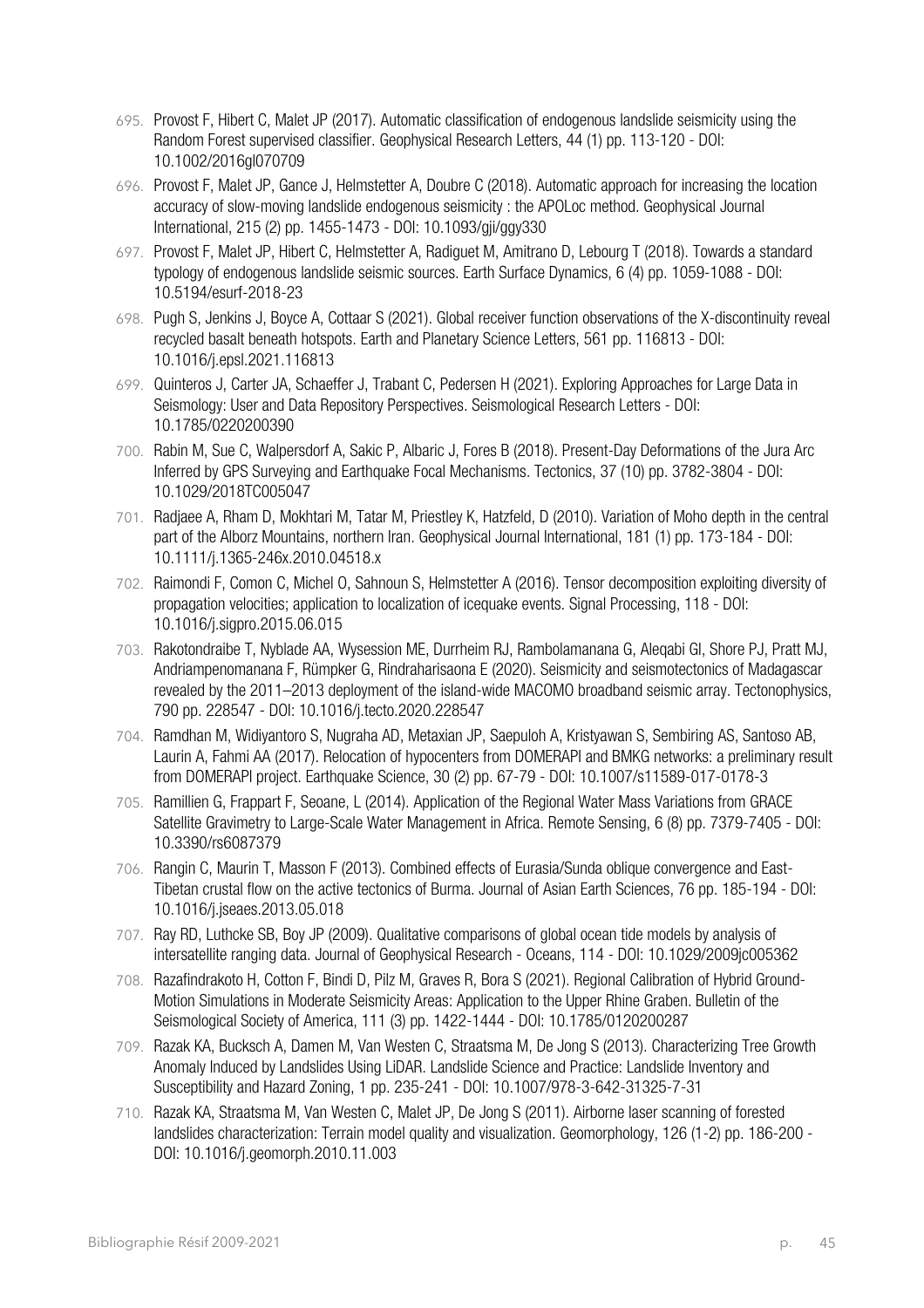- 711. Regard V, Hatzfeld D, Molinaro M, Aubourg C, Bayer R, Bellier O, Yamini-Fard F, Peyret M, Abbassi MR (2010). The transition between Makran subduction and the Zagros collision: recent advances in its structure and active deformation. Geological Society London Special Publications, 330 pp. 43-64 - DOI: 10.1144/sp330.4
- 712. Regnier J, Bertrand E, Cadet H (2020). Repeatable process for seismic microzonation using 1-D site-specific response spectra assessment approaches. Application to the city of Nice, France. Engineering Geology, 270 pp. 105569 - DOI: 10.1016/j.enggeo.2020.105569
- 713. Regnier J, Michel C, Bertrand E, Gueguen P (2013). Contribution of ambient vibration recordings (free-field and buildings) for post-seismic analysis: The case of the Mw 7.3 Martinique (French Lesser Antilles) earthquake, November 29, 2007. Soil Dynamics and Earthquake Engineering, 50 pp. 162-167 - DOI: 10.1016/j.soildyn.2013.03.007
- 714. Reinoza C, Jouanne F, Audemard FA, Schmitz M, Beck C (2015). Geodetic exploration of strain along the El Pilar Fault in northeastern Venezuela. Journal of Geophysical Research - Solid Earth, 120 (3) pp. 1993-2013 - DOI: 10.1002/2014jb011483
- 715. Remy D, Chen Y, Froger JL, Bonvalot S, Cordoba L, Fustos J (2015). Revised interpretation of recent InSAR signals observed at Llaima volcano (Chile). Geophysical Research Letters, 42 (10) pp. 3870-3879 - DOI: 10.1002/2015gl063872
- 716. Remy D, Falvey M, Bonvalot S, Chlieh M, Gabalda G, Froger JL, Legrand D (2011). Variability of atmospheric precipitable water in northern Chile: Impacts on interpretation of InSAR data for earthquake modeling. Journal of South American Earth Sciences, 31 (2-3) pp. 214-226 - DOI: 10.1016/j.jsames.2011.01.003
- 717. Remy D, Froger JL, Perfettini H, Bonvalot S, Gabalda G, Albino F, Cayol V, Legrand D, De Saint Blanquat M (2014). Persistent uplift of the Lazufre volcanic complex (Central Andes): New insights from PCAIM inversion of InSAR time series and GPS data. Geochemistry, Geophysics, Geosystems, 15 (9) pp. 3591-3611 - DOI: 10.1002/2014gc005370
- 718. Ren CX, Peltier A, Ferrazzini V, Rouet-Leduc B, Johnson PA, Brenguier F (2020). Machine Learning Reveals the Seismic Signature of Eruptive Behavior at Piton de la Fournaise Volcano. Geophysical Research Letters, 47 (3) pp. e2019GL085523 - DOI: 10.1029/2019GL085523
- 719. Renalier F, Jongmans D, Campillo M, Bard, PY (2010). Shear wave velocity imaging of the Avignonet landslide (France) using ambient noise cross correlation. Journal of Geophysical Research - Earth Surface, 115 pp. F03032 - DOI: 10.1029/2009jf001538
- 720. Renouard A, Maggi A, Grunberg M, Doubre C, Hibert C (2021). Toward False Event Detection and Quarry Blast versus Earthquake Discrimination in an Operational Setting Using Semiautomated Machine Learning. Seismological Research Letters - DOI: 10.1785/0220200305
- 721. Retailleau L, Boué P, Li L, Campillo M (2020). Ambient Seismic Noise Imaging of the Lowermost Mantle beneath the North Atlantic Ocean. Geophysical Journal International, 222 (2) pp. 1339–1351 - DOI: 10.1093/gji/ggaa210
- 722. Retailleau L, Boue P, Stehly L, Campillo M (2017). Locating Microseism Sources Using Spurious Arrivals in Intercontinental Noise Correlations. Journal of Geophysical Research - Solid Earth, 122 (10) pp. 8107-8120 - DOI: 10.1002/2017jb014593
- 723. Riccardi U, Hinderer J, Boy JP, Rogister Y (2009). Tilt effects on GWR superconducting gravimeters. Journal of Geodynamics, 48 (3-5) pp. 316-324 - DOI: 10.1016/j.jog.2009.09.001
- 724. Riccardi U, Rosat S, Hinderer J (2011). A 300-day parallel gravity record with the gPhone-054 spring gravimeter and the GWR-C026 superconducting gravimeter in Strasbourg (France) : first comparative study. Metrologia, 48 (1) pp. 28-39 - DOI: 10.1088/0026-1394/48/1/003
- 725. Riccardi U, Rosat S, Hinderer J, Legros H, Boy JP, Amalvict M, Rogister Y, Luck B, Littel F, Bernard JD (2012). On the Accuracy of the Calibration of Superconducting Gravimeters Using Absolute and Spring Sensors: a Critical Comparison. Pure and Applied Geophysics, 169 pp. 1343-1356 - DOI: 10.1007/s00024-011-0398-8
- 726. Richard E, Chaboureau JP, Flamant C, Champollion C, Hagen M, Schmidt K, Kiemle C, Corsmeier U, Barthlott C, Di Girolamo P (2011). Forecasting summer convection over the Black Forest: A case study from the Convective and Orographically-induced Precipitation Study (COPS) experiment. Quarterly Journal of the Royal Meteorological Society, 137 pp. 101-117 - DOI: 10.1002/qj.710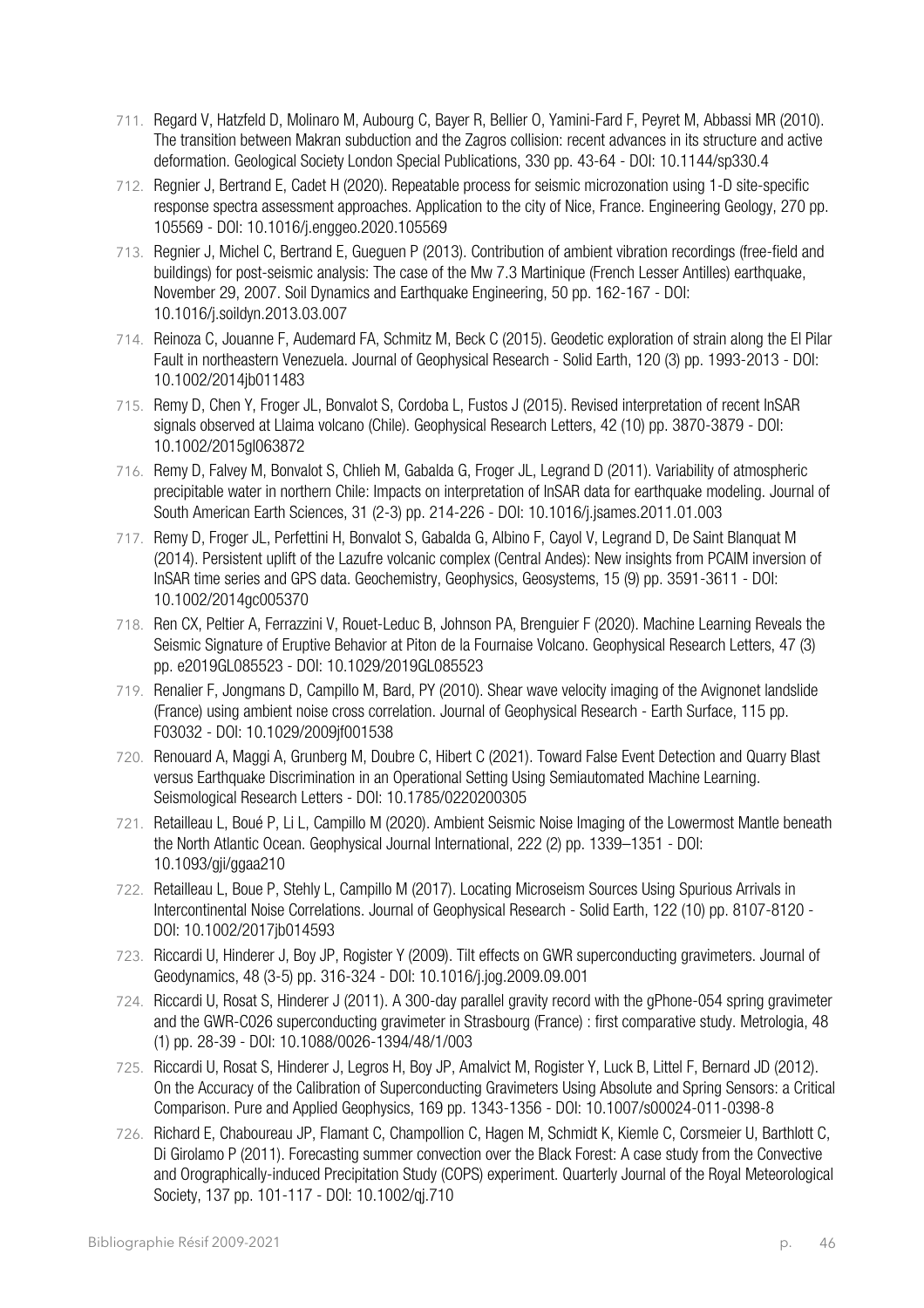- 727. Richard E, Flamant C, Bouttier F, Van Baelen J, Champollion C, Argence S, Arnault J, Barthlott C, Behrendt A, Bosser P, Brousseau P, Chaboureau JP, Corsmeier U, Cuesta J, Di Girolamo P, Hagen M, Kottmeier C, Limnaios P, Masson F, Pigeon G, Pointin Y, Tridon F, Seity Y, Wulfmeyer V (2009). The COPS field experiment: initiation and life cycle of convection in mountainous area. La Météorologie, 64 pp. 32-42 - DOI: 10.4267/2042/23632
- 728. Riedel I, Guéguen P (2018). Modeling of damage-related earthquake losses in a moderate seismic-prone country and cost-benefit evaluation of retrofit investments : application to France. Natural Hazards, 90 (2) 639-662 - DOI: 10.1007/s11069-017-3061-6
- 729. Rietbrock A, Ryder I, Hayes G, Haberl C (, Comte D, Roecker SW, Lyon-Caen H (2012). Aftershock seismicity of the 2010 Maule Mw=8.8, Chile, earthquake: Correlation between co-seismic slip models and aftershock distribution?. Geophysical Research Letters, 39 pp. L08310 - DOI: 10.1029/2012gl051308
- 730. Rietbrock A, Strasser F, Edwards B (2013). A Stochastic Earthquake Ground-Motion Prediction Model for the United Kingdom. Bulletin of the Seismological Society of America, 103 (1) pp. 57-77 - DOI: 10.1785/0120110231
- 731. Rigo A, Adam C,Grégoire M, Gerbault M, Meyer R, Rabinowicz M, Fontaine FJ, Bonvalot S (2015). Insights for the melt migration, the volcanic activity and the ultra-fast delamination of lithosphere related to the Yellowstone plume (Western USA). Geophysical Journal International, 203 (2) pp. 1274-1301 - DOI: 10.1093/gji/ggv360
- 732. Rigo A, Souriau A, Sylvander M (2018). Spatial variations of b-value and crustal stress in the Pyrenees. Journal of Seismology, 22 (1) pp. 337-352 - DOI: 10.1007/s10950-017-9709-6
- 733. Rigo A, Vernant P, Feigl KL, Goula X, Khazaradze G, Talaya J, Morel L, Nicolas J, Baize S, Chery J, Sylvander M (2015). Present-day deformation of the Pyrenees revealed by GPS surveying and earthquake focal mechanisms until 2011. Geophysical Journal International, 201 (2) 947-964 - DOI: 10.1093/gji/ggv052
- 734. Rindraharisaona E, Barruol G, Cordier E, Fontaine F, Gonzales A (2021). Cyclone Signatures in the South-West Indian Ocean from Two Decades of Microseismic Noise. Atmosphere, 12 (4) pp. 488 - DOI: 10.3390/atmos12040488
- 735. Rindraharisaona E, Tilmann F, Yuan XH, Rumpker G, Giese J, Rambolamanana G, Barruol G (2017). Crustal structure of southern Madagascar from receiver functions and ambient noise correlation: Implications for crustal evolution. Journal of Geophysical Research - Solid Earth, 122 (2) pp. 1179-1197 - DOI: 10.1002/2016jb013565
- 736. Rindraharisaona EJ, Cordier E, Barruol G,Fontaine FR, Singh M (2020). Assessing swells in La Réunion Island from terrestrial seismic observations, oceanographic records and offshore wave models. Geophysical Journal International, 221 (3) pp. 1883–1895 - DOI: 10.1093/gji/ggaa117
- 737. Ritz JF, Baize S, Ferry M, Larroque C, Audin L, Delouis B, Mathot E (2020). Surface rupture and shallow fault reactivation during the 2019 Mw 4.9 Le Teil earthquake, France. Communications Earth & Environment, 1 (1) pp. 10 - DOI: 10.1038/s43247-020-0012-z
- 738. Rivet D, Brenguier F, Cappa F (2015). Improved detection of preeruptive seismic velocity drops at the Piton de La Fournaise volcano. Geophysical Research Letters, 42 (15) pp. 6332-6339 - DOI: 10.1002/2015GL064835
- 739. Rivet D, Brenguier F, Clarke D, Shapiro NM, Peltier A (2014). Long-term dynamics of Piton de la Fournaise volcano from 13 years of seismic velocity change measurements and GPS observations. Journal of Geophysical Research - Solid Earth, 119 (10) pp. 7654-7666 - DOI: 10.1002/2014jb011307
- 740. Rivet D, Campillo M, Radiguet M, Zigone D, Cruz-Atienza V, Shapiro NM, Kostoglodov V, Cotte N, Cougoulat G, Walpersdorf A, Daub E (2014). Seismic velocity changes, strain rate and non-volcanic tremors during the 2009- 2010 slow slip event in Guerrero, Mexico. Geophysical Journal International, 196 (1) pp. 447-460 - DOI: 10.1093/gji/ggt374
- 741. Rizza M, Vernant P, Ritz JF, Peyret M, Nankali HR, Nazari H, Djamour Y, Salamati R, Tavakoli F, Chery J, Mahan SA, Masson F (2013). Morphotectonic and geodetic evidence for a constant slip-rate over the last 45 kyr along the Tabriz fault (Iran). Geophysical Journal International, 193 (3) pp. 1083-1094 - DOI: 10.1093/gji/ggt041
- 742. Robert A, Pubellier M, De Sigoyer J, Vergne J, Lahfid A, Cattin R, Findling N, Zhu J (2010). Structural and thermal characters of the Longmen Shan (Sichuan, China). Tectonophysics, 491 (1-4) pp. 165-173 - DOI: 10.1016/j.tecto.2010.03.018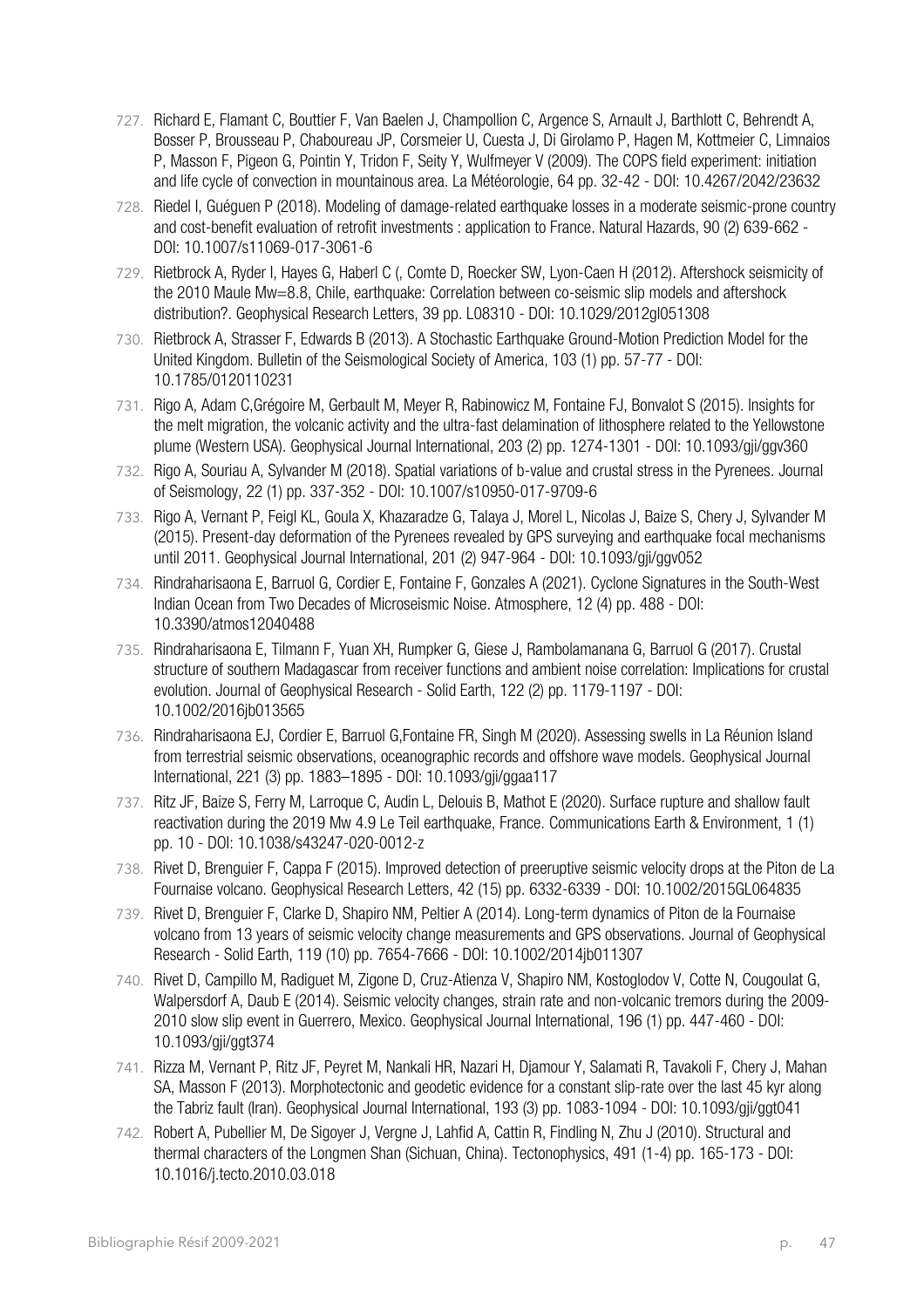- 743. Robert A, Zhu J, Vergne J, Cattin R, Chan LS, Wittlinger G, Herquel G, De Sigoyer J, Pubellier M, Zhu LD (2010). Crustal structures in the area of the 2008 Sichuan earthquake from seismologic and gravimetric data. Tectonophysics, 491 (1-4) pp. 205-210 - DOI: 10.1016/j.tecto.2009.11.010
- 744. Roca A, Gueguen P, Godey S, Goula X, Susagna T, Pequegnat C, Oliveira CS, Clinton J, Pappaioanou C, Zulfikar C (2011). The European-Mediterranean distributed accelerometric data-base. Geotechnical, Geological and Earthquake Engineering, 14 pp. 115-128 - DOI: 10.1007/978-94-007-0152-6\_9
- 745. Roger M, (2021). Rothé's legacy to the French Central Seismological Bureau (BCSF): a history of hegemony in French seismicity. Comptes Rendus Geoscience, 353 (supp 1) - DOI: 10.5802/crgeos.68
- 746. Rogister Y, Memin A, Rosat S, Hinderer J, Calvo M (2016). Constraints provided by ground gravity observations on geocentre motions. Geophysical Journal International, 206 (2) pp. 1431-1439 - DOI: 10.1093/gji/ggw220
- 747. Rohmer O, Bertrand E, Mercerat ED, Régnier J, Pernoud M, Langlaude P, Alvarez M (2020). Combining borehole log-stratigraphies and ambient vibration data to build a 3D Model of the Lower Var Valley, Nice (France). Engineering Geology, 270 pp. 105588 - DOI: 10.1016/j.enggeo.2020.105588
- 748. Romey C, Rochette P, Vella C, Arfib B Andrieu-Ponel V, Braucher R, Champollion C, Douchet M, Dussouillez P, Hermitte D, Mattioli E, Parisot JC, Schwenninger JL (2014). Geophysical and geomorphological investigations of a Quaternary karstic paleolake and its underground marine connection in Cassis (Bestouan, Cassis, SE France). Geomorphology, 214 pp. 402-415 - DOI: 10.1016/j.geomorph.2014.02.021
- 749. Rosat S, Boy JP, Ferhat G, Hinderer J, Amalvict M, Gegout P, Luck B (2009). Analysis of a 10-year (1997-2007) record of time-varying gravity in Strasbourg using absolute and superconducting gravimeters: New results on the calibration and comparison with GPS height changes and hydrology. Journal of Geodynamics, 48 (3-5) pp. 360- 365 - DOI: 10.1016/j.jog.2009.09.026
- 750. Rosat S, Boy JP, Rogister Y (2014). Surface atmospheric pressure excitation of the translational mode of the inner core. Physics of the Earth and Planetary Interiors, 227 pp. 55-60 - DOI: 10.1016/j.pepi.2013.12.005
- 751. Rosat S, Calvo M, Hinderer J, Riccardi U, Arnoso J, Zürn W (2015). Comparison of the performances of different spring and superconducting gravimeters and STS-2 seismometer at the Gravimetric Observatory of Strasbourg, France. Studia Geophysica et Geodaetica, 59 (1) pp. 58–82 - DOI: 10.1007/s11200-014-0830-5
- 752. Rosat S, Escot B, Hinderer J, Boy JP (2018). Analyses of a 426-day record of seafloor gravity and pressure time series in the North Sea. Pure and Applied Geophysics, 175 pp. 1793–1804 - DOI: 10.1007/s00024-017-1554- 6
- 753. Rosat S, Florsch N, Hinderer J, Llubes M (2009). Estimation of the Free Core Nutation parameters from SG data: Sensitivity study and comparative analysis using linearized least-squares and Bayesian methods. Journal of Geodynamics, 48 (3-5) pp. 331-339 - DOI: 10.1016/j.jog.2009.09.027
- 754. Rosat S, Hinderer J (2011). Noise Levels of Superconducting Gravimeters: Updated Comparison and Time Stability. Bulletin of the Seismological Society of America, 101 (3) pp. 1233-1241 - DOI: 10.1785/0120100217
- 755. Rosat S, Hinderer J (2018). Limits of Detection of Gravimetric Signals on Earth. Scientific Reports, 8 pp. 15324 DOI: 10.1038/s41598-018-33717-z
- 756. Rosat S, Hinderer J, Boy JP, Littel F, Bernard JD, Boyer D, Mémin A, Rogister Y, Gaffet S (2018). A two-year analysis of the iOSG-24 superconducting gravimeter at the low noise underground laboratory (LSBB URL) of Rustrel, France: Environmental noise estimate. Journal of Geodynamics, 119 pp. 1-8 - DOI: 10.1016/j.jog.2018.05.009
- 757. Rosat S, Lambert SB (2009). Free core nutation resonance parameters from VLBI and superconducting gravimeter data. Astronomy and Astrophysics, 503 (1) pp. 287-291 - DOI: 10.1051/0004-6361/200811489
- 758. Rosat S, Lambert SB, Gattano C, Calvo M (2017). Earth's core and inner-core resonances from analysis of VLBI nutation and superconducting gravimeter data. Geophysical Journal International, 208 (1) pp. 211–220 - DOI: 10.1093/gji/ggw378
- 759. Roulle A, Bernardie S (2010). Comparison of 1D non-linear simulations to strong-motion observations: A case study in a swampy site of French Antilles (Pointe-a-Pitre, Guadeloupe). Soil Dynamics and Earthquake Engineering, 30 (5) pp. 286-298 - DOI: 10.1016/j.soildyn.2009.12.002
- 760. Rowlands DD, Luthcke SB, McCarthy JJ, Klosko SM, Chinn DS, Lemoine FG, Boy JP, Sabaka TJ (2010). Global mass flux solutions from GRACE: A comparison of parameter estimation strategies - Mass concentrations versus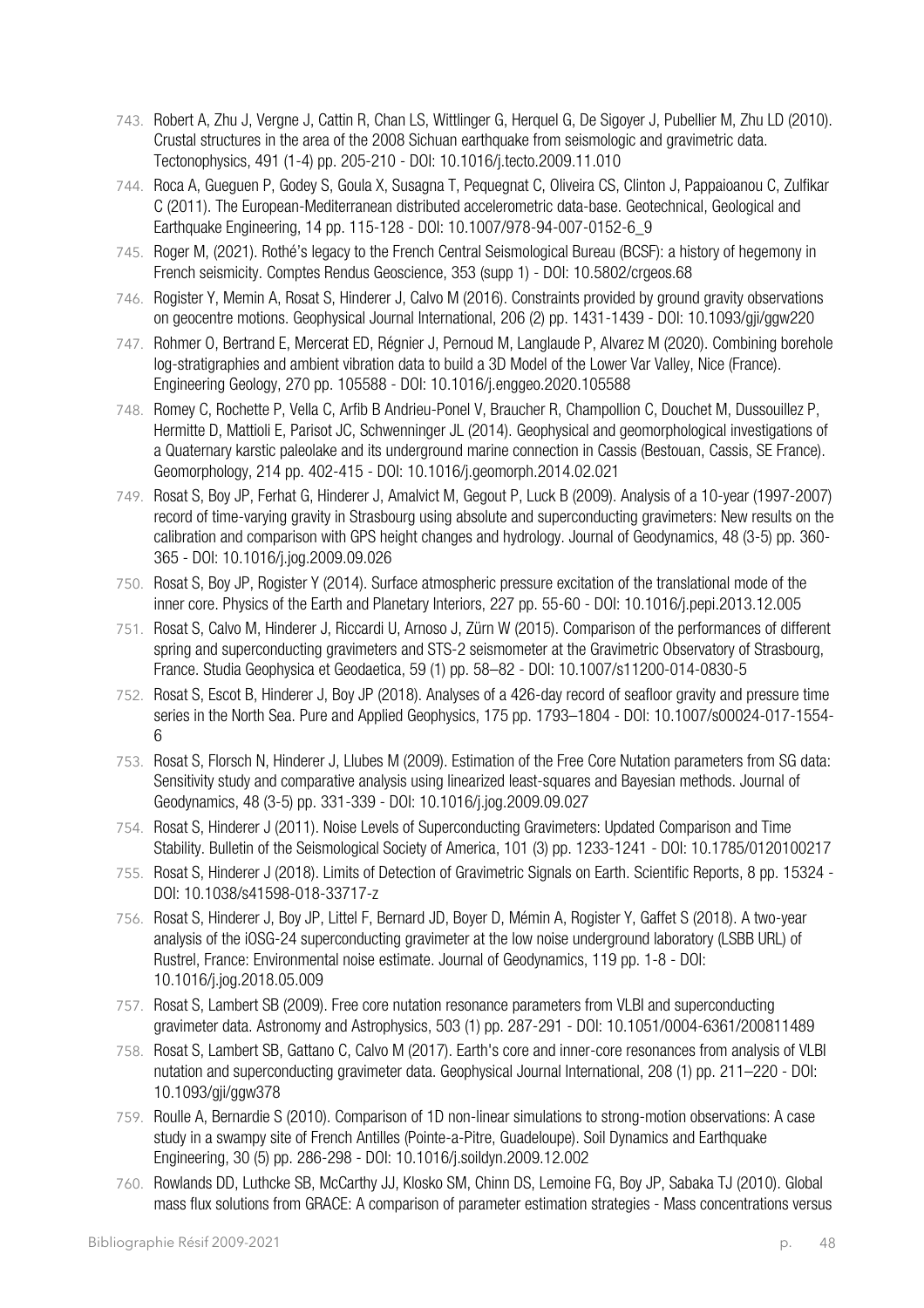Stokes coefficients. Journal of Geophysical Research - Solid Earth, 115 pp. B01403 - DOI: 10.1029/2009jb006546

- 761. Rudenko S, Schon N, Uhlemann M, Gendt G (2013). Reprocessed height time series for GPS stations. Solid Earth, 4 (1) pp. 23-41 - DOI: 10.5194/se-4-23-2013
- 762. Ruegg JC, Rudloff A, Vigny C, Madariaga R, De Chabalier JB, Campos J, Kausel E, Barrientos S, Dimitrov D (2009). Interseismic strain accumulation measured by GPS in the seismic gap between Constitucion and Concepcion in Chile. Physics of the Earth and Planetary Interiors, 175 (1-2) pp. 78-85 - DOI: 10.1016/j.pepi.2008.02.015
- 763. Ruelleu S, Moreau F, Bour O, Gapais D, Martelet G (2010). Impact of gently dipping discontinuities on basement aquifer recharge: An example from Ploemeur (Brittany, France). Journal of Applied Geophysics, 70 (2) pp. 161- 168 - DOI: 10.1016/j.jappgeo.2009.12.007
- 764. Ruiz S, Metois M, Fuenzalida A, Ruiz J, Leyton F, Grandin R, Vigny C, Madariaga R, Campos J (2014). Intense foreshocks and a slow slip event preceded the 2014 Iquique Mw 8.1 earthquake. Science, 345 (6201) pp. 1165-1169 - DOI: 10.1126/science.1256074
- 765. Ryder I, Rietbrock A, Kelson K, Burgmann R, Floyd M, Socquet A, Vigny C, Carrizo D (2012). Large extensional aftershocks in the continental forearc triggered by the 2010 Maule earthquake, Chile. Geophysical Journal International, 188 (3) pp. 879-890 - DOI: 10.1111/j.1365-246x.2011.05321.x
- 766. Sabaka TJ, Rowls DD, Luthcke SB, Boy JP (2010). Improving global mass flux solutions from Gravity Recovery and Climate Experiment (GRACE) through forward modeling and continuous time correlation. Journal of Geophysical Research - Solid Earth, 115 pp. B11403 - DOI: 10.1029/2010jb007533
- 767. Salichon J, Kohrs-Sansorny C, Bertrand E, Courboulex F (2010). A Mw 6.3 earthquake scenario in the city of Nice (southeast France): ground motion simulations. Journal of Seismology, 14 (3) 523-541 - DOI: 10.1007/s10950-009-9180-0
- 768. Salichon J, Lemoine A, Aochi H (2009). Validation of teleseismic inversion of the 2004 Mw 6.3 Les Saintes, Lesser Antilles, earthquake by 3D finite-difference forward modeling. Bulletin of the Seismological Society of America, 99 (6) pp. 3390-3401 - DOI: 10.1785/0120080315
- 769. Salimbeni S, Malusa MG̀, Zhao L, Guillot S, Pondrelli S, Margheriti L, Paul A, Solarino S, Aubert C, Dumont T, Schwartz S, Wang Q, Xu X, Zheng T, Zhu R (2018). Active and fossil mantle flows in the western Alpine region unravelled by seismic anisotropy analysis and high-resolution P wave tomography. Tectonophysics, 731 pp. 35- 47 - DOI: 10.1016/j.tecto.2018.03.002
- 770. Salloum N, Jongmans D, Cornou C, Massih DYA, Hage Chehade F, Voisin C, Mariscal A (2014). The shear wave velocity structure of the heterogeneous alluvial plain of Beirut (Lebanon): combined analysis of geophysical and geotechnical data. Geophysical Journal International, 199 (2) pp. 894-913 - DOI: 10.1093/gji/ggu294
- 771. Sánchez L, Völksen C, Sokolov A, Arenz H, Seitz F (2018). Present-day surface deformation of the Alpine region inferred from geodetic techniques. Earth System Science Data Discussions, 10 pp. 1503–152 - DOI: 10.5194/essd-2018-19
- 772. Sans BE, Esenli F, Kadir S, Elliot WC (2015). Genesis of smectite in siliciclastics and pyroclastics of the Eocene Islambeyli Formation in the Lalapasa region, NW Thrace, Turkey. Clay Minerals, 50 (4) 459-483 - DOI: 10.1180/claymin.2015.050.4.04
- 773. Santamaría-Gómez A, (2019). SARI: interactive GNSS position time series analysis software. GPS Solutions, 23 (2) pp. art n°52 - DOI: 10.1007/s10291-019-0846-y
- 774. Santamaria-Gomez A, Bouin MN, Collilieux X, Woppelmann G (2011). Correlated errors in GPS position time series: Implications for velocity estimates. Journal of Geophysical Research - Solid Farth, 116 pp. B01405 - DOI: 10.1029/2010jb007701
- 775. Santamaria-Gomez A, Gravelle M, Collilieux X, Guichard M, Mguez BM, Tiphaneau P, Wöppelmann G (2012). Mitigating the effects of vertical land motion in tide gauge records using a state-of-the-art GPS velocity field. Global and Planetary Change, 98-99 6-17 - DOI: 10.1016/j.gloplacha.2012.07.007
- 776. Santamaría-Gomez A, Gravelle M, Dangendorf S, Marcos M, Spada G, Wöppelmann G (2017). Uncertainty of the 20th century sea-level rise due to vertical land motion errors. Earth and Planetary Science Letters, 473 pp. 24- 32 - DOI: 10.1016/j.epsl.2017.05.038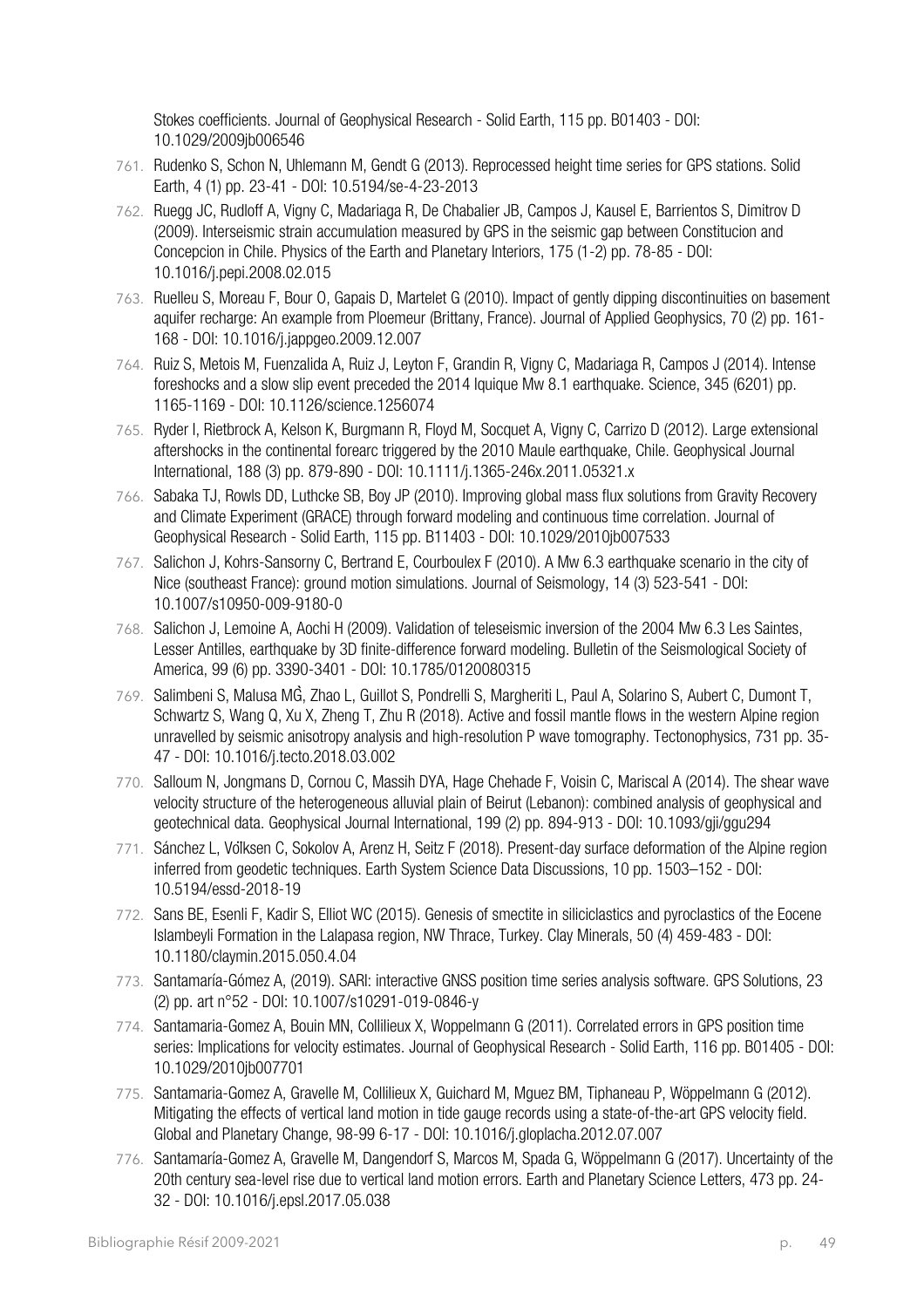- 777. Santamaria-Gomez A, Watson C, Gravelle M, King M, Woppelmann G (2015). Levelling co-located GNSS and tide gauge stations using GNSS reflectometry. Journal of Geodesy, 89 (3) pp. 241-258 - DOI: 10.1007/s00190-014-0784-y
- 778. Sapin F, Hermawan I, Pubellier M, Vigny C, Ringenbach JC (2013). The recent convergence on the NW Borneo Wedge-a crustal-scale gravity gliding evidenced from GPS. Geophysical Journal International, 193 (2) pp. 549- 556 - DOI: 10.1093/gji/ggt054
- 779. Satriano C, Kiraly E, Bernard P, Vilotte JP (2012). The 2012 Mw 8.6 Sumatra earthquake: Evidence of westward sequential seismic ruptures associated to the reactivation of a N-S ocean fabric. Geophysical Research Letters, 39 pp. L15302 - DOI: 10.1029/2012gl052387
- 780. "Saurel JM, Corbeau J, Deroussi S, Didier T, Lemarchand A, Moune S,, Lynch L, Lejeune AM, Moretti R, Komorowski JC (2020). Building a Natural-Hazard-Resilient High-Quality Seismic Network: How WI Network Sustained Hurricanes Maria and Irma. Seismological Research Letters, 92 77–84 - DOI: 10.1785/0220200270"
- 781. Saurel JM, Corbeau J,Deroussi S, Didier T, Lemarchand A, Moune S, Lynch L, Lejeune AM, Moretti R, Komorowski JC (2021). Building a Natural‐Hazard‐Resilient High‐Quality Seismic Network: How WI Network Sustained Hurricanes Maria and Irma. Seismological Research Letters, 92 (1) pp. 77-84 - DOI: 10.1785/0220200270
- 782. Savage MK, Ferrazzini V, Peltier A, Rivemale E, Mayor J, Schmid, A, Brenguier F, Massin F, Got JL, Battaglia J, Di Muro A, Staudacher T, Rivet D, Taisne B, Shelley A (2015). Seismic anisotropy and its precursory change before eruptions at Piton de la Fournaise volcano, La Reunion. Journal of Geophysical Research - Solid Earth, 120 (5) pp. 3430-3458 - DOI: 10.1002/2014jb011665
- 783. Scanlon BR, Faunt CC, Longuevergne L, Reedy RC, Alley WM, McGuire VL, McMahon PB (2012). Groundwater depletion and sustainability of irrigation in the US High Plains and Central Valley. Proceedings of the National Academy of Sciences of the United States of America, 109 (24) pp. 9320-9325 - DOI: 10.1073/pnas.1200311109
- 784. Scanlon BR, Longuevergne L, Long D (2012). Ground referencing GRACE satellite estimates of groundwater storage changes in the California Central Valley, USA. Water Resources Research, 48 (4) pp. W04520 - DOI: 10.1029/2011wr011312
- 785. Scanlon BR, Zhang Z, Save H, Sun AY, Schmied HM, van Beek LPH, Wiese Dn Wada Y, Long D, Reedy RC, Longuevergne L, Döll P, Bierkens MFP (2018). Global Models Underestimate Large Decadal Declining and Rising Water Storage Trends Relative to GRACE Satellite Data. Proceedings of the National Academy of Sciences of the United States of America, 115 (6) pp. E1080-E1089 - DOI: 10.1073/pnas.1704665115
- 786. Scanlon BR, Zhang Z, Save H, Wiese DN, Landerer FW, Long D, Longuevergne L, Chen J (2017). Global Evaluation of New GRACE Mascon Products for Hydrologic Applications. Water Resources Research, 52 (12) pp. 9412-9429 - DOI: 10.1002/2016WR019494
- 787. Schimmel M, Stutzmann E, Ardhuin F, Gallart J (2011). Polarized Earth's ambient microseismic noise. Geochemistry, Geophysics, Geosystems, 12 pp. Q07014 - DOI: 10.1029/2011gc003661
- 788. Schimmel M, Stutzmann E, Gallart J (2011). Using instantaneous phase coherence for signal extraction from ambient noise data at a local to a global scale. Geophysical Journal International, 184 (1) 494-506 - DOI: 10.1111/j.1365-246x.2010.04861.x
- 789. Schippkus S, Zigone D, Bokelmann G, AlpArray Working Group (2020). Azimuthal anisotropy in the wider Vienna basin region: a proxy for the present-day stress field and deformation. Geophysical Journal International, 220 (3) pp. 2056–2067 - DOI: 10.1093/gji/ggz565
- 790. Schippkus S, Zigone D, Bokelmann G, the AlpArray Working Group (2018). Ambient-noise tomography of the wider Vienna Basin region. Geophysical Journal International, 215 pp. 102–117 - DOI: 10.1093/gji/ggy259.
- 791. Schlindwein V, Schmid F (2016). Mid-ocean-ridge seismicity reveals extreme types of ocean lithosphere. Nature, 535 (7611) pp. 276-279 - DOI: 10.1038/nature18277
- 792. Schmid A, Grasso JR (2012). Omori law for eruption foreshocks and aftershocks. Journal of Geophysical Research - Solid Earth, 117 pp. B07302 - DOI: 10.1029/2011jb008975
- 793. Schmid F, Schlindwein V, Koulakov I, Plotz A, Scholz JR (2017). Magma plumbing system and seismicity of an active mid-ocean ridge volcano. Scientific Reports, 7 pp. 42949 - DOI: 10.1038/srep42949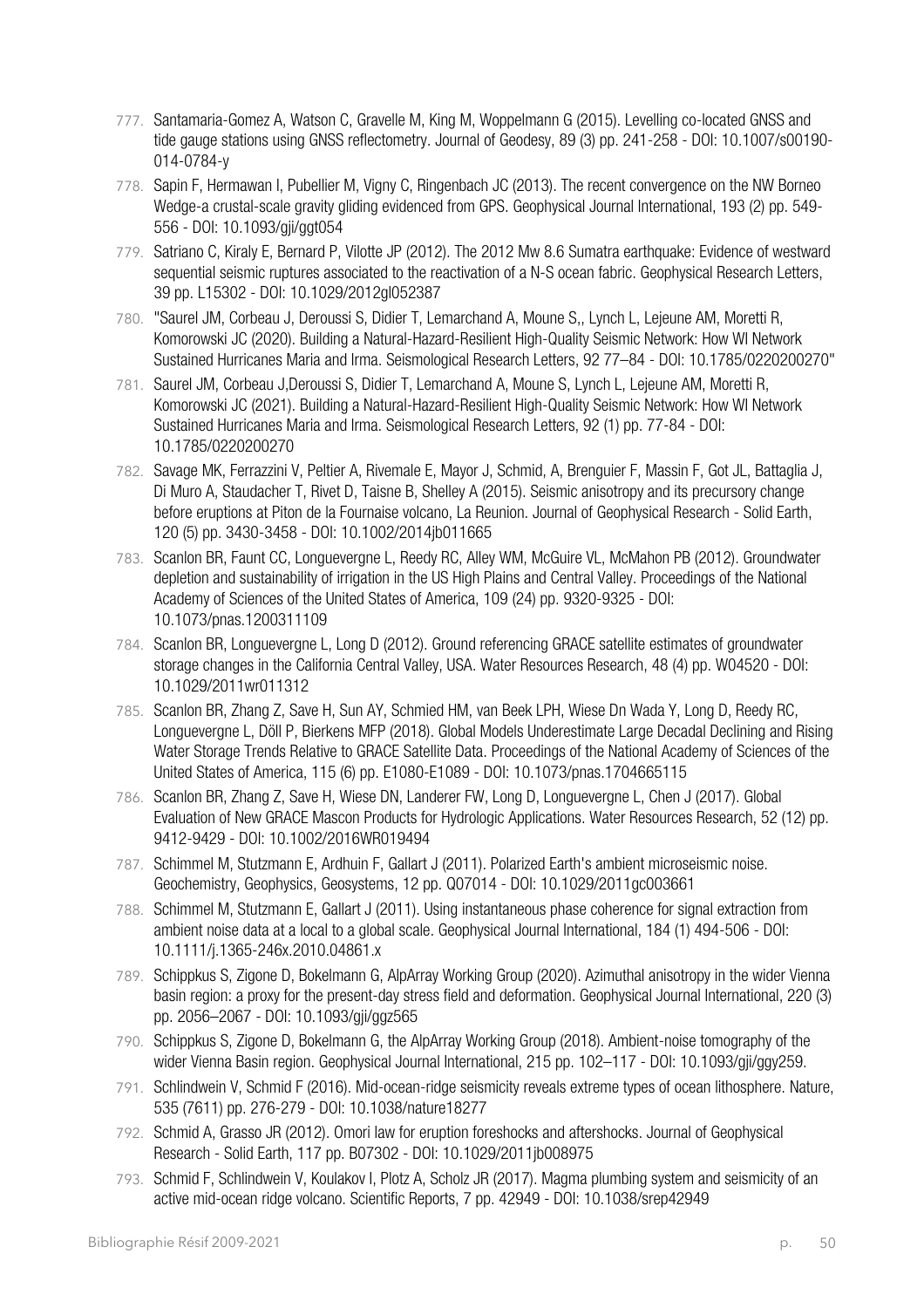- 794. Schmittbuhl J, Lambotte S, Lengliné O, Grunberg M, Jund H, Vergne J, Cornet F, Doubre C, Masson F (2021). Induced and triggered seismicity below the city of Strasbourg, France from November 2019 to January 2021. Comptes Rendus Geoscience, 353 (supp 1) - DOI: 10.5802/crgeos.71
- 795. Schneider FM, Fuchs F, Kolinsky P, Caffagni E, Serafin S, Dorninger M, Bokelmann G, AlpArray Working group (2018). Seismo-acoustic signals of the Baumgarten (Austria) gas explosion detected by the AlpArray seismic network. Earth and Planetary Science Letters, 502 pp. 104-114 - DOI: 10.1016/J.epsl.2018.08.034
- 796. Scholz JR, Barruol G, Fontaine FR, Mazzullo A, Montagner JP, Stutzmann E, Sigloch K (2018). SKS splitting in the Western Indian Ocean from land and seafloor seismometers: Plume, plate and ridge signatures. Earth and Planetary Science Letters, 498 pp. 169-184 - DOI: 10.1016/j.epsl.2018.06.033
- 797. Scholz JR, Barruol G, Fontaine FR, Montagner JP, Stutzman E, Sigloch K, Mazzullo A (2018). Upper Mantle Seismic Anisotropy in the Southwest Indian Ocean from SKS−splitting measurements: Plate, Plume and Ridges signatures. Earth and Planetary Science Letters, 498 pp. 169-184 - DOI: 10.1016/j.epsl.2018.06.033
- 798. Scholz JR, Barruol G, Fontaine FR, Sigloch K, Crawford WC, Deen M (2017). Orienting ocean-bottom seismometers from P-wave and Rayleigh wave polarizations. Geophysical Journal International, 208 (3) pp. 1277-1289 - DOI: 10.1093/gji/ggw426
- 799. Schorlemmer D, Mele F, Marzocchi W (2010). A completeness analysis of the National Seismic Network of Italy. Journal of Geophysical Research - Solid Earth, 115 pp. B04308 - DOI: 10.1029/2008jb006097
- 800. Schreiber D, Lardeaux JM, Martelet G, Courrioux G, Guillen A (2010). 3-D modelling of Alpine Mohos in Southwestern Alps. Geophysical Journal International, 180 (3) pp. 961-975 - DOI: 10.1111/j.1365- 246X.2009.04486.x
- 801. Schuite J, Longuevergne L, Bour O, Boudin F, Durand S, Lavenant N (2015). Inferring field-scale properties of a fractured aquifer from ground surface deformation during a well test. Geophysical Research Letters, 42 (24) pp. 10696-10703 - DOI: 10.1002/2015GL066387
- 802. Schuite J, Longuevergne L, Bour O, Burbey TJ, Boudin F, Lavenant N, Davy P (2017). Understanding the hydromechanical behavior of a fault zone from transient surface tilt and fluid pressure observations at hourly timescales. Water Resources Research, 53 pp. 10558–10582 - DOI: 10.1002/2017WR020588
- 803. Schuite J, Longuevergne L, Bour O, Guihéneuf N, Becker MW, Cole M, Burbey TJ, Lavenan N, Boudin F (2017). Combining periodic slug tests and surface tilt measurements to explore in situ fracture hydromechanics. Journal of Geophysical Research - Solid Earth, 122 (8) pp. 6046-6066 - DOI: 10.1002/2017JB014045
- 804. Sèbe O, Guilbert J, Bard PY (2018). Spectral Factorization of the Source Time Function of an Earthquake from Coda Waves, Application to the 2003 Rambervillers, France, Earthquake. Bulletin of the Seismological Society of America, 108 (5A) pp. 2521–2542 - DOI: 10.1785/0120170038
- 805. Sens-Schonfelder C, Pomponi E, Peltier A (2014). Dynamics of Piton de la Fournaise volcano observed by passive image interferometry with multiple references. Journal of Volcanology and Geothermal Research, 276 pp. 32-45 - DOI: 10.1016/j.jvolgeores.2014.02.012
- 806. Seoane L, Ramillien G, Frappart F, Leblanc, M (2013). Regional GRACE-based estimates of water mass variations over Australia: validation and interpretation. Hydrology and Earth System Sciences, 17 (12) pp. 4925- 4939 - DOI: 10.5194/hess-17-4925-2013
- 807. Serpetsidaki A, Elias P, Ilieva M, Bernard P, Briole P, Deschamps A, Lambotte S, Lyon-Caen H, Sokos E, Tselentis GA (2014). New constraints from seismology and geodesy on the Mw=6.4 2008 Movri (Greece) earthquake: evidence for a growing strike-slip fault system. Geophysical Journal International, 198 (3) pp. 1373- 1386 - DOI: 10.1093/gji/ggu212
- 808. Seydoux L, Shapiro NM, De Rosny J, Brenguier F, Landès M (2016). Detecting seismic activity with a covariance matrix analysis of data recorded on seismic arrays. Geophysical Journal International, 204 (3) 1430-1442 - DOI: 10.1093/gji/ggv531
- 809. Sguerso D, Labbouz L, Walpersdorf A (2013). 14 years of GPS tropospheric delays in the French-Italian border region: a data base for meteorological and climatological analyses. International Archives of the Photogrammetry Remote Sensing and Spatial Information Sciences, 40 (5-W3) pp. 7-14 - DOI: 10.5194/isprsarchives-xl-5-w3-7-2013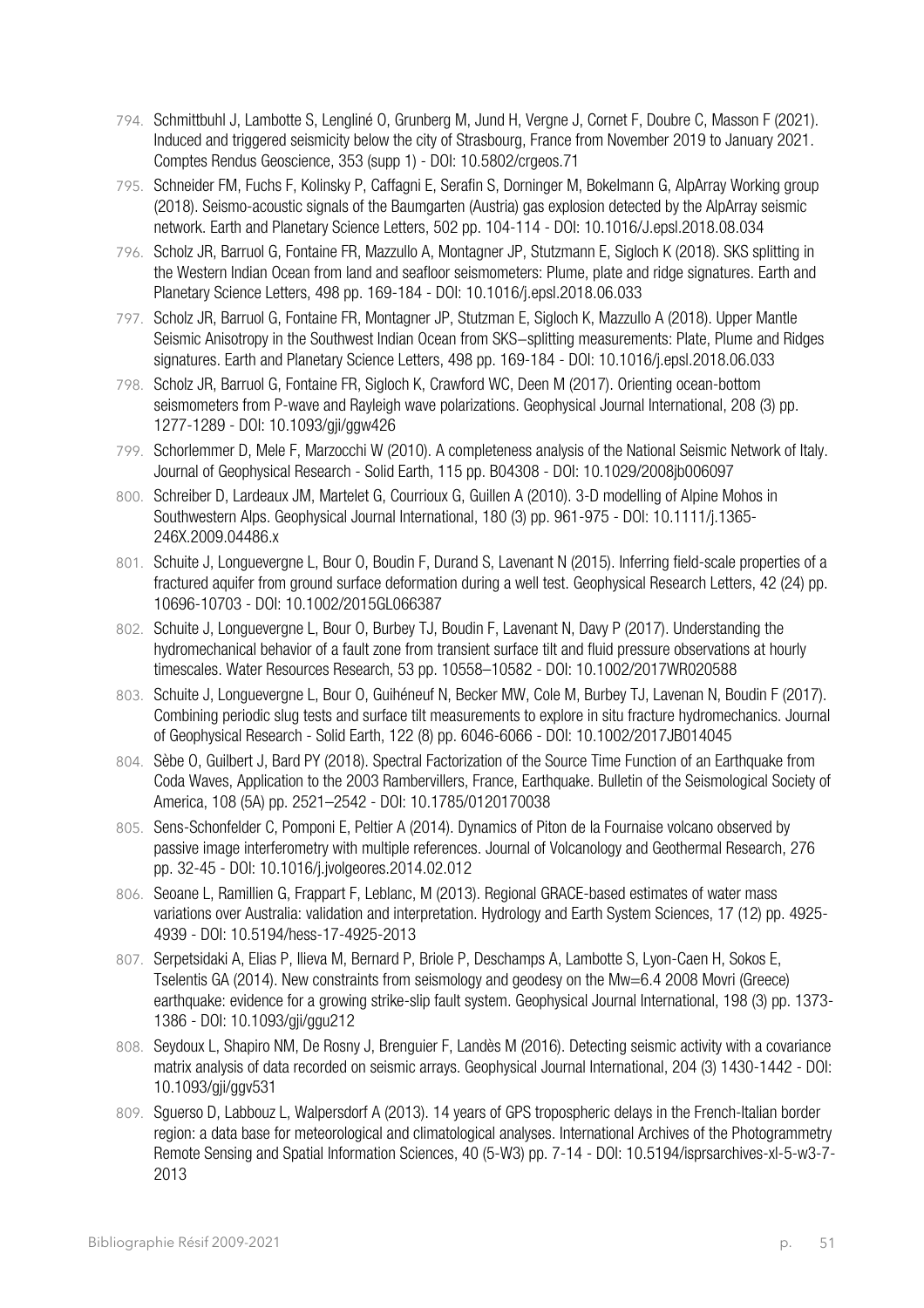- 810. Sguerso D, Labbouz L, Walpersdorf A (2016). 14 years of GPS tropospheric delays in the French-Italian border region: comparisons and first application in a case study. Applied Geomatics, 8 (1) pp. 13-25 - DOI: 10.1007/s12518-015-0158-z
- 811. Shamsuddha M, Taylor RG, Jones D, Longuevergne L, Owor M, Tindimugaya C (2017). Recent changes in terrestrial water storage in the Upper Nile basin: an evaluation of commonly used gridded GRACE products. Hydrology and Earth System Sciences, 21 pp. 4533-4549 - DOI: 10.5194/hess-21-4533-2017
- 812. Shamsudduha M, Taylor RG, Longuevergne L (2012). Monitoring groundwater storage changes in the highly seasonal humid tropics: Validation of GRACE measurements in the Bengal Basin. Water Resources Research, 48 (2) pp. W02508 - DOI: 10.1029/2011wr010993
- 813. Shen YS, Letort J, Cotton F, Drouet S (2014). High frequency directivity effects : evidence from analysis of Les Saintes records. Journal of Seismology, 18 pp. 457–466 - DOI: 10.1007/s10950-014-9419-2
- 814. Shinbori A, Otsuka Y, Sori T, Tsugawa T, Nishioka M (2020). Temporal and spatial variations of total electron content enhancements during a geomagnetic storm on 27 and 28 September 2017. Journal of Geophysical Research: Space Physics, 125 pp. e2019JA026873 - DOI: 10.1029/2019JA026873
- 815. Shreedevi PR, Choudhary RK, Thampi SV, Yadav S, Pant TK, Yu Y, McGranaghan R, Thomas E, Bhardwaj A, Sinha AK (2020). Geomagnetic storm-induced plasma density enhancements in the southern polar ionospheric region: A comparative study using St. Patrick's Day storms of 2013 and 2015. Space Weather, 18 pp. e2019SW002383 - DOI: 10.1029/2019SW002383
- 816. Silvennoinen H, Kozlovskaya E, Kissling E (2016). POLENET/LAPNET teleseismic P wave travel time tomography model of the upper mantle beneath northern Fennoscandia. Solid Earth, 7 (2) 425-439 - DOI: 10.5194/se-7- 425-2016
- 817. Singh M, Kaviani A, Rumpker G (2016). The crustal structure beneath Mauritius from teleseismic P-receiver functions - oceanic or continental?. Geophysical Research Letters, 43 (18) pp. 9636-9643 - DOI: 10.1002/2016gl070529
- 818. Sira C, (2015). Macroseismic Intervention Group: The necessary field observation. Geotechnical, Geological and Earthquake Engineering, 39 pp. 395-408 - DOI: 10.1007/978-3-319-16964-4\_16
- 819. Smittarello D, Grandin R, De Chabalier JD, Doubre C, Deprez A, Masson F, Socquet A, Saad IA (2016). Transient deformation in the Asal‐Ghoubbet Rift (Djibouti) since the 1978 diking event: Is deformation controlled by magma supply rates?. Journal of Geophysical Research - Solid Earth, 121 (8) pp. 6030-6052 - DOI: 10.1002/2016JB013069
- 820. Soergel D, Pedersen H, Stehly L, Margerin L, Paul A, AlpArray Working Group (2020). Coda-Q in the 2.5 s 20 s period band from seismic noise - Application to the greater Alpine area. Geophysical Journal International, 220 (1) pp. 202-217 - DOI: 10.1093/gji/ggz443
- 821. Solarino S, Malusa MG, Eva E, Guillot S, Paul A, Zhao L,Aubert C, Dumont T, Pondrelli S, Salimbeni S, Schwartz S, Wang Q, Xu X, Zheng T, Zhu R (2018). Mantle wedge exhumation beneath the Dora-Maira (U)HP dome unravelled by local earthquake tomography (Western Alps). Lithos, 296-299 pp. 623-636 - DOI: 10.1016/j.lithos.2017.11.035
- 822. Sori T, Shinbori A, Otsuka Y, Tsugawa T, Nishioka M (2019). Characteristics of GNSS total electron content enhancements over the mid-latitudes during a geomagnetic storm on November 7 and 8, 2004. Journal of Geophysical Research - Space Physics - DOI: 10.1029/2019JA026713
- 823. Soto-Cordero L, Meltzer A, Bergman E, Hoskins M, Stachnik J, Agurto-Detzel H, Alvarado A, Beck S, Charvis P, Font Y, Hayes G, Hernandez S, Lynner C, Leon-Rios S, Nocquet JM, Regnier M, Rietbrock A, Rolandone F, Ruiz M (2020). Structural Control on Megathrust Rupture and Slip Behavior: Insights From the 2016 Mw 7.8 Pedernales Ecuador Earthquake. Journal of Geophysical Research - Solid Earth, 125 (2) pp. e2019JB018001 - DOI: 10.1029/2019JB018001
- 824. Souriau A, Chaljub E, Cornou C, Margerin L, Calvet M, Maury J, Wathelet M, Grimaud F, Ponsolles C, Pequegnat C, Langlais M, Gueguen P (2011). Multimethod Characterization of the French-Pyrenean Valley of Bagneres-de-Bigorre for Seismic-Hazard Evaluation: Observations and Models. Bulletin of the Seismological Society of America, 101 (4) pp. 1912-1937 - DOI: 10.1785/0120100293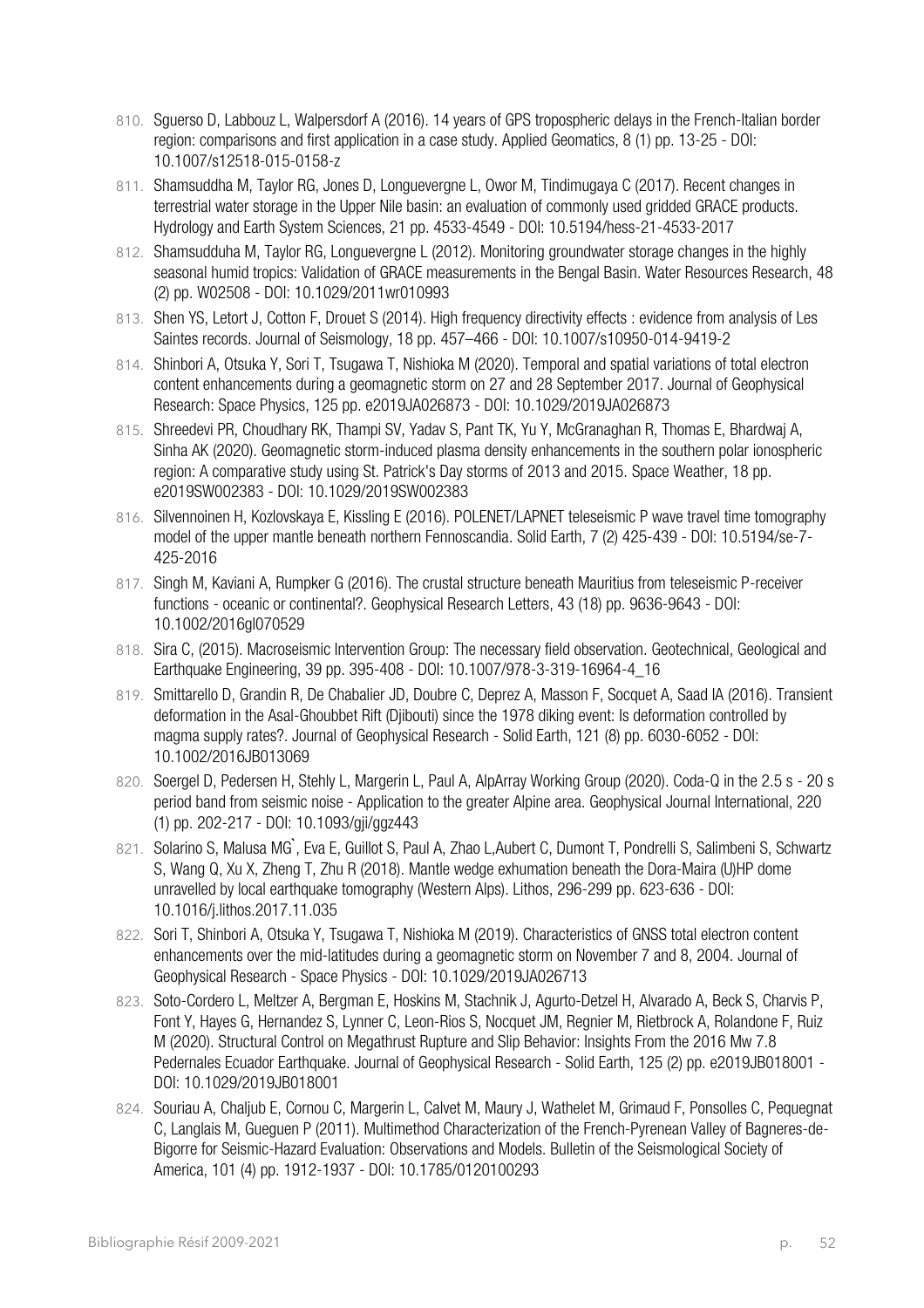- 825. Souriau A, Rigo A, Sylvander M, Benahmed S, Grimaud F (2014). Seismicity in central-western Pyrenees (France): A consequence of the subsidence of dense exhumed bodies. Tectonophysics, 621 (123) pp. 123-131 - DOI: 10.1016/j.tecto.2014.02.008
- 826. Spica Z, Legrand D, Iglesias A, Walter TR, Heimann S, Dahm T, Froger JL, Remy D, Bonvalot S, West M, Pardo M (2015). Hydrothermal and magmatic reservoirs at Lazufre volcanic area, revealed by a high-resolution seismic noise tomography. Earth and Planetary Science Letters, 421 pp. 27-38 - DOI: 10.1016/j.epsl.2015.03.042
- 827. Spicher A, Deshpande K, Jin Y, Oksavik K, Zettergren MD, Clausen LBN, Moen JI, Hairston MR, Baddeley L (2020). On the production of ionospheric irregularities via Kelvin-Helmholtz instability associated with cusp flow channels. Journal of Geophysical Research: Space Physics, 125 (6) pp. e2019JA027734 - DOI: 10.1029/2019JA027734
- 828. Spiridonov EA, (2016). Latitude dependence of amplitude factor δ for degree 2 tides. Russian Geology and Geophysics, 57 (4) pp. 629-636 - DOI: 10.1016/j.rgg.2015.08.013
- 829. Springer A, Kusche J, Hartung K, Ohlwein C, Longuevergne L (2014). New Estimates of Variations in Water Flux and Storage over Europe Based on Regional (Re)Analyses and Multisensor Observations. Journal of Hydrometeorology, 15 (6) pp. 2397-2417 - DOI: 10.1175/jhm-d-14-0050.1
- 830. St Fleur S, Bertrand E, Courboulex F, et al (2016). Site Effects in Port‐au‐Prince (Haiti) from the Analysis of Spectral Ratio and Numerical Simulations. Bulletin of the Seismological Society of America. 106 (3) pp. 1298-1315 - DOI: 10.1785/0120150238
- 831. Stähler SC, Schmidt-Aursch MC, Hein G, Mars R (2018). A Self-Noise Model for the German DEPAS OBS Pool. Seismological Research Letters, 89 (5) pp. 1838-1845 - DOI: 10.1785/0220180056
- 832. Stahler SC, Sigloch K, Hosseini K, Crawford WC, Barruol G, Schmidt-Aursch MC, Tsekhmistrenko M, Scholz JR, Mazzullo A, Deen M (2016). Performance report of the RHUM-RUM ocean bottom seismometer network around La Reunion, western Indian Ocean. Advances in Geosciences, 41 pp. 43-63 - DOI: 10.5194/adgeo-41-43-2016
- 833. Stammler K, Bischoff M, Brustle A, Ceranna L, Donner S, Fisher K, Gaebler P, Friederich W, Funke S, Hartmann G, Homuth B, Knapmeyer-Endrun B, Korn M, Megies T, Pilger C, Plenefisch T, Pustal I, Rappsilber I, Schmidt B, Sonnabend L, Stange S, Wassermann J, Wegler U (2021). German Seismic and Infrasound Networks Contributing to the European Integrated Data Archive (EIDA). Seismological Research Letters, 92 (3) pp. 1854– 1875 - DOI: 10.1785/0220200401
- 834. Steinberg A, Sudhaus H, Kruger F (2021). Data-driven constraints on earthquake modeling and rupture segmentation from teleseismic multi-array backprojection and InSAR. Earth and Space Science Open Archive - DOI: 10.1002/essoar.10505965.1
- 835. Strollo A, Cambaz D, Clinton J,Danecek P, Evangelidis CP, Marmureanu A, Ottemöller L, Pedersen H Sleeman R, Stammler K, Armbruster D, Bienkowski J, Boukouras K, Evans L, Fares M, Neagoe C, Heimers S, Heinloo A, Hoffmann M, Kaestli P, Lauciani V, Michalek J, Muhire EO, Ozer M, Palangeanu L, Pardo C, Quinteros J, Quintiliani Matteo, Jara-Salvador JA, Schaeffer J, Schloemer A, Triantafyllis N (2021). EIDA: The European Integrated Data Archive and Service Infrastructure within ORFEUS. Seismological Research Letters, 92 (3) pp. 1788–1795 - DOI: 10.1785/0220200413
- 836. Subedi S, Hetényi G, Vergne J, Bollinger L, Lyon‐Caen H, Farra V, Gupta RM (2018). Imaging the Moho and the Main Himalayan Thrust in Western Nepal with receiver functions. Geophysical Research Letters, 45 (24) pp. 13222–13230 - DOI: 10.1029/2018GL080911
- 837. Sue C, Calcagno P, Courrioux G, Tricart P, Frechet J, Thouvenot F (2010). Relationships between inherited crustal structures and seismicity in the western Alps inferred from 3D structural modeling. Bulletin de la Société Géologique de France, 181 (6) pp. 583-590 - DOI: 10.2113/gssgfbull.181.6.583
- 838. Suetsugu D, Isse T, Tanaka S, Obayashi M, Shiobara H, Sugioka H, Kanazawa T, Fukao Y, Barruol G, Reymond D (2009). South Pacific mantle plumes imaged by seismic observation on islands and seafloor. Geochemistry, Geophysics, Geosystems, 10 - DOI: 10.1029/2009gc002533
- 839. Sun W, Zhao L, Malusà M, Guillot S, Fu LY (2019). 3-D Pn Tomography Reveals Continental Subduction at the Boundaries of the Adriatic Microplate in the Absence of a Precursor Oceanic Slab. Earth and Planetary Science Letters, 510 pp. 131–141 - DOI: 10.1016/j.epsl.2019.01.012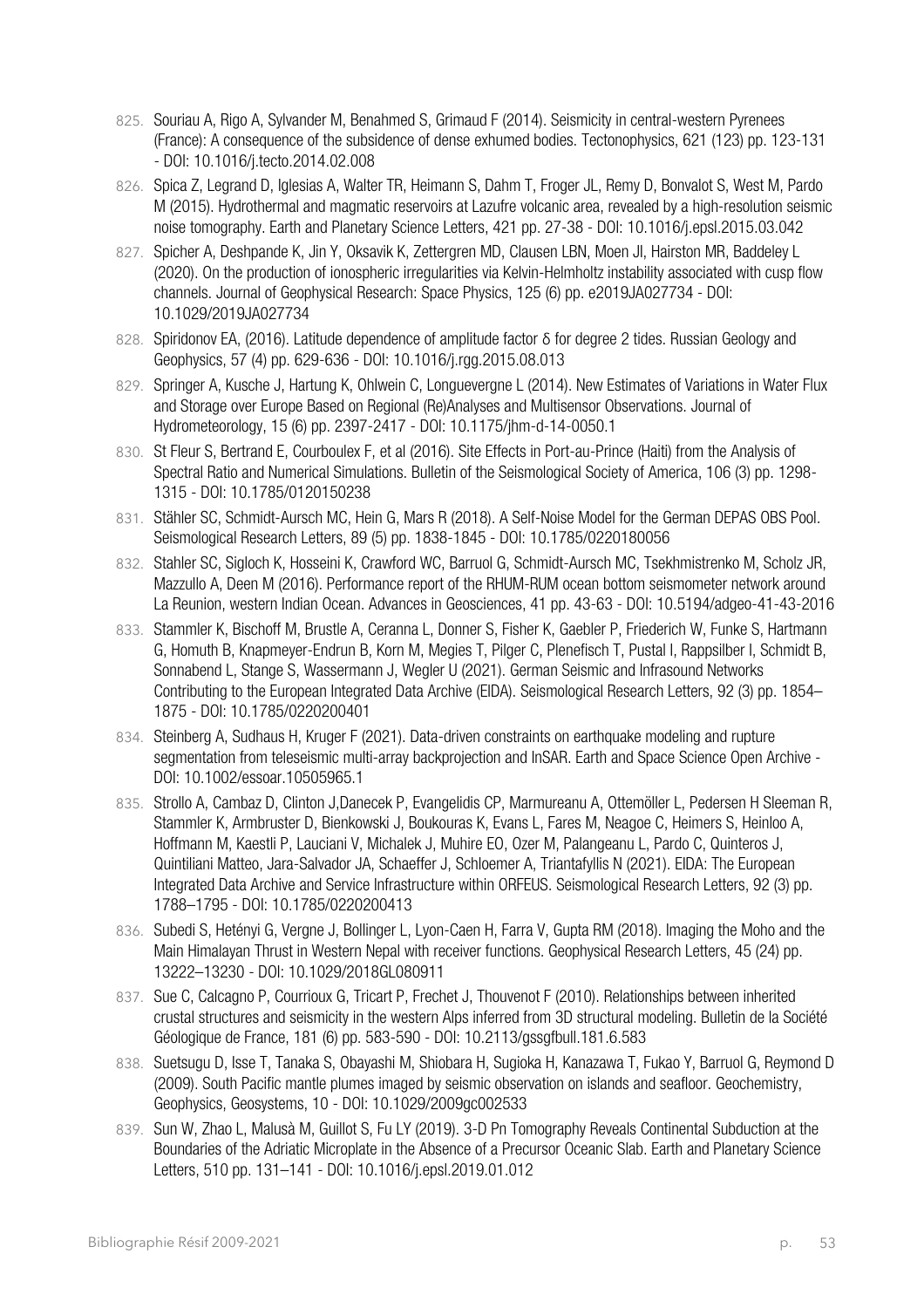- 840. Sylvander M, Rigo A, Sénéchal G, Battaglia J, Benahmed S, Calvet M, Chevrot S, Douchain JM, Grimaud F, Letort J, Paucht H (2021). Seismicity patterns in southwestern France. Comptes Rendus Geoscience, 353 (supp 1) - DOI: 10.5802/crgeos.60
- 841. Taisne B, Brenguier F, Shapiro NM, Ferrazzini V (2011). Imaging the dynamics of magma propagation using radiated seismic intensity. Geophysical Research Letters, 38 (4) pp. L04304 - DOI: 10.1029/2010gl046068
- 842. Tanaka S, Obayashi M, Suetsugu D, Shiobara H, Sugioka H, Yoshimitsu J, Kanazawa T, Fukao Y, Barruol G (2009). P-wave tomography of the mantle beneath the South Pacific Superswell revealed by joint ocean floor and islands broadband seismic experiments. Physics of the Earth and Planetary Interiors, 172 (3-4) pp. 268-277 - DOI: 10.1016/j.pepi.2008.10.016
- 843. Tanaka S, Suetsugu D, Shiobara H, Sugioka H, Kanazawa T, Fukao Y, Barruol G, Reymond D (2009). On the vertical extent of the large low shear velocity province beneath the South Pacific Superswell. Geophysical Research Letters, 36 - DOI: 10.1029/2009gl037568
- 844. Tasan H, Beauval C, Helmstetter A, Sikkaya A, Gueguen P (2014). Testing probabilistic seismic hazard estimates against accelerometric data in two countries: France and Turkey. Geophysical Journal International, 198 (3) 1554-1571 - DOI: 10.1093/gji/ggu191
- 845. Tatar M, Hatzfeld D (2009). Microseismic evidence of slip partitioning for the Rudbar-Tarom earthquake (Ms 7.7) of 1990 June 20 in NW Iran. Geophysical Journal International, 176 (2) pp. 529-541 - DOI: 10.1111/j.1365- 246x.2008.03976.x
- 846. Tatar M, Hatzfeld D, Abbassi A, Fard FY (2012). Microseismicity and seismotectonics around the Mosha fault (Central Alborz, Iran). Tectonophysics, 544 pp. 50-59 - DOI: 10.1016/j.tecto.2012.03.033
- 847. Tauzin B, Kim S, Afonso JC (2018). Multiple phase changes in the mantle transition zone beneath northeast Asia : Constraints from teleseismic reflected and converted body waves. Journal of Geophysical Research - Solid Earth, 123 (8) pp. 6636-6657 - DOI: 10.1029/2017JB015238
- 848. Taylor RG, Scanlon BR, Doll P, Rodell M, Van Beek R, Wada Y, Longuevergne L, Leblanc M, Famiglietti J, Edmunds M, Konikow L, Green TR, Chen JY, Taniguchi M, Bierkens MFP, MacDonald A, Fan Y, Maxwell RM, Yechieli Y, Gurdak JJ, Allen DM, Shamsudduha M, Hiscock K, Yeh PJF, Holman I, Treidel H (2013). Ground water and climate change. Nature Climate Change, 3 (4) pp. 322-329 - DOI: 10.1038/nclimate1744
- 849. Tchawe FN, Froment B, Campillo M, Margerin L (2020). On the use of the coda of seismic noise autocorrelations to compute H/V spectral ratios. Geophysical Journal International, 220 (3) pp. 1956–1964 - DOI: 10.1093/gji/ggz553
- 850. Tereygeol F, Arles A, Foy E, Florsch N, Llubes M (2010). Survey of non-ferrous medieval workshops by fieldportable XRF soil analysis at Castel-Minier and Agnesserre (Aulus-les-Bains, Ariege). ArcheoSciences, (34) pp. 243-252 - DOI: 10.4000/archeosciences.2802
- 851. Testut L, Martin Miguez B, Woppelmann G, Tiphaneau P, Pouvreau N, Karpytchev M (2010). Sea level at Saint Paul Island, southern Indian Ocean, from 1874 to the present. Journal of Geophysical Research - Oceans, 115 pp. C12028 - DOI: 10.1029/2010jc006404
- 852. Theodoulidis N, Cultrera G, Cornou C, Bard PY, Boxberger T, DiGiulio G, Imtiaz A, Kementzetzidou D, Makra K, The Argostoli NERA Team (2018). Basin effects on ground motion : the case of a high-resolution experiment in Cephalonia (Greece). Bulletin of Earthquake Engineering, 16 (2) pp. 529–560 - DOI: 10.1007/s10518-017- 0225-4
- 853. Theunissen T, Chevrot S, Sylvander M, Monteiller V, Calvet M, Villasenor A, Benahmed, s Pauchet H, Grimaud F (2018). Absolute earthquake locations using 3-D versus 1-D velocity models below a local seismic network : example from the Pyrenees. Geophysical Journal International, 212 (3) pp. 1806-1828 - DOI: 10.1093/gji/ggx472
- 854. Thiery Y, Terrier M, Colas B, Fressard M, Maquaire O, Grandjean G, Gourdier S (2020). Improvement of Landslide Hazard Assessments for Regulatory Zoning in France: STATE–OF–THE-ART Perspectives and Considerations. International Journal of Disaster Risk Reduction, 47 pp. 101562 - DOI: 10.1016/j.ijdrr.2020.101562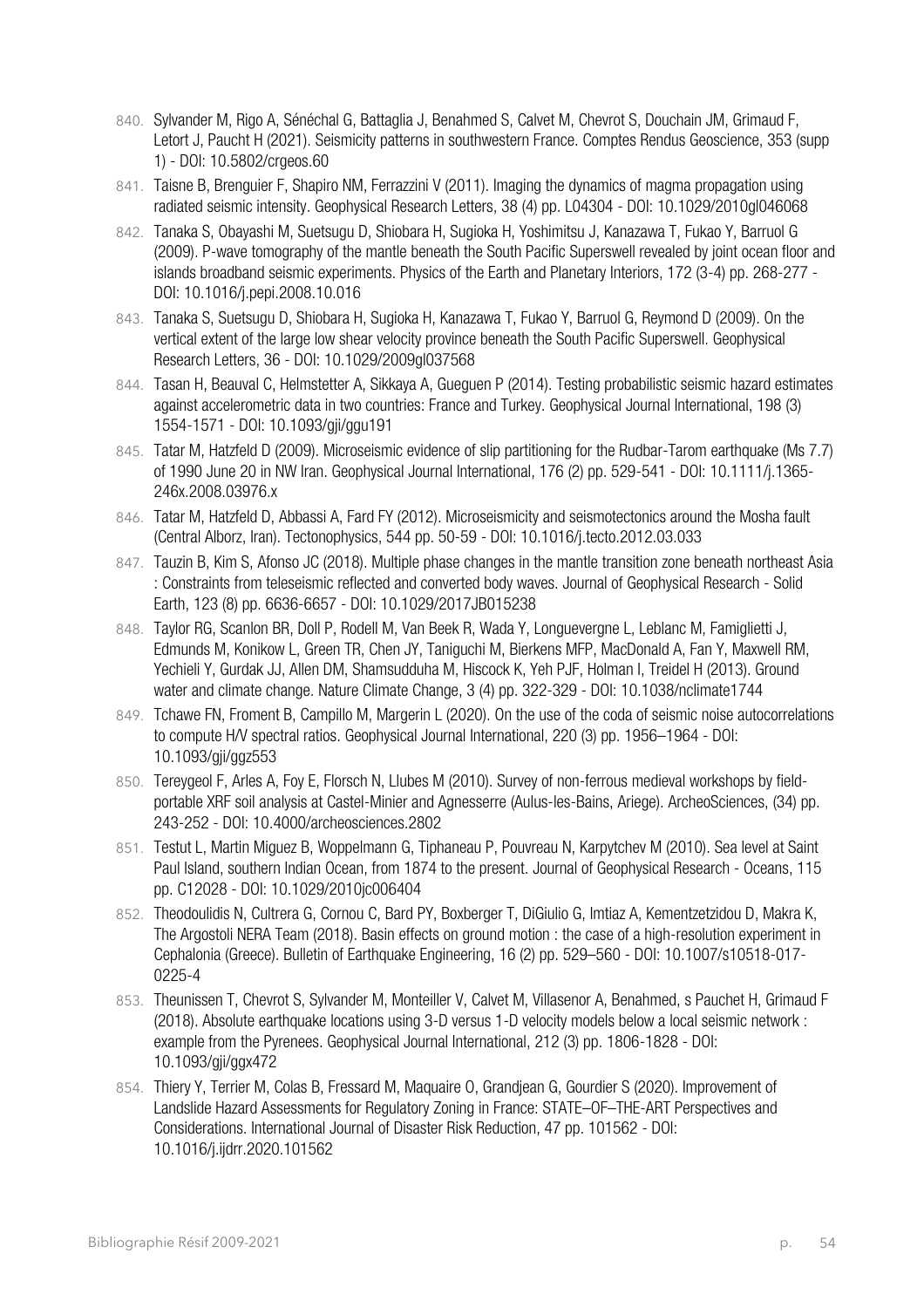- 855. Thomas EG, Baker JBH, Ruohoniemi JM, Coster AJ, Zhang SR (2016). The geomagnetic storm time response of GPS total electron content in the North American sector. Journal of Geophysical Research - Space Physics, 121 (2) pp. 1744-1759 - DOI: 10.1002/2015ja022182
- 856. Thomas F, Rizza M, Bellier O, Billant J, Dussouillez P, Fleury J, Delanghe D, Ollivier V, Godard V, Talon B (2021). Assessing post-pliocene deformation in a context of slow tectonic deformation: insights from paleoseismology, remote sensing and shallow geophysics in Provence, France. Natural Hazards, 105 (2) pp. 1453-1490 - DOI: 10.1007/s11069-020-04362-5
- 857. Thomas M, Espel P, Ziane D, Pinot P, Juncar P, Peirera Dos Santos F, Merlet S, Piquemal F, Genevès G (2015). First determination of the Planck constant using the LNE watt balance. Metrologia, 52 (2) pp. 433-443 - DOI: 10.1088/0026-1394/52/2/433
- 858. Thomas M, Espel P, Ziane D, Piquemal F, Pinot P, Juncar P, Silvestri Z, Plimmer M, Pereira Dos Santos F, Merlet S, Beaudoux F, Bentouati D, Brunet F, Jeanjacquot P et Madec D (2016). Approche du LNE pour la réalisation et la mise en pratique du kilogramme dans sa nouvelle définition. Revue Française de Metrologie, 43 (3) pp. 49-57 - DOI: 10.1051/rfm/2016015
- 859. Thomas M, Ziane D, Pinot P, Karcher R, Imanaliev A, Pereira Dos Santos F, Merlet S, Piquemal F, Espel P (2017). A determination of the Planck constant using the LNE Kibble balance in air. Metrologia, 54 (4) pp. 468- 480 - DOI: 10.1088/1681-7575/aa7882
- 860. Thorwart M, Dannowski A, Grevemeyer I, Lange D, Kopp H, Petersen F, Crawford W, Paul A (2021). Basin inversion: Reactivated rift structures in the Ligurian Sea revealed by OBS. Solid Earth Discussions, pp. In review - DOI: 10.5194/se-2021-9
- 861. Thouvenot F, Jenatton L, Gratier JP (2009). 200-m-deep earthquake swarm in Tricastin (lower Rhone Valley, France) accounts for noisy seismicity over past centuries. Terra Nova, 21 (3) pp. 203-210 - DOI: 10.1111/j.1365-3121.2009.00875.x
- 862. Thouvenot F, Jenatton L, Scafidi D, Turino C, Potin B, Ferretti G (2016). Encore Ubaye: Earthquake Swarms, Foreshocks, and Aftershocks in the Southern French Alps. Bulletin of the Seismological Society of America, 106 (5) pp. 2244-2257 - DOI: 10.1785/0120150249
- 863. Tiberi C, Gautier S, Ebinger C, Roecker S, Plasman M, Albaric J, Peyrat S, Déverchère J, Perrot J, Wambura F, Msabi M, Muzuka A, Mulibo G Kianji G (2019). Lithospheric modification by extension and magmatism at the craton-orogenic boundary: North Tanzania Divergence East Africa. Geophysical Journal International, 216 (3) pp. 1693-1710 - DOI: 10.1093/gji/ggy521
- 864. Tondi R, Schivardi R, Molinari I, Morelli A (2012). Upper mantle structure below the European continent: Constraints from surface-wave tomography and GRACE satellite gravity data. Journal of Geophysical Research - Solid Earth, 117 pp. B09401 - DOI: 10.1029/2012jb009149
- 865. Tonnellier A, Helmstetter A, Malet JP, Schmittbuhl J, Corsini A, Joswig M (2013). Seismic monitoring of softrock landslides: the Super-Sauze and Valoria case studies. Geophysical Journal International, 193 (3) pp. 1515- 1536 - DOI: 10.1093/gji/ggt039
- 866. Tornatore V, Tanir Kayikci E, Roggero M (2016). Comparison of ITRF2014 station coordinate input time series of DORIS, VLBI and GNSS. Advances in Space Research, 58 (12) pp. 2742-2757 - DOI: 10.1016/j.asr.2016.07.016
- 867. Trabattoni A, Barruol G, Dreo RG, Boudraa AO, Fontaine FR (2020). Orienting and locating OBS from ship noise analysis. Geophysical Journal International, 220 (3) pp. 1774-1790 - DOI: 10.1093/gji/ggz519
- 868. Traversa P, Maufroy E, Hollender F, Perron V, Bremaud V: Shibe H, Drouet S, Gueguen P, Langlais M, Wolyniec D. Pequegnat C, Douste-Bacque I (2020). RESIF RAP and RLBP Dataset of Earthquake Ground Motion in Mainland France. Seismological Research Letters, 91 (4) pp. 2409–2424 - DOI: 10.1785/0220190367
- 869. Trimeche A, Langlois M, Merlet S, Pereira Dos Santos F (2017). Active control of laser wavefronts in atom interferometers. Physical Review Applied, 7 pp. 034016 - DOI: 10.1103/PhysRevApplied.7.034016
- 870. Trinh PT, Brossier R, Métivier L, Tavard L, Virieux J (2019). Efficient time-domain 3D elastic and viscoelastic fullwaveform inversion using a spectral-element method on flexible Cartesian-based mesh. Geophysics, 84 (1) pp. R75–97 - DOI: 10.1190/geo2018-0059.1.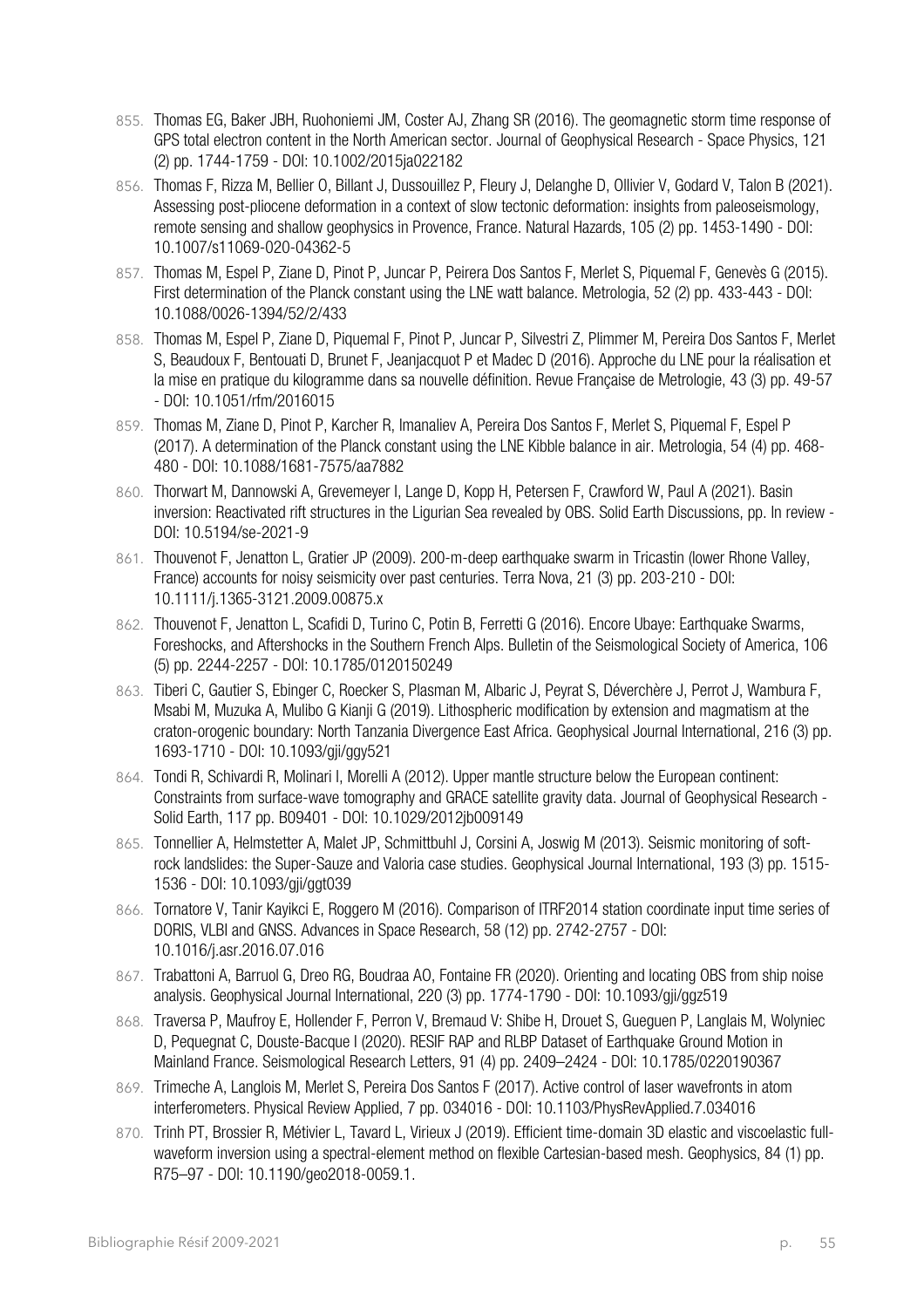- 871. Tromans IJ, Aldama-Bustos G, Douglas J, Cheimariou AL, Hunt S, Davì M, Musson R, Garrard G, Strasser FO, Robertson C (2019). Probabilistic seismic hazard assessment for a new-build nuclear power plant site in the UK. Bulletin of Earthquake Engineering, 17 (1) pp. 1–36 - DOI: 10.1007/s10518-018-0441-6
- 872. Tsang-Hin Sun E, Evain M, Julia J, Lamarque G, Schnurle P (2021). Crustal seismic structure and anisotropy of Madagascar and south-eastern Africa using receiver function harmonics: interplay of inherited local heterogeneities and current regional stress. Geophysical Journal International, in press pp. ggab118 - DOI: 10.1093/gji/ggab118
- 873. Tsekhmistrenko M, Sigloch K, Hosseini K, Barruol G (2020). Seismic tomography images a family tree of Indo-African mantle plumes. Nature Geoscience, pp. Accepted
- 874. Tu R, Zhang HP, Ge MR, Huang GW (2013). A real-time ionospheric model based on GNSS Precise Point Positioning. Advances in Space Research, 52 (6) pp. 1125-1134 - DOI: 10.1016/j.asr.2013.06.015
- 875. Turrillot P, Faure M, Martelet g Chen Y, Augier R (2011). Pluton-dyke relationships in a Variscan granitic complex from AMS and gravity modelling. Inception of the extensional tectonics in the South Armorican Domain (France). Journal of Structural Geology, 33 (11) pp. 1681-1698 - DOI: 10.1016/j.jsg.2011.08.004
- 876. Valade S, Donnadieu F, Lesage P, Mora MM, Harris A, Alvarado GE (2012). Explosion mechanisms at Arenal volcano, Costa Rica: An interpretation from integration of seismic and Doppler radar data. Journal of Geophysical Research - Solid Earth, 117 pp. B01309 - DOI: 10.1029/2011jb008623
- 877. Valentin J, Capron A, Jongmans D, Baillet L, Bottelin P, Donze F, Larose E, Mangeney A (2017). The dynamic response of prone-to-fall columns to ambient vibrations: comparison between measurements and numerical modelling. Geophysical Journal International, 208 (2) 1058-1076 - DOI: 10.1093/gji/ggw440
- 878. Vallage A, Bollinger L (2019). Testing Fault Models in Intraplate Settings: A Potential for Challenging the Seismic Hazard Assessment Inputs and Hypothesis. Pure and Applied Geophysics - DOI: 10.1007/s00024-019-02129-z
- 879. Vallage A, Bollinger L, Champenois J, Duverger C, Guilhem Trilla A, Hernandez B, Le PichonA, Listowski C, Mazet-Roux G, Menager M, Pinel-Puysségur B, Vergoz J (2021). Multi-technology characterisation of an unusual surface rupturing intraplate earthquake: The ML 5.4 2019 Le Teil event in France. Geophysical Journal International, 226 (2) pp. 803-813 - DOI: 10.1093/gji/ggab136
- 880. Vallee M, Ampuero JP, Juhel K, Bernard P, Montagner JP, Barsuglia, M (2017). Observations and modeling of the elastogravity signals preceding direct seismic waves. Science, 358 (6367) pp. 1164-1167 - DOI: 10.1126/science.aao0746
- 881. Vallee M, Nocquet JM, Battaglia J, Font Y, Segovia M, Regnier M, Mothes PA, Jarrin P, Cisneros D, Vaca S, Yepes H, Martin X, Bethoux, N, Chlieh M (2013). Intense interface seismicity triggered by a shallow slow slip event in the Central Ecuador subduction zone. Journal of Geophysical Research - Solid Earth, 118 (6) pp. 2965- 2981 - DOI: 10.1002/jgrb.50216
- 882. Van Baelen J, Penide G (2009). Study of water vapor vertical variability and possible cloud formation with a small network of GPS stations. Geophysical Research Letters, 36 (2) pp. L02804 - DOI: 10.1029/2008gl036148
- 883. Van Baelen J, Reverdy M, Tridon F, Labbouz L, Dick G, Bender M, Hagen M (2011). On the relationship between water vapour field evolution and the life cycle of precipitation systems. Quarterly Journal of the Royal Meteorological Society, 137 pp. 204-223 - DOI: 10.1002/qj.785
- 884. Van Camp M, De Viron O, Scherneck HG, Hinzen KG, Williams SDP, Lecocq, T, Quinif Y, Camelbeeck T (2011). Repeated absolute gravity measurements for monitoring slow intraplate vertical deformation in western Europe. Journal of Geophysical Research - Solid Earth, 116 pp. B08402 - DOI: 10.1029/2010jb008174
- 885. Van Houtte C, Denolle M (2018). Improved model fitting for the empirical Green's function approach using hierarchical models. Journal of Geophysical Research - Solid Earth, 123 (4) pp. 2923-2942 - DOI: 10.1002/2017JB014943
- 886. Van Vliet-Lanoe B, Goslin J, HalleGouet B, Henaff A, Delacourt C, Fernane A, Franzetti M, Le Cornec, E, Le Roy P, Penaud, A (2014). Middle- to late-Holocene storminess in Brittany (NW France): Part I - morphological impact and stratigraphical record. Holocene, 24 (4) 413-433 - DOI: 10.1177/0959683613519687
- 887. Vecsey L, Plomerova J, Jedlicka P, Munzarova H, Babuska V (2017). Data quality control and tools in passive seismic experiments exemplified on the Czech broadband seismic pool MOBNET in the AlpArray collaborative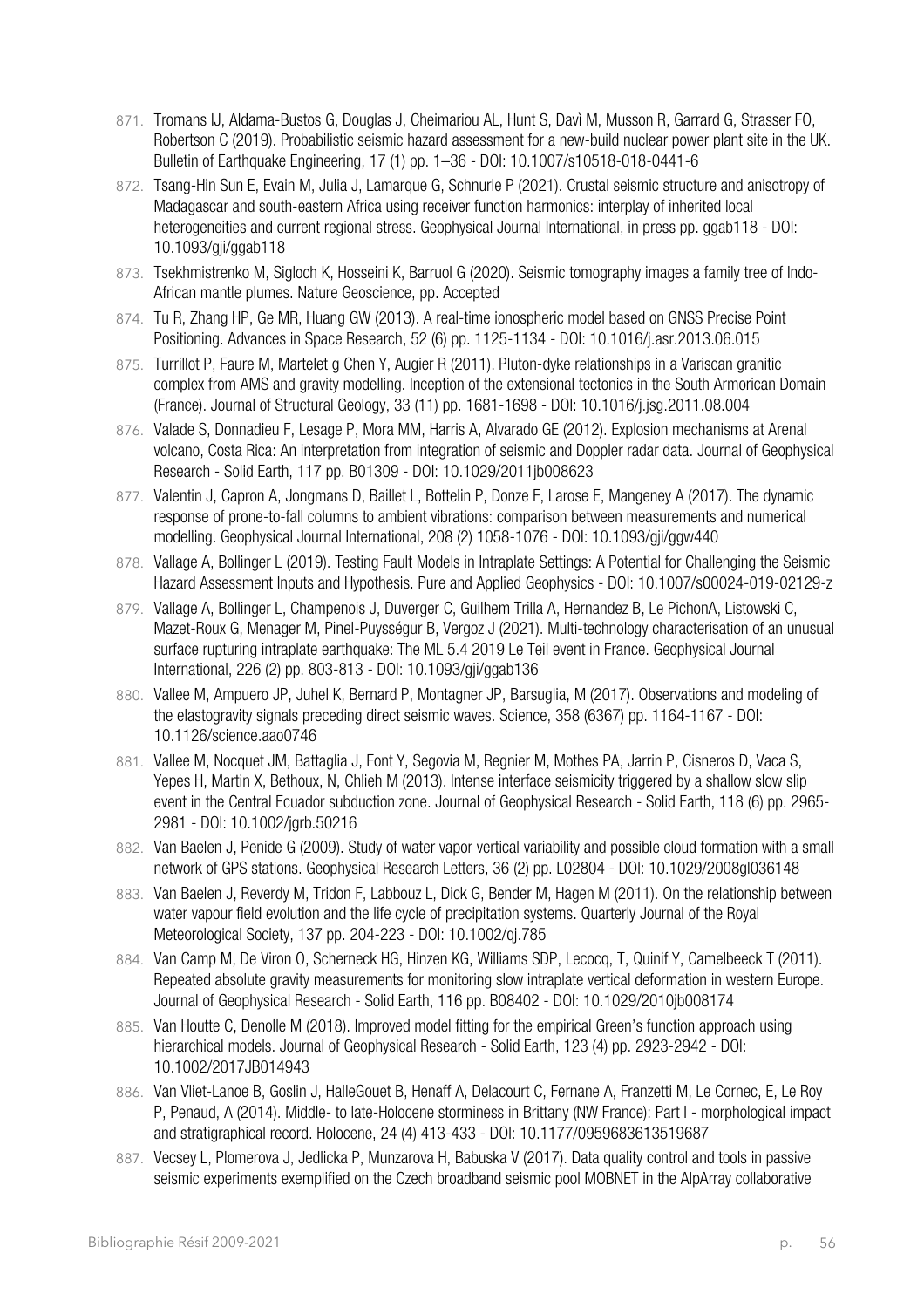project. Geoscientific Instrumentation, Methods and Data Systems, 6 (2) pp. 505-521 - DOI: 10.5194/gi-6-505- 2017

- 888. Vergniolle S, Gaudemer Y (2012). Decadal evolution of a degassing magma reservoir unravelled from fire fountains produced at Etna volcano (Italy) between 1989 and 2001. Bulletin of Volcanology, 74 (3) pp. 725-742 - DOI: 10.1007/s00445-011-0563-z
- 889. Vigny C, Rudloff A, Ruegg JC, Madariaga R, Campos J, Alvarez M (2009). Upper plate deformation measured by GPS in the Coquimbo Gap, Chile. Physics of the Earth and Planetary Interiors, 175 (1-2) pp. 86-95 - DOI: 10.1016/j.pepi.2008.02.013
- 890. Vigny C, Socquet A, Peyrat S, Ruegg JC, Metois M, Madariaga R, Morvan S, Lancieri M, Lacassin R, Campos J, Carrizo D, Bejar-Pizarro M, Barrientos S, Armijo R, Aranda C, Valderas-Bermejo MC, Ortega I, Bondoux F, Baize S, Lyon-Caen H, Pavez A, Vilotte JP, Bevis M, Brooks BA, Smalley R, Parra H, Baez Soto JC, Blanco M, Cimbaro S, Kendrick E (2011). The 2010 Mw 8.8 Maule megathrust earthquake of Central Chile, monitored by GPS. Science, 332 (6036) pp. 1417-1421 - DOI: 10.1126/science.1204132
- 891. Villegas‐Lanza JC, Chlieh M: Cavalie O, Tavera H, Baby P, Chire-Chira J, Nocquet JM (2016). Active tectonics of Peru: Heterogeneous interseismic coupling along the Nazca megathrust, rigid motion of the Peruvian Sliver, and Subandean shortening accommodation. Journal of Geophysical Research - Solid Earth, 121 (10) pp. 7371-7394 - DOI: 10.1002/2016JB013080
- 892. Viti M, Mantovani E, Babbucci D, Tamburelli C (2011). Plate kinematics and geodynamics in the Central Mediterranean. Journal of Geodynamics, 51 (2-3) pp. 190-204 - DOI: 10.1016/j.jog.2010.02.006
- 893. Vu TD, Bruinsma S, Bonvalot S (2019). A high resolution gravimetric geoid model for Vietnam. Earth, Planets and Space, 71 (65) - DOI: 10.1186/s40623-019-1045-3
- 894. Walpersdorf A, Manighetti I, Mousavi Z, Tavakoli F, Vergnolle M, Jadidi A, Hatzfeld D, Aghamohammadi A, Bigot A, Djamour Y, Nankali H, Sedighi M (2014). Present-day kinematics and fault slip rates in eastern Iran, derived from 11 years of GPS data. Journal of Geophysical Research - Solid Earth, 119 (2) pp. 1359-1383 - DOI: 10.1002/2013JB010620
- 895. Walpersdorf A, Pinget L, Vernant P, Sue C, Deprez A, the RENAG team (2018). Does Long-Term GPS in the Western Alps Finally Confirm Earthquake Mechanisms?. Tectonics, 37 (10) pp. 3721–3737 - DOI: 10.1029/2018TC005054
- 896. Walpersdorf A, Sue C, Baize S, Cotte N, Bascou P, Beauval C, Collard, P, Daniel G, Dyer H, Grasso JR, Hautecoeur O, Helmstetter A, Hok S, Langlais M, Menard G, Mousavi Z, Ponton F, Rizza M, Roll L, Souami D, Thirard, L, Vaudey P, Voisin C, Martinod J (2015). Coherence between geodetic and seismic deformation in a context of slow tectonic activity (SW Alps, France). Journal of Geodynamics, 85 pp. 58-65 - DOI: 10.1016/j.jog.2015.02.001
- 897. Wang D, Kawakatsu H, Mori J, Ali B, Ren ZK, Shen XL (2016). Backprojection analyses from four regional arrays for rupture over a curved dipping fault: The Mw 7.7 24 September 2013 Pakistan earthquake. Journal of Geophysical Research - Solid Earth, 121 (3) pp. 1948-1961 - DOI: 10.1002/2015jb012168
- 898. Wang D, Mori J (2016). Short-Period Energy of the 25 April 2015 Mw 7.8 Nepal Earthquake Determined from Backprojection Using Four Arrays in Europe, China, Japan, and Australia. Bulletin of the Seismological Society of America, 106 (1) pp. 259-266 - DOI: 10.1785/0120150236
- 899. Wang Y, Chevrot S, Monteiller V, Komatitsch D, Mouthereau F, Manatschal G, Sylvander M, Diaz J, Ruiz M, Grimaud F, Benahmed S, Pauchet H, Martin R (2016). The deep roots of the western Pyrenees revealed by full waveform inversion of teleseismic P waves. Geology, 44 (6) pp. 475-U100 - DOI: 10.1130/g37812.1
- 900. Weatherill G, Kotha SR, Cotton F (2020). A regionally-adaptable "scaled backbone" ground motion logic tree for shallow seismicity in Europe: application to the 2020 European seismic hazard model. Bulletin of Earthquake Engineering, 18 pp. 5087-5117 - DOI: 10.1007/s10518-020-00899-9
- 901. Wehr A, Chevrot S, Courrioux G, Guillen A (2018). A three-dimensional model of the Pyrenees and their foreland basins from geological and gravimetric data. Tectonophysics, 734 pp. 16-32 - DOI: 10.1016/j.tecto.2018.03.017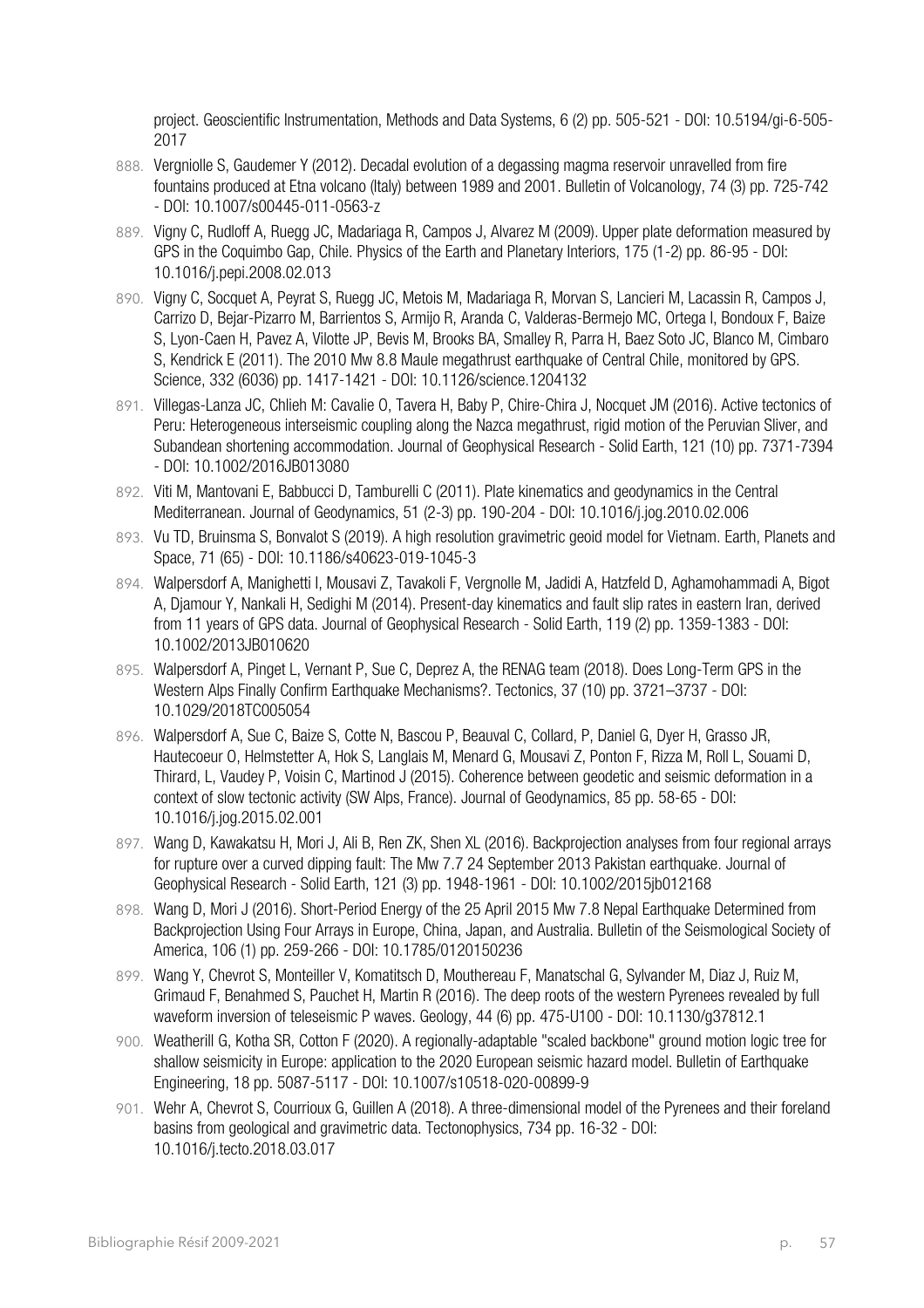- 902. Widiyantoro S, Ramdhan M, Métaxian JP, Cummins PR, Martel C, Erdmann S, Fahmi AA (2018). Seismic imaging and petrology explain highly explosive eruptions of Merapi Volcano, Indonesia. Scientific Reports, 8 (1) pp. 13656 - DOI: 10.1038/s41598-018-31293-w
- 903. Wilmes H, Wziontek H, Falk R, Bonvalot S (2009). AGrav-The New International Absolute Gravity Database of BGI and BKG and its benefit for the Global Geodynamics Project (GGP). Journal of Geodynamics, 48 (3-5) pp. 305- 309 - DOI: 10.1016/j.jog.2009.09.035
- 904. Woodworth P, Gravelle M, Marcos M, Woppelmann G, Hughes CW (2015). The status of measurement of the Mediterranean mean dynamic topography by geodetic techniques. Journal of Geodesy, 89 (8) pp. 811-827 - DOI: 10.1007/s00190-015-0817-1
- 905. Woppelmann G, Letetrel C, Santamaria A, Bouin MN, Collilieux, X, Altamimi Z, Williams SDP, Martin Miguez B (2009). Rates of sea-level change over the past century in a geocentric reference frame. Geophysical Research Letters, 36 (12) pp. L12607 - DOI: 10.1029/2009gl038720
- 906. Woppelmann G, Marcos M (2012). Coastal sea level rise in southern Europe and the nonclimate contribution of vertical land motion. Journal of Geophysical Research - Oceans, 117 C01007 - DOI: 10.1029/2011jc007469
- 907. Woppelmann G, Marcos M, Coulomb, A, Martin Miguez B, Bonnetain P, Boucher C, Gravelle M, Simon B, Tiphaneau P (2014). Rescue of the historical sea level record of Marseille (France) from 1885 to 1988 and its extension back to 1849-1851. Journal of Geodesy, 88 (9) pp. 869-885 - DOI: 10.1007/s00190-014-0728-6
- 908. Wu H, Huang Z, Zhao D (2021). Deep structure beneath the southwestern flank of the Baikal rift zone and adjacent areas. Physics of the Earth and Planetary Interiors, 310 pp. 106616 - DOI: 10.1016/j.pepi.2020.106616
- 909. Wu W, Jessica C, Irving E (2020). Array‐Based Iterative Measurements of Travel Times and Their Constraints on Outermost Core Structure. Journal of Geophysical Research - Solid Earth, 125 (3) pp. e2019JB018162 - DOI: 10.1029/2019JB018162
- 910. Wulfmeyer V, Behrendt A, Kottmeier C, Corsmeier U, Barthlott C, Craig GC, Hagen M, Althausen D, Aoshima F, Arpagaus M, Bauer HS, Bennett L, Blyth A, Brandau C, Champollion C, Crewell S, Dick G, Di Girolamo P, Dorninger M, Dufournet Y, Eigenmann R, Engelmann R, Flamant C, Foken T, Gorgas T, Grzeschik M, Handwerker J, Hauck C, Holler H, Junkermann W, Kalthoff N, Kiemle C, Klink S, Konig M, Krauss L, Long CN, Madonna F, Mobbs S, Neininger B, Pal S, Peters G, Pigeon G, Richard E, Rotach MW, Russchenberg H, Schwitalla T, Smith V, Steinacker R, Trentmann J, Turner DD, Van Baelen J, Vogt S, Volkert H, Weckwerth T, Wernli H, Wieser A, Wirth M (2011). The Convective and Orographically-induced Precipitation Study (COPS): the scientific strategy, the field phase, and research highlights. Quarterly Journal of the Royal Meteorological Society, 137 (supp 1) pp. 3-30 - DOI: 10.1002/qj.752
- 911. Xavier L, Becker M, Cazenave A, Longuevergne L, Llovel W, Rotunno Filho OC (2010). Interannual variability in water storage over 2003-2008 in the Amazon Basin from GRACE space gravimetry, in situ river level and precipitation data. Remote Sensing of Environment, 114 (8) pp. 1629-1637 - DOI: 10.1016/j.rse.2010.02.005
- 912. Xie H, Longuevergne L, Ringler C, Scanlon BR (2012). Calibration and evaluation of a semi-distributed watershed model of Sub-Saharan Africa using GRACE data. Hydrology and Earth System Sciences, 16 (9) pp. 3083-3099 -DOI: 10.5194/hess-16-3083-2012
- 913. Xiong C, Lühr H, Yamazaki Y (2019). An opposite response of the low-latitude ionosphere at Asian and American sectors during storm recovery phases: drivers from below or above. Journal of Geophysical Research - Space Physics - DOI: 10.1029/2019JA026917
- 914. Xiong C, Yin F, Luo X, Jin Y, Wan X (2019). Plasma patches inside the polar cap and auroral oval: the impact on the spaceborne GPS receiver. Journal of Space Weather and Space Climate, 9 (10) pp. A25 - DOI: 10.1051/swsc/2019028
- 915. Yan X, Ducrocq V, Jaubert G, Brousseau P, Poli P, Champollion C, Flamant C, Boniface K (2009). The benefit of GPS zenith delay assimilation to high-resolution quantitative precipitation forecasts: A case-study from COPS IOP 9. Quarterly Journal of the Royal Meteorological Society, 135 (644) pp. 1788-1800 - DOI: 10.1002/qj.508
- 916. Yan X, Ducrocq V, Poli P, Hakam M, Jaubert G, Walpersdorf A (2009). Impact of GPS zenith delay assimilation on convective-scale prediction of Mediterranean heavy rainfall. Journal of Geophysical Research - Atmospheres, 114 - DOI: 10.1029/2008jd011036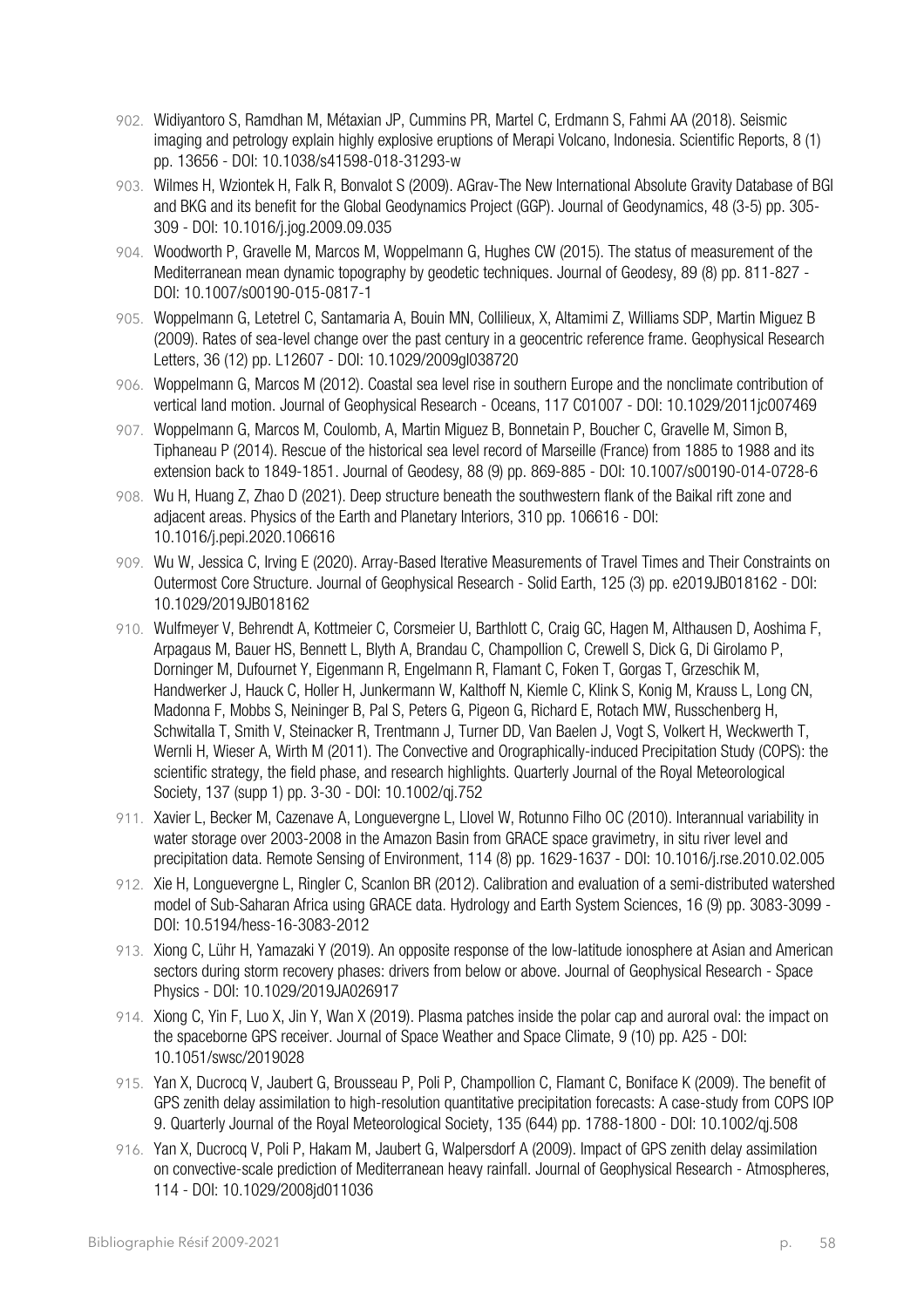- 917. Yang ZL, Niu GY, Mitchell KE, Chen F, Ek MB, Barlage M, Longuevergne L, Manning K, Niyogi D, Tewari M, Xia YL (2011). The community Noah land surface model with multiparameterization options (Noah-MP): 2. Evaluation over global river basins. Journal of Geophysical Research - Atmospheres, 116 pp. D12110 - DOI: 10.1029/2010jd015140
- 918. Yudistira T, Metaxian JP, Putriastuti M, Widiyantoro S, Rawlinson N, Beauducel F, Zulfakriza Z, Nugraha AD, Laurin A, Fahmi AA, Budi-Santoso A (2021). Imaging of a Magma System Beneath the Merapi Volcano Complex, Indonesia, using Ambient Seismic Noise Tomography. Geophysical Journal International, pp. ggab104 - DOI: 10.1093/gji/ggab104
- 919. Yue H, Lay T, Rivera L, An C, Vigny C, Tong XP, Baez Soto JC (2014). Localized fault slip to the trench in the 2010 Maule, Chile Mw=8.8 earthquake from joint inversion of high-rate GPS, teleseismic body waves, InSAR, campaign GPS, and tsunami observations. Journal of Geophysical Research - Solid Earth, 119 (10) pp. 7786- 7804 - DOI: 10.1002/2014jb011340
- 920. Zaccarelli R, Bindi D, Strollo A, Quinteros J, Cotton F (2019). Stream2segment : an open-source tool for downloading, processing, and visualizing massive event-based seismic waveform datasets. Seismological Research Letters, 90 (5) pp. 2028-2038 - DOI: 10.1785/0220180314
- 921. Zahradník J, Sokos E (2018). Fitting waveform envelopes to derive focal mechanisms of moderate earthquakes. Seismological Research Letters, 89 (3) pp. 1137-1145 - DOI: 10.1785/0220170161
- 922. Zecevic M, De Barros L, Bean CJ, O'Brien GS, Brenguier,F (2013). Investigating the source characteristics of long-period (LP) seismic events recorded on Piton de la Fournaise volcano, La Reunion. Journal of Volcanology and Geothermal Research, 258 pp. 1-11 - DOI: 10.1016/j.jvolgeores.2013.04.009
- 923. Zhang H, Van der Lee S, Ge ZX (2016). Multiarray rupture imaging of the devastating 2015 Gorkha, Nepal, earthquake sequence. Geophysical Research Letters, 43 (2) pp. 584-591 - DOI: 10.1002/2015gl066657
- 924. Zhang J, (2014). Preliminary exploration of earthquake monitoring system construction for high speed railway in China. Journal of Natural Disasters, 23 (4) pp. 103-110 - DOI: 10.13577/j.jnd.2014.0414
- 925. Zhang L, Li J, Wang T, Yang F, Chen Q (2020). Body Waves Retrieved From Noise Cross‐Correlation Reveal Lower Mantle Scatterers Beneath the Northwest Pacific Subduction Zone. Geophysical Research Letters, 47 (19) pp. e2020GL088846 - DOI: 10.1029/2020GL088846
- 926. Zhang SR, Coster AJ, Erickson PJ, Goncharenko L, Rideout W, Vierinen J (2019). Traveling ionospheric disturbances and ionospheric perturbations associated with solar flares in September 2017. Journal of Geophysical Research - Space Physics, 124 - DOI: 10.1029/2019JA026585
- 927. Zhang SR, Erickson PJ, Foster JC, Holt JM, Coster AJ, Makela JJ, Noto J, Meriwether JW, Harding BJ, Riccobono J, Kerr R (2015). Thermospheric poleward wind surge at midlatitudes during great storm intervals. Geophysical Research Letters, 42 (13) pp. 5132-5140 - DOI: 10.1002/2015gl064836
- 928. Zhang SR, Erickson PJ, Goncharenko L, Coster AJ, Rideout W, Vierinen J (2017). Ionospheric Bow Waves and Perturbations Induced by the 21 August 2017 Solar Eclipse. Geophysical Research Letters, 44 (24) pp. 12067- 12073 - DOI: 10.1002/2017gl076054
- 929. Zhang SR, Erickson PJ, Zhang YL, Wang WB, Huang CS, Coster AJ, Holt JM, Foster JF, Sulzer M, Kerr R (2017). Observations of ion-neutral coupling associated with strong electrodynamic disturbances during the 2015 St. Patrick's Day storm. Journal of Geophysical Research - Space Physics, 122 (1) pp. 1314-1337 - DOI: 10.1002/2016ja023307
- 930. Zhao L, Malusa MG, Yuan H, Paul A, Guillot S, Lu Y, Solarino S, Eva E, Lu G, Bodin T, Cifalps Group, AlpArray Working Group (2020). Evidence for a serpentinized plate interface favouring continental subduction. Nature Communications, 11 (1) pp. 2171 - DOI: 10.1038/s41467-020-15904-7
- 931. Zhao L, Paul A, Guillot S, Solarino S, Malusà MG, Zheng T, Aubert C, Salimbeni S, Dumont T, Schwartz S, Zhu R, Wang Q (2015). First seismic evidence for continental subduction beneath the Western Alps. Geology, 43 (9) pp. 815-818 - DOI: 10.1130/G36833.1
- 932. Zhao L, Paul A, Malusa MG, Xu XB, Zheng TY, Solarino S, Guillot S, Schwartz S, Dumont T, Salimbeni S, Aubert C, Pondrelli S, Wang QC, Zhu RX (2016). Continuity of the Alpine slab unraveled by high-resolution P wave tomography. Journal of Geophysical Research - Solid Earth, 121 (12) 8720-8737 - DOI: 10.1002/2016jb013310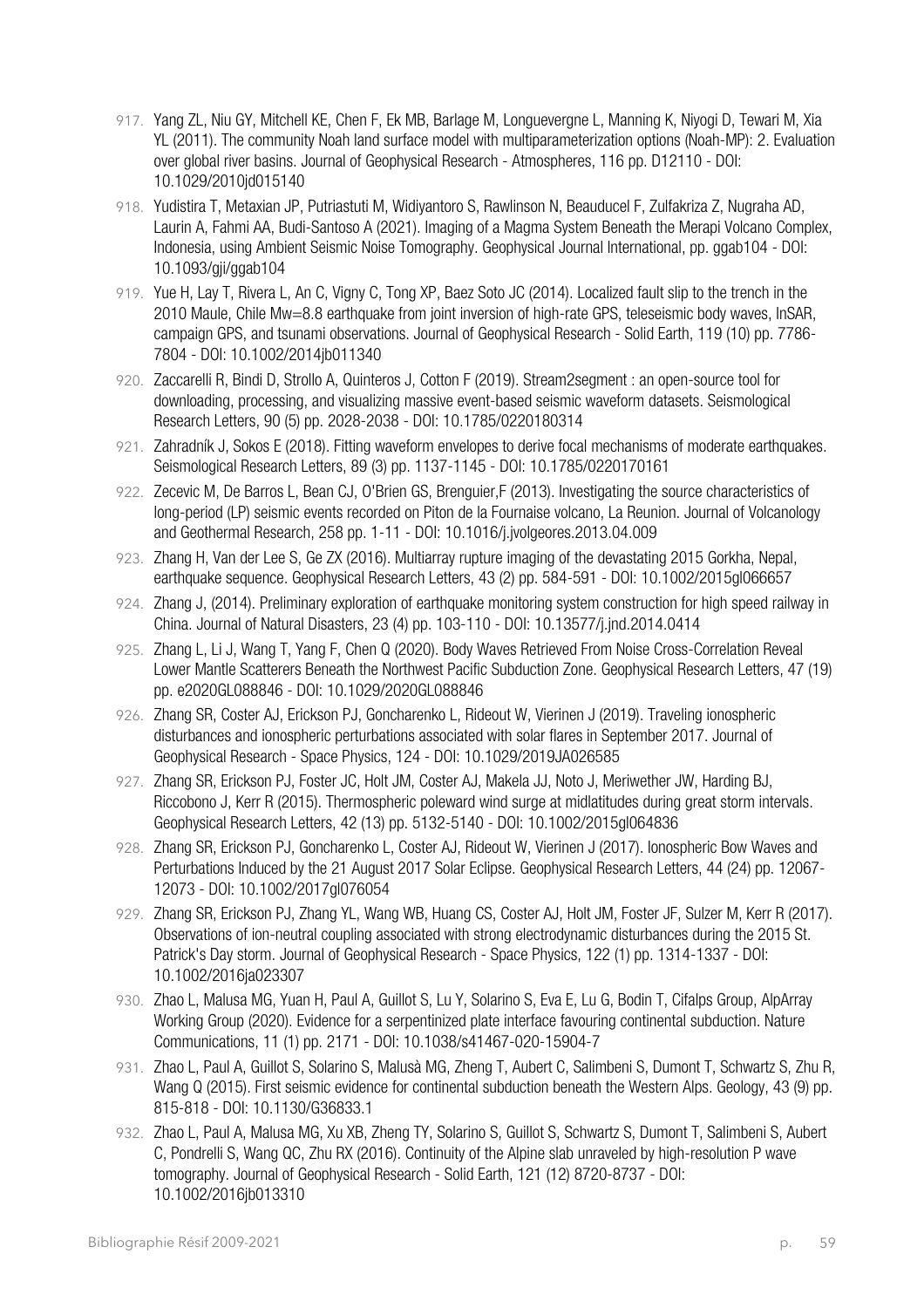- 933. Zhu HJ, Bozdag E, Peter D, Tromp J (2012). Structure of the European upper mantle revealed by adjoint tomography. Nature Geoscience, 5 (7) pp. 493-498 - DOI: 10.1038/ngeo1501
- 934. Zigone D, Rivet D, Radiguet M, Campillo M, Voisin C, Cotte N, Walpersdorf A, Shapiro NM, Cougoulat G, Roux, P, Kostoglodov V, Husker A, Payero JS (2012). Triggering of tremors and slow slip event in Guerrero, Mexico, by the 2010 Mw 8.8 Maule, Chile, earthquake. Journal of Geophysical Research - Solid Earth, 117 pp. B09304 - DOI: 10.1029/2012jb009160

#### Cartes

- 935. Bonvalot S, Balmino G, Briais A, Kuhn M, Peyrefitte A, Vales M et al (2012). World Gravity Map : Complete spherical Bouguer anomaly, 1:50000000 map.
- 936. Bonvalot S, Balmino G, Briais A, Kuhn M, Peyrefitte A, Vales M et al (2012). World Gravity Map : Isostatic anomaly (Airy Heiskanen (Tc=30km), 1:50000000 map.
- 937. Bonvalot S, Balmino G, Briais A, Kuhn M, Peyrefitte A, Vales M et al (2012). World Gravity Map : Surface free-air anomaly, 1:50000000 map.
- 938. Guille G, et al (2009). Carte géologique de France (1/50000e) Polynésie française.
- 939. Hollender F, (2021). Carte du réseau accélérométrique permanent français (Résif-Rap) en avril 2021.
- 940. Hollender F, (2021). Map of the French permanent accelerometric network (Résif-Rap) in April 2021.
- 941. Kerckhove, C, Thouvenot F (2012). Notice explicative, Carte géol. France (1/50 000), feuille Allos (919).
- 942. Lambotte S, (2021). Carte de la sismicité instrumentale de la France métropolitaine sur la période 1962-2020.
- 943. Martelet G, Pajot G, Debeglia N (2009). Nouvelle carte gravimétrique de la France ; RCGF09 Réseau et Carte Gravimétrique de la France.
- 944. Vernant P, (2019). Carte des sites permanents (cGNSS) et semi-permanents (sGNSS) du Réseau national GNSS permanent (RESIF-RENAG) - 2019.

# Chapitres d'ouvrages

- 945. Alshawaf F, Fuhrmann T, Heck B, Hinz S, Knöpfler A, Luo X, Mayer M, Schenk A, Thiele A, Westerhaus M (2013). Integration of InSAR and GNSS Observations for the Determination of Atmospheric Water Vapour. Ozone seasonal variation with ground-based and satellite equipments at Évora Observatory - Portugal during 2007- 2010 (Ouvrage), pp. 147-162 - DOI: 10.1007/978-3-642-32714-8\_10
- 946. Balmino G, Bonvalot S (2016). Gravity Anomalies. Encyclopedia of Geodesy, pp. 1-9 DOI: 10.1007/978-3- 319-02370-0\_45-1.
- 947. Bonvalot S, DrewesH, Kuglitsch F, Adám J, Rózsa S (2016). The international Gravimetric Bureau", In "The Geodesist's HandOuvrage 2016". Journal of Geodesy HandOuvrage 2016, 90 (10) pp. 1186–1190
- 948. Couturier J, Schwarz M (2017). Chapitre 8 Recherches dans le domaine des agressions externes d'origine naturelle. In : État des recherches dans le domaine de la sûreté des réacteurs à eau sous pression, EDP Sciences, Institut de Radioprotection et de Sureté Nucléaire - DOI: 10.1051/978-2-7598-2074-0-012
- 949. Euzen A, Eymard L, Gall F (2013). Elévation du niveau de la mer. Le Développement Durable à Découvert, pp. 140-141
- 950. Fund F, Morel L, Mocquet A (2012). Assessment of the FES2004 Derived OTL Model in the West of France and Preliminary Results About Impacts of Tropospheric Models. In: Geodesy for Planet Earth International Association of Geodesy Symposia, 136 pp. 573-579 - DOI: 10.1007/978-3-642-20338-1\_70
- 951. Gomes JP, Lemos JV (2018). Characterization of the dynamic behavior of an arch dam by means of forced vibration tests. In : Validation of Dynamic Analyses of Dams and Their Equipment - Edited Contributions to the International Symposium on the Qualification of Dynamic Analyses of Dams and their Equipments, 31 August-2 September 2016, Saint-Malo, France, Edited By Jean-Jacques Fry, Norihisa Matsumoto, 493-516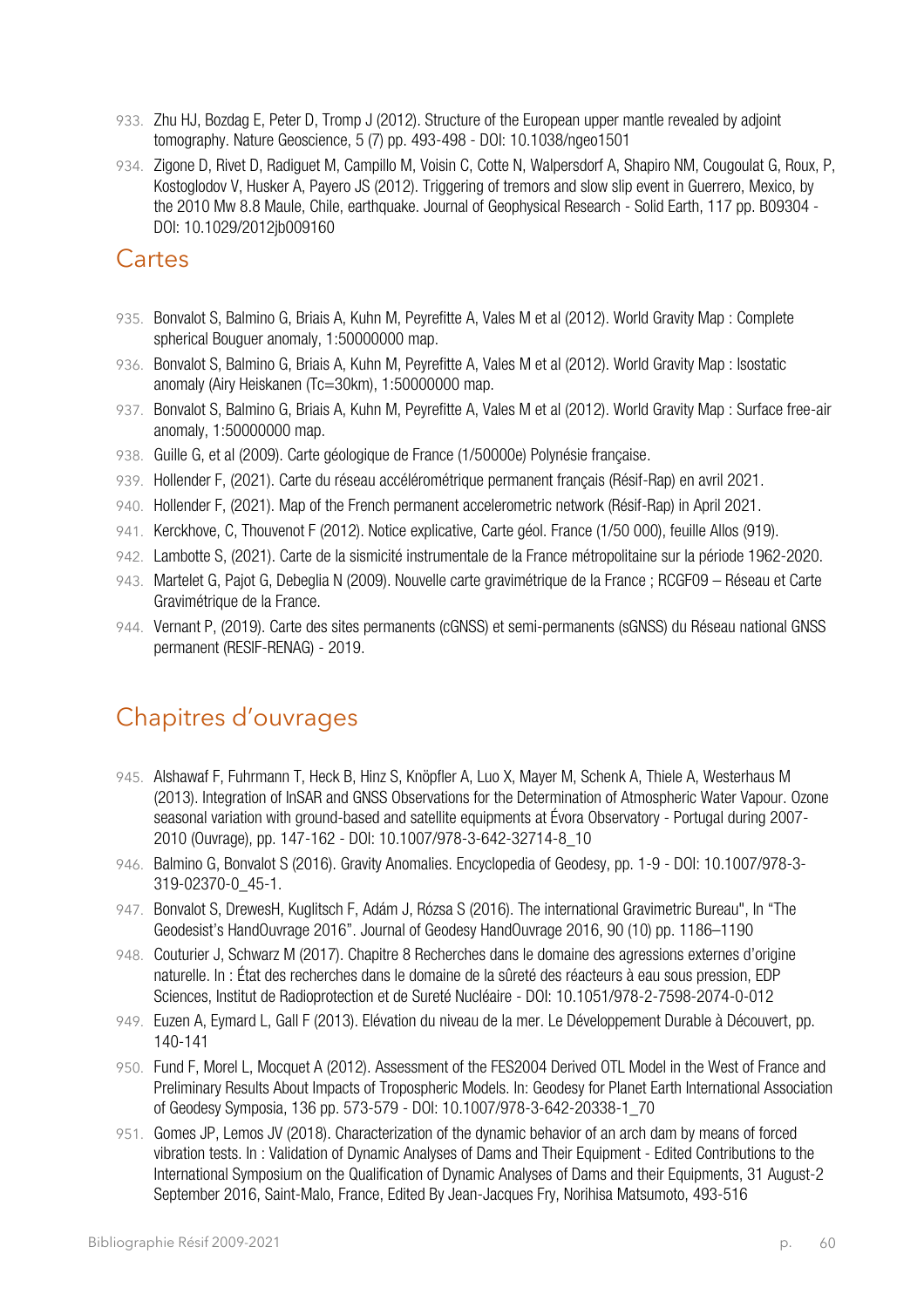- 952. Gomis D, Tsimplis M, Marcos M, Fenoglio-Marc L, Pérez B, Raicich F, Vilibic I, Wöppelmann G, Montserrat S (2012). Mediterranean Sea Level Variability and Trends. The Climate of the Mediterranean Region, From the Past to the Future, Chapter: 4, Publisher: Elsevier (Ouvrage), pp. 257-299 - DOI: 10.1016/B978-0-12-416042- 2.00004-5
- 953. Grappin C, Humler E (2019). Les phénomènes sismiques en France. In : Quand la Terre tremble CNRS Editions, pp. 56-115
- 954. Hinderer J, Crossley D, Warburton R (2015). Superconducting gravimetry. Treatise on Geophysics (Second Edition) - Reference Work, 2nd Edition, 2015 (Ouvrage), 3 pp. 59-115 - DOI: 10.1016/B978-0-444-53802- 4.00062-2
- 955. Hinderer J, Rosat S, Calvo M, Boy JP, Hector B, Riccardi U, Séguis L (2013). Preliminary Results from the Superconducting Gravimeter SG-060 Installed in West Africa (Djougou, Benin). A Closed-Loop Simulation on Regional Modelling of Gravity Changes from GRACE (Ouvrage), pp. 413-419 - DOI: 10.1007/978-3-642- 37222-3\_55
- 956. Köhler A, Gajek W, Malinowski M, Schweitzer J, Majdanski M, Geissler W, Chamarczuk M, Wuestefeld A (2020). Seismological monitoring of Svalbard's cryosphere: current status and knowledge gaps (CRYOSEIS). In : F. Van den Heuvel, C. Hübner, M. Błaszczyk, M. Heimann and H. Lihavainen (editors), SESS report 2019, Longyearbyen, Svalbard Integrated Arctic Earth Observing System
- 957. Limongelli MP, Dolce M, Spina D, Gueguen P, Langlais M, Wolyniec D, Maufroy E, Karakostas CZ, Lekidis VA, Morfidis K, Salonikios T, Rovithis E, Makra K, Masciotta MG, and Lourenço PB (2019). S²HM in some European countries. In : Seismic structural health monitoring, Tracts in Civil Engineering, Springer., pp. 303-343 - DOI: 10.1007/978-3-030-13976-6\_13
- 958. Motte E, Egido A, Roussel N, Boniface K, Frappart F (2016). Applications of GNSS-R in Continental Hydrology. In : Land Surface Remote Sensing in Continental Hydrology, pp. 281-322 - DOI: 10.1016/B978-1-78548-104- 8.50009-7
- 959. Nicolas J, Durand S, Vergnolle M, Morel L, Melachroinos S, Bouin MN, Fund F (2012). Ocean Loading in Brittany, Northwest France: Impact of the GPS Analysis Strategy. In : VII Hotine-Marussi Symposium on Mathematical Geodesy - International Association of Geodesy Symposia, 137 pp. 367-372 - DOI: 10.1007/978- 3-642-22078-4\_55
- 960. Nicolas J, Perosanz F, Rigo A, Le Bliguet G, Morel L, Fund F (2012). Impact of loading phenomena on velocity field computation from GPS campaigns: Application to ResPyr GPS campaign in the Pyrenees. In: Geodesy for Planet Earth International Association of Geodesy Symposia, 136 pp. 643-649 - DOI: 10.1007/978-3-642- 20338-1\_79
- 961. Pereira Dos Santos F, Bonvalot S (2016). Cold Atom Absolute Gravimeter. Encyclopedia of Geodesy, Grafarend Ed. - DOI: 10.1007/978-3-319-02370-0\_30-1.
- 962. Plag HP, Altamimi Z, Bettadpur S, Beutler G, Beyerle G, Cazenave A, Crossley D, Donnellan A, Forsberg R, Gross R, Hinderer J, Komjathy A, Ma C, Mannucci AJ, Noll C, Nothnagel A, Pavlis EC, Pearlman M, Poli P, Schreiber U, Senior K, Woodworth PL, Zerbini S, Zuffada C (2009). The goals, achievements, and tools of modern geodesy. Global Geodetic Observing System: Meeting the Requirements of a Global Society on a Changing Planet in 2020, pp. 15-88 - DOI: 10.1007/978-3-642-02687-4\_2
- 963. Quezada-Reyes A, Lesage P, Valdas-Gonzalez C, Perrier, L (2013). An analysis of the seismic activity of Popocatepetl Volcano, Mexico, associated with the eruptive period of December 2002 to February 2003: Looking for precursors. In : Understanding Open-Vent Volcanism and Related Hazards - Special Paper of the Geological Society of America, 498 pp. 89-106 - DOI: 10.1130/2013.2498(06)
- 964. Ramillien G, Frappart F, Seoane L (2016). Space Gravimetry Using GRACE Satellite Mission: Basic Concepts. Microwave Remote Sensing of Land Surfaces: Techniques and Methods, Elsevier, ISBN 9781785481598, pp. 285-302 - DOI: 10.1016/b978-1-78548-159-8.50006-2
- 965. Rothacher M, Beutler G, Behrend D, Donnellan A, Hinderer J, Ma C, Noll C, Oberst J, Pearlman M, Plag HP, Richter B, Schone T, Tavernier G, Woodworth PL (2009). The future Global Geodetic Observing System. In : Global Geodetic Observing System: Meeting the Requirements of a Global Society on a Changing Planet in 2020, pp. 237-272 - DOI: 10.1007/978-3-642-02687-4\_9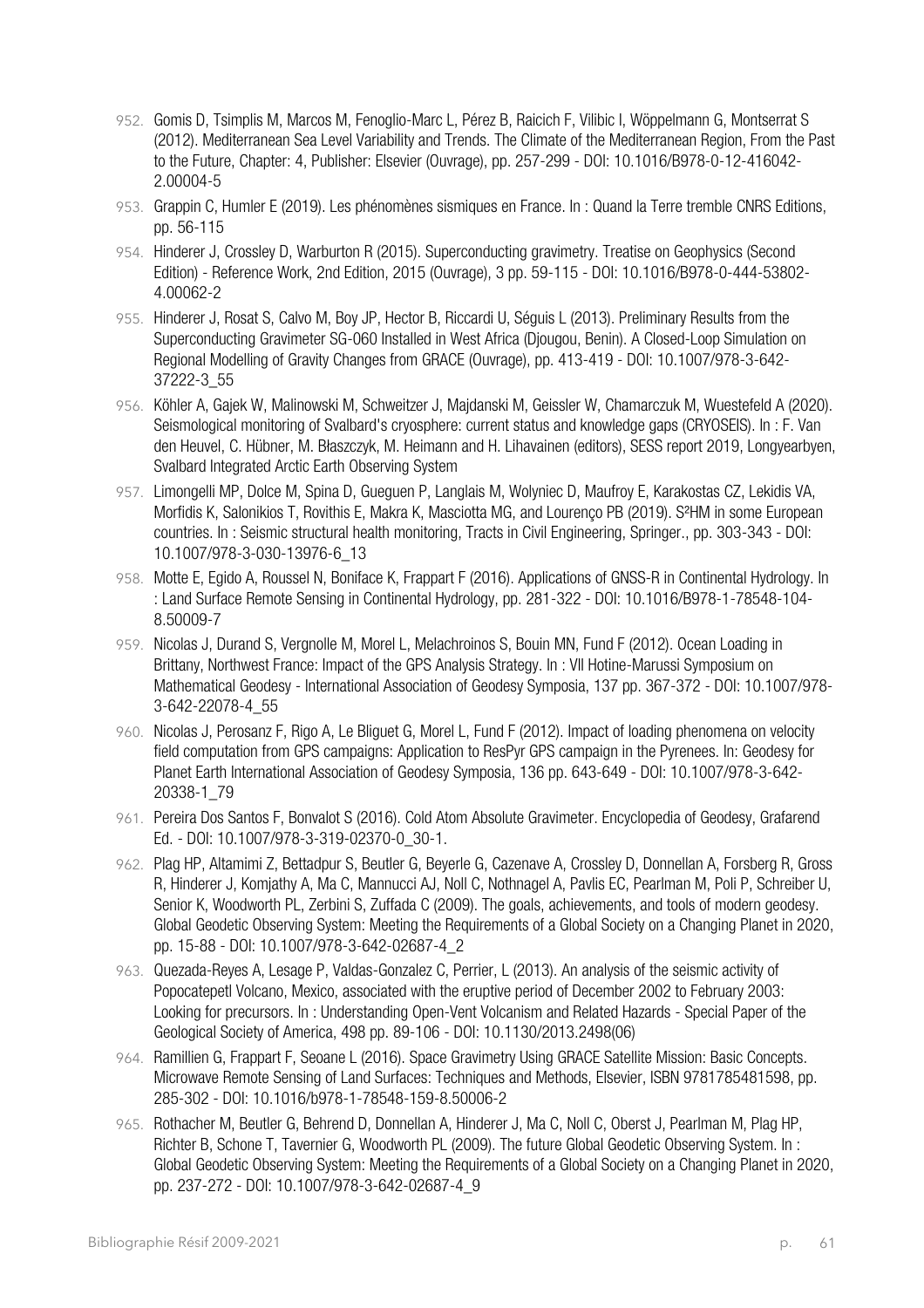- 966. Sakic P, Männel B, Bradke M, Ballu V, de Chabalier JB, Lemarchand A (2020). Estimation of Lesser Antilles Vertical Velocity Fields Using a GNSS-PPP Software Comparison. In : International Association of Geodesy Symposia. Springer, Berlin, Heidelberg, pp. 1-12 - DOI: 10.1007/1345\_2020\_101
- 967. Santamaria-Gomez A, Bouin MN, Wöppelmann G (2012). Improved GPS data analysis strategy for tide gauge benchmark monitoring. In: Geodesy for Planet Earth International Association of Geodesy Symposia, 136 pp. 11- 18 - DOI: 10.1007/978-3-642-20338-1\_2
- 968. Tiwari VM, Hinderer J (2011). Gravity Field, Time Variations from Surface Measurements. Heat Flow Measurements, Continental (Ouvrage), pp. 489-494 - DOI: 10.1007/978-90-481-8702-7\_236
- 969. Voigt C, Förste C, Wziontek H, Crossley D, Meurers B, Pálinkáš V, Hinderer J, J-P Boy, Barriot JP, Sun HP (2016). Report on the Data Base of the International Geodynamics and Earth Tide Service (IGETS). (Scientific Technical Report STR - Data ; 16/08), Potsdam : GFZ German Research Centre for Geosciences - DOI: 10.2312/GFZ.b103-16087
- 970. Woppelmann G, Bertin X (2013). Sea level rise. Le Développement Durable à Découvert, pp. 140-141

### Communications à des congrès

- 971. Arneodo G, Pequegnat C, Pedersen H, Volcke P (2017). Bilan et perspectives pour le centre de données sismologiques de RESIF (noeud B). (MEETING) 3èmes Rencontres scientifiques et techniques RESIF
- 972. Arneodo G, Péquegnat C, Pedersen H, Volcke P (2019). Bilan et perspectives pour le centre de données sismologiques de Résif (noeud B). (MEETING) Rencontres scientifiques et techniques RESIF 2019, Poster
- 973. Aubert C, Roussel S, Jung A, Brenguier F, Wolyniec D, Charade O, Martray V (2019). Sismob, état des lieux. (MEETING) Rencontres scientifiques et techniques RESIF 2019, Poster
- 974. Barzaghi R, Carrion D, Vergos G S, Tziavos LN, Grigoriadis VN, Natsiopoulos DA, Bruinsma S, Reinquin F, Seoane L, Bonvalot S, Lequentrec-Lalancette MF, Salaun C, Andersen O, Knudsen P, Abulaitijiang A, Rio MH (2018). GEOMED2: High-resolution geoid of the Mediterranean. (MEETING) International Association of Geodesy Symposia Ouvrage series (IAG SYMPOSIA), 149 pp. 43-49 - DOI: 10.1007/1345\_2018\_33
- 975. Benvenuto L, Ferrando I, Federici B, Sguerso D (2020). The GNSS for Meteorology (G4M) Procedure and Its Application to Four Significant Weather Events. (MEETING) IX Hotine-Marussi Symposium on Mathematical Geodesy, pp. 137-145
- 976. Bes de Berc M, Jund H, Weyland G, Sayadi J (2017). PISE; a test and calibration facility dedicated to seismological instrumentation; feedback on a batch of 110 stations. (MEETING) American Geophysical Union Fall Meeting, pp. Abstract S11C-0830
- 977. Bes de Berc M, Jund H, Wodling H, Broucke C, Doubre C (2019). État des lieux du réseau de l'Observatoire sismologique Nord-Est de la France (Obsnef, Eost). (MEETING) Rencontres scientifiques et techniques RESIF 2019, Poster
- 978. Beucler E, Bonnin M, Deschamps A, Garlan T, Cristini N, Wang F, Mercerat D, Cristini P, Martin X, Ambrois D, Mathias X, Brenon E, Morio O, Stéphan Y, Pernoud M, Langlaude P (2019). Caractéristiques des signaux d'explosions de contre-minage en mer, enregistrés sur les côtes et aux stations permanentes Résif. (MEETING) Rencontres scientifiques et techniques RESIF 2019, Poster
- 979. Bogusz J, Gruszczynska M, Klos A, Gruszczyński M (2015). Non-parametric Estimation of Seasonal Variations in GPS-Derived Time Series. International Association of Geodesy Symposia Ouvrage series (IAG SYMPOSIA), 146 pp. 227-233 - DOI: 10.1007/1345\_2015\_191
- 980. Boniface K, Champollion C, Masson F, Ducrocq V (2010). Characterisation of Mediterranean heavy rainfall events from GPS water vapour monitoring. (MEETING) EGU General Assembly Conference Abstracts, 12 pp. 11626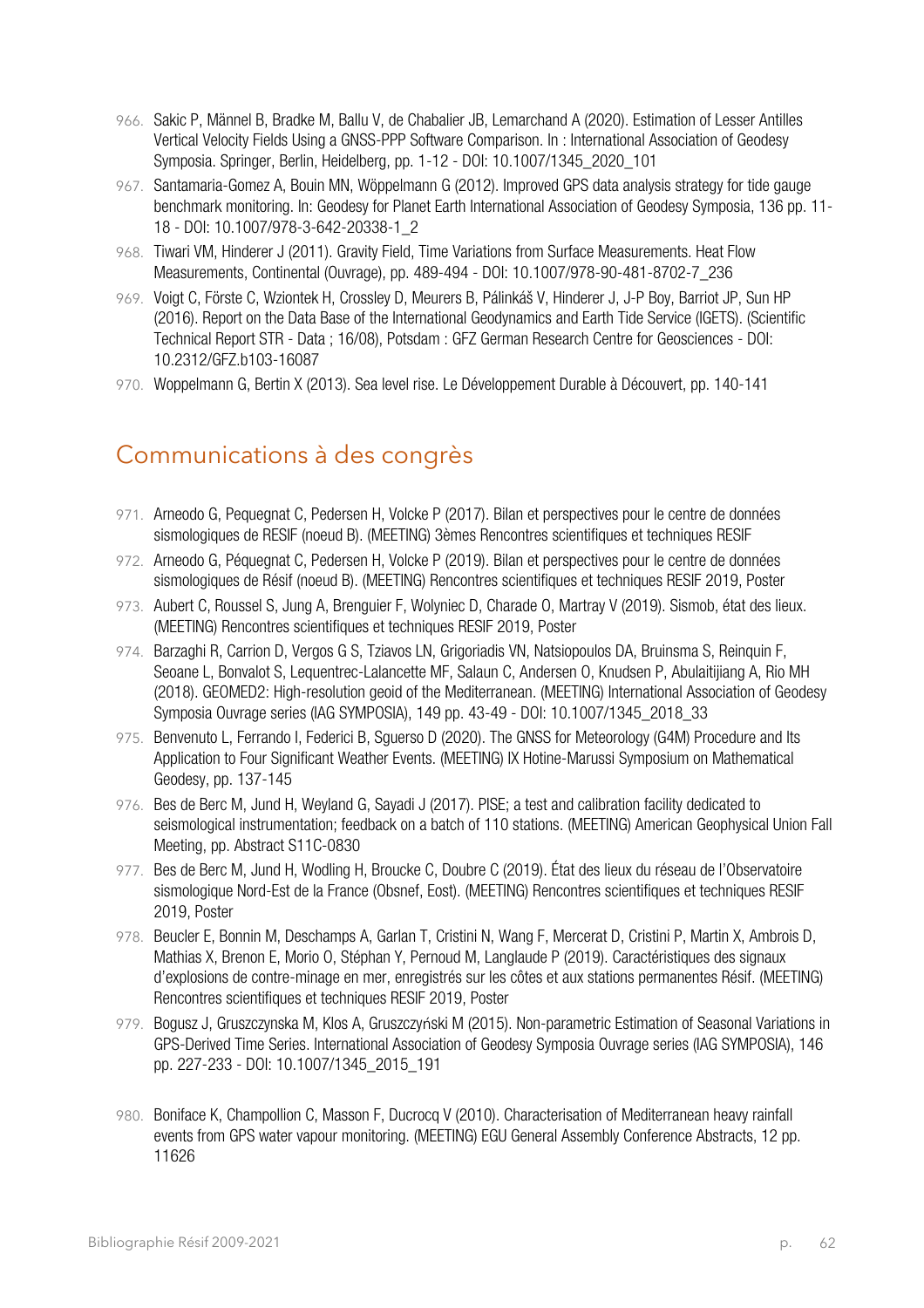- 981. Boniface K, Walpersdorf A, Guyomarc'h G, Deliot Y, Karbou F, Vionnet V, Nievinski F (2015). GNSS reflectometry measurement of snow depth and soil moisture in the French Alps. (MEETING) IEEE International Geoscience and Remote Sensing Symposium (IGARSS), 1 pp. 5205-5207 - DOI: 10.1109/IGARSS.2015.7327007
- 982. Boy JP, Barriot JP, Foerste C, Voigt C, Wziontak H (2019). Status of the International Geodynamics and Earth Tide Service (IGETS). (MEETING) IAG Proceedings
- 983. Bruyninx C, Altamimi Z, Becker M, Craymer M, Combrinck L, Combrink A, Dawson J, Dietrich R, Fernandes R, Govind R, Herring T, Kenyeres A, King R, Kreemer C, Lavallée D, Legrand J, Sánchez L, Sella G, Shen Z, Santamara-Gómez A, Wöppelmann G (2012). Dense Global Velocity Field Based on GNSS Observations: Preliminary Results. (MEETING) International Association of Geodesy Symposia, 136 pp. 19-26 - DOI: 10.1007/978-3-642-20338-1\_3
- 984. Bruyninx C, Altamimi Z, Brockmann E, Caporali A, DachR, Dousa J, Fernes R, Gianniou M, Habrich H, Ihde J, Jivall l, Kenyeres A, Lidberg M, Pacione R, Poutanen M, Szafranek K, Söhne W, Stangl G, Torres J, Völksen C (2015). Implementation of the ETRS89 in Europe : Current Status and Challenges. (MEETING)International Association of Geodesy Symposia Ouvrage series (IAG SYMPOSIA), 146 pp. 135-145 - DOI: 10.1007/1345\_2015\_130
- 985. Calvo M, Rosat S, Hinderer J (2016). Tidal Spectroscopy from a Long Record of Superconducting Gravimeters in Strasbourg (France. International Association of Geodesy Symposia Ouvrage series (IAG SYMPOSIA), 147 pp. 131-136 - DOI: 10.1007/1345\_2016\_223
- 986. Calvo M, Rosat S, Hinderer J, Legros H, Boy JP, Riccardi U (2014). Study of the Time Stability of Tides Using a Long Term (1973-2011) Gravity Record at Strasbourg, France. International Association of Geodesy Symposia Ouvrage series (IAG SYMPOSIA), 139 pp. 377-381 - DOI: 10.1007/978-3-642-37222-3\_50
- 987. Carabajal CC, Harding D, Boy JP, Danielson JJ, Gesch DB, Suchdeo VP (2011). Evaluation of the Global Multi-Resolution Terrain Elevation Data 2010 (GMTED2010) Using ICESat Geodetic Control. International Symposium on Lidar and Radar Mapping 2011 : Technologies and Applications, 8286 - DOI: 10.1117/12.912776
- 988. Chaljub E, Chambodut A, Deschamps-Ostanciaux E, Diament M, Jamet O, Lasserre C, Mandea M, Proy C (2019). ForM@Ter : pôle de données et de services Terre solide au sein de l'infrastructure de recherche Data Terra. (MEETING) Rencontres scientifiques et techniques RESIF 2019, Poster
- 989. Champollion C, Cooke AK, Le Moigne N (2020). Comparison and characterization of the field Atomic Quantum Gravimeter (AQG#B01). (MEETING) EGU General Assembly 2020 - DOI: 10.5194/egusphere-egu2020-9076
- 990. Charade O, Eysseric J, Couturier M, Douvillé P (2019). Les armoires contrôle-commande du Réseau Large Bande Permanent (RLBP). (MEETING) Rencontres scientifiques et techniques RESIF 2019, Poster
- 991. Crawford W, Dewee O, Bouazzouz R, Wolyniec D (2019). Putting ocean bottom seismometer data in Résif. (MEETING) Rencontres scientifiques et techniques RESIF 2019, Poster
- 992. Debayle E, Barra P, Pedersen H (2012). RESIF-SI; an information system to collect, archive and distribute French seismological and geodetic data. (MEETING) EGU Geophysical Research Abstracts, 14
- 993. Delouis B, Brunel D, Maron B, Peix F, Ambrois D, Chèze J, Rivet D, Martin X (2019). Le puits Résif, sa vie, son œuvre. (MEETING) Rencontres scientifiques et techniques RESIF 2019, Poster
- 994. Delouis B, Maron C, Ambrois D, Rivet D, Brunel D, Peix F, Chèze J: Martin X (2019). Activités de l'observatoire sismologique de Géoazur-OCA depuis les journées Résif 2018. (MEETING) Rencontres scientifiques et techniques RESIF 2019, Poster
- 995. Deprez A, Socquet A, Cotte N, Walpersdorf A (2019). Vers la génération des produits EPOS-GNSS. (MEETING) 19th General Assembly of WEGENER : Understanding Earth deformation at plate boundaries
- 996. Deprez A, Socquet A, Cotte N, Walpersdorf A, Bato, MG (2016). EPOS-GNSS. (MEETING) 18th General Assembly of WEGENER : Understanding Earth deformation at plate boundaries
- 997. Derras B, Maufroy E, Bard PH, Beauval C, Traversa P (2020). Testing the quality and performance of various proxies for ground-motion estimates in low-to-moderate seismicity areas: an example from RESIF data (mainland France). (MEETING)17th World Conference on Earthquake Engineering, 17WCEE, pp. C004422
- 998. "Dos Santos F, Vermeulen P, Bonvalot S, Gabalda G, Lemoigne N, Champollion C, Antoni-Micollier L, Merlet S (2021). One-year long common view measurements with continuous gravimeters. (MEETING) EGU General Assembly - DOI: 10.5194/egusphere-egu21-12405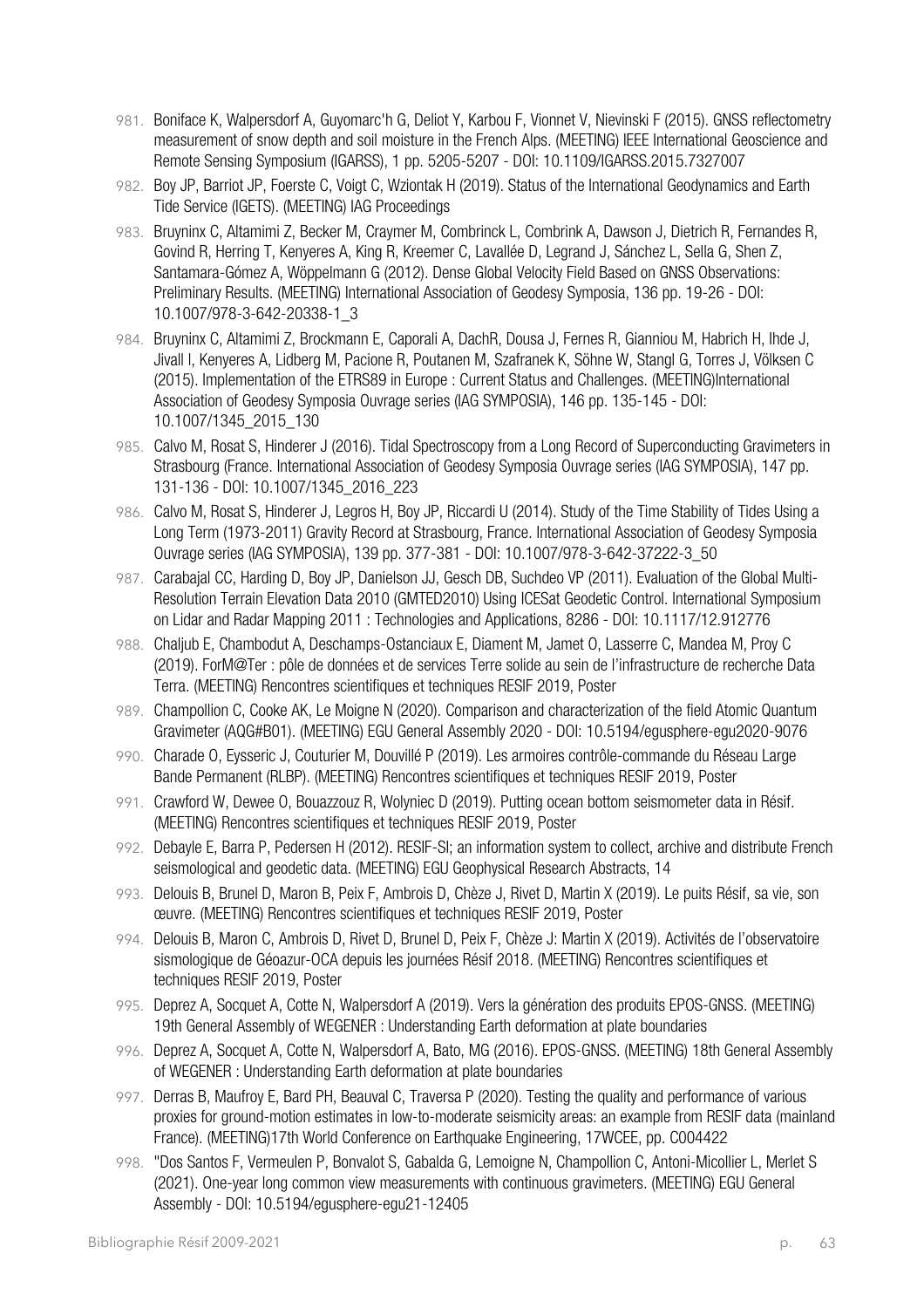- 999. Douchain JM, Regis E, Battaglia J, Vergne J (2017). Evaluation of the new infrastructure for French permanent broadband stations in Auvergne (France). (MEETING) American Geophysical Union Fall Meeting, pp. Abstract S11C-082
- 1000.Ducarme B, Rosat S, Vandercoilden L, Xu JQ, Sun HP (2009). European tidal gravity observations : Comparison with Earth Tides models and estimation of the Free Core Nutation (FCN) parameters. International Association of Geodesy Symposia Ouvrage series (IAG SYMPOSIA), 133 pp. 523-53 - DOI: 10.1007/978-3-540-85426-5
- 1001. Fligiel D, Bonnin M, Gernigon P, Beucler E, Kouadio K: Mocquet A (2019). Résif-CLB dans l'Ouest de la France : actions 2017-2019 à l'Osuna. (MEETING) Rencontres scientifiques et techniques RESIF 2019, Poster
- 1002. Fougerat A, Guérineau L, Tellier N (2018). High-quality signal recording down to 0.001 Hz with standard MEMS accelerometers. SEG Technical Program Expanded Abstracts 2018, pp. 196–200 - DOI: 10.1190/segam2018- 2995544.1
- 1003. Fuhrmann T, Knöpfler A, Mayer M, Schenk A, Westerhaus M, Zippelt K, Heck B (2015). An Inventory of Surface Movements in the Upper Rhine Graben Area, Southwest Germany, from SAR-Interferometry, GNSS and Precise Levelling. International Association of Geodesy Symposia Ouvrage series (IAG SYMPOSIA), 143 pp. 419-425 - DOI: 10.1007/1345\_2015\_116
- 1004.Godano M, Deschamps A, Delouis B, Bertrand E, Chèze J, Langlaude P, Martin X, Pernoud M (2019). The Saint Paul en Forêt seismic swarm: an unusual activity in the seismically quiet Maures massif (South-Eastern France). (MEETING) EGU Geophysical Research Abstracts, 21
- 1005.Grosset J, Mazzotti S, Vernant P, Chery J, Manchuel K (2019). Part du rebond post-glaciaire dans le soulèvement des Alpes occidentales. (MEETING) Rencontres scientifiques et techniques RESIF 2019, Poster
- 1006.Grunberg M, Lambotte S, Engels F, Dretzen R, Hernandez A (2014). Data Quality Control of the French Permanent Broadband Network in the RESIF Framework. (MEETING) EGU Geophysical Research Abstracts, 16 pp. 14138
- 1007.Guilhot O, Senechal G, Sylvander M, Sira C (2019). Le centre pyrénéen des risques majeurs et la maison de la connaissance du risque sismique, deux outils essentiels pour la prévention du risque sismique. (MEETING) 10ème Colloque national AFPS
- 1008.Hannouz E, Walpersdorf A, Sue C, Mathey M, Baize S, Lemoine A (2021). Up to date geodetic velocity field of the Belledonne region (Western Alps, France). (MEETING) EGU General Assembly, pp. EGU21-12715
- 1009.Hannouz E, Walpersdorf A, Sue C, Mathey M, Baize S, Lemoine A (2021). Up to date geodetic velocity field of the Belledonne region (Western Alps, France). (MEETING) EGU General Assembly, pp. EGU21-12715
- 1010.Haugmard M, Beucler E, Mocquet A (2016). Joint probabilistic determination of earthquake location and velocity structure : application to local and regional events. (MEETING) AGU Fall Meeting, pp. Abstract S31E-08
- 1011.Hinderer J, Boy JP R Hamidi A Abtout E Issawy A Radwan Zharan, M Hamoudi (2016). Ground-Satellite Comparisons of Time Variable Gravity: Results, Issues and On-Going Projects for the Null Test in Arid Regions. International Association of Geodesy Symposia Ouvrage series (IAG SYMPOSIA), 147 pp. 89-96 - DOI: 10.1007/1345\_2016\_266
- 1012.Hinderer J, Boy JP, Hamidi R, Abtout A, Issawy E, Radwan A, Zharan K, Hamoudi M (2017). Ground-Satellite Comparisons of Time Variable Gravity: Results, Issues and On-Going Projects for the Null Test in Arid Regions. International Association of Geodesy Symposia Ouvrage series (IAG SYMPOSIA), 147 pp. 89-96 - DOI: 10.1007/1345\_2017\_266
- 1013.Hinderer J, Hector B, Mémin A, Calvo M (2016). Hybrid Gravimetry as a Tool to Monitor Surface and Underground Mass Changes. International Association of Geodesy Symposia Ouvrage series (IAG SYMPOSIA), 147 pp. 123-130 - DOI: 10.1007/1345\_2016\_253
- 1014.Hinderer J, Rosat S, Hector B, Calvo M, Boy JP, Riccardi U, Séguis L (2014). Preliminary results from the superconducting gravimeter OSG-60 installed in West Africa (Djougou, Benin). International Association of Geodesy Symposia Ouvrage series (IAG SYMPOSIA), 139 pp. 413-419 - DOI: 10.1007/978-3-642-37222-3\_55
- 1015.Kaviris G, Kapetanidis V, Michas G, Vallianatos F (2021). An upper crust shear-wave splitting study for the period 2013-2014 in the Western Gulf of Corinth (Greece). (MEETING) EGU General Assembly, pp. EGU21-897
- 1016. Langlais M, Vial B, Coutant O (2012). Noise comparison between two different types of sensor installation. (MEETING) EGU, pp. Poster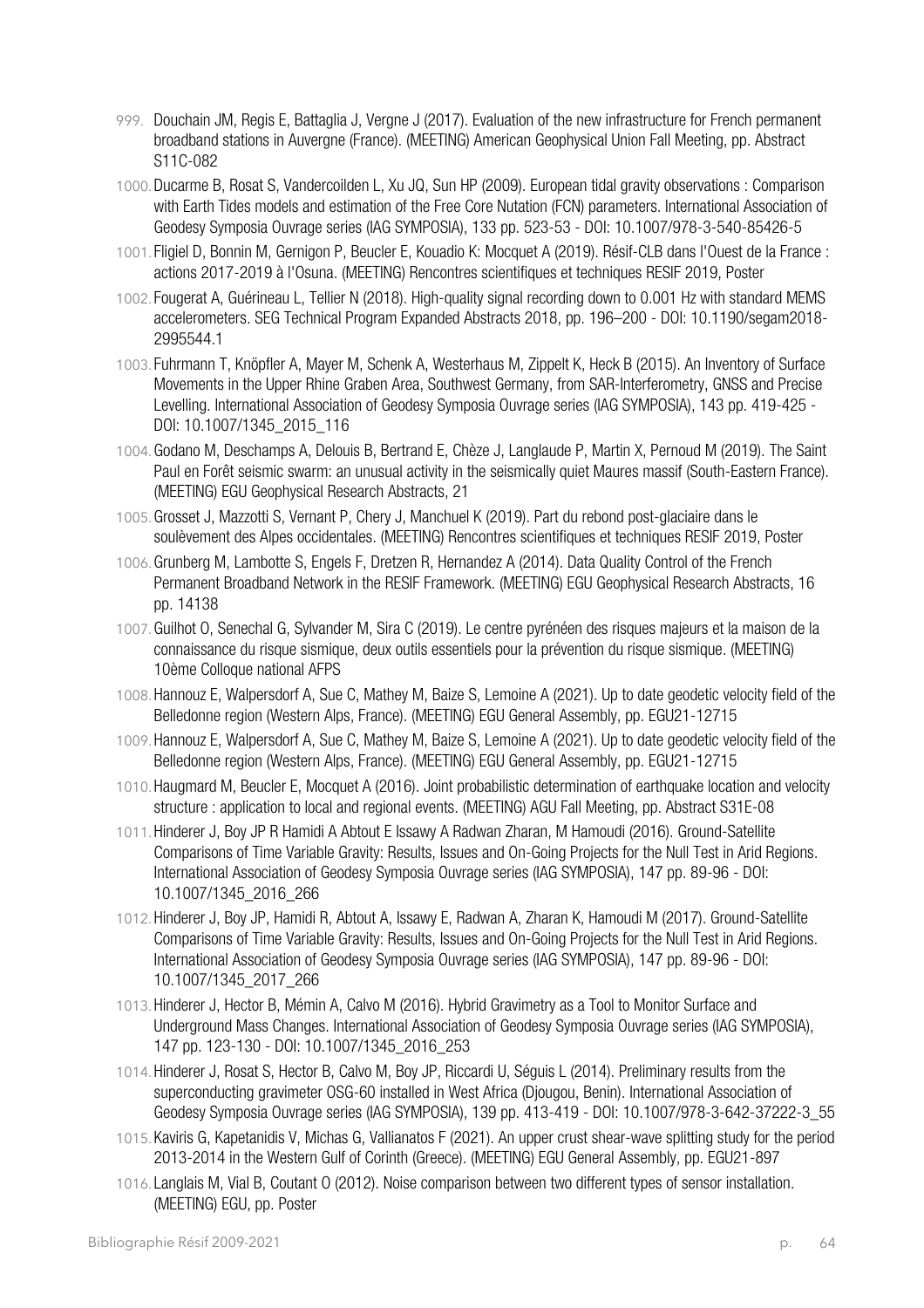- 1017. Langlais M, Vial B, Stehly L, Aubert C (2019). Avancement du projet Résif-CLB à ISTerre. (MEETING) Rencontres scientifiques et techniques RESIF 2019, Poster
- 1018. Laurendeau A, Clément C, Scotti O (2019). Catalogue de sismicité instrumental en Mw pour la France métropolitaine : construction d'un jeu de référence en Mw unifiées. (MEETING) 4èmes Rencontres Scientifiques et Techniques RESIF
- 1019. Laurendeau A, Clément C, Scotti O (2019). Catalogue de sismicité instrumental unifié en Mw pour la France métropolitaine : la problématique des conversions de magnitude. 10 ème colloque National AFPS. 10 pages., pp. non diffusé encore
- 1020. Laurendeau A, Clément C, Scotti O (2020). A unified Mw-based earthquake catalog for metropolitan France consistent with European catalogs?. (MEETING) 27th IUGG General Assembly
- 1021. Lautier Gaud J, Vermeulen P, Lemoigne N, Menoret V, Bonvalot S, Desruelle B (2018). New generation of operational absolute gravimeter for reservoir monitoring. (MEETING) 80th EAGE Conference and Exhibition 2018: Opportunities Presented by the Energy - DOI: 10.3997/2214-4609.201801465
- 1022. Le Moigne N, Bonvalot S, Cooke AK, Gabalda G, Champollion C (2019). AQG-A01 : Evaluation of the instrument ; continuous monitoring in laboratory; daily observation at different location. (MEETING) EGU Geophysical Research Abstracts, 21 pp. 1
- 1023.Masson F, Grungberg M, Mazet-Roux G, Lambotte S, Hernandez B, Sira C, Auclair S, Schlupp A, Bertil D, Mazzotti S, Jomard H (2019). L'Action Transverse Sismicité RESIF. (MEETING) 10ème Colloque national AFPS
- 1024.Mayer M, Knopfler A, Heck B, Masson F, Ulrich P, Ferhat G (2012). GURN (GNSS Upper Rhine Graben Network): Research Goals and First Results of a Transnational Geo-scientific Network. International Association of Geodesy Symposia Ouvrage series (IAG SYMPOSIA), 136 pp. 673-681 - DOI: 10.1007/978-3-642-20338-1\_83
- 1025.Merrifield M, Aarup T, Allen A, Aman A, Caldwell P, Bradshaw E, Fernandes, R, Hayashibara H, Hernandez F, Kilonsky B, Martin Miguez B, Mitchum G, Perez Gomez B, Rickards L, Rosen D, Schone T, Szabados M, Testut L, Woodworth PL, Woppelmann G, Zavala J (2010). The Global Sea Level Observing System (GLOSS). Proceedings of OceanObs'09: Sustained Ocean Observations and Information for Society, (Vol. 2), Venice, Italy, 21-25 September 2009, Hall, J., Harrison, D.E. & Stammer, D., Eds., ESA Publication WPP-306,, 2 - DOI: 10.5270/OceanObs09.cwp.63
- 1026.Michas G, Kapetanidis V, Kaviris G, Vallianatos F (2020). The role of fluids in the seismicity of the Western Gulf of Corinth (Greece). (MEETING) EGU General Assembly 2020 - DOI: 10.5194/egusphere-egu2020-5996
- 1027.Michas G, Kapetanidis V, Kaviris G, Vallianatos F (2021). Variations of the earthquake diffusion rates in the Western Gulf of Corinth (Greece). (MEETING) EGU General Assembly, pp. EGU21-5282
- 1028.Mouyen M, Longuevergne L, Chalikakis K, Mazzilli N, Ollivier C, Rosat S, Hinderer J, Champollion C (2019). Geodetic tools for monitoring groundwater redistributions. iDUST 2018, June 2018, Avignon
- 1029.Mouyen M, Longuevergne, L, Chalikakis, K, Mazzilli, N, Ollivier, C, Rosat, S, & Champollion, C (2019). Monitoring of groundwater redistribution in a karst aquifer using a superconducting gravimeter. (MEETING) E3S Web of Conferences, 88 pp. 03001 - DOI: 10.1051/e3sconf/20198803001
- 1030.Pardo C, Saurel JM, Vallée M, Lemarchand A, Léger F, Leroy N, Satriano C, Guinet C, Bernard A, Lévêque JJ, Zigone D, Pesqueira F, Lejeune AM, Moretti R, Peltier A, Le Friant A,Komorowski JC (2019). Noeuds A GEOSCOPE et VOLCANO : bilan et perspectives. (MEETING) Rencontres scientifiques et techniques RESIF 2019, Poster
- 1031.Pardo C, Vallee M, Bonaime S, Stutzmann E, Bernard, A, Lévêque JJ, Zigone D, Leroy N, Pesqueira F (2017). Noeud A GEOSCOPE : bilan et perspectives. (MEETING) 3èmes Rencontres scientifiques et techniques RESIF
- 1032.Pedersen H, (2009). RESIF-EPOS; a French integrated antenna for the observation of Earth deformation. (MEETING) EGU Geophysical Research Abstracts, 11 pp. abstract id. U41D-03
- 1033.Pequegnat C, (2019). RESIF Seismology Data Repository : recent extensions and improvements. (MEETING) American Geophysical Union, Fall Meeting 2019, abstract #IN51F-0707
- 1034.Pereira Dos Santos F, Vermeulen P, Bonvalot S, Gabalda G, Lemoigne N, Champollion C, Antoni-Micollier L, Merlet S (2021). One-year long common view measurements with continuous gravimeters. (MEETING) EGU General Assembly, pp. EGU21-12405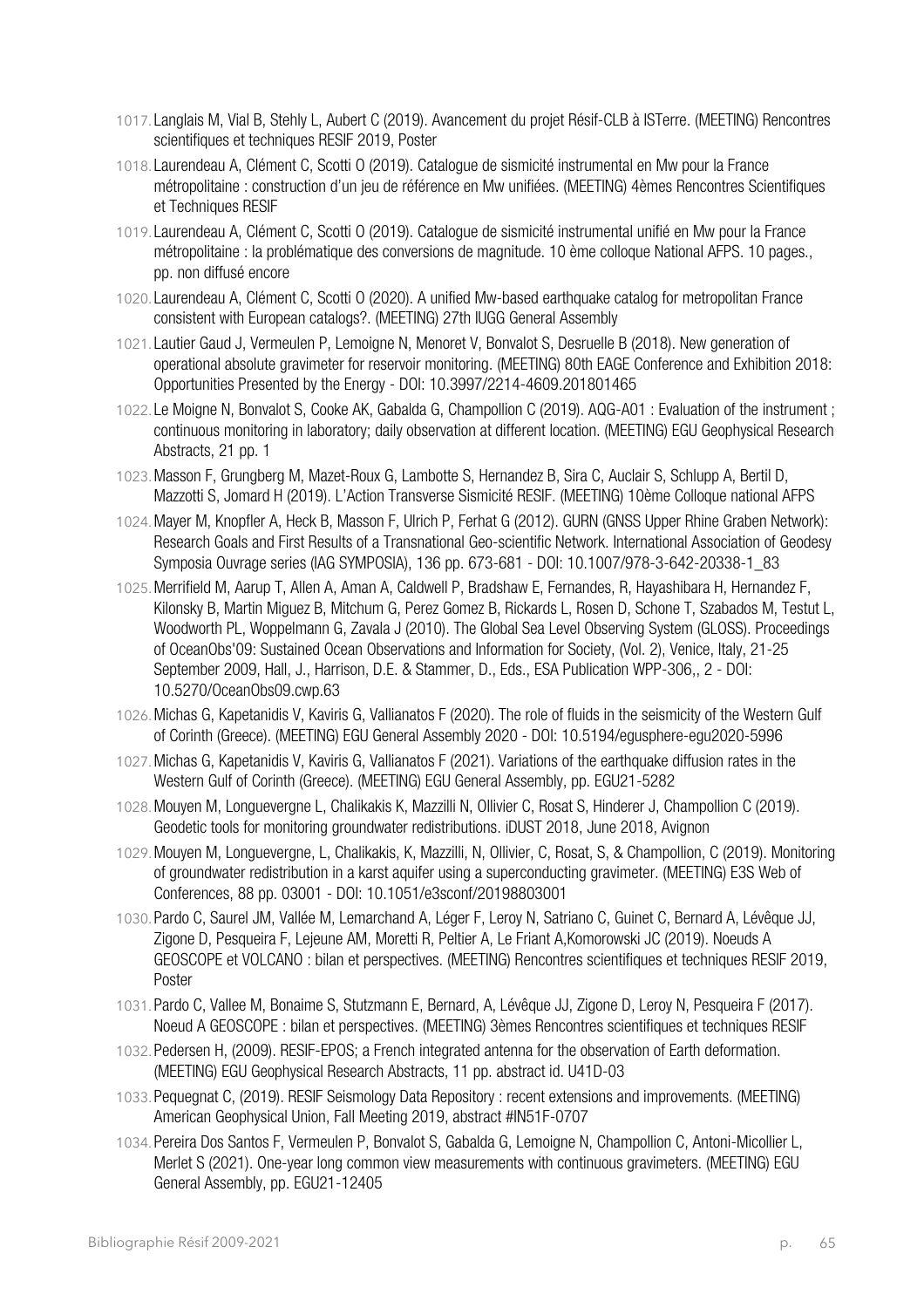- 1035.Ponton F, Walpersdorf A, Gay M, Trouvé E, Mugnier JL, Fallourd R, Cotte N (2012). GPS and TerraSAR-X time series measure temperate glacier flow in the Mont Blanc massif ( France ): the Argentière glacier test site. (MEETING) EGU General Assembly Conference, 14 9525
- 1036.Quinteros J, Armbruster D, Fares M, Heimers S, Heinloo A, Hoffmann M, Kaestli P, Koymans M, Muhire E, Neagoe C, Ozer M, Pequegnat C (2019). New federated seismological services within EIDA. (MEETING) EGU Geophysical Research Abstracts, 21
- 1037.Rabin M, Sue C, Walpersdorf A (2016). Active deformations of the Jura arc inferred by GPS and seismotectonics. (MEETING) EGU General Assembly Conference, 18 pp. 1845
- 1038.Regnier J, Laurendeau A, Duval AM, Gueguen P (2010). From heterogeneous set of soil data to VS profile: Application on the French accelerometric network (RAP) sites. (MEETING) 14th European Conference on Earthquake Engineering
- 1039.RENAG Group, RENAG Group (2010). RESIF-RENAG; the French GPS component of a European infrastructure. (MEETING) EGU Geophysical Research Abstracts, pp. 9725
- 1040.Renouard A, Grunberg M., Doubre C., Maggi A (2018). Toward a better characterization of small to moderate earthquakes seismological pattern in Northeastern France. (MEETING) Colloquium on historical earthquakes and paleoseismology studies
- 1041.Renouard A, Grunberg M., Doubre C., Maggi A (2019). Automatic detection and machine learning-based discrimination of earthquakes in northwestern intra-plate Europe using SeisComP3 and the AlpArray network. (MEETING) EGU Geophysical Research Abstracts, 21 pp. EGU2019-13175
- 1042.Renouard A, Grunberg M., Doubre C., Maggi A (2019). Contribution of machine learning to earthquake detection in high anthropogenic context. (MEETING) AGU, pp. S43D-0685
- 1043.Renouard A, Grunberg M., Doubre C., Maggi A., Bès de Berc M., Dretzen R., Weyland G., Hernandez A (2018). Building a precise seismic catalog in the intraplate northwestern European region from the AlpArray experiment. (MEETING) EGU General Assembly, pp. 15328
- 1044.Riccardi U, Boy JP, Hinderer J, S Rosat, F Boudin (2016). Free Core Nutation Parameters from Hydrostatic Long-Base Tiltmeter Records in Sainte Croix aux Mines (France). International Association of Geodesy Symposia Ouvrage series (IAG SYMPOSIA), 147 pp. 171-179 - DOI: 10.1007/1345\_2016\_260
- 1045.Rosat S, Boy JP,Bogusz J, Klos A (2019). Inter-comparison of ground gravity and surface deformation measurements at collocated IGETS stations. (MEETING) IAG Proceedings
- 1046.Rosat S, HindererJ, Boy JP, Littel F, Boyer D, Bernard JD, Rogister Y, Mémin A, Gaffet S (2016). First analyses of the iOSG-type superconducting gravimeter at the low noise underground laboratory (LSBB URL) of Rustrel, France. E3S Web Conference - i-DUST 2016 – Inter-Disciplinary Underground Science & Technology, 12 pp. 6003 - DOI: 10.1051/e3sconf/20161206003
- 1047.Roulle A, Bertil D, Colombain A, François B (2019). Effets de site sur les stations sismologiques de Mayott. (MEETING) Rencontres scientifiques et techniques RESIF 2019, Poster
- 1048.Santamaria-Gomez A, Bouin MN, Collilieux X, Woppelmann G (2013). Time-Correlated GPS Noise Dependency on Data Time Period. International Association of Geodesy Symposia Ouvrage series (IAG SYMPOSIA), 138 pp. 119-124 - DOI: 10.1007/978-3-642-32998-2\_19
- 1049.Satriano C, Lemarchand Arnaud, Saurel JM, Pardo C, Douet V, de Chabalier JB, Beauducel F, Shapiro N, Guinet C (2016). VOLOBSIS; an infrastructure for open access to seismic and GNSS data from the volcanological and seismological French observatories. (MEETING) American Geophysical Union Fall Meeting, pp. Abstract IN21C-1747
- 1050.Saurel JM, Hellman S, Casey R, Hagerty M, Lisowski S, Pardo C, Pedersen H, Pequegnat C, Ronan T, Schaeffer J, Sukhotskyi O, Templeton M, Trabant C, Wolyniec D (2020). Yasmine : A new tool for stationXML. (MEETING) 22nd EGU General Assembly, pp. 19125
- 1051.Saurel JM, Pardo C, Lemarchand A, Satriano C, Clouard V, Dessert C, Peltier A, Le Friant A, Komorowski J (2017). Noeud A VOLCANO de RESIF : bilan et perspectives. (MEETING) 3èmes Rencontres scientifiques et techniques RESIF
- 1052.Schaeffer J, Pequegnat C, Wolyniec D, Bouazzouz R, Touvier J (2019). Résif-SI Grenoble : Résif-DC, Rap, Sismob. (MEETING) Rencontres scientifiques et techniques RESIF 2019, Poster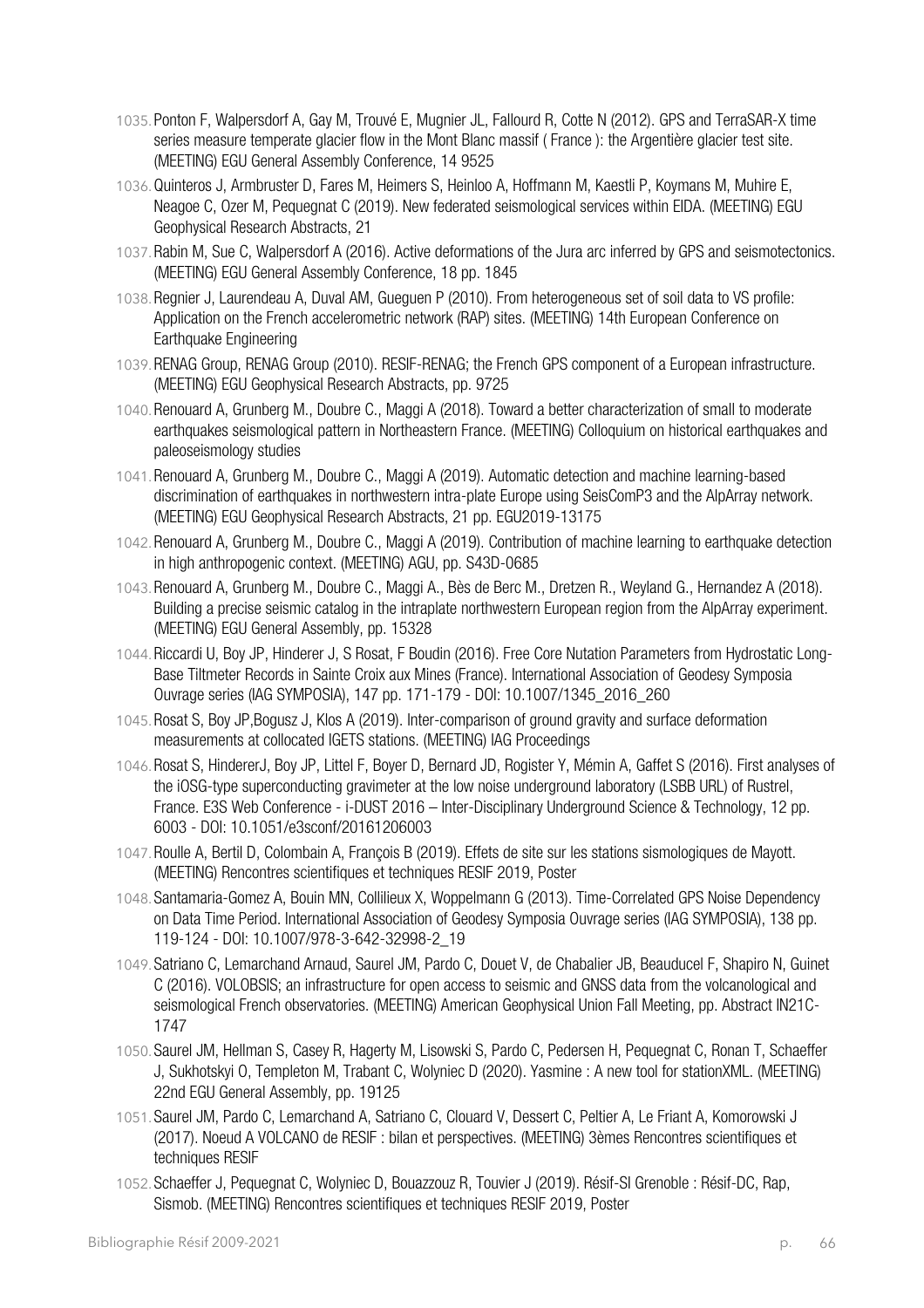- 1053.Schaffer J, Engels F, Grunberg M, Maron C, Pardo C, Saurel JM, Wolyniec D, Arnoul P, Bollard P, Touvier J, Chèze J, Peix F, Pequegnat C (2021). Improving data, metadata and service quality within Résif-SI. (MEETING) EGU General Assembly, pp. EGU21-12436 - DOI: 10.5194/egusphere-egu21-12436
- 1054.Schlupp A, (2016). ShakeMap fed by macroseismic data in France; feedbacks and contribution for improving SHA. (MEETING) American Geophysical Union Fall Meeting, pp. Abstract S11B-2445
- 1055.Schlupp A, (2018). SismoCitoyen : Un observatoire dans son salon ? Etude des retombées sismologiques et sociologiques de l'installation de sismomètres connectés chez des particuliers. (MEETING) Colloque SI du CNRSespace démos
- 1056.Schlupp A, Bertil D (2019). Les shakemaps des séismes impactant la France : bilan et perspectives. (MEETING) Rencontres scientifiques et techniques RESIF 2019, Poster
- 1057.Schlupp A, C. Sira, C. Dumez et R. Masson (2018). Quantification of the increase in shaking with the floor level based on macroseismic data collected by the BCSF-RENASS in France. (MEETING) 36th General Assembly of the European Seismological Commission
- 1058.Schlupp A, Chavot P, Grunberg M, Bès De Berc M, Jund H, Masson F, Schmittbuhl J, Ajak F, Heimlich C, Bodin C, Dretzen R, Hernandez A (2019). Sismocitoyen : un sismomètre dans votre salon. Le fossé Rhénan et la zone de Mulhouse pour cible. (MEETING) 10ème Colloque national AFPS
- 1059.Schlupp A, Chavot P, Grunberg M, Bès De Berc M, Jund H, Masson F, Vergne J, Schmittbuhl J, Ajak F, Heimlich C (2019). Sciences citoyennes : un sismomètre dans votre salon ?. (MEETING) CASPA : Colloque National Capteurs et Sciences Participatives
- 1060.Schlupp A, Chavot P, M Grunberg, M Bès De Berc, H Jund, Ajak F, Vergne J, Masson F, Schmittbuhl J (2019). SeismoCitizen : A project combining seismology and human science approaches based on a deployment of a dense low cost seismic network hosted by citizens. (MEETING) EGU Geophysical Research Abstracts
- 1061.Schlupp A, Grunberg M (2018). Shakemap Based on Instrumental and Macroseismic Data in France: Feedbacks on Modified v3.5 and Expectations on V4. (MEETING) Conference: Seismological Society of America
- 1062.Schlupp A, GRUNBERG M., BERTIL D., SCHAMING M., ULRICH A (2019). Les « ShakeMap » pour les territoires français : un produit pour la gestion de crise et un outil R&D pour l'estimation de l'aléa. (MEETING) 10ème Colloque national AFPS
- 1063.Schlupp A, Maufroy E, Provost L, Dretzn R, Bertrand E, Beck E, Schaming M (2020). EMS98 intensity estimation of the shallow Le Teil earthquake, ML 5.2, by Macroseismic Response Group GIM. (MEETING) EGU General Assembly 2020 - DOI: 10.5194/egusphere-egu2020-3767
- 1064.Sira C, A Schlupp A., Schaming M, Masson F (2019). 33 ans d'expertise sismologique pour la procédure de reconnaissance de catastrophe naturelle. (MEETING) 10ème Colloque national AFPS
- 1065.Sira C, A Schlupp, M Bontemps, E. Regis (2019). Mission macrosismique de terrain à Mayotte : évaluation des « intensités macrosismiques équivalentes » après la séquence sismique principale de mai à juin 2018. (MEETING) 10ème Colloque national AFPS
- 1066.Sira C, Schlupp A, Bontemps M, Regis E (2018). Macroseismic field mission In Mayotte during the main seismic sequence of May and June 2018. (MEETING) Sixth International Colloquium on Historical earthquakes & Paleoseismology studies
- 1067.Sira C, Schlupp A, Bontemps M, Regis E (2018). Mission macrosismique de terrain à Mayotte après la séquence sismique principale entre mai et juin 2018. (MEETING) 9ème Biennale du RAP
- 1068.Sira C, Schlupp A, Bontemps M, Regis E (2019). Mission macrosismique de terrain à Mayotte : évaluation des « intensités macrosismiques équivalentes » après la séquence sismique principale de mai à juin 2018. (MEETING) Biennale du RAP, 6-8 novembre 2018, Lourdes
- 1069.Sleeman R, Strollo A, Pedersen H, Clinton J, Luzi L, Cauzzi C, Michelini A, Haslinger F (2018). Seismology waveform services in EPOS. (MEETING) EGU Geophysical Research Abstracts, 20 pp. 7605
- 1070.Stehly L, François A, Péquegnat C (2019). Vers un nouveau portail web Résif. (MEETING) Rencontres scientifiques et techniques RESIF 2019, Poster
- 1071.Sue C, Walpersdorf A, Sakic P, Rabin M,Champagnac J (2014). Permanent GPS network around the bend of the Jura Arc : preliminary results. (MEETING) EGU General Assembly, 16 pp. 11026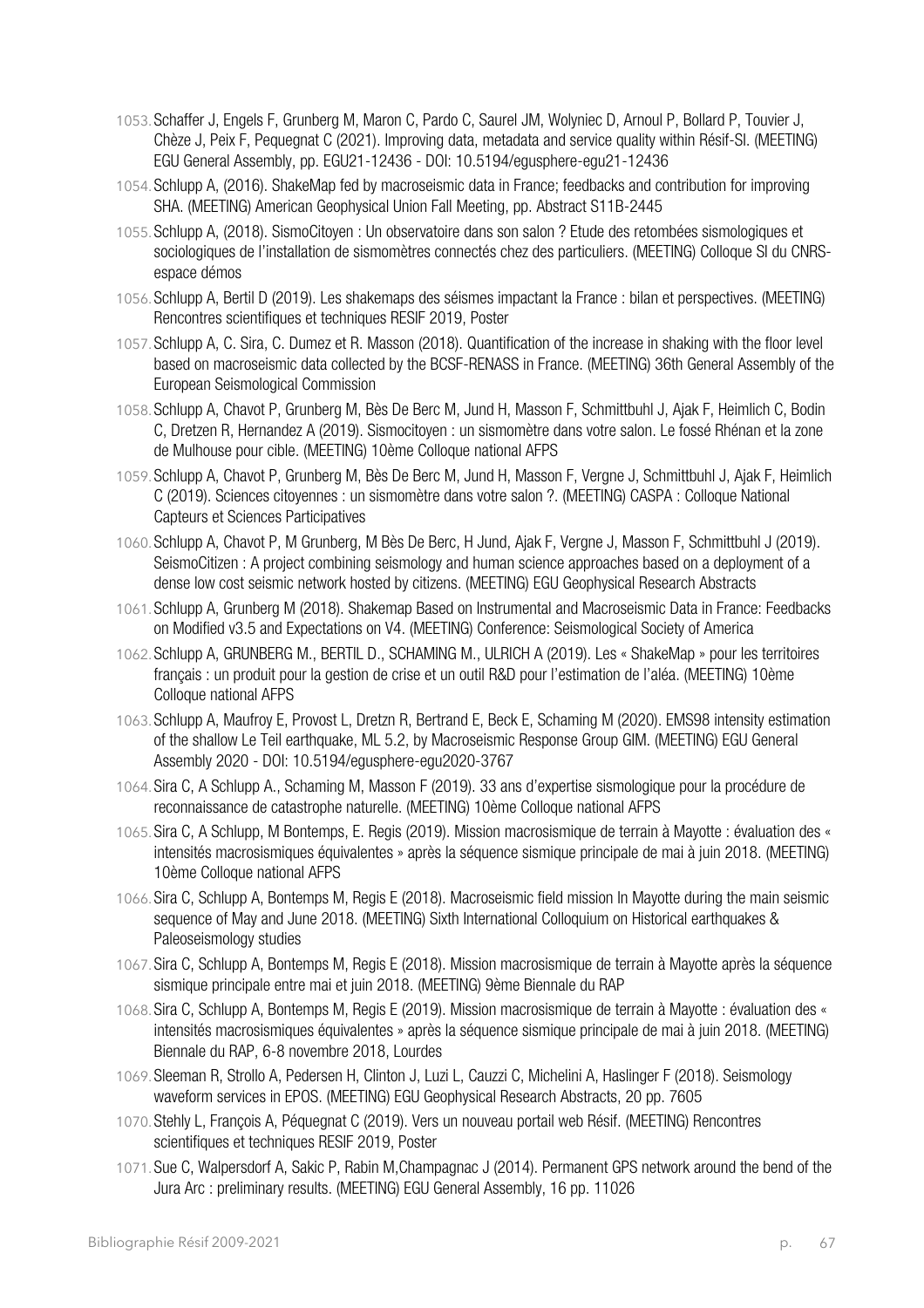- 1072.Sung CH, Abrahamson N, Kuehn N, Traversa P, Zentner I (2020). Non-ergodic FAS Ground-Motion Model for France. (MEETING) EGU General Assembly 2020 - DOI: 10.5194/egusphere-egu2020-5832
- 1073. Tammaro U, Riccardi U, Masson F, Capuano P, Boy JP (2016). Atmospheric Precipitable Water in Somma-Vesuvius Area During Extreme Weather Events from Ground-Based GPS Measurements. International Association of Geodesy Symposia Ouvrage series (IAG SYMPOSIA), 147 293-302 - DOI: 10.1007/1345\_2016\_240
- 1074. Tiberi C, Baudin S, Gautier S, Le Moigne N (2019). Stations RLBP opérées par l'Oreme pour Résif : bilan et perspectives. (MEETING) Rencontres scientifiques et techniques RESIF 2019, Poster
- 1075. Vallage A, Bollinger L, Cano Y, Champenois J, Duverger C, Hernandez B, Herry P, Le Pichon A, Listowski C, Mazet-Roux G, Menager M, Merrer S, Pinel-Puyssegur B, Rusch R, Sèbe O, Vergoz J,Guilhem Trilla A (2020). Full characterization of the ML 5.4 2019/11/11 Le Teil earthquake in France based on a multi-technology approach. (MEETING) EGU General Assembly 2020 - DOI: 10.5194/egusphere-egu2020-9785
- 1076. Vallee M, Zigone D, Stutzmann E, Bonaime S, Thore JY, Pesqueira F, Pardo C, Bernard A, Maggi Alessia, Douet V, Sayadi J (2017). Recent evolutions of the GEOSCOPE broadband seismic observatory. (MEETING) American Geophysical Union Fall Meeting, pp. Abstract S11C-0831
- 1077. Vergne J, (2013). Site selection for the future stations of the French permanent broadband network. (MEETING) EGU, 15 pp. Abstract EGU2013-4305
- 1078. Vergne J, Charade O, Arnold B, Thierry LX (2014). Test de plusieurs modes d'installation pour stations permanentes à large bande dans un environnement ouvert. (MEETING) European Geosciences Union General Assembly
- 1079. Vergne J, Charade O, Docquier P, Arnold B (2013). Prototype de stations large bande en milieu ouvert pour le projet RESIF-CLB. (MEETING) Rencontres scientifiques et techniques RESIF
- 1080. Vergne J, Pauchet H., Bonnin M., RESIF-CLB Team (2019). Quality Improvement of the French Permanent Broadband Stations with Shallow Posthole Installations. (MEETING) EGU Geophysical Research Abstracts
- 1081. Vermeulen P, Antoni-Micollier L, Mazzoni T, Condon G, Ménoret V, Janvier C, Desruelle B, Landragin A, Lautier-Gaud J, Bouyer P (2020). Operating the Absolute Quantum Gravimeter outside of the laboratory. (MEETING) EGU General Assembly 2020 - DOI: 10.5194/egusphere-egu2020-8969
- 1082. Vermeulen P, Le Moigne N, Ménoret V, Antoni-Micollier L, Janvier C (2019). Evaluating and comparing the performances of the first units of Absolute Quantum Gravimeter in the time domain. (MEETING) EGU Geophysical Research Abstracts, pp. 1
- 1083. Vitushkin L, Jiang Z, Robertsson L, Becker M, Francis O, Germak A, D'Agostino G, Palinkas V, Amalvict M, Bayer R, Bilker-Koivula M, Desogus S, Faller J, Falk R, Hinderer J, Gagnon C, Jakob, T, Kalish E, Kostelecky J, Lee CW, Liard, J, Lokshyn Y, Luck B, Makinen J, Mizushima S, Le Moigne N, Nalivaev, V, Origlia C, Pujol ER, Richard, P, Ruess D, Schmerge D, Stus Y, Svitlov, S, Thies S, Ullrich C, Van Camp, M, Vitushkin A, Wilmes H (2010). Results of the Seventh International Comparison of Absolute Gravimeters ICAG-2005 at the Bureau International des Poids et Mesures, Sevres. International Association of Geodesy Symposia Ouvrage series (IAG SYMPOSIA), 135 47-53 - DOI: 10.1007/978-3-642-10634-7\_7
- 1084. Volcke P, Gueguen P, Pequegnat., Le Tanou J, Enderle G, Berthoud F (2012). Distributing French seismologic data through the RESIF green IT datacentre. (MEETING) American Geophysical Union Fall Meeting, pp. Abstract S51C-2425
- 1085. Volcke P, Pequegnat C, Brichet-Billet B, Lecointre A, Wolyniec D, Guéguen P (2014). RESIF national datacentre : new features and upcoming evolutions. (MEETING) EGU Geophysical Research Abstracts, 16 pp. 12270
- 1086.Walpersdorf A, Sue C, Baize S, Thirard L, Cotte N (2012). Repeated GPS measurements spanning 15 years to study the extensional deformation regime in the inner southwestern Alps (Briançon region, France). (MEETING) EGU General Assembly, 14 pp. 9508
- 1087.Wilmes H, Vitushkin L, Palinkas V, Falk R, Wziontek H, Bonvalot S (2018). Towards the definition and realization of a global absolute gravity reference system. (MEETING) International Symposium on Earth and Environmental Sciences for Future Generations, 147 pp. 25-29 - DOI: 10.1007/1345\_2016\_245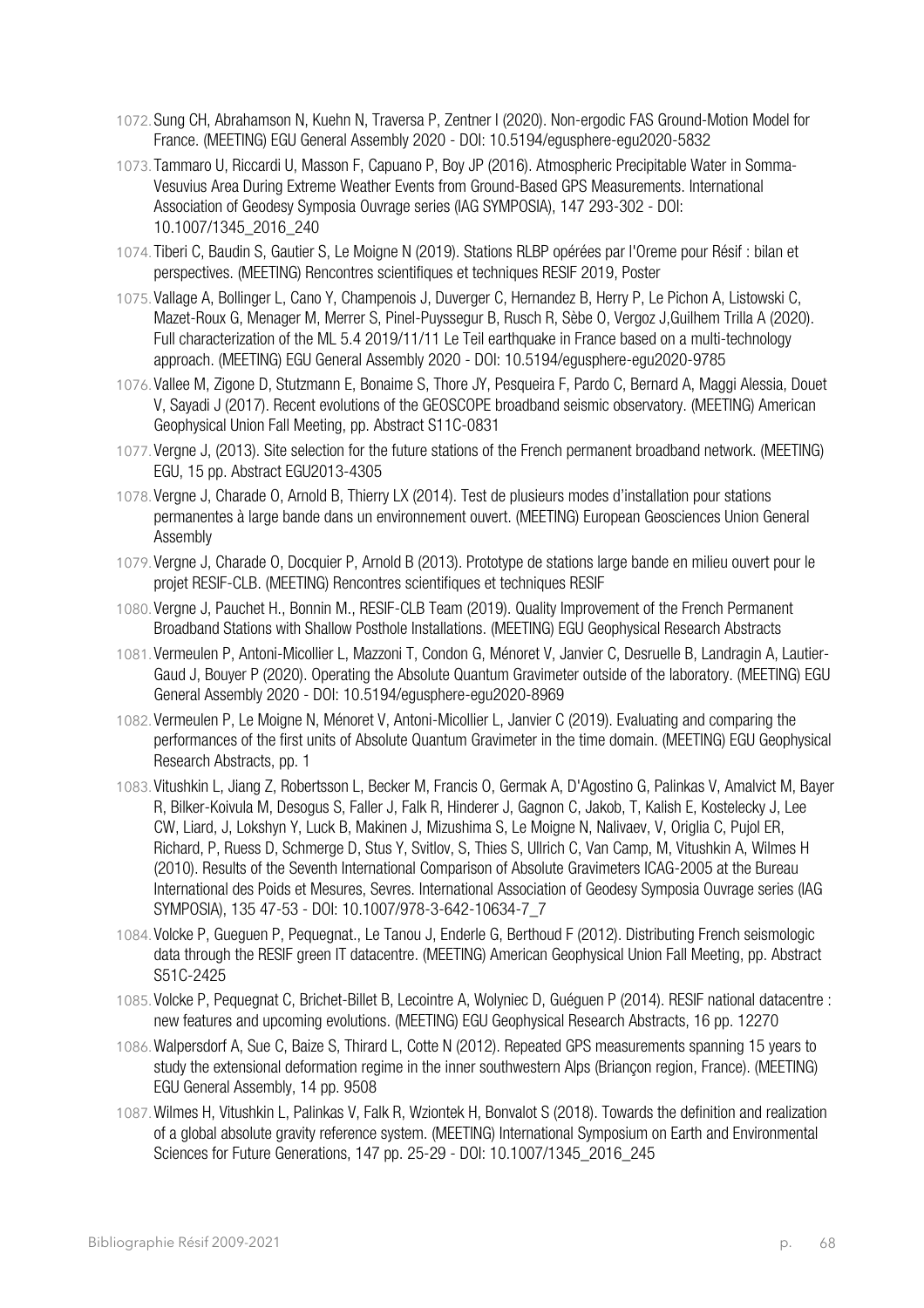1088.Woodworth P, Woppelmann G, Zavala J (2009). The Global Sea Level Observing System (GLOSS). (MEETING) Proceedings of OceanObs'09 : Sustained OCean Observations and Information for Society, 2 - DOI: 10.5270/OceanObs09.cwp.63.

## **Ouvrages**

1089.Grappin C, Humler E (2019). Quand La Terre Tremble. Séismes et Éruptions Volcaniques et Glissements de Terrain En France. CNRS Edition - DOI: EAN : 9782271124678

# Post-doctorat

1090.Castro A, funded by EDF (ongoing). quantification des incertitudes de localisation des séismes. 1091. Lehujeur M, funded by CEA (ongoing). Machine learning for automatic events detection and picking.

## Rapports

- 1092.Mazzotti S, Déprez A, Henrion E, Masson C, Masson F, Menut JL, Métois M, Nocquet JM, Rolland L, Sakic P, Socquet A, Santamaria-Gomez A, Valty P, Vergnolle M, Vernant P (2020). Comparative analysis of synthetic GNSS time series - Bias and precision of velocity estimations.
- 1093.Schlupp A, Equipe du GIM par organisme et co-auteur de l'étude: Antoine Schlupp, Remi Dretzen et Marc Schaming (IPGS et EOST/BCSF-RéNaSS), Emeline Maufroy (ISTerre), Ludmila Provost (IRSN), Etienne Bertr, (Cerema), Elise Beck (Univ Grenoble Alpes, Pacte) (2019). Rapport préliminaire N°1 de la mission du Groupe d'intervention macrosismique (G.I.M.)du Bureau central sismologique français et Réseau national de surveillance sismique (BCSF-RéNaSS) pour le séisme du Teil (11-11-2019). A destination de la commission interministérielle catastrophes naturelles se réunissant le 11 décembre 2019.
- 1094.Schlupp A, Equipe du GIM par organisme et co-auteur de l'étude: Antoine Schlupp, Remi Dretzen et Marc Schaming (IPGS et EOST/BCSF-RéNaSS), Emeline Maufroy (ISTerre), Ludmila Provost (IRSN), Etienne Bertr, (Cerema), Elise Beck (Univ Grenoble Alpes, Pacte) (2019). Rapport préliminaire N°2 de la mission du Groupe d'intervention macrosismique (G.I.M.)du Bureau central sismologique français et Réseau national de surveillance sismique (BCSF-RéNaSS) pour le séisme du Teil (11-11-2019). A destination de la commission interministérielle catastrophes naturelles se réunissant le 11 décembre 2019.
- 1095.Schlupp A, Schlupp A, Dretzen R, Schaming M, Maufroy E, Provost L, Bertrand E, Beck E, équipe GIM (2019). Rapport préliminaire N°1 de la mission du Groupe d'intervention macrosismique (G.I.M.)du Bureau central sismologique français et Réseau national de surveillance sismique (BCSF-RéNaSS) pour le séisme du Teil (11- 11-2019). A destination de la commission interministérielle catastrophes naturelles se réunissant le 11 décembre 2019.
- 1096.Schlupp A, Schlupp A, Dretzen R, Schaming M, Maufroy E, Provost L, Bertrand E, Beck E, équipe GIM (2019). Rapport préliminaire N°2 de la mission du Groupe d'intervention macrosismique (G.I.M.) du Bureau central sismologique français et Réseau national de surveillance sismique (BCSF-RéNaSS) pour le séisme du Teil (11- 11-2019). A destination de la commission interministérielle catastrophes naturelles se réunissant le 11 décembre 2019.
- 1097.Sira C, Schlupp A, Bontemps M, Regis E, Van der Woerd J (2018). Essaim sismique à l'est de Mayotte. Analyse pour la période du 10 mai au 15 juin 2018. Note préliminaire du BCSF-RENASS, BCSF-RENASS2018-R4 - DOI: 10.13140/RG.2.2.15467.39209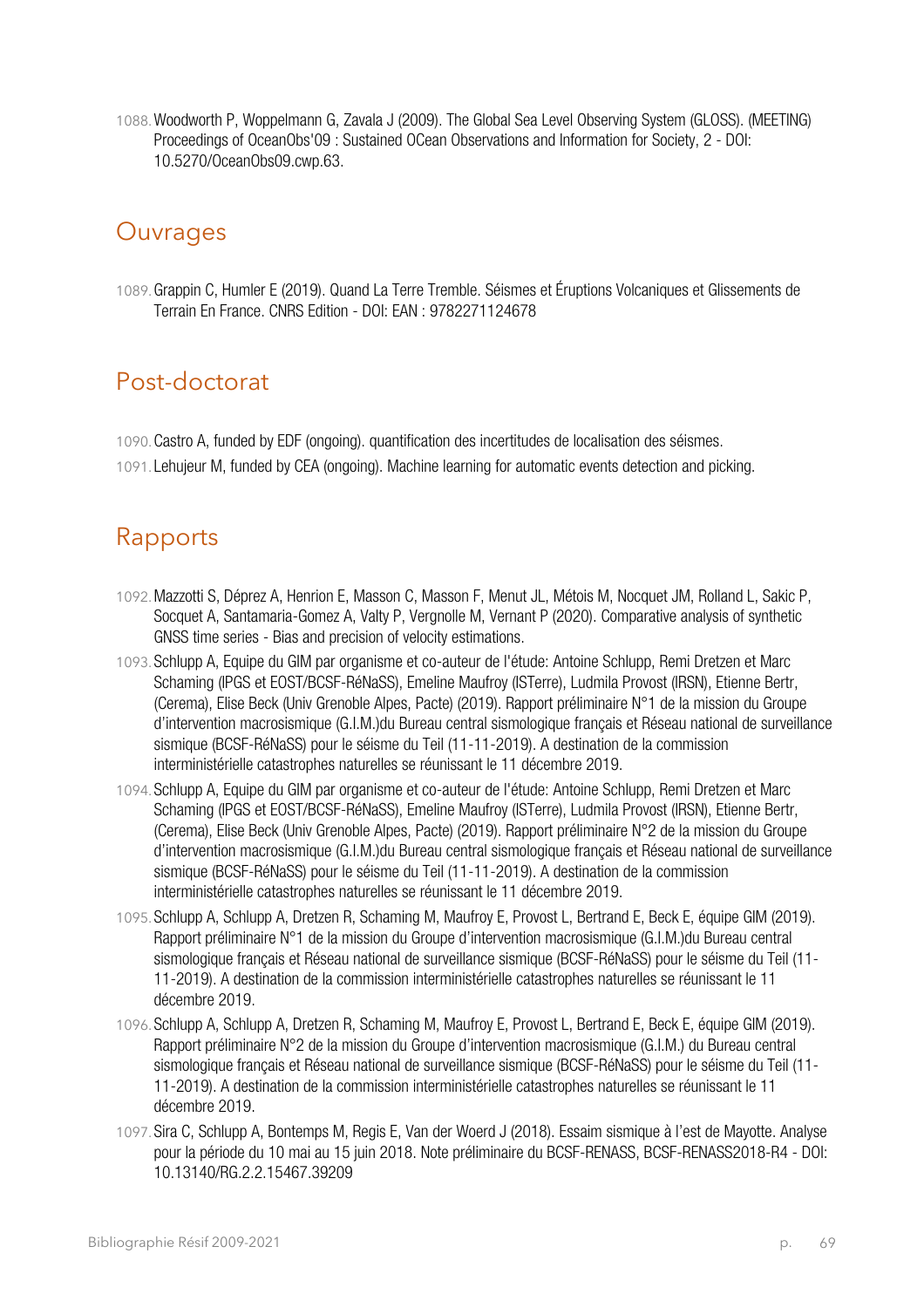#### Thèses

- 1098.Adenis A, Supervisor : E Debayle (2017). Imagerie tri-dimensionnelle de l'atténuation sismique du manteau terrestre.
- 1099.Beller S, Supervisor : S Operto (2017). Imagerie lithosphérique par inversion de formes d'ondes télésismiques Application aux Alpes Occidentales.
- 1100.Biswas R, funded by EDF (2021 ongoing). An attenuation model for occidental europe with a focus on France.
- 1101.Boschetti L, Supervisor : E Tric (2020). Le risque de tsunami dans les Alpes-Maritimes, quelles réalités ? Quelles méthodes d'analyses de l'aléa et de la vulnérabilité ?.
- 1102.Bottelin P, Supervisor : D Jongmans (2014). Caractérisation des phases pré-et post-rupture d'éboulements rocheux de taille intermédiaire : apport des enregistrements sismiques.
- 1103.Bouffaut L, Supervisor : AO Boudraa (2019). Detection and classification in passive acoustic contexts : application to blue whale low-frequency signals.
- 1104.Brives J, Supervisors : A Paul (IsTerre), L Stehly (IsTerre), P Boué (IsTerre) (2020). Tomographie des Pyrénées à partir de corrélations de coda de corrélation.
- 1105.Brossault MA, (2017). Suivi temporel de la dynamique des structures: apports du théorème fluctuationdissipation et de la dynamique lente pour l'évaluation de l'intégrité des structures de génie civil.
- 1106.Caldani R, Supervisors : F Pereira Dos Santos, S Merlet (2019). Interféromètres atomiques pour la mesure simultanée de g et son gradient vertical.
- 1107.Canari Bordy A, supervisor : Ruiz M (2020). Gestió d'una xarxa sísmica en temps real localitzada al Pirineu Oriental (La Cerdanya): relocalització hipocentral del període desembre 2019 - juny 2020 i anàlisis sismotectònic. Université Barcelone
- 1108.Cooke AK, Supervisor : C Champollion (2020). Characterisation of a new mobile absolute quantum gravimeter : application in groundwater storage monitoring.
- 1109.Drukpa D, Supervisor : Cattin R (2017). Imaging the Main Frontal Thrust in Southern Bhutan using highresolution near-surface geophysical techniques : implications for tectonic geomorphology and seismic hazard assessme.
- 1110.Duverger, Supervisor : P Bernard (2017). Sismicité, couplages sismique-asismiques et processus transitoires de déformation dans un système de failles actives : le rift de Corinthe, Grèce.
- 1111. Fayjaloun R, Supervisor : C Voisin (2018). Estimation of Near-Fault Strong Ground-Motion.
- 1112. Fiolleau S, Supervisor : D Jongmans (2020). Etude des mécanismes de déformation d'un glissement-coulée par une approche multi-méthodes.
- 1113. Fores B, Supervisor : C Champollion (2016). Gravimétrie et surveillance sismique pour la modélisation hydrologique en milieu karstique : application au bassin du Durzon (Larzac, France).
- 1114. Fradet T, Supervisor : G Quenet (2016). Vulnérabilité et perception face aux tremblements de terre en France, 1650-1850.
- 1115. Frigui FO, Supervisor : O Dalverny (2018). Contribution au développement d'un système de surveillance des structures en génie civil.
- 1116.Gonzalez A, (2019). Suivi sismologique de l'impact des cyclones sur la charge de fond de la Rivière des Pluies et de la Rivière du Mât à La Réunion. Sciences de la Terre. Université de la Réunion.
- 1117.Grendas I, (ongoing). Contribution to the study of the parameters affecting the seismic motion at surface geological formations: experimental and theoretical approach, with emphasis to ARGONET test field in Cephalonia. PhD thesis, Aristotle University of Thessaloniki.
- 1118.Guillemot A, Supervisor : L Baillet (2020). Surveillance sismologique des glaciers rocheux : pour mieux contraindre un risque émergent.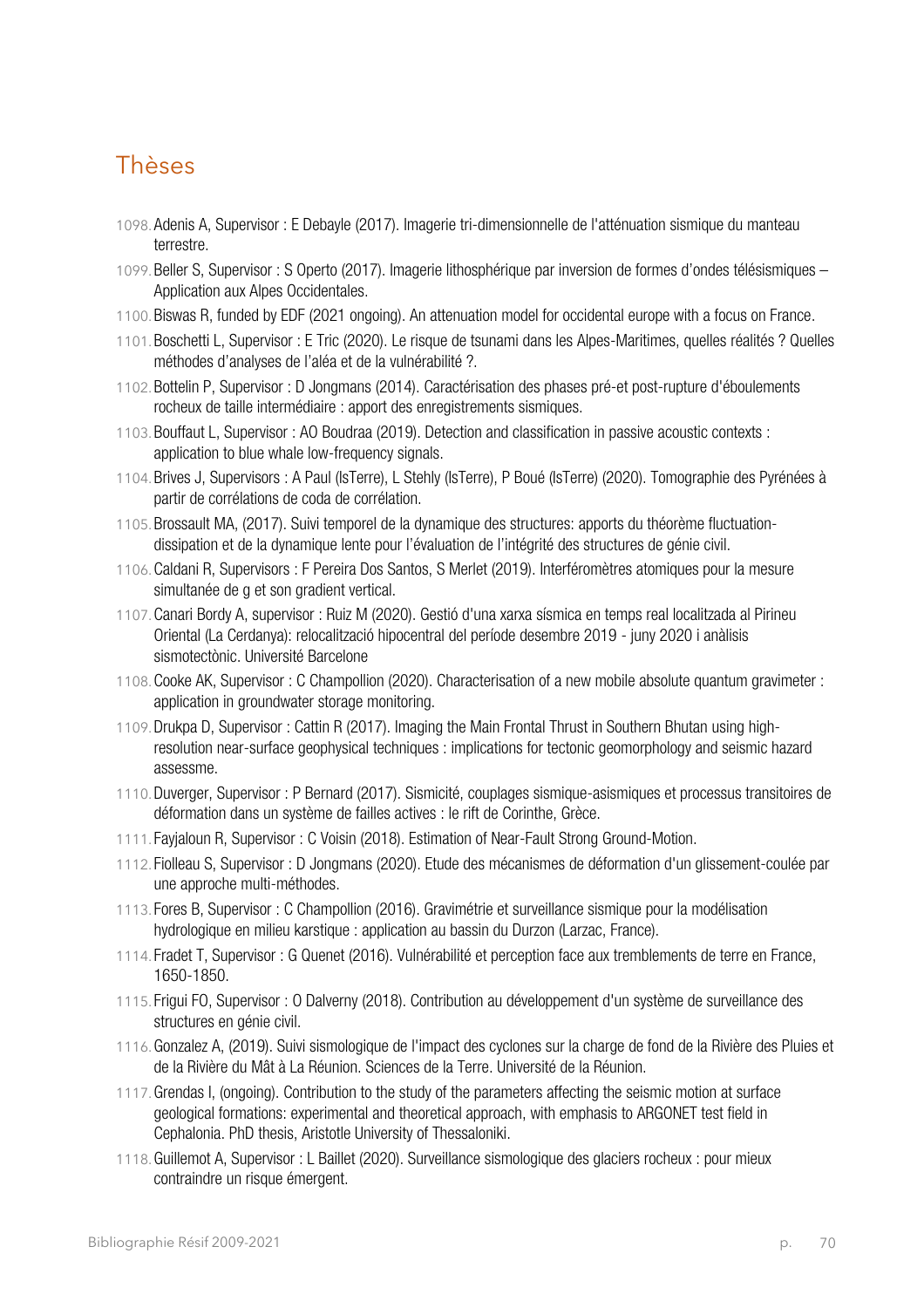- 1119.Hannouz E, Supervisors : A Walsperdorf, C Sue (ongoing). Relations structurales et cinématiques actuelles entre l'arc externe des Alpes Occidentales et la vallée du Rhône.
- 1120.Haugmard M, Supervisor : A Moquet (2016). Détermination non-linéaire des paramètres hypocentraux et structuraux : application à la sismicité intracontinentale du Massif armoricaine.
- 1121.Heller G, Supervisors: L Margerin (IRAP), O Sèbe (CEA), M Calvet (IRAP) (2020). Estimation de la magnitude des petits séismes à partir de l'analyse de la coda sismique.
- 1122.Henrion E, Supervisor : F Masson (2019). Suivi géodésique des réservoirs souterrains.
- 1123. Isbiliroglu L, Supervisors : P Gueguen, M Lancieri (2018). Strategy for selecting input ground motion for structural seismic demand analysis.
- 1124.Karcher R, Supervisors : Pereira Dos Santos F, Merlet S (2019). Implémentation d'une source d'atomes ultrafroids pour l'amélioration de l'exactitude d'un gravimètre atomique.
- 1125.Kaub C, Supervisor : L Geoffroy (2019). Déformation active intraplaque : étude pluridisciplinaire terre-mer du risque sismique en Vendée, à partir du séisme du Marais Breton de 1799 (M6).
- 1126.Kelner M, Supervisors : S Migeon, E Tric (2018). Analyse des processus de glissements gravitaires sous-marins par une approche géophysique, géotechnique et expérimentale., pp. 358 pages
- 1127.Korostelev F, Supervisor : S Leroy (2015). La lithosphère du point triple Aden Afar sud mer Rouge et du golfe d'Aden : magmatisme et rupture continentale.
- 1128.Koufoudi E, Supervisor : F Dufour (2017). Variabilité spatiale des mouvements sismiques : barrages voûtes.
- 1129. Lamarque G, Supervisor : J Bascou (2015). Structures et déformations associées au fonctionnement d'une zone de cisaillement majeure : étude multi-échelle de la bordure Est du craton Néoarchéen-Paléoprotérozoïque de Terre Adélie (Mertz shear zone, Antarctique de l'Est).
- 1130. Langlois M, Supervisor : F Pereira dos Santos (2017). Conception et réalisation d'un gradiomètre de gravité à atomes froids., pp. 220 pages
- 1131. Le Roy G, Supervisor : D Amitrano (2020). Détection et caractérisation multi-méthodes des éboulements rocheux.
- 1132. Li L, Supervisor : M Campillo (2018). Understanding seismic body waves retrieved from noise correlations : Toward a passive deep Earth imaging.
- 1133. Lorenzo GWF, Supervisor : A Deschamps (2016). From accelerometric records to the dynamic behavior of existing buildings.
- 1134. Lu Y, Supervisors: A Paul (IsTerre), L Stehly (IsTerre), O Coutant (IsTerre) (2019). Tomographie de l'arc alpin à partir de corrélations de bruit & modélisation de la propagation des ondes., pp. 142 pages
- 1135.Maquet M, Supervisor : A Paul (2014). Tomographie crustale des Pyrénées et des régions avoisinantes par corrélation de bruit.
- 1136.Marechal A, Supervisor : S Mazzotti (2015). Tectonique active de la zone de collision Yakutat Nord Amérique : apport du GPS et de la géomorphologie à l'étude de la partition de la déformation.
- 1137.Masson C, Supervisor : P Vernant (2019). Perfectionnement des méthodes d'analyse GPS pour l'étude de la déformation intraplaque : cas de la France. Université de Montpellier.
- 1138.Mathey M, (2020). Quantification haute résolution du champ de déformation 3D des Alpes occidentales : interprétations tectoniques et apports à l'aléa sismique, Université Grenoble Alpes.
- 1139.Meneses-Provoste G, Supervisor : C Vigny (2018). Short and long term analysis of upper plate deformation in northern Chile subduction zone with GPS and tiltmeter data.
- 1140.Nanni U, Supervisor : C Vincent (2020). Resolving subglacial hydrology network dynamics through seismic observations on an Alpine glacier.
- 1141.Nouibat A, Supervisors : R Brossier, L Stehly, A Paul (2022 ongoing). Contribution à l'élaboration d'un modèle géologique 3D crustal des Alpes occidentales et leurs bassins périphériques: tomographie sismique par inversion de formes ondes complètes.